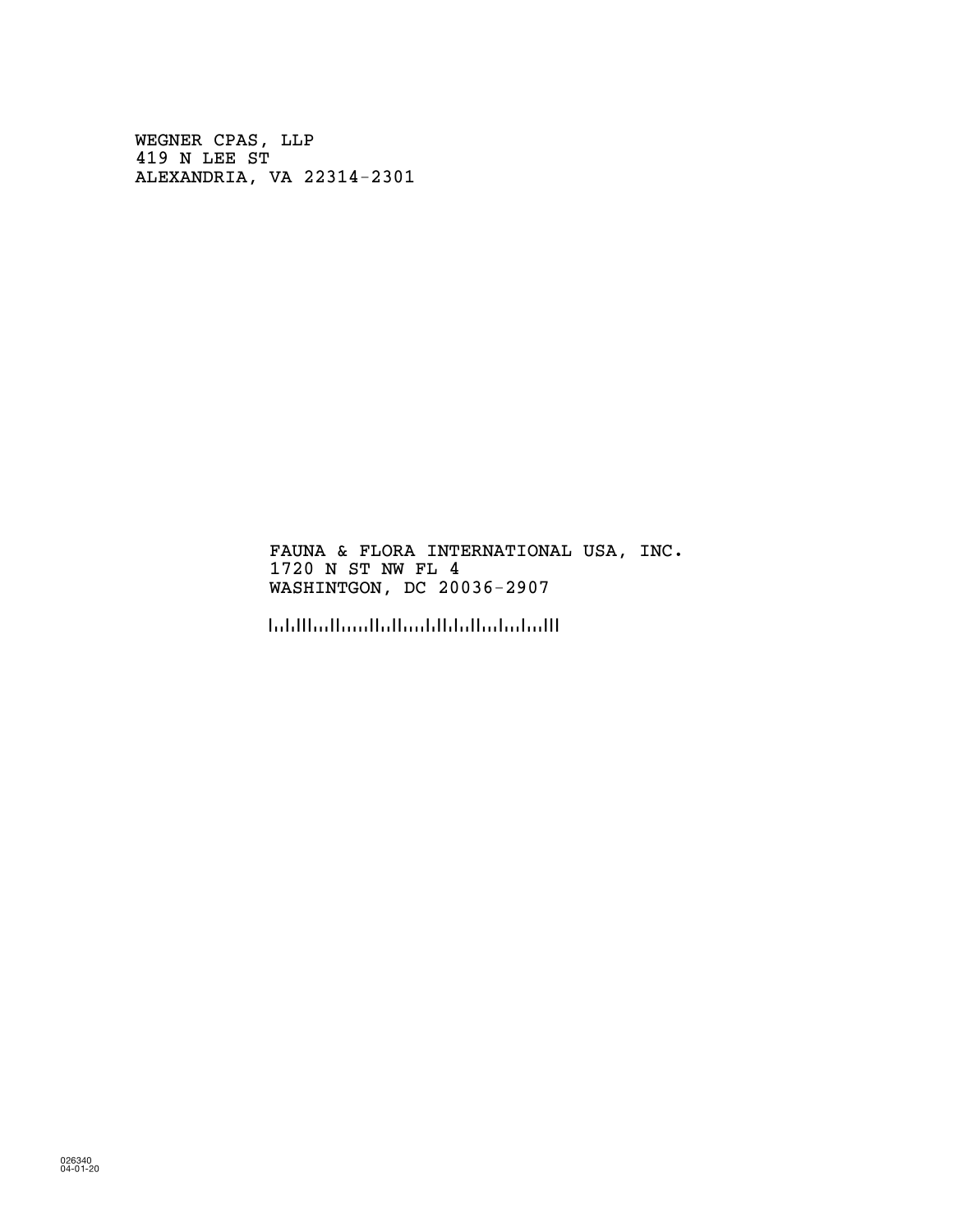| Form |  |  |
|------|--|--|

## \*\* PUBLIC DISCLOSURE COPY \*\*

**990** Return of Organization Exempt From Income Tax <br>
Under section 501(c), 527, or 4947(a)(1) of the Internal Revenue Code (except private foundations)<br> **PO20** 

▶ Do not enter social security numbers on this form as it may be made public.<br>
▶ Go to www.irs.gov/Form990 for instructions and the latest information. **Department in the latest** information. **| Go to www.irs.gov/Form990 for instructions and the latest information. Inspection**



Department of the Treasury Internal Revenue Service

|                                    |                                  | A For the 2020 calendar year, or tax year beginning<br>and ending                                                                                                          |                                                     |                                                           |
|------------------------------------|----------------------------------|----------------------------------------------------------------------------------------------------------------------------------------------------------------------------|-----------------------------------------------------|-----------------------------------------------------------|
|                                    | <b>B</b> Check if<br>applicable: | C Name of organization                                                                                                                                                     | D Employer identification number                    |                                                           |
|                                    | Address<br>change                | FAUNA & FLORA INTERNATIONAL USA, INC.                                                                                                                                      |                                                     |                                                           |
|                                    | Name<br>change                   | Doing business as                                                                                                                                                          | 81-3967095                                          |                                                           |
|                                    | Initial<br>return                | Number and street (or P.O. box if mail is not delivered to street address)<br>Room/suite                                                                                   | E Telephone number                                  |                                                           |
|                                    | Final<br>return/                 | 1720 N ST NW FL 4                                                                                                                                                          | $202 - 375 - 7762$                                  |                                                           |
|                                    | termin-<br>ated                  | City or town, state or province, country, and ZIP or foreign postal code                                                                                                   | G Gross receipts \$                                 | 1,624,064.                                                |
|                                    | Amended<br>return                | 20036-2907<br>WASHINTGON, DC                                                                                                                                               | H(a) Is this a group return                         |                                                           |
|                                    | Applica-<br>tion                 | F Name and address of principal officer: DIANA VAN DE KAMP                                                                                                                 |                                                     | for subordinates? $\Box$ <b>Yes</b> $X$ <b>No</b>         |
|                                    | pending                          | SAME AS C ABOVE                                                                                                                                                            | H(b) Are all subordinates included? Ves             | ⊿No                                                       |
|                                    |                                  | Tax-exempt status: $X \mid 501(c)(3)$<br>$4947(a)(1)$ or<br>$501(c)$ (<br>$\sqrt{\bullet}$ (insert no.)                                                                    | 527                                                 | If "No," attach a list. See instructions                  |
|                                    |                                  | J Website: WWW.FAUNA-FLORA.ORG                                                                                                                                             | $H(c)$ Group exemption number $\blacktriangleright$ |                                                           |
|                                    |                                  | Other $\blacktriangleright$<br><b>K</b> Form of organization: $X$ Corporation<br>Trust<br>Association                                                                      |                                                     | L Year of formation: $2016$ M State of legal domicile: DE |
|                                    | Part II                          | <b>Summary</b>                                                                                                                                                             |                                                     |                                                           |
|                                    |                                  |                                                                                                                                                                            |                                                     |                                                           |
|                                    | 1                                | Briefly describe the organization's mission or most significant activities: OUR MISSION IS TO ACT TO<br>CONSERVE THREATENED SPECIES AND ECOSYSTEMS WORLDWIDE CHOOSING      |                                                     |                                                           |
| <b>Activities &amp; Governance</b> |                                  |                                                                                                                                                                            |                                                     |                                                           |
|                                    | 2                                | Check this box $\blacktriangleright$ $\Box$ if the organization discontinued its operations or disposed of more than 25% of its net assets.                                |                                                     |                                                           |
|                                    | з                                | Number of voting members of the governing body (Part VI, line 1a)                                                                                                          | 3                                                   |                                                           |
|                                    | 4                                |                                                                                                                                                                            | $\overline{\mathbf{4}}$                             | 4                                                         |
|                                    | 5                                |                                                                                                                                                                            | 5                                                   | 2                                                         |
|                                    | 6                                |                                                                                                                                                                            | 6                                                   | 4                                                         |
|                                    |                                  |                                                                                                                                                                            | 7a                                                  | $\overline{0}$ .                                          |
|                                    |                                  |                                                                                                                                                                            | 7b                                                  | σ.                                                        |
|                                    |                                  |                                                                                                                                                                            | <b>Prior Year</b>                                   | <b>Current Year</b>                                       |
|                                    | 8                                |                                                                                                                                                                            | 3,550,273.                                          | $1,624,064$ .                                             |
|                                    | 9                                | Program service revenue (Part VIII, line 2g)                                                                                                                               | 0.                                                  | О.                                                        |
| Revenue                            | 10                               |                                                                                                                                                                            | 1.                                                  | $\overline{0}$ .                                          |
|                                    | 11                               | Other revenue (Part VIII, column (A), lines 5, 6d, 8c, 9c, 10c, and 11e)                                                                                                   | Ο.                                                  | $\mathbf{0}$ .                                            |
|                                    | 12                               | Total revenue - add lines 8 through 11 (must equal Part VIII, column (A), line 12)                                                                                         | 3,550,274.                                          | 1,624,064.                                                |
|                                    | 13                               | Grants and similar amounts paid (Part IX, column (A), lines 1-3)                                                                                                           | 3, 227, 543.                                        | 903,055.                                                  |
|                                    | 14                               | Benefits paid to or for members (Part IX, column (A), line 4)                                                                                                              | 0.                                                  | 0.                                                        |
|                                    | 15                               | Salaries, other compensation, employee benefits (Part IX, column (A), lines 5-10)                                                                                          | 0.                                                  | 21,935.                                                   |
| Expenses                           |                                  |                                                                                                                                                                            | 130, 241.                                           | 93,479.                                                   |
|                                    |                                  |                                                                                                                                                                            |                                                     |                                                           |
|                                    |                                  |                                                                                                                                                                            | 63,590.                                             | 73, 147.                                                  |
|                                    |                                  | 18 Total expenses. Add lines 13-17 (must equal Part IX, column (A), line 25)                                                                                               | 3,421,374.                                          | 1,091,616.                                                |
|                                    | 19                               |                                                                                                                                                                            | 128,900.                                            | 532,448.                                                  |
| Net Assets or<br>Fund Balances     |                                  |                                                                                                                                                                            | <b>Beginning of Current Year</b>                    | <b>End of Year</b>                                        |
|                                    | 20                               | Total assets (Part X, line 16)                                                                                                                                             | 540,665.                                            | 894,084.                                                  |
|                                    | 21                               | Total liabilities (Part X, line 26)                                                                                                                                        | 281,533.                                            | 102,504.                                                  |
|                                    | 22                               |                                                                                                                                                                            | 259, 132.                                           | 791,580.                                                  |
|                                    | <b>Part II</b>                   | <b>Signature Block</b>                                                                                                                                                     |                                                     |                                                           |
|                                    |                                  | Under penalties of perjury, I declare that I have examined this return, including accompanying schedules and statements, and to the best of my knowledge and belief, it is |                                                     |                                                           |
|                                    |                                  | true, correct, and complete. Declaration of preparer (other than officer) is based on all information of which preparer has any knowledge.                                 |                                                     |                                                           |
|                                    |                                  | au                                                                                                                                                                         |                                                     | November 2, 2021                                          |
| Sign                               |                                  | Signature of officer'                                                                                                                                                      | Date                                                |                                                           |
| Here                               |                                  | DIANA VAN DE KAMP,<br><b>SECRETARY</b>                                                                                                                                     |                                                     |                                                           |
|                                    |                                  | Type or print name and title                                                                                                                                               |                                                     |                                                           |
|                                    |                                  | Print/Type preparer's name<br>Preparer's signature                                                                                                                         | Date<br>Check                                       | PTIN                                                      |
| Paid                               |                                  | Hem Miller<br>GLENN MILLER, CPA                                                                                                                                            | if<br>11/1/21<br>self-employed                      | P00086726                                                 |
|                                    | Preparer                         | WEGNER CPAS,<br>LLP<br>Firm's name                                                                                                                                         |                                                     | Firm's EIN 39-0974031                                     |
|                                    | Use Only                         | Firm's address $\blacktriangleright$ 419 N LEE ST                                                                                                                          |                                                     |                                                           |
|                                    |                                  | ALEXANDRIA, VA 22314-2301                                                                                                                                                  |                                                     | Phone no. 703-519-0990                                    |
|                                    |                                  | May the IRS discuss this return with the preparer shown above? See instructions                                                                                            |                                                     | $\overline{\text{X}}$ Yes<br>No                           |
|                                    |                                  |                                                                                                                                                                            |                                                     |                                                           |

|  |  | 032001 12-23-20 LHA For Paperwork Reduction Act Notice, see the separate instructions. |  | Form 990 (2020) |
|--|--|----------------------------------------------------------------------------------------|--|-----------------|
|  |  | SEE SCHEDULE O FOR ORGANIZATION MISSION STATEMENT CONTINUATION                         |  |                 |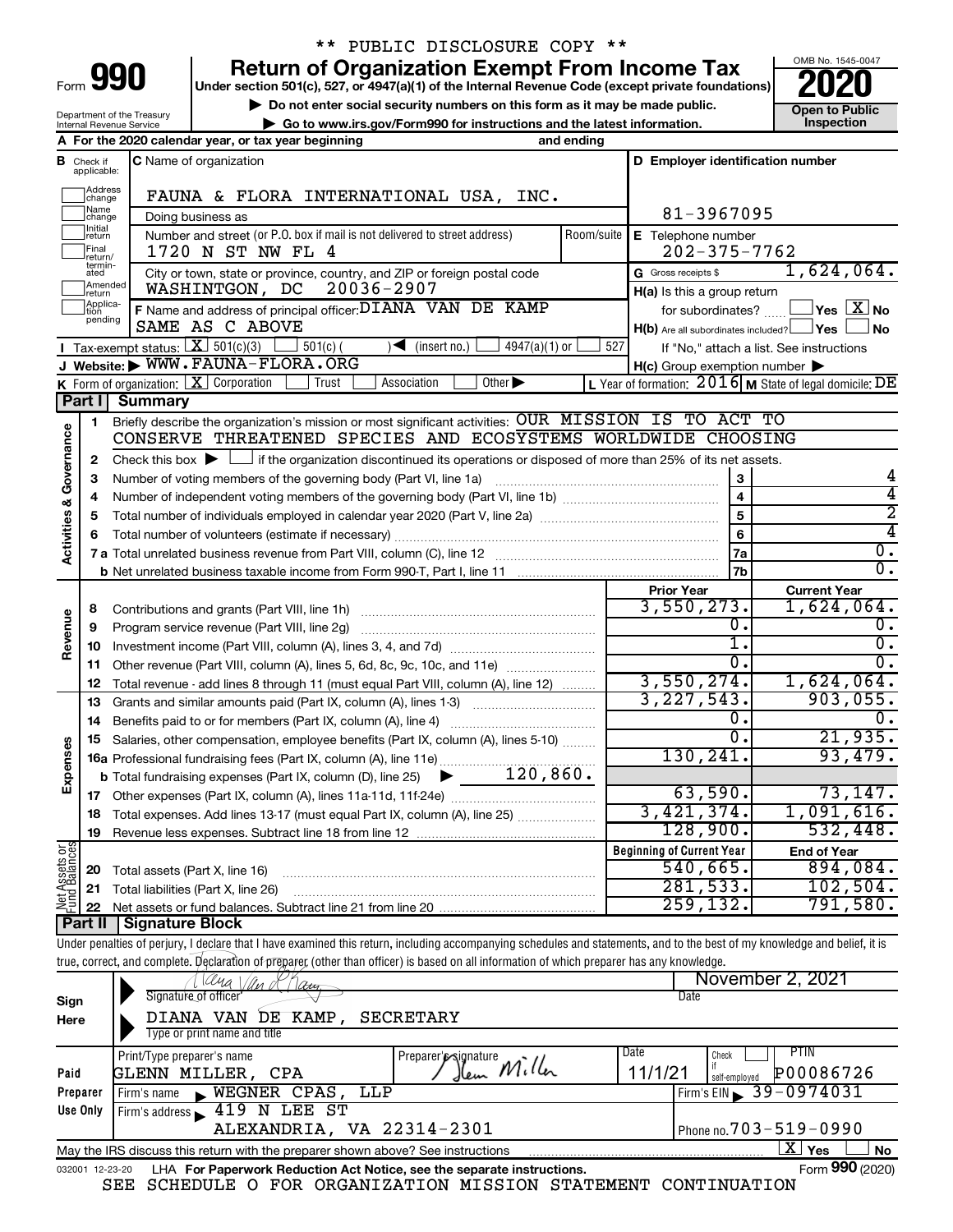|                                                                                                                                                                                                                                                                                                                                                                                                                                                                                                                                                                                                                                                                                                                                                                                                                                                                                                                                                                                                                                                                                                                                                                                                                                                                                                                                                                                                      | 81-3967095<br>FAUNA & FLORA INTERNATIONAL USA, INC.<br>Page 2                                                                                                    |
|------------------------------------------------------------------------------------------------------------------------------------------------------------------------------------------------------------------------------------------------------------------------------------------------------------------------------------------------------------------------------------------------------------------------------------------------------------------------------------------------------------------------------------------------------------------------------------------------------------------------------------------------------------------------------------------------------------------------------------------------------------------------------------------------------------------------------------------------------------------------------------------------------------------------------------------------------------------------------------------------------------------------------------------------------------------------------------------------------------------------------------------------------------------------------------------------------------------------------------------------------------------------------------------------------------------------------------------------------------------------------------------------------|------------------------------------------------------------------------------------------------------------------------------------------------------------------|
| Form 990 (2020)<br>Part III   Statement of Program Service Accomplishments<br>Briefly describe the organization's mission:<br>1<br>SCIENCE AND TAKE INTO ACCOUNT HUMAN NEEDS.<br>Did the organization undertake any significant program services during the year which were not listed on the<br>$\mathbf{2}$<br>prior Form 990 or 990-EZ?<br>If "Yes," describe these new services on Schedule O.<br>3<br>If "Yes," describe these changes on Schedule O.<br>Describe the organization's program service accomplishments for each of its three largest program services, as measured by expenses.<br>4<br>Section 501(c)(3) and 501(c)(4) organizations are required to report the amount of grants and allocations to others, the total expenses, and<br>revenue, if any, for each program service reported.<br>903,055. including grants of \$<br>) (Expenses \$<br>4a (Code:<br>THROUGH GLOBALLY APPLICABLE SOLUTIONS THAT ARE EFFECTIVE LOCALLY. TO<br>ADVANCE THE AWARENESS AND EDUCATION OF ALL SECTORS OF SOCIETY AROUND<br>THE WORLD IN THE CONSERVATION AND PROTECTION OF BIODIVERSITY.<br>DIVERSIFY LIVELIHOODS, AND CONTRIBUTE TO ECOLOGICAL AND SOCIAL IMPACTS.<br>including grants of \$<br>4b<br>(Expenses \$<br>(Code:<br>4с<br>including grants of \$<br>(Code:<br>(Expenses \$<br>Other program services (Describe on Schedule O.)<br>4d<br>(Expenses \$<br>including grants of \$ | $\boxed{\textbf{X}}$                                                                                                                                             |
|                                                                                                                                                                                                                                                                                                                                                                                                                                                                                                                                                                                                                                                                                                                                                                                                                                                                                                                                                                                                                                                                                                                                                                                                                                                                                                                                                                                                      |                                                                                                                                                                  |
|                                                                                                                                                                                                                                                                                                                                                                                                                                                                                                                                                                                                                                                                                                                                                                                                                                                                                                                                                                                                                                                                                                                                                                                                                                                                                                                                                                                                      | OUR MISSION IS TO ACT TO CONSERVE THREATENED SPECIES AND ECOSYSTEMS                                                                                              |
|                                                                                                                                                                                                                                                                                                                                                                                                                                                                                                                                                                                                                                                                                                                                                                                                                                                                                                                                                                                                                                                                                                                                                                                                                                                                                                                                                                                                      | WORLDWIDE, CHOOSING SOLUTIONS THAT ARE SUSTAINABLE, BASED ON SOUND                                                                                               |
|                                                                                                                                                                                                                                                                                                                                                                                                                                                                                                                                                                                                                                                                                                                                                                                                                                                                                                                                                                                                                                                                                                                                                                                                                                                                                                                                                                                                      |                                                                                                                                                                  |
|                                                                                                                                                                                                                                                                                                                                                                                                                                                                                                                                                                                                                                                                                                                                                                                                                                                                                                                                                                                                                                                                                                                                                                                                                                                                                                                                                                                                      |                                                                                                                                                                  |
|                                                                                                                                                                                                                                                                                                                                                                                                                                                                                                                                                                                                                                                                                                                                                                                                                                                                                                                                                                                                                                                                                                                                                                                                                                                                                                                                                                                                      | $\overline{\ }$ Yes $\overline{\rm \ }X$ No                                                                                                                      |
|                                                                                                                                                                                                                                                                                                                                                                                                                                                                                                                                                                                                                                                                                                                                                                                                                                                                                                                                                                                                                                                                                                                                                                                                                                                                                                                                                                                                      |                                                                                                                                                                  |
|                                                                                                                                                                                                                                                                                                                                                                                                                                                                                                                                                                                                                                                                                                                                                                                                                                                                                                                                                                                                                                                                                                                                                                                                                                                                                                                                                                                                      | $\overline{\ }$ Yes $\overline{\phantom{a}X}$ No<br>Did the organization cease conducting, or make significant changes in how it conducts, any program services? |
|                                                                                                                                                                                                                                                                                                                                                                                                                                                                                                                                                                                                                                                                                                                                                                                                                                                                                                                                                                                                                                                                                                                                                                                                                                                                                                                                                                                                      |                                                                                                                                                                  |
|                                                                                                                                                                                                                                                                                                                                                                                                                                                                                                                                                                                                                                                                                                                                                                                                                                                                                                                                                                                                                                                                                                                                                                                                                                                                                                                                                                                                      |                                                                                                                                                                  |
|                                                                                                                                                                                                                                                                                                                                                                                                                                                                                                                                                                                                                                                                                                                                                                                                                                                                                                                                                                                                                                                                                                                                                                                                                                                                                                                                                                                                      |                                                                                                                                                                  |
|                                                                                                                                                                                                                                                                                                                                                                                                                                                                                                                                                                                                                                                                                                                                                                                                                                                                                                                                                                                                                                                                                                                                                                                                                                                                                                                                                                                                      | $903,055.$ ) (Revenue \$                                                                                                                                         |
|                                                                                                                                                                                                                                                                                                                                                                                                                                                                                                                                                                                                                                                                                                                                                                                                                                                                                                                                                                                                                                                                                                                                                                                                                                                                                                                                                                                                      | SUPPORTING FAUNA & FLORA INTERNATIONAL'S OBJECTIVES TO CONSERVE THE                                                                                              |
|                                                                                                                                                                                                                                                                                                                                                                                                                                                                                                                                                                                                                                                                                                                                                                                                                                                                                                                                                                                                                                                                                                                                                                                                                                                                                                                                                                                                      | ENVIRONMENT BY PROTECTING BIODIVERSITY FOR THE BENEFIT OF THE PUBLIC                                                                                             |
|                                                                                                                                                                                                                                                                                                                                                                                                                                                                                                                                                                                                                                                                                                                                                                                                                                                                                                                                                                                                                                                                                                                                                                                                                                                                                                                                                                                                      |                                                                                                                                                                  |
|                                                                                                                                                                                                                                                                                                                                                                                                                                                                                                                                                                                                                                                                                                                                                                                                                                                                                                                                                                                                                                                                                                                                                                                                                                                                                                                                                                                                      |                                                                                                                                                                  |
|                                                                                                                                                                                                                                                                                                                                                                                                                                                                                                                                                                                                                                                                                                                                                                                                                                                                                                                                                                                                                                                                                                                                                                                                                                                                                                                                                                                                      |                                                                                                                                                                  |
|                                                                                                                                                                                                                                                                                                                                                                                                                                                                                                                                                                                                                                                                                                                                                                                                                                                                                                                                                                                                                                                                                                                                                                                                                                                                                                                                                                                                      | SUPPORTING LOCAL COMMUNITIES, LOCAL NGOS AND GOVERNMENT IN JAMBI                                                                                                 |
|                                                                                                                                                                                                                                                                                                                                                                                                                                                                                                                                                                                                                                                                                                                                                                                                                                                                                                                                                                                                                                                                                                                                                                                                                                                                                                                                                                                                      | PROVINCE, INDONESIA, TO ENCOURAGE ECOLOGICALLY SUSTAINABLE AND SOCIALLY                                                                                          |
|                                                                                                                                                                                                                                                                                                                                                                                                                                                                                                                                                                                                                                                                                                                                                                                                                                                                                                                                                                                                                                                                                                                                                                                                                                                                                                                                                                                                      | JUST FOREST MANAGEMENT MODELS. INVESTING IN INNOVATIVE APPROACHES TO                                                                                             |
|                                                                                                                                                                                                                                                                                                                                                                                                                                                                                                                                                                                                                                                                                                                                                                                                                                                                                                                                                                                                                                                                                                                                                                                                                                                                                                                                                                                                      | SUSTAINABLE MANAGEMENT AND FINANCING OF COMMUNITY-MANAGED FORESTS,                                                                                               |
|                                                                                                                                                                                                                                                                                                                                                                                                                                                                                                                                                                                                                                                                                                                                                                                                                                                                                                                                                                                                                                                                                                                                                                                                                                                                                                                                                                                                      |                                                                                                                                                                  |
|                                                                                                                                                                                                                                                                                                                                                                                                                                                                                                                                                                                                                                                                                                                                                                                                                                                                                                                                                                                                                                                                                                                                                                                                                                                                                                                                                                                                      |                                                                                                                                                                  |
|                                                                                                                                                                                                                                                                                                                                                                                                                                                                                                                                                                                                                                                                                                                                                                                                                                                                                                                                                                                                                                                                                                                                                                                                                                                                                                                                                                                                      |                                                                                                                                                                  |
|                                                                                                                                                                                                                                                                                                                                                                                                                                                                                                                                                                                                                                                                                                                                                                                                                                                                                                                                                                                                                                                                                                                                                                                                                                                                                                                                                                                                      |                                                                                                                                                                  |
|                                                                                                                                                                                                                                                                                                                                                                                                                                                                                                                                                                                                                                                                                                                                                                                                                                                                                                                                                                                                                                                                                                                                                                                                                                                                                                                                                                                                      | ) (Revenue \$                                                                                                                                                    |
|                                                                                                                                                                                                                                                                                                                                                                                                                                                                                                                                                                                                                                                                                                                                                                                                                                                                                                                                                                                                                                                                                                                                                                                                                                                                                                                                                                                                      |                                                                                                                                                                  |
|                                                                                                                                                                                                                                                                                                                                                                                                                                                                                                                                                                                                                                                                                                                                                                                                                                                                                                                                                                                                                                                                                                                                                                                                                                                                                                                                                                                                      |                                                                                                                                                                  |
|                                                                                                                                                                                                                                                                                                                                                                                                                                                                                                                                                                                                                                                                                                                                                                                                                                                                                                                                                                                                                                                                                                                                                                                                                                                                                                                                                                                                      |                                                                                                                                                                  |
|                                                                                                                                                                                                                                                                                                                                                                                                                                                                                                                                                                                                                                                                                                                                                                                                                                                                                                                                                                                                                                                                                                                                                                                                                                                                                                                                                                                                      |                                                                                                                                                                  |
|                                                                                                                                                                                                                                                                                                                                                                                                                                                                                                                                                                                                                                                                                                                                                                                                                                                                                                                                                                                                                                                                                                                                                                                                                                                                                                                                                                                                      |                                                                                                                                                                  |
|                                                                                                                                                                                                                                                                                                                                                                                                                                                                                                                                                                                                                                                                                                                                                                                                                                                                                                                                                                                                                                                                                                                                                                                                                                                                                                                                                                                                      |                                                                                                                                                                  |
|                                                                                                                                                                                                                                                                                                                                                                                                                                                                                                                                                                                                                                                                                                                                                                                                                                                                                                                                                                                                                                                                                                                                                                                                                                                                                                                                                                                                      | (Revenue \$                                                                                                                                                      |
|                                                                                                                                                                                                                                                                                                                                                                                                                                                                                                                                                                                                                                                                                                                                                                                                                                                                                                                                                                                                                                                                                                                                                                                                                                                                                                                                                                                                      |                                                                                                                                                                  |
| 4е                                                                                                                                                                                                                                                                                                                                                                                                                                                                                                                                                                                                                                                                                                                                                                                                                                                                                                                                                                                                                                                                                                                                                                                                                                                                                                                                                                                                   | 903,055.<br>Total program service expenses                                                                                                                       |
|                                                                                                                                                                                                                                                                                                                                                                                                                                                                                                                                                                                                                                                                                                                                                                                                                                                                                                                                                                                                                                                                                                                                                                                                                                                                                                                                                                                                      | Form 990 (2020)<br>SEE SCHEDULE O FOR CONTINUATION(S)<br>032002 12-23-20                                                                                         |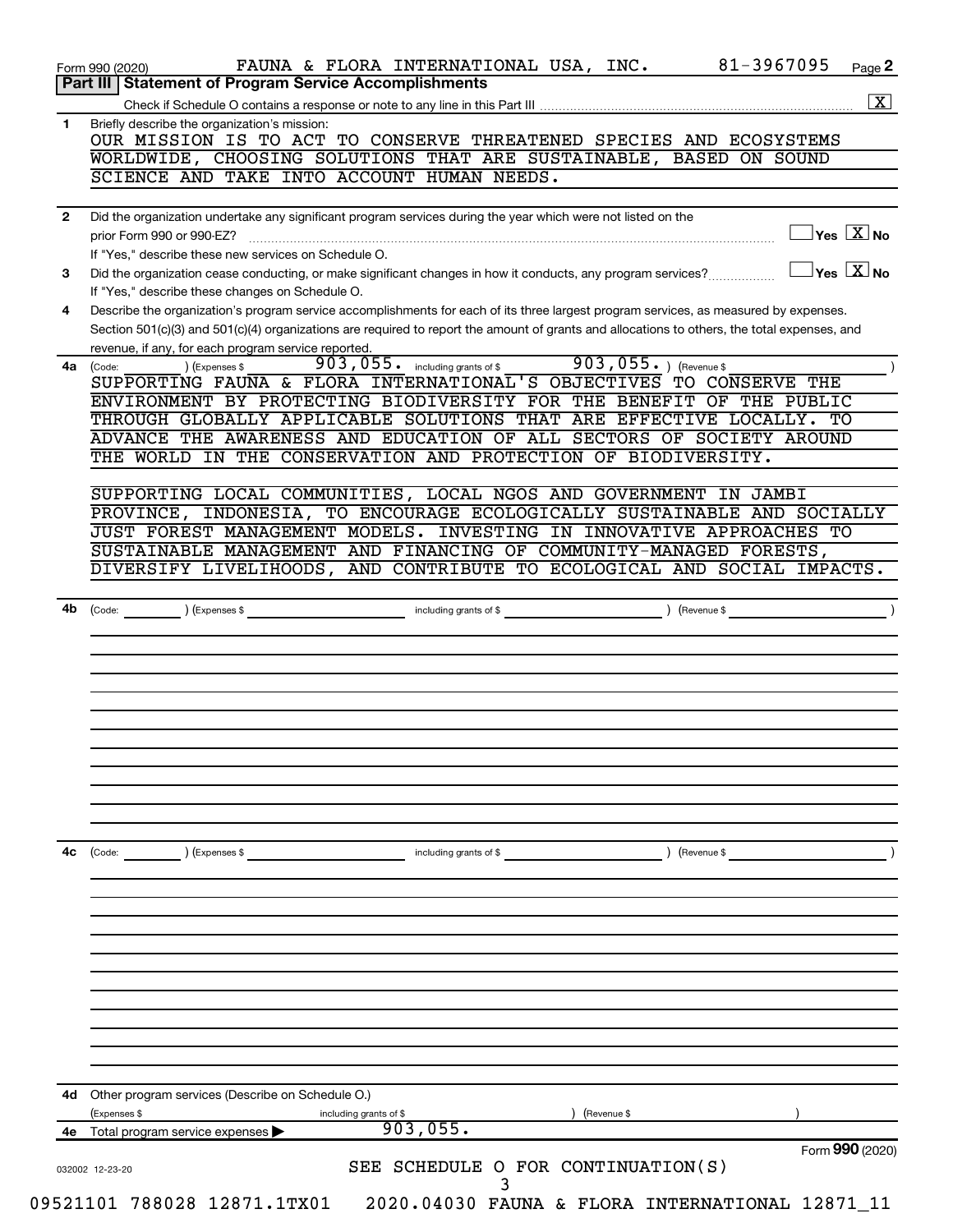|  | Form 990 (2020) |
|--|-----------------|
|  |                 |

**Part IV Checklist of Required Schedules**

|     |                                                                                                                                                                                                                                             |                 | Yes                   | No                         |
|-----|---------------------------------------------------------------------------------------------------------------------------------------------------------------------------------------------------------------------------------------------|-----------------|-----------------------|----------------------------|
| 1   | Is the organization described in section $501(c)(3)$ or $4947(a)(1)$ (other than a private foundation)?                                                                                                                                     |                 |                       |                            |
|     | If "Yes," complete Schedule A                                                                                                                                                                                                               | 1               | x                     |                            |
| 2   |                                                                                                                                                                                                                                             | $\overline{2}$  | $\overline{\text{x}}$ |                            |
| 3   | Did the organization engage in direct or indirect political campaign activities on behalf of or in opposition to candidates for                                                                                                             |                 |                       |                            |
|     | public office? If "Yes," complete Schedule C, Part I                                                                                                                                                                                        | З               |                       | X.                         |
| 4   | Section 501(c)(3) organizations. Did the organization engage in lobbying activities, or have a section 501(h) election in effect                                                                                                            |                 |                       |                            |
|     |                                                                                                                                                                                                                                             | 4               |                       | x                          |
| 5   | Is the organization a section 501(c)(4), 501(c)(5), or 501(c)(6) organization that receives membership dues, assessments, or                                                                                                                |                 |                       |                            |
|     |                                                                                                                                                                                                                                             | 5               |                       | x                          |
| 6   | Did the organization maintain any donor advised funds or any similar funds or accounts for which donors have the right to                                                                                                                   |                 |                       |                            |
|     | provide advice on the distribution or investment of amounts in such funds or accounts? If "Yes," complete Schedule D, Part I                                                                                                                | 6               |                       | х                          |
| 7   | Did the organization receive or hold a conservation easement, including easements to preserve open space,                                                                                                                                   |                 |                       |                            |
|     |                                                                                                                                                                                                                                             | $\overline{7}$  |                       | x                          |
| 8   | Did the organization maintain collections of works of art, historical treasures, or other similar assets? If "Yes," complete                                                                                                                |                 |                       |                            |
|     | Schedule D, Part III <b>Marting Community Contract Contract Contract Contract Contract Contract Contract Contract Contract Contract Contract Contract Contract Contract Contract Contract Contract Contract Contract Contract Co</b>        | 8               |                       | x                          |
| 9   | Did the organization report an amount in Part X, line 21, for escrow or custodial account liability, serve as a custodian for                                                                                                               |                 |                       |                            |
|     | amounts not listed in Part X; or provide credit counseling, debt management, credit repair, or debt negotiation services?                                                                                                                   |                 |                       |                            |
|     |                                                                                                                                                                                                                                             | 9               |                       | х                          |
| 10  | Did the organization, directly or through a related organization, hold assets in donor-restricted endowments                                                                                                                                |                 |                       |                            |
|     |                                                                                                                                                                                                                                             | 10              |                       | x                          |
| 11  | If the organization's answer to any of the following questions is "Yes," then complete Schedule D, Parts VI, VII, VIII, IX, or X                                                                                                            |                 |                       |                            |
|     | as applicable.                                                                                                                                                                                                                              |                 |                       |                            |
|     | a Did the organization report an amount for land, buildings, and equipment in Part X, line 10? If "Yes," complete Schedule D,                                                                                                               |                 |                       |                            |
|     |                                                                                                                                                                                                                                             | 11a             |                       | x                          |
|     | <b>b</b> Did the organization report an amount for investments - other securities in Part X, line 12, that is 5% or more of its total                                                                                                       |                 |                       |                            |
|     | assets reported in Part X, line 16? If "Yes," complete Schedule D, Part VII [11] [11] [12] [12] [12] [12] [12] [                                                                                                                            | 11 <sub>b</sub> |                       | x                          |
|     | c Did the organization report an amount for investments - program related in Part X, line 13, that is 5% or more of its total                                                                                                               |                 |                       |                            |
|     |                                                                                                                                                                                                                                             |                 |                       | x                          |
|     | d Did the organization report an amount for other assets in Part X, line 15, that is 5% or more of its total assets reported in                                                                                                             |                 |                       |                            |
|     |                                                                                                                                                                                                                                             |                 |                       | х                          |
|     |                                                                                                                                                                                                                                             | 11d<br>11e      |                       | $\overline{\texttt{x}}$    |
|     | Did the organization's separate or consolidated financial statements for the tax year include a footnote that addresses                                                                                                                     |                 |                       |                            |
| f.  | the organization's liability for uncertain tax positions under FIN 48 (ASC 740)? If "Yes," complete Schedule D, Part X                                                                                                                      | 11f             |                       | x                          |
|     | 12a Did the organization obtain separate, independent audited financial statements for the tax year? If "Yes," complete                                                                                                                     |                 |                       |                            |
|     | Schedule D, Parts XI and XII                                                                                                                                                                                                                | 12a             | x                     |                            |
|     |                                                                                                                                                                                                                                             |                 |                       |                            |
|     | <b>b</b> Was the organization included in consolidated, independent audited financial statements for the tax year?<br>If "Yes," and if the organization answered "No" to line 12a, then completing Schedule D, Parts XI and XII is optional | 12 <sub>b</sub> | X                     |                            |
|     |                                                                                                                                                                                                                                             |                 |                       | $\overline{\mathbf{X}}$    |
| 13  | Is the organization a school described in section $170(b)(1)(A)(ii)?$ If "Yes," complete Schedule E                                                                                                                                         | 13              |                       | x                          |
| 14a |                                                                                                                                                                                                                                             | 14a             |                       |                            |
| b   | Did the organization have aggregate revenues or expenses of more than \$10,000 from grantmaking, fundraising, business,                                                                                                                     |                 |                       |                            |
|     | investment, and program service activities outside the United States, or aggregate foreign investments valued at \$100,000                                                                                                                  |                 | x                     |                            |
|     |                                                                                                                                                                                                                                             | 14b             |                       |                            |
| 15  | Did the organization report on Part IX, column (A), line 3, more than \$5,000 of grants or other assistance to or for any                                                                                                                   |                 | x                     |                            |
|     |                                                                                                                                                                                                                                             | 15              |                       |                            |
| 16  | Did the organization report on Part IX, column (A), line 3, more than \$5,000 of aggregate grants or other assistance to                                                                                                                    |                 |                       | x                          |
|     |                                                                                                                                                                                                                                             | 16              |                       |                            |
| 17  | Did the organization report a total of more than \$15,000 of expenses for professional fundraising services on Part IX,                                                                                                                     |                 | х                     |                            |
|     |                                                                                                                                                                                                                                             | 17              |                       |                            |
| 18  | Did the organization report more than \$15,000 total of fundraising event gross income and contributions on Part VIII, lines                                                                                                                |                 |                       | x                          |
|     |                                                                                                                                                                                                                                             | 18              |                       |                            |
| 19  | Did the organization report more than \$15,000 of gross income from gaming activities on Part VIII, line 9a? If "Yes,"                                                                                                                      |                 |                       |                            |
|     |                                                                                                                                                                                                                                             | 19              |                       | х<br>$\overline{\text{X}}$ |
| 20a |                                                                                                                                                                                                                                             | <b>20a</b>      |                       |                            |
| b   |                                                                                                                                                                                                                                             | 20 <sub>b</sub> |                       |                            |
| 21  | Did the organization report more than \$5,000 of grants or other assistance to any domestic organization or                                                                                                                                 |                 |                       |                            |
|     |                                                                                                                                                                                                                                             | 21              |                       | x                          |
|     | 032003 12-23-20                                                                                                                                                                                                                             |                 |                       | Form 990 (2020)            |

4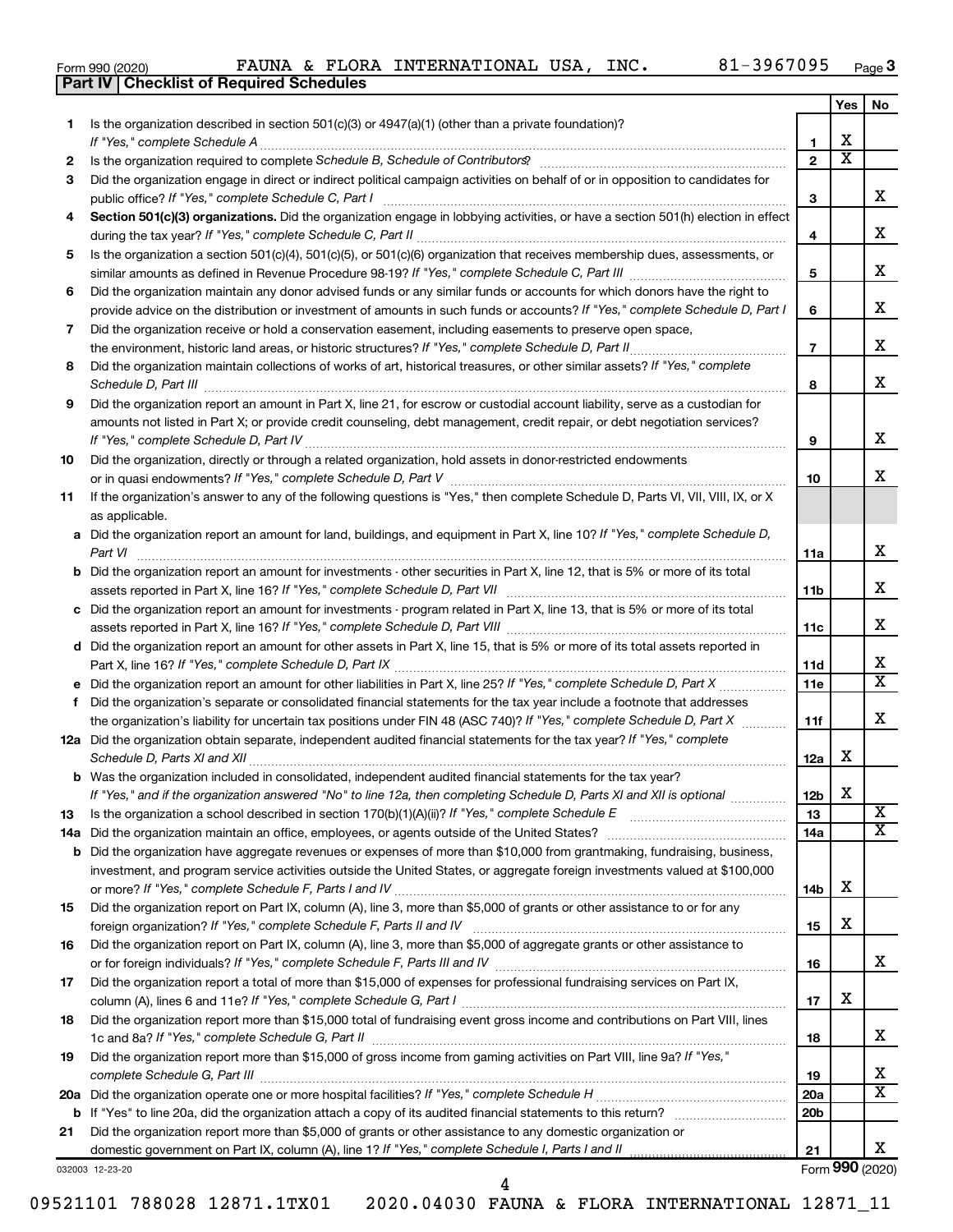| Form 990 (2020) |  |  |  |
|-----------------|--|--|--|
|-----------------|--|--|--|

**Part IV Checklist of Required Schedules**

*(continued)*

|        |                                                                                                                                                                                                                                                                                                                                                                                                                                                                                                            |                 | Yes I   | No                      |
|--------|------------------------------------------------------------------------------------------------------------------------------------------------------------------------------------------------------------------------------------------------------------------------------------------------------------------------------------------------------------------------------------------------------------------------------------------------------------------------------------------------------------|-----------------|---------|-------------------------|
| 22     | Did the organization report more than \$5,000 of grants or other assistance to or for domestic individuals on                                                                                                                                                                                                                                                                                                                                                                                              | 22              |         | х                       |
| 23     | Did the organization answer "Yes" to Part VII, Section A, line 3, 4, or 5 about compensation of the organization's current                                                                                                                                                                                                                                                                                                                                                                                 |                 |         |                         |
|        | and former officers, directors, trustees, key employees, and highest compensated employees? If "Yes," complete<br>$\textit{Schedule J} \textit{ \textbf{} \textbf{} \textbf{} \textbf{} \textbf{} \textbf{} \textbf{} \textbf{} \textbf{} \textbf{} \textbf{} \textbf{} \textbf{} \textbf{} \textbf{} \textbf{} \textbf{} \textbf{} \textbf{} \textbf{} \textbf{} \textbf{} \textbf{} \textbf{} \textbf{} \textbf{} \textbf{} \textbf{} \textbf{} \textbf{} \textbf{} \textbf{} \textbf{} \textbf{} \text$ | 23              |         | х                       |
|        | 24a Did the organization have a tax-exempt bond issue with an outstanding principal amount of more than \$100,000 as of the                                                                                                                                                                                                                                                                                                                                                                                |                 |         |                         |
|        | last day of the year, that was issued after December 31, 2002? If "Yes," answer lines 24b through 24d and complete                                                                                                                                                                                                                                                                                                                                                                                         | 24a             |         | X                       |
|        | b Did the organization invest any proceeds of tax-exempt bonds beyond a temporary period exception?                                                                                                                                                                                                                                                                                                                                                                                                        | 24b             |         |                         |
|        | c Did the organization maintain an escrow account other than a refunding escrow at any time during the year to defease                                                                                                                                                                                                                                                                                                                                                                                     | 24c             |         |                         |
|        |                                                                                                                                                                                                                                                                                                                                                                                                                                                                                                            | 24d             |         |                         |
|        | 25a Section 501(c)(3), 501(c)(4), and 501(c)(29) organizations. Did the organization engage in an excess benefit                                                                                                                                                                                                                                                                                                                                                                                           |                 |         |                         |
|        |                                                                                                                                                                                                                                                                                                                                                                                                                                                                                                            | 25a             |         | X                       |
|        | <b>b</b> Is the organization aware that it engaged in an excess benefit transaction with a disqualified person in a prior year, and<br>that the transaction has not been reported on any of the organization's prior Forms 990 or 990-EZ? If "Yes," complete<br>Schedule L, Part I                                                                                                                                                                                                                         | 25b             |         | X                       |
| 26     | Did the organization report any amount on Part X, line 5 or 22, for receivables from or payables to any current                                                                                                                                                                                                                                                                                                                                                                                            |                 |         |                         |
|        | or former officer, director, trustee, key employee, creator or founder, substantial contributor, or 35%                                                                                                                                                                                                                                                                                                                                                                                                    |                 |         |                         |
|        |                                                                                                                                                                                                                                                                                                                                                                                                                                                                                                            | 26              |         | x                       |
| 27     | Did the organization provide a grant or other assistance to any current or former officer, director, trustee, key employee,                                                                                                                                                                                                                                                                                                                                                                                |                 |         |                         |
|        | creator or founder, substantial contributor or employee thereof, a grant selection committee member, or to a 35% controlled                                                                                                                                                                                                                                                                                                                                                                                |                 |         | x                       |
|        | entity (including an employee thereof) or family member of any of these persons? If "Yes," complete Schedule L, Part III                                                                                                                                                                                                                                                                                                                                                                                   | 27              |         |                         |
| 28     | Was the organization a party to a business transaction with one of the following parties (see Schedule L, Part IV<br>instructions, for applicable filing thresholds, conditions, and exceptions):                                                                                                                                                                                                                                                                                                          |                 |         |                         |
|        | a A current or former officer, director, trustee, key employee, creator or founder, or substantial contributor? If                                                                                                                                                                                                                                                                                                                                                                                         | 28a             |         | Х                       |
|        |                                                                                                                                                                                                                                                                                                                                                                                                                                                                                                            | 28 <sub>b</sub> |         | $\overline{\texttt{x}}$ |
|        | c A 35% controlled entity of one or more individuals and/or organizations described in lines 28a or 28b?/f                                                                                                                                                                                                                                                                                                                                                                                                 | 28c             |         | X                       |
| 29     |                                                                                                                                                                                                                                                                                                                                                                                                                                                                                                            | 29              |         | $\overline{\texttt{x}}$ |
| 30     | Did the organization receive contributions of art, historical treasures, or other similar assets, or qualified conservation                                                                                                                                                                                                                                                                                                                                                                                | 30              |         | Х                       |
| 31     | Did the organization liquidate, terminate, or dissolve and cease operations? If "Yes," complete Schedule N, Part I                                                                                                                                                                                                                                                                                                                                                                                         | 31              |         | $\overline{\texttt{x}}$ |
| 32     | Did the organization sell, exchange, dispose of, or transfer more than 25% of its net assets? If "Yes," complete                                                                                                                                                                                                                                                                                                                                                                                           | 32              |         | Х                       |
| 33     | Did the organization own 100% of an entity disregarded as separate from the organization under Regulations                                                                                                                                                                                                                                                                                                                                                                                                 |                 |         |                         |
| 34     | Was the organization related to any tax-exempt or taxable entity? If "Yes," complete Schedule R, Part II, III, or IV, and                                                                                                                                                                                                                                                                                                                                                                                  | 33              |         | x                       |
|        | Part V, line 1                                                                                                                                                                                                                                                                                                                                                                                                                                                                                             | 34              | X       |                         |
|        |                                                                                                                                                                                                                                                                                                                                                                                                                                                                                                            |                 |         |                         |
|        |                                                                                                                                                                                                                                                                                                                                                                                                                                                                                                            | 35a             |         |                         |
|        | b If "Yes" to line 35a, did the organization receive any payment from or engage in any transaction with a controlled entity                                                                                                                                                                                                                                                                                                                                                                                | 35 <sub>b</sub> |         |                         |
| 36     | Section 501(c)(3) organizations. Did the organization make any transfers to an exempt non-charitable related organization?                                                                                                                                                                                                                                                                                                                                                                                 | 36              |         |                         |
| 37     | Did the organization conduct more than 5% of its activities through an entity that is not a related organization                                                                                                                                                                                                                                                                                                                                                                                           | 37              |         |                         |
| 38     | Did the organization complete Schedule O and provide explanations in Schedule O for Part VI, lines 11b and 19?                                                                                                                                                                                                                                                                                                                                                                                             |                 |         |                         |
| Part V | <b>Statements Regarding Other IRS Filings and Tax Compliance</b>                                                                                                                                                                                                                                                                                                                                                                                                                                           | 38              | х       |                         |
|        |                                                                                                                                                                                                                                                                                                                                                                                                                                                                                                            |                 |         |                         |
|        |                                                                                                                                                                                                                                                                                                                                                                                                                                                                                                            |                 | Yes $ $ |                         |
|        | 1a                                                                                                                                                                                                                                                                                                                                                                                                                                                                                                         |                 |         |                         |
|        | $\Omega$<br>1 <sub>b</sub>                                                                                                                                                                                                                                                                                                                                                                                                                                                                                 |                 |         |                         |
|        | c Did the organization comply with backup withholding rules for reportable payments to vendors and reportable gaming                                                                                                                                                                                                                                                                                                                                                                                       | 1c              |         | X<br>x<br>X<br>No       |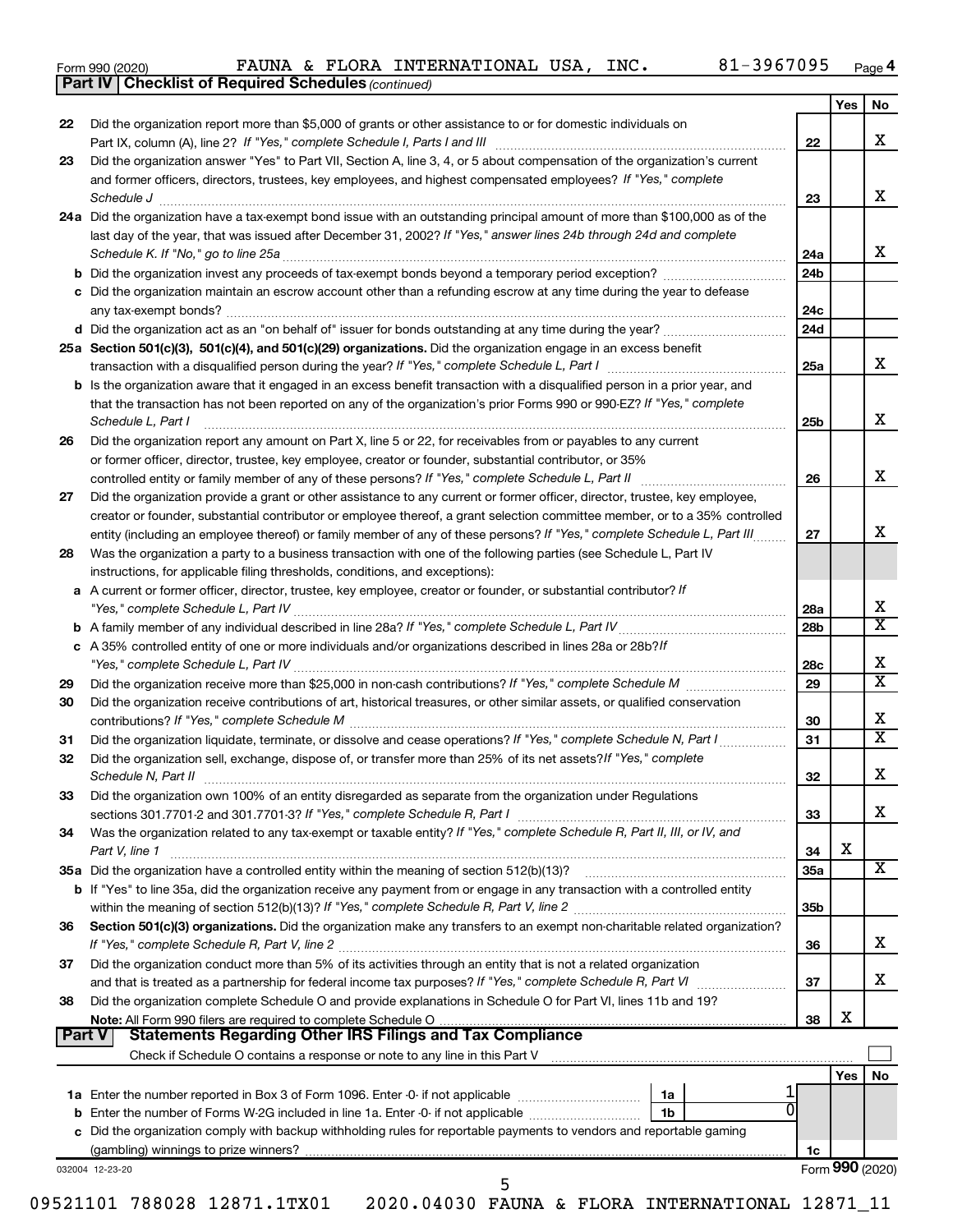| Form 990 (2020) |  |  | FAUNA & FLORA INTERNATIONAL USA, INC.                                               |  | 81-3967095 | Page |
|-----------------|--|--|-------------------------------------------------------------------------------------|--|------------|------|
|                 |  |  | <b>Part V</b> Statements Regarding Other IRS Filings and Tax Compliance (continued) |  |            |      |

|         |                                                                                                                                                             |                                  | Yes | No |  |  |  |
|---------|-------------------------------------------------------------------------------------------------------------------------------------------------------------|----------------------------------|-----|----|--|--|--|
|         | 2a Enter the number of employees reported on Form W-3, Transmittal of Wage and Tax Statements,                                                              |                                  |     |    |  |  |  |
|         | 2<br>filed for the calendar year ending with or within the year covered by this return<br>2a                                                                |                                  |     |    |  |  |  |
|         |                                                                                                                                                             | 2 <sub>b</sub>                   | х   |    |  |  |  |
|         |                                                                                                                                                             |                                  |     |    |  |  |  |
|         | 3a Did the organization have unrelated business gross income of \$1,000 or more during the year?                                                            | 3a                               |     | x  |  |  |  |
|         |                                                                                                                                                             | 3b                               |     |    |  |  |  |
|         | 4a At any time during the calendar year, did the organization have an interest in, or a signature or other authority over, a                                |                                  |     |    |  |  |  |
|         | financial account in a foreign country (such as a bank account, securities account, or other financial account)?                                            | 4a                               |     | х  |  |  |  |
|         | <b>b</b> If "Yes," enter the name of the foreign country $\blacktriangleright$                                                                              |                                  |     |    |  |  |  |
|         | See instructions for filing requirements for FinCEN Form 114, Report of Foreign Bank and Financial Accounts (FBAR).                                         |                                  |     | х  |  |  |  |
|         |                                                                                                                                                             | 5a                               |     | X  |  |  |  |
| b       |                                                                                                                                                             | 5 <sub>b</sub><br>5 <sub>c</sub> |     |    |  |  |  |
| с       | 6a Does the organization have annual gross receipts that are normally greater than \$100,000, and did the organization solicit                              |                                  |     |    |  |  |  |
|         | any contributions that were not tax deductible as charitable contributions?                                                                                 |                                  |     |    |  |  |  |
|         | b If "Yes," did the organization include with every solicitation an express statement that such contributions or gifts                                      | 6a                               |     | х  |  |  |  |
|         | were not tax deductible?                                                                                                                                    | 6b                               |     |    |  |  |  |
| 7       | Organizations that may receive deductible contributions under section 170(c).                                                                               |                                  |     |    |  |  |  |
| а       | Did the organization receive a payment in excess of \$75 made partly as a contribution and partly for goods and services provided to the payor?             | 7a                               |     | x  |  |  |  |
|         |                                                                                                                                                             | 7b                               |     |    |  |  |  |
| с       | Did the organization sell, exchange, or otherwise dispose of tangible personal property for which it was required                                           |                                  |     |    |  |  |  |
|         | to file Form 8282?                                                                                                                                          | 7c                               |     | x  |  |  |  |
| d       | 7d<br>If "Yes," indicate the number of Forms 8282 filed during the year [11,111] [11] Nes," indicate the number of Forms 8282 filed during the year         |                                  |     |    |  |  |  |
|         | Did the organization receive any funds, directly or indirectly, to pay premiums on a personal benefit contract?                                             | 7e                               |     | х  |  |  |  |
|         |                                                                                                                                                             | 7f                               |     | X  |  |  |  |
| g       | If the organization received a contribution of qualified intellectual property, did the organization file Form 8899 as required?                            | 7g                               |     |    |  |  |  |
| h       | If the organization received a contribution of cars, boats, airplanes, or other vehicles, did the organization file a Form 1098-C?                          | 7h                               |     |    |  |  |  |
| 8       | Sponsoring organizations maintaining donor advised funds. Did a donor advised fund maintained by the                                                        |                                  |     |    |  |  |  |
|         | sponsoring organization have excess business holdings at any time during the year?                                                                          | 8                                |     |    |  |  |  |
| 9       | Sponsoring organizations maintaining donor advised funds.                                                                                                   |                                  |     |    |  |  |  |
| а       | Did the sponsoring organization make any taxable distributions under section 4966?                                                                          | 9а                               |     |    |  |  |  |
| b       |                                                                                                                                                             | 9b                               |     |    |  |  |  |
| 10      | Section 501(c)(7) organizations. Enter:                                                                                                                     |                                  |     |    |  |  |  |
| а       | 10a<br>10 <sub>b</sub>                                                                                                                                      |                                  |     |    |  |  |  |
| b<br>11 | Gross receipts, included on Form 990, Part VIII, line 12, for public use of club facilities<br>Section 501(c)(12) organizations. Enter:                     |                                  |     |    |  |  |  |
|         | 11a                                                                                                                                                         |                                  |     |    |  |  |  |
|         | b Gross income from other sources (Do not net amounts due or paid to other sources against                                                                  |                                  |     |    |  |  |  |
|         | amounts due or received from them.)<br>11b                                                                                                                  |                                  |     |    |  |  |  |
|         | 12a Section 4947(a)(1) non-exempt charitable trusts. Is the organization filing Form 990 in lieu of Form 1041?                                              | 12a                              |     |    |  |  |  |
|         | <b>b</b> If "Yes," enter the amount of tax-exempt interest received or accrued during the year<br>12b                                                       |                                  |     |    |  |  |  |
| 13      | Section 501(c)(29) qualified nonprofit health insurance issuers.                                                                                            |                                  |     |    |  |  |  |
|         |                                                                                                                                                             | <b>13a</b>                       |     |    |  |  |  |
|         | Note: See the instructions for additional information the organization must report on Schedule O.                                                           |                                  |     |    |  |  |  |
|         | <b>b</b> Enter the amount of reserves the organization is required to maintain by the states in which the                                                   |                                  |     |    |  |  |  |
|         | 13b                                                                                                                                                         |                                  |     |    |  |  |  |
|         | 13 <sub>c</sub>                                                                                                                                             |                                  |     |    |  |  |  |
|         | 14a Did the organization receive any payments for indoor tanning services during the tax year?                                                              | 14a                              |     | х  |  |  |  |
|         | b If "Yes," has it filed a Form 720 to report these payments? If "No," provide an explanation on Schedule O<br><u> 1986 - John Bernstein, skriuwer en s</u> | 14b                              |     |    |  |  |  |
| 15      | Is the organization subject to the section 4960 tax on payment(s) of more than \$1,000,000 in remuneration or                                               |                                  |     |    |  |  |  |
|         |                                                                                                                                                             | 15                               |     | x  |  |  |  |
|         | If "Yes," see instructions and file Form 4720, Schedule N.                                                                                                  |                                  |     |    |  |  |  |
| 16      | Is the organization an educational institution subject to the section 4968 excise tax on net investment income?                                             | 16                               |     | х  |  |  |  |
|         | If "Yes," complete Form 4720, Schedule O.                                                                                                                   |                                  |     |    |  |  |  |

Form (2020) **990**

032005 12-23-20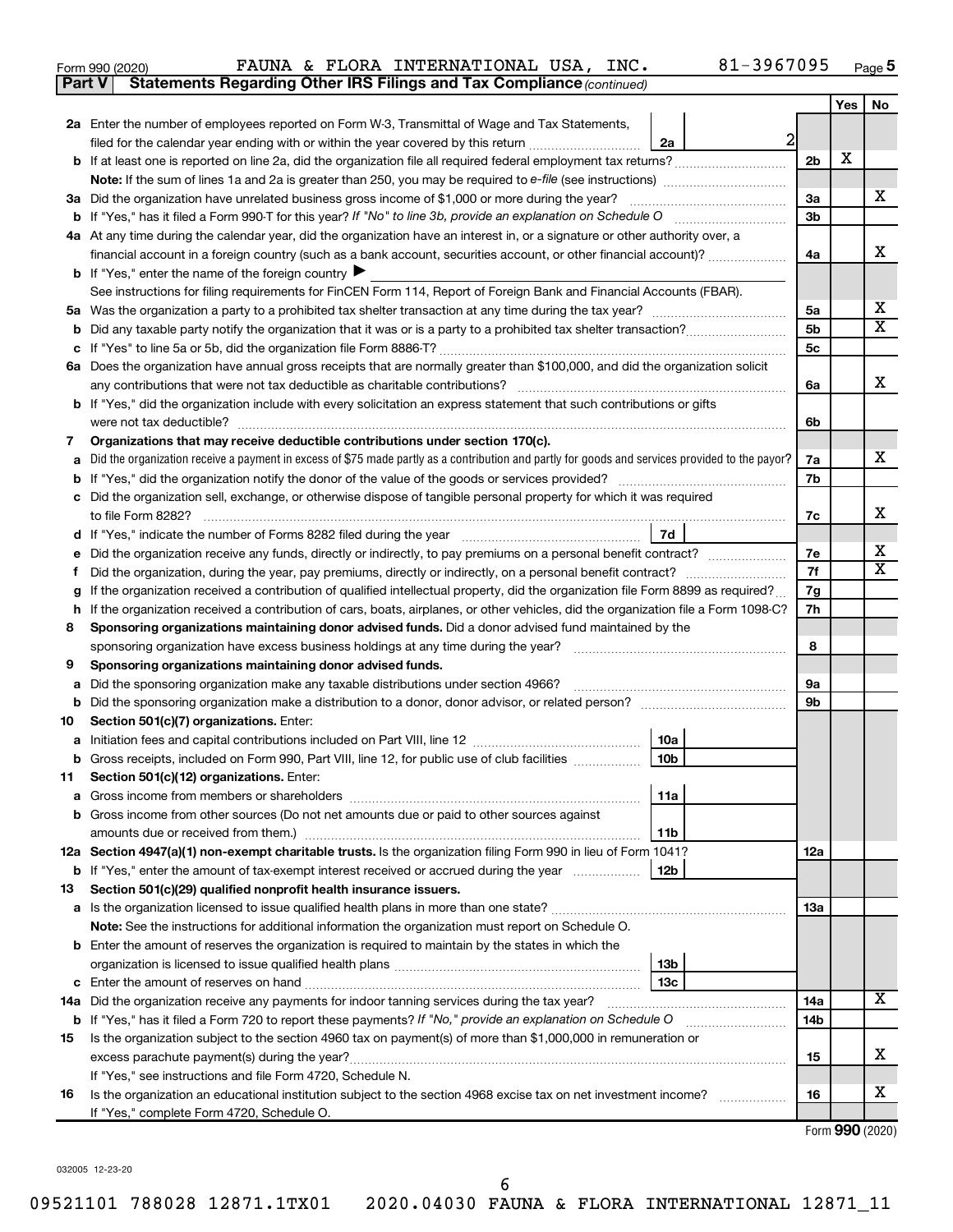|  |  |  | Form 990 (2020) |
|--|--|--|-----------------|
|--|--|--|-----------------|

#### Form 990 (2020) **PAUNA & FLORA INTERNATIONAL USA, INC.** 81-3967095  $_{\text{Page}}$

**6**

**Part VI** Governance, Management, and Disclosure For each "Yes" response to lines 2 through 7b below, and for a "No" response *to line 8a, 8b, or 10b below, describe the circumstances, processes, or changes on Schedule O. See instructions.*

|    | Check if Schedule O contains a response or note to any line in this Part VI [11] [12] Check if Schedule O contains a response or note to any line in this Part VI                                                                                         |                               |                        |                         | $\mathbf{X}$            |
|----|-----------------------------------------------------------------------------------------------------------------------------------------------------------------------------------------------------------------------------------------------------------|-------------------------------|------------------------|-------------------------|-------------------------|
|    | <b>Section A. Governing Body and Management</b>                                                                                                                                                                                                           |                               |                        |                         |                         |
|    |                                                                                                                                                                                                                                                           |                               |                        | Yes $ $                 | No                      |
|    | <b>1a</b> Enter the number of voting members of the governing body at the end of the tax year                                                                                                                                                             | 1a                            |                        |                         |                         |
|    | If there are material differences in voting rights among members of the governing body, or if the governing                                                                                                                                               |                               |                        |                         |                         |
|    | body delegated broad authority to an executive committee or similar committee, explain on Schedule O.                                                                                                                                                     |                               |                        |                         |                         |
| b  | Enter the number of voting members included on line 1a, above, who are independent                                                                                                                                                                        | 1b                            |                        |                         |                         |
| 2  | Did any officer, director, trustee, or key employee have a family relationship or a business relationship with any other                                                                                                                                  |                               |                        |                         |                         |
|    |                                                                                                                                                                                                                                                           |                               | 2                      |                         | х                       |
| 3  | Did the organization delegate control over management duties customarily performed by or under the direct supervision                                                                                                                                     |                               |                        |                         |                         |
|    |                                                                                                                                                                                                                                                           |                               | 3                      |                         | х                       |
| 4  | Did the organization make any significant changes to its governing documents since the prior Form 990 was filed?                                                                                                                                          |                               | 4                      |                         | $\overline{\mathbf{x}}$ |
| 5  |                                                                                                                                                                                                                                                           |                               | 5                      |                         | $\overline{\textbf{x}}$ |
| 6  |                                                                                                                                                                                                                                                           |                               | 6                      | $\overline{\textbf{x}}$ |                         |
| 7a | Did the organization have members, stockholders, or other persons who had the power to elect or appoint one or                                                                                                                                            |                               |                        |                         |                         |
|    |                                                                                                                                                                                                                                                           |                               | 7a                     | X                       |                         |
| b  | Are any governance decisions of the organization reserved to (or subject to approval by) members, stockholders, or                                                                                                                                        |                               |                        |                         |                         |
|    |                                                                                                                                                                                                                                                           |                               | 7b                     |                         | х                       |
| 8  | Did the organization contemporaneously document the meetings held or written actions undertaken during the year by the following:                                                                                                                         |                               |                        |                         |                         |
| а  |                                                                                                                                                                                                                                                           |                               | 8а                     | X                       |                         |
| b  |                                                                                                                                                                                                                                                           |                               | 8b                     | $\overline{\mathbf{x}}$ |                         |
| 9  | Is there any officer, director, trustee, or key employee listed in Part VII, Section A, who cannot be reached at the                                                                                                                                      |                               |                        |                         |                         |
|    |                                                                                                                                                                                                                                                           |                               | 9                      |                         | x                       |
|    | <b>Section B. Policies</b> (This Section B requests information about policies not required by the Internal Revenue Code.)                                                                                                                                |                               |                        |                         |                         |
|    |                                                                                                                                                                                                                                                           |                               |                        | Yes                     | No                      |
|    |                                                                                                                                                                                                                                                           |                               | 10a                    |                         | х                       |
|    | <b>b</b> If "Yes," did the organization have written policies and procedures governing the activities of such chapters, affiliates,                                                                                                                       |                               |                        |                         |                         |
|    |                                                                                                                                                                                                                                                           |                               | 10 <sub>b</sub>        |                         |                         |
|    | 11a Has the organization provided a complete copy of this Form 990 to all members of its governing body before filing the form?                                                                                                                           |                               | 11a                    | X                       |                         |
|    |                                                                                                                                                                                                                                                           |                               |                        |                         |                         |
|    | <b>b</b> Describe in Schedule O the process, if any, used by the organization to review this Form 990.                                                                                                                                                    |                               |                        | Х                       |                         |
|    |                                                                                                                                                                                                                                                           |                               | 12a<br>12 <sub>b</sub> | $\overline{\mathbf{X}}$ |                         |
| b  | Were officers, directors, or trustees, and key employees required to disclose annually interests that could give rise to conflicts?<br>Did the organization regularly and consistently monitor and enforce compliance with the policy? If "Yes," describe |                               |                        |                         |                         |
| с  |                                                                                                                                                                                                                                                           |                               |                        | Х                       |                         |
|    | in Schedule O how this was done encourance and an according to the state of the state of the state of the state of the state of the state of the state of the state of the state of the state of the state of the state of the                            |                               | 12c                    | $\overline{\textbf{x}}$ |                         |
| 13 |                                                                                                                                                                                                                                                           |                               | 13                     | $\overline{\mathbf{X}}$ |                         |
| 14 |                                                                                                                                                                                                                                                           |                               | 14                     |                         |                         |
| 15 | Did the process for determining compensation of the following persons include a review and approval by independent                                                                                                                                        |                               |                        |                         |                         |
|    | persons, comparability data, and contemporaneous substantiation of the deliberation and decision?                                                                                                                                                         |                               |                        |                         |                         |
| а  |                                                                                                                                                                                                                                                           |                               | 15a                    |                         | х                       |
|    |                                                                                                                                                                                                                                                           |                               | <b>15b</b>             |                         | $\overline{\mathbf{X}}$ |
|    | If "Yes" to line 15a or 15b, describe the process in Schedule O (see instructions).                                                                                                                                                                       |                               |                        |                         |                         |
|    | 16a Did the organization invest in, contribute assets to, or participate in a joint venture or similar arrangement with a                                                                                                                                 |                               |                        |                         |                         |
|    | taxable entity during the year?                                                                                                                                                                                                                           |                               | 16a                    |                         | х                       |
|    | b If "Yes," did the organization follow a written policy or procedure requiring the organization to evaluate its participation                                                                                                                            |                               |                        |                         |                         |
|    | in joint venture arrangements under applicable federal tax law, and take steps to safeguard the organization's                                                                                                                                            |                               |                        |                         |                         |
|    | exempt status with respect to such arrangements?                                                                                                                                                                                                          |                               | 16b                    |                         |                         |
|    | <b>Section C. Disclosure</b>                                                                                                                                                                                                                              |                               |                        |                         |                         |
| 17 | <b>NONE</b><br>List the states with which a copy of this Form 990 is required to be filed $\blacktriangleright$                                                                                                                                           |                               |                        |                         |                         |
| 18 | Section 6104 requires an organization to make its Forms 1023 (1024 or 1024-A, if applicable), 990, and 990-T (Section 501(c)(3)s only) available                                                                                                          |                               |                        |                         |                         |
|    | for public inspection. Indicate how you made these available. Check all that apply.<br>$\lfloor x \rfloor$ Upon request<br>Own website<br>Another's website                                                                                               | Other (explain on Schedule O) |                        |                         |                         |
| 19 | Describe on Schedule O whether (and if so, how) the organization made its governing documents, conflict of interest policy, and financial                                                                                                                 |                               |                        |                         |                         |
|    | statements available to the public during the tax year.                                                                                                                                                                                                   |                               |                        |                         |                         |
| 20 | State the name, address, and telephone number of the person who possesses the organization's books and records                                                                                                                                            |                               |                        |                         |                         |
|    | ALISON COWAN - 202-375-7762                                                                                                                                                                                                                               |                               |                        |                         |                         |
|    | $20036 - 2907$<br>1720 N ST NW FL 4, WASHINTGON, DC                                                                                                                                                                                                       |                               |                        |                         |                         |
|    |                                                                                                                                                                                                                                                           |                               |                        | Form 990 (2020)         |                         |
|    | 032006 12-23-20<br>7                                                                                                                                                                                                                                      |                               |                        |                         |                         |
|    | 09521101 788028 12871.1TX01<br>2020.04030 FAUNA & FLORA INTERNATIONAL 12871_11                                                                                                                                                                            |                               |                        |                         |                         |
|    |                                                                                                                                                                                                                                                           |                               |                        |                         |                         |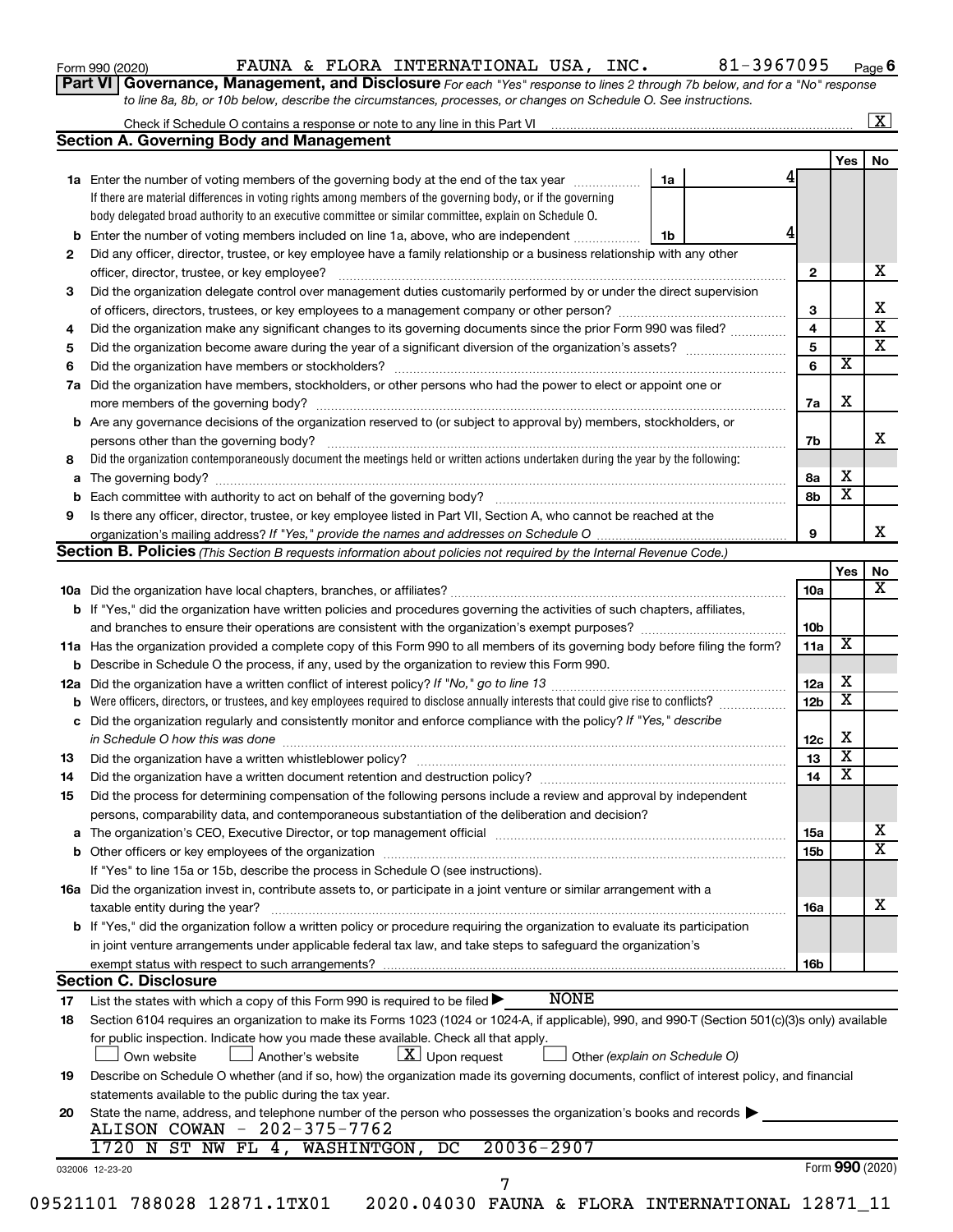$\Box$ 

| Part VII Compensation of Officers, Directors, Trustees, Key Employees, Highest Compensated |  |  |  |
|--------------------------------------------------------------------------------------------|--|--|--|
| <b>Employees, and Independent Contractors</b>                                              |  |  |  |

Check if Schedule O contains a response or note to any line in this Part VII

**Section A. Officers, Directors, Trustees, Key Employees, and Highest Compensated Employees**

**1a**  Complete this table for all persons required to be listed. Report compensation for the calendar year ending with or within the organization's tax year.  $\bullet$  List all of the organization's current officers, directors, trustees (whether individuals or organizations), regardless of amount of compensation.

Enter -0- in columns (D), (E), and (F) if no compensation was paid.

**•** List all of the organization's current key employees, if any. See instructions for definition of "key employee."

• List the organization's five *current* highest compensated employees (other than an officer, director, trustee, or key employee) who received reportable compensation (Box 5 of Form W-2 and/or Box 7 of Form 1099-MISC) of more than \$100,000 from the organization and any related organizations.

 $\bullet$  List all of the organization's former officers, key employees, and highest compensated employees who received more than \$100,000 of reportable compensation from the organization and any related organizations.

**•** List all of the organization's former directors or trustees that received, in the capacity as a former director or trustee of the organization, more than \$10,000 of reportable compensation from the organization and any related organizations.

See instructions for the order in which to list the persons above.

 $\boxed{\textbf{X}}$  Check this box if neither the organization nor any related organization compensated any current officer, director, or trustee.

| (A)                        | (B)                  |                                |                       |                                                                                 |              |                                   |        | (D)                        | (E)                        | (F)                    |
|----------------------------|----------------------|--------------------------------|-----------------------|---------------------------------------------------------------------------------|--------------|-----------------------------------|--------|----------------------------|----------------------------|------------------------|
| Name and title             | Average<br>hours per |                                |                       | (C)<br>Position<br>(do not check more than one<br>box, unless person is both an |              |                                   |        | Reportable<br>compensation | Reportable<br>compensation | Estimated<br>amount of |
|                            | week                 |                                |                       |                                                                                 |              | officer and a director/trustee)   |        | from                       | from related               | other                  |
|                            | (list any            |                                |                       |                                                                                 |              |                                   |        | the                        | organizations              | compensation           |
|                            | hours for            |                                |                       |                                                                                 |              |                                   |        | organization               | (W-2/1099-MISC)            | from the               |
|                            | related              |                                |                       |                                                                                 |              |                                   |        | (W-2/1099-MISC)            |                            | organization           |
|                            | organizations        |                                |                       |                                                                                 |              |                                   |        |                            |                            | and related            |
|                            | below<br>line)       | Individual trustee or director | Institutional trustee | Officer                                                                         | Key employee | Highest compensated<br>  employee | Former |                            |                            | organizations          |
| (1) PROFESSOR SANDRA KNAPP | 1.00                 |                                |                       |                                                                                 |              |                                   |        |                            |                            |                        |
| PRESIDENT                  |                      | $\mathbf X$                    |                       | $\mathbf X$                                                                     |              |                                   |        | 0.                         | 0.                         | $\mathbf 0$ .          |
| (2) DIANA VAN DE KAMP      | 1.00                 |                                |                       |                                                                                 |              |                                   |        |                            |                            |                        |
| <b>SECRETARY</b>           |                      | $\mathbf X$                    |                       | $\mathbf X$                                                                     |              |                                   |        | 0.                         | 0.                         | $\mathbf 0$ .          |
| (3) DIANA ALFANO           | 1.00                 |                                |                       |                                                                                 |              |                                   |        |                            |                            |                        |
| <b>DIRECTOR</b>            |                      | $\mathbf X$                    |                       |                                                                                 |              |                                   |        | $\mathbf 0$ .              | 0.                         | $\mathbf 0$ .          |
| (4) DIELLE FLEISCHMANN     | 1.00                 |                                |                       |                                                                                 |              |                                   |        |                            |                            |                        |
| <b>DIRECTOR</b>            |                      | $\mathbf X$                    |                       |                                                                                 |              |                                   |        | $0$ .                      | 0.                         | $\mathbf 0$ .          |
|                            |                      |                                |                       |                                                                                 |              |                                   |        |                            |                            |                        |
|                            |                      |                                |                       |                                                                                 |              |                                   |        |                            |                            |                        |
|                            |                      |                                |                       |                                                                                 |              |                                   |        |                            |                            |                        |
|                            |                      |                                |                       |                                                                                 |              |                                   |        |                            |                            |                        |
|                            |                      |                                |                       |                                                                                 |              |                                   |        |                            |                            |                        |
|                            |                      |                                |                       |                                                                                 |              |                                   |        |                            |                            |                        |
|                            |                      |                                |                       |                                                                                 |              |                                   |        |                            |                            |                        |
|                            |                      |                                |                       |                                                                                 |              |                                   |        |                            |                            |                        |
|                            |                      |                                |                       |                                                                                 |              |                                   |        |                            |                            |                        |
|                            |                      |                                |                       |                                                                                 |              |                                   |        |                            |                            |                        |
|                            |                      |                                |                       |                                                                                 |              |                                   |        |                            |                            |                        |
|                            |                      |                                |                       |                                                                                 |              |                                   |        |                            |                            |                        |
|                            |                      |                                |                       |                                                                                 |              |                                   |        |                            |                            |                        |
|                            |                      |                                |                       |                                                                                 |              |                                   |        |                            |                            |                        |
|                            |                      |                                |                       |                                                                                 |              |                                   |        |                            |                            |                        |
|                            |                      |                                |                       |                                                                                 |              |                                   |        |                            |                            |                        |
|                            |                      |                                |                       |                                                                                 |              |                                   |        |                            |                            |                        |
|                            |                      |                                |                       |                                                                                 |              |                                   |        |                            |                            |                        |
|                            |                      |                                |                       |                                                                                 |              |                                   |        |                            |                            |                        |
|                            |                      |                                |                       |                                                                                 |              |                                   |        |                            |                            |                        |
|                            |                      |                                |                       |                                                                                 |              |                                   |        |                            |                            |                        |
|                            |                      |                                |                       |                                                                                 |              |                                   |        |                            |                            |                        |
|                            |                      |                                |                       |                                                                                 |              |                                   |        |                            |                            |                        |
|                            |                      |                                |                       |                                                                                 |              |                                   |        |                            |                            |                        |
|                            |                      |                                |                       |                                                                                 |              |                                   |        |                            |                            |                        |
| 032007 12-23-20            |                      |                                |                       |                                                                                 |              |                                   |        |                            |                            | Form 990 (2020)        |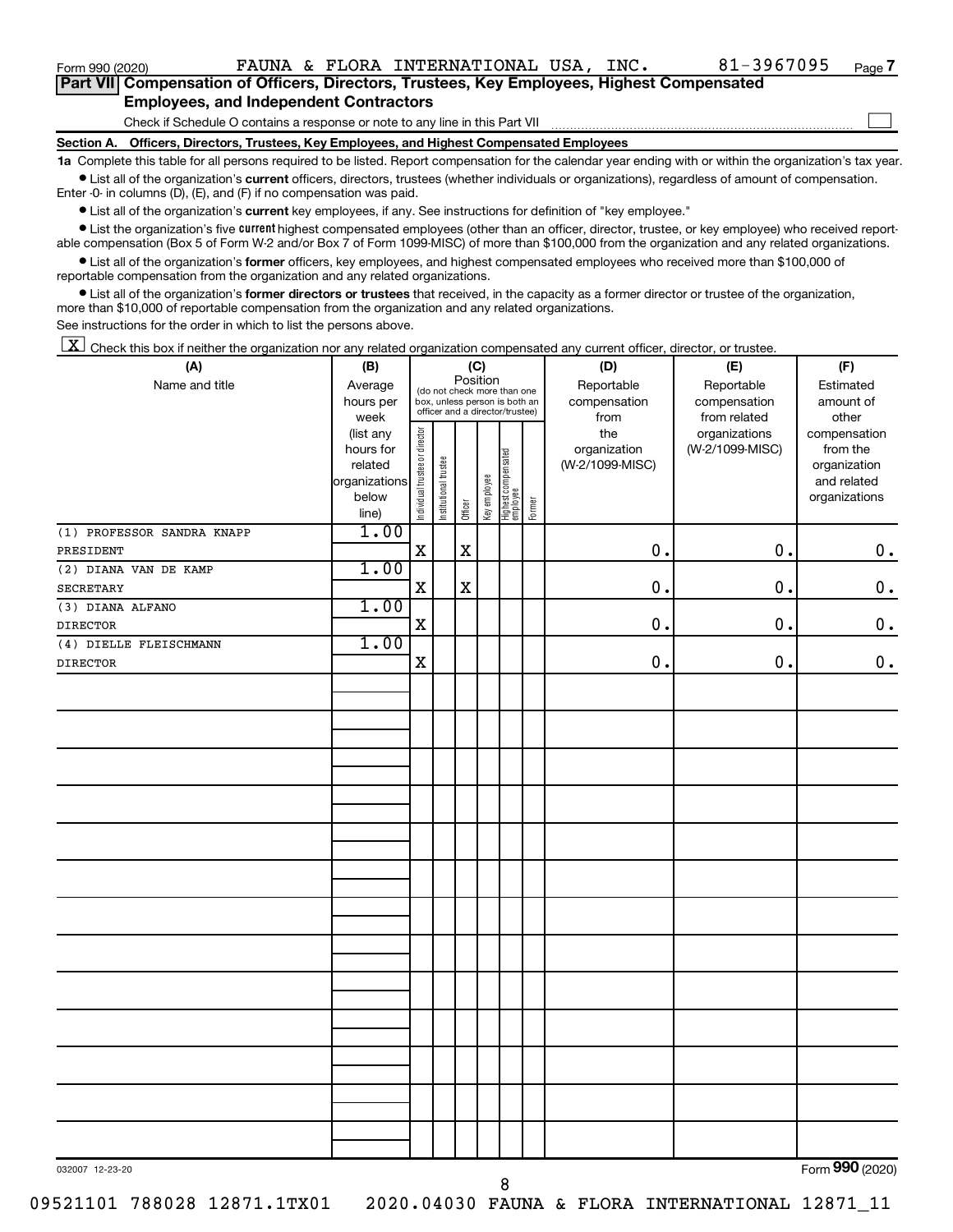|                 | Form 990 (2020)                                                                                                                      |               |                                |                                                              |          |              |                                   |        | FAUNA & FLORA INTERNATIONAL USA, INC. | 81-3967095      |    |                 |               | Page 8           |
|-----------------|--------------------------------------------------------------------------------------------------------------------------------------|---------------|--------------------------------|--------------------------------------------------------------|----------|--------------|-----------------------------------|--------|---------------------------------------|-----------------|----|-----------------|---------------|------------------|
| <b>Part VII</b> | Section A. Officers, Directors, Trustees, Key Employees, and Highest Compensated Employees (continued)                               |               |                                |                                                              |          |              |                                   |        |                                       |                 |    |                 |               |                  |
|                 | (A)                                                                                                                                  | (B)           |                                |                                                              | (C)      |              |                                   |        | (D)                                   | (E)             |    |                 | (F)           |                  |
|                 | Name and title                                                                                                                       | Average       |                                |                                                              | Position |              |                                   |        | Reportable                            | Reportable      |    |                 | Estimated     |                  |
|                 |                                                                                                                                      | hours per     |                                | (do not check more than one<br>box, unless person is both an |          |              |                                   |        | compensation                          | compensation    |    |                 | amount of     |                  |
|                 |                                                                                                                                      | week          |                                | officer and a director/trustee)                              |          |              |                                   |        | from                                  | from related    |    |                 | other         |                  |
|                 |                                                                                                                                      | (list any     |                                |                                                              |          |              |                                   |        | the                                   | organizations   |    |                 | compensation  |                  |
|                 |                                                                                                                                      | hours for     | Individual trustee or director |                                                              |          |              |                                   |        | organization                          | (W-2/1099-MISC) |    |                 | from the      |                  |
|                 |                                                                                                                                      | related       |                                | Institutional trustee                                        |          |              |                                   |        | (W-2/1099-MISC)                       |                 |    |                 | organization  |                  |
|                 |                                                                                                                                      | organizations |                                |                                                              |          | Key employee |                                   |        |                                       |                 |    |                 | and related   |                  |
|                 |                                                                                                                                      | below         |                                |                                                              |          |              |                                   |        |                                       |                 |    |                 | organizations |                  |
|                 |                                                                                                                                      | line)         |                                |                                                              | Officer  |              | Highest compensated<br>  employee | Former |                                       |                 |    |                 |               |                  |
|                 |                                                                                                                                      |               |                                |                                                              |          |              |                                   |        |                                       |                 |    |                 |               |                  |
|                 |                                                                                                                                      |               |                                |                                                              |          |              |                                   |        |                                       |                 |    |                 |               |                  |
|                 |                                                                                                                                      |               |                                |                                                              |          |              |                                   |        |                                       |                 |    |                 |               |                  |
|                 |                                                                                                                                      |               |                                |                                                              |          |              |                                   |        |                                       |                 |    |                 |               |                  |
|                 |                                                                                                                                      |               |                                |                                                              |          |              |                                   |        |                                       |                 |    |                 |               |                  |
|                 |                                                                                                                                      |               |                                |                                                              |          |              |                                   |        |                                       |                 |    |                 |               |                  |
|                 |                                                                                                                                      |               |                                |                                                              |          |              |                                   |        |                                       |                 |    |                 |               |                  |
|                 |                                                                                                                                      |               |                                |                                                              |          |              |                                   |        |                                       |                 |    |                 |               |                  |
|                 |                                                                                                                                      |               |                                |                                                              |          |              |                                   |        |                                       |                 |    |                 |               |                  |
|                 |                                                                                                                                      |               |                                |                                                              |          |              |                                   |        |                                       |                 |    |                 |               |                  |
|                 |                                                                                                                                      |               |                                |                                                              |          |              |                                   |        |                                       |                 |    |                 |               |                  |
|                 |                                                                                                                                      |               |                                |                                                              |          |              |                                   |        |                                       |                 |    |                 |               |                  |
|                 |                                                                                                                                      |               |                                |                                                              |          |              |                                   |        |                                       |                 |    |                 |               |                  |
|                 |                                                                                                                                      |               |                                |                                                              |          |              |                                   |        |                                       |                 |    |                 |               |                  |
|                 |                                                                                                                                      |               |                                |                                                              |          |              |                                   |        |                                       |                 |    |                 |               |                  |
|                 |                                                                                                                                      |               |                                |                                                              |          |              |                                   |        |                                       |                 |    |                 |               |                  |
|                 |                                                                                                                                      |               |                                |                                                              |          |              |                                   |        |                                       |                 |    |                 |               |                  |
|                 |                                                                                                                                      |               |                                |                                                              |          |              |                                   |        |                                       |                 |    |                 |               |                  |
|                 |                                                                                                                                      |               |                                |                                                              |          |              |                                   |        |                                       |                 |    |                 |               |                  |
|                 |                                                                                                                                      |               |                                |                                                              |          |              |                                   |        |                                       |                 |    |                 |               |                  |
|                 |                                                                                                                                      |               |                                |                                                              |          |              |                                   |        | σ.                                    |                 | 0. |                 |               | $\overline{0}$ . |
|                 |                                                                                                                                      |               |                                |                                                              |          |              |                                   |        | σ.                                    |                 | σ. |                 |               | $\overline{0}$ . |
|                 |                                                                                                                                      |               |                                |                                                              |          |              |                                   |        | Ο.                                    |                 | О. |                 |               | $\overline{0}$ . |
| 2               | Total number of individuals (including but not limited to those listed above) who received more than \$100,000 of reportable         |               |                                |                                                              |          |              |                                   |        |                                       |                 |    |                 |               |                  |
|                 | compensation from the organization $\blacktriangleright$                                                                             |               |                                |                                                              |          |              |                                   |        |                                       |                 |    |                 |               | 0                |
|                 |                                                                                                                                      |               |                                |                                                              |          |              |                                   |        |                                       |                 |    |                 | Yes           | No               |
| 3               | Did the organization list any former officer, director, trustee, key employee, or highest compensated employee on                    |               |                                |                                                              |          |              |                                   |        |                                       |                 |    |                 |               |                  |
|                 | line 1a? If "Yes," complete Schedule J for such individual manufactured contains and the set of the schedule J                       |               |                                |                                                              |          |              |                                   |        |                                       |                 |    | 3               |               | х                |
|                 | For any individual listed on line 1a, is the sum of reportable compensation and other compensation from the organization             |               |                                |                                                              |          |              |                                   |        |                                       |                 |    |                 |               |                  |
|                 | and related organizations greater than \$150,000? If "Yes," complete Schedule J for such individual                                  |               |                                |                                                              |          |              |                                   |        |                                       |                 |    | 4               |               | х                |
|                 |                                                                                                                                      |               |                                |                                                              |          |              |                                   |        |                                       |                 |    |                 |               |                  |
| 5               | Did any person listed on line 1a receive or accrue compensation from any unrelated organization or individual for services           |               |                                |                                                              |          |              |                                   |        |                                       |                 |    |                 |               |                  |
|                 |                                                                                                                                      |               |                                |                                                              |          |              |                                   |        |                                       |                 |    | 5               |               | х                |
|                 | <b>Section B. Independent Contractors</b>                                                                                            |               |                                |                                                              |          |              |                                   |        |                                       |                 |    |                 |               |                  |
| 1               | Complete this table for your five highest compensated independent contractors that received more than \$100,000 of compensation from |               |                                |                                                              |          |              |                                   |        |                                       |                 |    |                 |               |                  |
|                 | the organization. Report compensation for the calendar year ending with or within the organization's tax year.                       |               |                                |                                                              |          |              |                                   |        |                                       |                 |    |                 |               |                  |
|                 | (A)                                                                                                                                  |               |                                |                                                              |          |              |                                   |        | (B)                                   |                 |    | (C)             |               |                  |
|                 | Name and business address                                                                                                            |               |                                | <b>NONE</b>                                                  |          |              |                                   |        | Description of services               |                 |    | Compensation    |               |                  |
|                 |                                                                                                                                      |               |                                |                                                              |          |              |                                   |        |                                       |                 |    |                 |               |                  |
|                 |                                                                                                                                      |               |                                |                                                              |          |              |                                   |        |                                       |                 |    |                 |               |                  |
|                 |                                                                                                                                      |               |                                |                                                              |          |              |                                   |        |                                       |                 |    |                 |               |                  |
|                 |                                                                                                                                      |               |                                |                                                              |          |              |                                   |        |                                       |                 |    |                 |               |                  |
|                 |                                                                                                                                      |               |                                |                                                              |          |              |                                   |        |                                       |                 |    |                 |               |                  |
|                 |                                                                                                                                      |               |                                |                                                              |          |              |                                   |        |                                       |                 |    |                 |               |                  |
|                 |                                                                                                                                      |               |                                |                                                              |          |              |                                   |        |                                       |                 |    |                 |               |                  |
|                 |                                                                                                                                      |               |                                |                                                              |          |              |                                   |        |                                       |                 |    |                 |               |                  |
|                 |                                                                                                                                      |               |                                |                                                              |          |              |                                   |        |                                       |                 |    |                 |               |                  |
|                 |                                                                                                                                      |               |                                |                                                              |          |              |                                   |        |                                       |                 |    |                 |               |                  |
|                 |                                                                                                                                      |               |                                |                                                              |          |              |                                   |        |                                       |                 |    |                 |               |                  |
| 2               | Total number of independent contractors (including but not limited to those listed above) who received more than                     |               |                                |                                                              |          |              |                                   |        |                                       |                 |    |                 |               |                  |
|                 | \$100,000 of compensation from the organization                                                                                      |               |                                |                                                              |          | 0            |                                   |        |                                       |                 |    |                 |               |                  |
|                 |                                                                                                                                      |               |                                |                                                              |          |              |                                   |        |                                       |                 |    | Form 990 (2020) |               |                  |

032008 12-23-20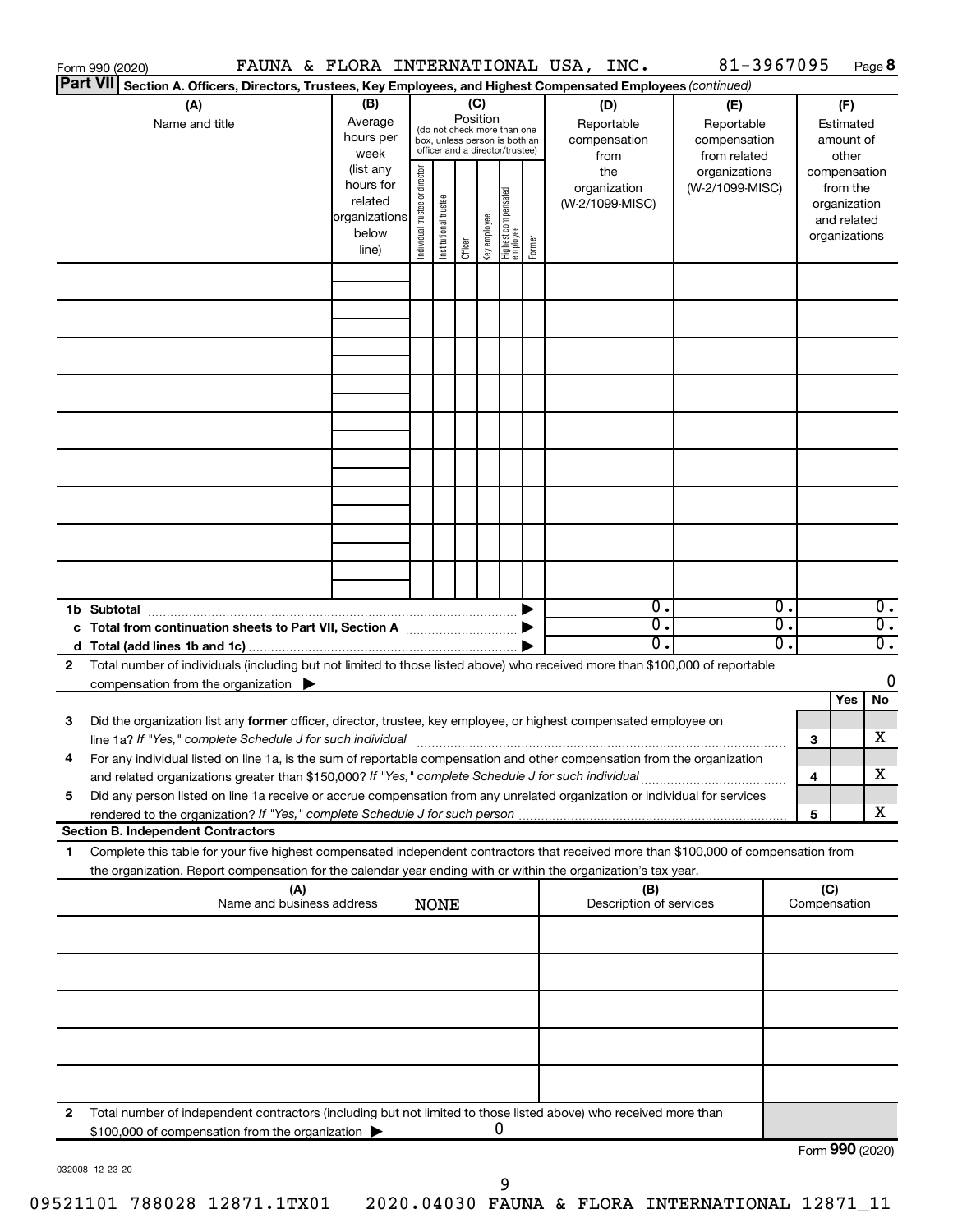|                                                        |                  |    | FAUNA & FLORA INTERNATIONAL USA, INC.<br>Form 990 (2020)                                                                                                                            |                       |                                  |                                                        | 81-3967095 | Page 9                             |
|--------------------------------------------------------|------------------|----|-------------------------------------------------------------------------------------------------------------------------------------------------------------------------------------|-----------------------|----------------------------------|--------------------------------------------------------|------------|------------------------------------|
|                                                        | <b>Part VIII</b> |    | <b>Statement of Revenue</b>                                                                                                                                                         |                       |                                  |                                                        |            |                                    |
|                                                        |                  |    |                                                                                                                                                                                     |                       | (A)                              | (B)                                                    | (C)        | (D)                                |
|                                                        |                  |    |                                                                                                                                                                                     |                       | Total revenue                    | Related or exempt<br>function revenue business revenue | Unrelated  | Revenue excluded<br>from tax under |
|                                                        |                  |    |                                                                                                                                                                                     |                       |                                  |                                                        |            | sections 512 - 514                 |
| Grants                                                 |                  |    | 1 a Federated campaigns<br>1a                                                                                                                                                       |                       |                                  |                                                        |            |                                    |
| Contributions, Gifts, Gran<br>and Other Similar Amount |                  |    | 1 <sub>b</sub><br><b>b</b> Membership dues                                                                                                                                          |                       |                                  |                                                        |            |                                    |
|                                                        |                  |    | 1 <sub>c</sub><br>c Fundraising events                                                                                                                                              |                       |                                  |                                                        |            |                                    |
|                                                        |                  |    | 1 <sub>d</sub><br>d Related organizations                                                                                                                                           |                       |                                  |                                                        |            |                                    |
|                                                        |                  |    | e Government grants (contributions)<br>1e<br>f All other contributions, gifts, grants, and                                                                                          |                       |                                  |                                                        |            |                                    |
|                                                        |                  |    | 1f<br>similar amounts not included above                                                                                                                                            | 1,624,064.            |                                  |                                                        |            |                                    |
|                                                        |                  |    | 1g   \$<br>g Noncash contributions included in lines 1a-1f                                                                                                                          |                       |                                  |                                                        |            |                                    |
|                                                        |                  |    |                                                                                                                                                                                     |                       | $\blacktriangleright$ 1,624,064. |                                                        |            |                                    |
|                                                        |                  |    |                                                                                                                                                                                     | <b>Business Code</b>  |                                  |                                                        |            |                                    |
|                                                        | 2a               |    | <u> 1989 - Johann Barbara, martxa alemaniar arg</u>                                                                                                                                 |                       |                                  |                                                        |            |                                    |
|                                                        |                  | b  | <u> 1989 - Johann Barbara, martxa alemaniar arg</u>                                                                                                                                 |                       |                                  |                                                        |            |                                    |
|                                                        |                  | с  | the contract of the contract of the contract of the contract of the contract of                                                                                                     |                       |                                  |                                                        |            |                                    |
|                                                        |                  | d  | <u> 1989 - Johann Barbara, martin amerikan basar dan berasal dan berasal dalam basar dalam basar dalam basar dala</u>                                                               |                       |                                  |                                                        |            |                                    |
| Program Service<br>Revenue                             |                  | е  |                                                                                                                                                                                     |                       |                                  |                                                        |            |                                    |
|                                                        |                  | f. |                                                                                                                                                                                     | $\blacktriangleright$ |                                  |                                                        |            |                                    |
|                                                        | 3                |    | Investment income (including dividends, interest, and                                                                                                                               |                       |                                  |                                                        |            |                                    |
|                                                        |                  |    |                                                                                                                                                                                     | ▶                     |                                  |                                                        |            |                                    |
|                                                        | 4                |    | Income from investment of tax-exempt bond proceeds                                                                                                                                  | ▶                     |                                  |                                                        |            |                                    |
|                                                        | 5                |    |                                                                                                                                                                                     |                       |                                  |                                                        |            |                                    |
|                                                        |                  |    | (i) Real                                                                                                                                                                            | (ii) Personal         |                                  |                                                        |            |                                    |
|                                                        |                  |    | l6a<br><b>6 a</b> Gross rents                                                                                                                                                       |                       |                                  |                                                        |            |                                    |
|                                                        |                  |    | <b>b</b> Less: rental expenses $\ldots$<br>6b                                                                                                                                       |                       |                                  |                                                        |            |                                    |
|                                                        |                  |    | c Rental income or (loss)<br>6c                                                                                                                                                     |                       |                                  |                                                        |            |                                    |
|                                                        |                  |    | d Net rental income or (loss)<br>(i) Securities<br>7 a Gross amount from sales of                                                                                                   | (ii) Other            |                                  |                                                        |            |                                    |
|                                                        |                  |    | assets other than inventory<br>7a                                                                                                                                                   |                       |                                  |                                                        |            |                                    |
|                                                        |                  |    | <b>b</b> Less: cost or other basis                                                                                                                                                  |                       |                                  |                                                        |            |                                    |
|                                                        |                  |    | and sales expenses<br>7b                                                                                                                                                            |                       |                                  |                                                        |            |                                    |
| evenue                                                 |                  |    | 7c<br>c Gain or (loss)                                                                                                                                                              |                       |                                  |                                                        |            |                                    |
| œ                                                      |                  |    |                                                                                                                                                                                     |                       |                                  |                                                        |            |                                    |
| Other                                                  |                  |    | 8 a Gross income from fundraising events (not                                                                                                                                       |                       |                                  |                                                        |            |                                    |
|                                                        |                  |    |                                                                                                                                                                                     |                       |                                  |                                                        |            |                                    |
|                                                        |                  |    | contributions reported on line 1c). See                                                                                                                                             |                       |                                  |                                                        |            |                                    |
|                                                        |                  |    |                                                                                                                                                                                     | l 8a<br>l 8b          |                                  |                                                        |            |                                    |
|                                                        |                  |    | c Net income or (loss) from fundraising events                                                                                                                                      |                       |                                  |                                                        |            |                                    |
|                                                        |                  |    | 9 a Gross income from gaming activities. See                                                                                                                                        |                       |                                  |                                                        |            |                                    |
|                                                        |                  |    |                                                                                                                                                                                     | l 9a                  |                                  |                                                        |            |                                    |
|                                                        |                  |    |                                                                                                                                                                                     | l 9b                  |                                  |                                                        |            |                                    |
|                                                        |                  |    | c Net income or (loss) from gaming activities                                                                                                                                       | ▶                     |                                  |                                                        |            |                                    |
|                                                        |                  |    | 10 a Gross sales of inventory, less returns                                                                                                                                         |                       |                                  |                                                        |            |                                    |
|                                                        |                  |    |                                                                                                                                                                                     | 10a                   |                                  |                                                        |            |                                    |
|                                                        |                  |    | <b>b</b> Less: cost of goods sold                                                                                                                                                   | l10bl                 |                                  |                                                        |            |                                    |
|                                                        |                  |    | c Net income or (loss) from sales of inventory                                                                                                                                      | <b>Business Code</b>  |                                  |                                                        |            |                                    |
|                                                        | 11 a             |    |                                                                                                                                                                                     |                       |                                  |                                                        |            |                                    |
|                                                        |                  | b  | <u> 1989 - Johann Barn, mars eta biztanleria (h. 1989).</u><br><u> 1989 - Johann John Stein, markin fan it ferstjer fan de ferstjer fan it ferstjer fan it ferstjer fan it fers</u> |                       |                                  |                                                        |            |                                    |
|                                                        |                  | с  | <u> 1980 - Andrea Andrew Maria (b. 1980)</u>                                                                                                                                        |                       |                                  |                                                        |            |                                    |
| Miscellaneous<br>Revenue                               |                  |    |                                                                                                                                                                                     |                       |                                  |                                                        |            |                                    |
|                                                        |                  |    |                                                                                                                                                                                     |                       |                                  |                                                        |            |                                    |
|                                                        | 12               |    | Total revenue. See instructions $\frac{1}{1624}$ , 624, 064.                                                                                                                        |                       |                                  | $\overline{0}$ .                                       | О.         | ο.                                 |
| 032009 12-23-20                                        |                  |    |                                                                                                                                                                                     |                       |                                  |                                                        |            | Form 990 (2020)                    |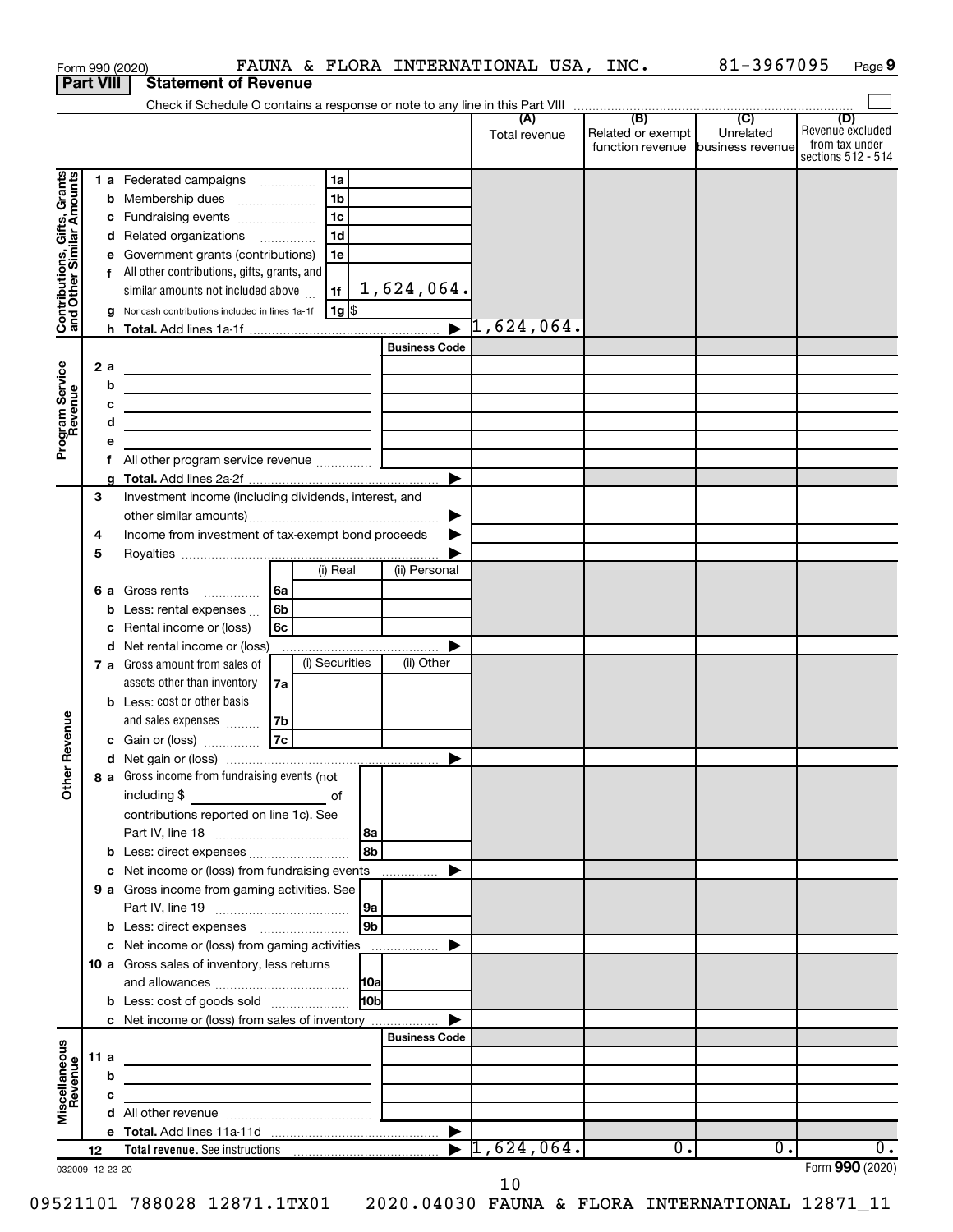|  | Form 990 (2020) |
|--|-----------------|
|--|-----------------|

Form 990 (2020) **PAUNA & FLORA INTERNATIONAL USA, INC.** 81-3967095  $_{\text{Page}}$ **Part IX Statement of Functional Expenses**

81-3967095 <sub>Page</sub> 10

Check here  $\begin{array}{c} \begin{array}{|c} \hline \end{array} \end{array}$  if following SOP 98-2 (ASC 958-720) **Total functional expenses.**  Add lines 1 through 24e **Joint costs.** Complete this line only if the organization **(A) (B) (C) (D)** Fundraising **1 2 3** Grants and other assistance to foreign **4 5 6 7 8 9 10 11 a** Management ~~~~~~~~~~~~~~~~ **b c d e f g 12 13 14 15 16 17 18 19 20 21 22 23 24 a b c d e 25 26** *Section 501(c)(3) and 501(c)(4) organizations must complete all columns. All other organizations must complete column (A).* Grants and other assistance to domestic organizations and domestic governments. See Part IV, line 21 Compensation not included above to disqualified persons (as defined under section 4958(f)(1)) and persons described in section  $4958(c)(3)(B)$   $\ldots$ Pension plan accruals and contributions (include section 401(k) and 403(b) employer contributions) Professional fundraising services. See Part IV, line 17 Other. (If line 11g amount exceeds 10% of line 25, column (A) amount, list line 11g expenses on Sch O.) Other expenses. Itemize expenses not covered above (List miscellaneous expenses on line 24e. If line 24e amount exceeds 10% of line 25, column (A) amount, list line 24e expenses on Schedule O.) reported in column (B) joint costs from a combined educational campaign and fundraising solicitation. Check if Schedule O contains a response or note to any line in this Part IX Total expenses Program service expenses Management and general expenses expenses .<br>... Grants and other assistance to domestic  $individuals. See Part IV, line 22$  ............ organizations, foreign governments, and foreign individuals. See Part IV, lines 15 and 16  $\ldots$ Benefits paid to or for members .................... Compensation of current officers, directors, trustees, and key employees ........................ Other salaries and wages ~~~~~~~~~~ Other employee benefits ~~~~~~~~~~ Payroll taxes ~~~~~~~~~~~~~~~~ Fees for services (nonemployees): Legal ~~~~~~~~~~~~~~~~~~~~ Accounting ~~~~~~~~~~~~~~~~~ Lobbying ~~~~~~~~~~~~~~~~~~ Investment management fees ........................ Advertising and promotion ........................... Office expenses ~~~~~~~~~~~~~~~ Information technology ~~~~~~~~~~~ Royalties ~~~~~~~~~~~~~~~~~~ Occupancy ~~~~~~~~~~~~~~~~~ Travel ~~~~~~~~~~~~~~~~~~~ Payments of travel or entertainment expenses for any federal, state, or local public officials ... Conferences, conventions, and meetings Interest ~~~~~~~~~~~~~~~~~~ Payments to affiliates ~~~~~~~~~~~~ Depreciation, depletion, and amortization ...... Insurance ~~~~~~~~~~~~~~~~~ All other expenses Check here  $\blacktriangleright$ *Do not include amounts reported on lines 6b, 7b, 8b, 9b, and 10b of Part VIII.*  $\Box$ 903,055. 903,055. 20,000. 20,000. 1,935. 1,935. 16,644. 13,202. 3,442. 7,425. 7,425. 93,479. 93,479. 12,671. 34,422. 34,422. 452. 452. 1,533. 1,533. 1,091,616. 903,055. 67,701. 120,860.

032010 12-23-20

11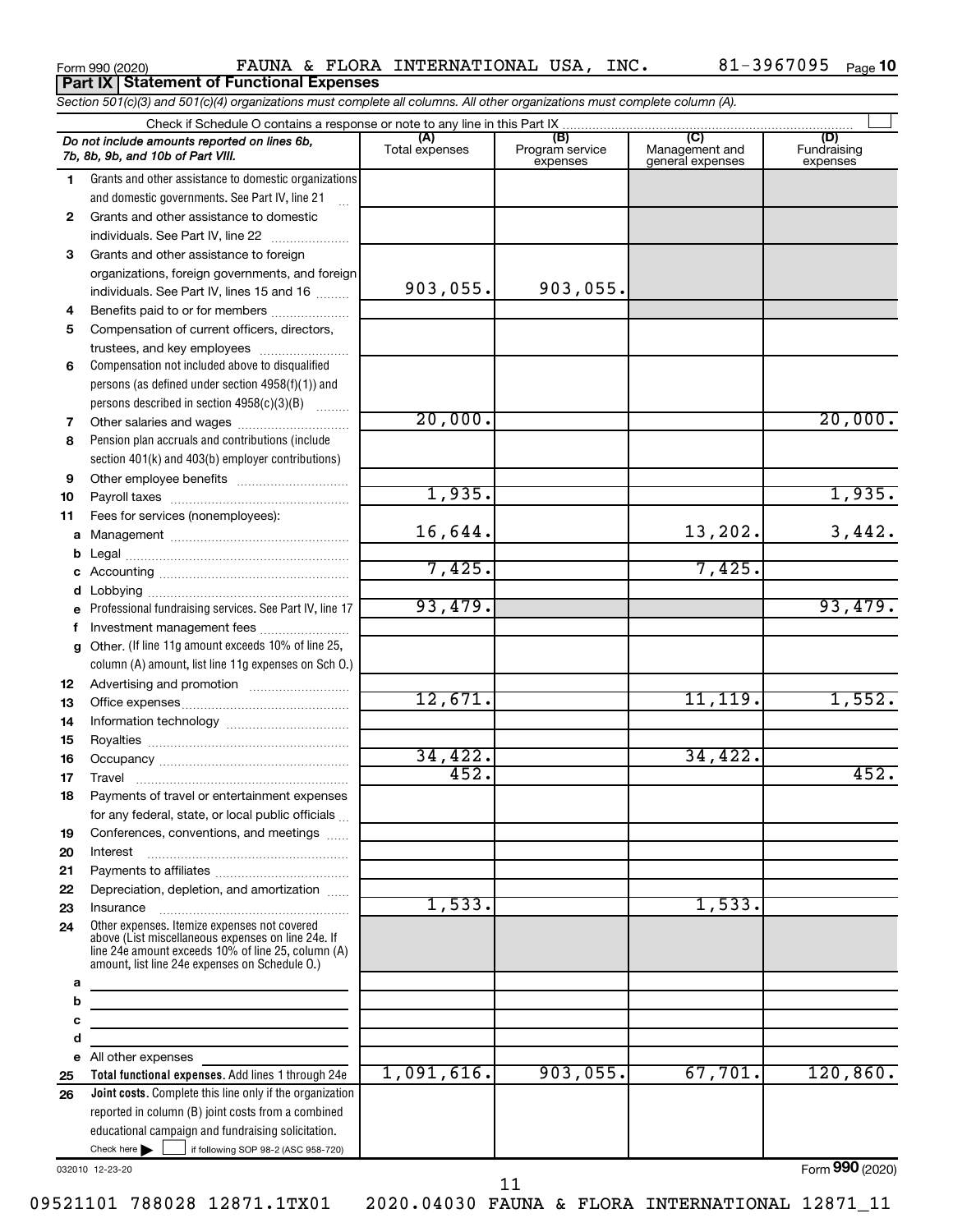**33**

**Part X Balance Sheet**

Total liabilities and net assets/fund balances

| Form 990 (2020) |  | FAUNA & FLORA INTERNATIONAL USA, | INC. | 81-3967095 | Page 11 |
|-----------------|--|----------------------------------|------|------------|---------|

|                             |          |                                                                                                                                                                                                                                |          | (A)<br>Beginning of year |                 | (B)<br>End of year |
|-----------------------------|----------|--------------------------------------------------------------------------------------------------------------------------------------------------------------------------------------------------------------------------------|----------|--------------------------|-----------------|--------------------|
|                             | 1        |                                                                                                                                                                                                                                |          | 422,543.                 | 1               | 695, 109.          |
|                             | 2        |                                                                                                                                                                                                                                |          |                          | $\mathbf{2}$    |                    |
|                             | 3        |                                                                                                                                                                                                                                | 112,609. | $\mathbf{3}$             | 171, 187.       |                    |
|                             | 4        |                                                                                                                                                                                                                                |          |                          | 4               |                    |
|                             | 5        | Loans and other receivables from any current or former officer, director,                                                                                                                                                      |          |                          |                 |                    |
|                             |          | trustee, key employee, creator or founder, substantial contributor, or 35%                                                                                                                                                     |          |                          |                 |                    |
|                             |          | controlled entity or family member of any of these persons                                                                                                                                                                     |          |                          | 5               |                    |
|                             | 6        | Loans and other receivables from other disqualified persons (as defined                                                                                                                                                        |          |                          |                 |                    |
|                             |          | under section $4958(f)(1)$ , and persons described in section $4958(c)(3)(B)$                                                                                                                                                  | $\ldots$ |                          | 6               |                    |
|                             | 7        |                                                                                                                                                                                                                                |          |                          | $\overline{7}$  |                    |
| Assets                      | 8        |                                                                                                                                                                                                                                |          |                          | 8               |                    |
|                             | 9        | Prepaid expenses and deferred charges [11] [11] prepaid expenses and deferred charges [11] [11] minimum and the Prepaid expenses and deferred charges [11] minimum and the Prepaid experiment of Prepaid experiment and the Pr |          | 5,513.                   | 9               | 5,788.             |
|                             |          | <b>10a</b> Land, buildings, and equipment: cost or other                                                                                                                                                                       |          |                          |                 |                    |
|                             |          | basis. Complete Part VI of Schedule D                                                                                                                                                                                          | 10a      |                          |                 |                    |
|                             |          | <b>b</b> Less: accumulated depreciation<br>$\overline{\phantom{a}}$                                                                                                                                                            | 10b      |                          | 10 <sub>c</sub> |                    |
|                             | 11       |                                                                                                                                                                                                                                |          |                          | 11              |                    |
|                             | 12       |                                                                                                                                                                                                                                |          |                          | 12              |                    |
|                             | 13       |                                                                                                                                                                                                                                |          | 13                       |                 |                    |
|                             | 14       |                                                                                                                                                                                                                                |          |                          | 14              |                    |
|                             | 15       |                                                                                                                                                                                                                                |          | $\overline{0}$ .         | 15              | 22,000.            |
|                             | 16       |                                                                                                                                                                                                                                |          | 540,665.                 | 16              | 894,084.           |
|                             | 17       |                                                                                                                                                                                                                                |          | 281,533.                 | 17              | 102,504.           |
|                             | 18       |                                                                                                                                                                                                                                |          | 18                       |                 |                    |
|                             | 19       | Deferred revenue manual contracts and contracts and contracts are contracted and contracts are contracted and contract are contracted and contract are contracted and contract are contracted and contract are contracted and  |          | 19                       |                 |                    |
|                             | 20       |                                                                                                                                                                                                                                |          |                          | 20              |                    |
|                             | 21       | Escrow or custodial account liability. Complete Part IV of Schedule D                                                                                                                                                          |          |                          | 21              |                    |
| Liabilities                 | 22       | Loans and other payables to any current or former officer, director,                                                                                                                                                           |          |                          |                 |                    |
|                             |          | trustee, key employee, creator or founder, substantial contributor, or 35%                                                                                                                                                     |          |                          | 22              |                    |
|                             |          | Secured mortgages and notes payable to unrelated third parties                                                                                                                                                                 |          |                          | 23              |                    |
|                             | 23<br>24 | Unsecured notes and loans payable to unrelated third parties                                                                                                                                                                   |          |                          | 24              |                    |
|                             | 25       | Other liabilities (including federal income tax, payables to related third                                                                                                                                                     |          |                          |                 |                    |
|                             |          | parties, and other liabilities not included on lines 17-24). Complete Part X                                                                                                                                                   |          |                          |                 |                    |
|                             |          | of Schedule D <b>www.arenamin.communities</b> and a series of Schedule D                                                                                                                                                       |          |                          | 25              |                    |
|                             | 26       |                                                                                                                                                                                                                                |          | 281, 533.                | 26              | $102,504$ .        |
|                             |          | Organizations that follow FASB ASC 958, check here $\blacktriangleright \lfloor \underline{X} \rfloor$                                                                                                                         |          |                          |                 |                    |
|                             |          | and complete lines 27, 28, 32, and 33.                                                                                                                                                                                         |          |                          |                 |                    |
|                             | 27       |                                                                                                                                                                                                                                |          | 80,972.                  | 27              | 409,823.           |
|                             | 28       |                                                                                                                                                                                                                                |          | 178, 160.                | 28              | 381,757.           |
|                             |          | Organizations that do not follow FASB ASC 958, check here $\blacktriangleright$                                                                                                                                                |          |                          |                 |                    |
| Net Assets or Fund Balances |          | and complete lines 29 through 33.                                                                                                                                                                                              |          |                          |                 |                    |
|                             | 29       |                                                                                                                                                                                                                                |          |                          | 29              |                    |
|                             | 30       | Paid-in or capital surplus, or land, building, or equipment fund                                                                                                                                                               |          |                          | 30              |                    |
|                             | 31       | Retained earnings, endowment, accumulated income, or other funds                                                                                                                                                               |          |                          | 31              |                    |
|                             | 32       |                                                                                                                                                                                                                                |          | 259, 132.                | 32              | 791,580.           |

Form (2020) **990**

**33**

 $540,665.$  33 894,084.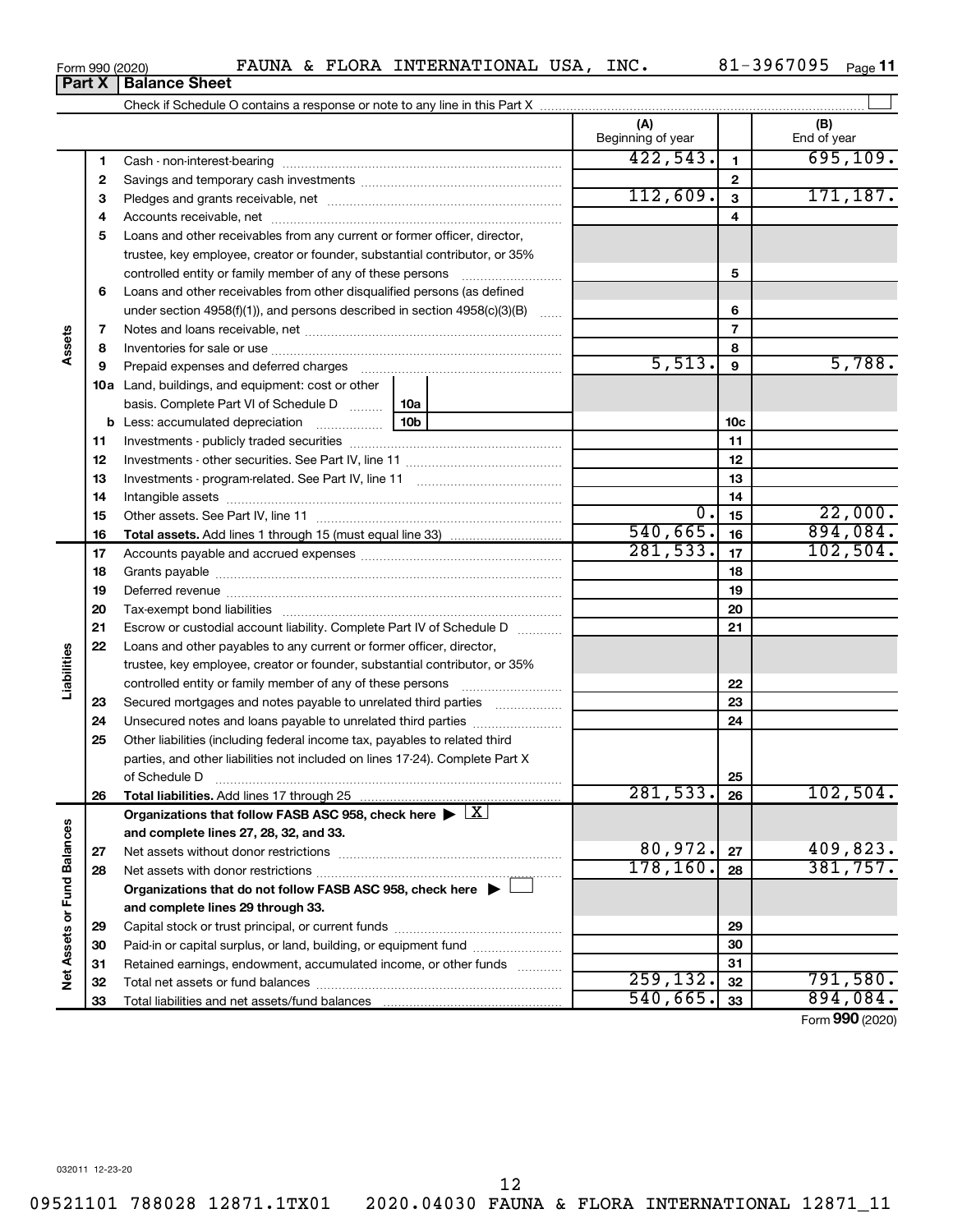|    | FAUNA & FLORA INTERNATIONAL USA, INC.<br>Form 990 (2020)                                                                        |                         | 81-3967095     |        | Page 12          |
|----|---------------------------------------------------------------------------------------------------------------------------------|-------------------------|----------------|--------|------------------|
|    | Part XI   Reconciliation of Net Assets                                                                                          |                         |                |        |                  |
|    |                                                                                                                                 |                         |                |        |                  |
|    |                                                                                                                                 |                         |                |        |                  |
| 1  |                                                                                                                                 | $\mathbf{1}$            | 1,624,064.     |        |                  |
| 2  |                                                                                                                                 | $\overline{2}$          | 1,091,616.     |        |                  |
| З  | Revenue less expenses. Subtract line 2 from line 1                                                                              | $\mathbf{3}$            |                |        | 532,448.         |
| 4  |                                                                                                                                 | $\overline{\mathbf{4}}$ |                |        | 259, 132.        |
| 5  |                                                                                                                                 | 5                       |                |        |                  |
| 6  |                                                                                                                                 | 6                       |                |        |                  |
| 7  | Investment expenses www.communication.com/www.communication.com/www.communication.com/www.com                                   | $\overline{7}$          |                |        |                  |
| 8  | Prior period adjustments www.communication.communication.com/news/communication.com/news/communication.com/new                  | 8                       |                |        |                  |
| 9  |                                                                                                                                 | 9                       |                |        | $\overline{0}$ . |
| 10 | Net assets or fund balances at end of year. Combine lines 3 through 9 (must equal Part X, line 32,                              |                         |                |        |                  |
|    |                                                                                                                                 | 10                      |                |        | 791,580.         |
|    | <b>Part XII</b> Financial Statements and Reporting                                                                              |                         |                |        |                  |
|    |                                                                                                                                 |                         |                |        |                  |
|    |                                                                                                                                 |                         |                | Yes    | <b>No</b>        |
| 1  | Accounting method used to prepare the Form 990: $\Box$ Cash $\Box X$ Accrual<br>  Other                                         |                         |                |        |                  |
|    | If the organization changed its method of accounting from a prior year or checked "Other," explain in Schedule O.               |                         |                |        |                  |
|    |                                                                                                                                 |                         | 2a             |        | х                |
|    | If "Yes," check a box below to indicate whether the financial statements for the year were compiled or reviewed on a            |                         |                |        |                  |
|    | separate basis, consolidated basis, or both:                                                                                    |                         |                |        |                  |
|    | Both consolidated and separate basis<br>Separate basis<br>Consolidated basis                                                    |                         |                |        |                  |
|    |                                                                                                                                 |                         | 2 <sub>b</sub> | х      |                  |
|    | If "Yes," check a box below to indicate whether the financial statements for the year were audited on a separate basis,         |                         |                |        |                  |
|    | consolidated basis, or both:                                                                                                    |                         |                |        |                  |
|    | $X$ Both consolidated and separate basis<br>Separate basis<br>Consolidated basis                                                |                         |                |        |                  |
|    | c If "Yes" to line 2a or 2b, does the organization have a committee that assumes responsibility for oversight of the audit,     |                         |                |        |                  |
|    |                                                                                                                                 |                         | 2c             | х      |                  |
|    | If the organization changed either its oversight process or selection process during the tax year, explain on Schedule O.       |                         |                |        |                  |
|    | 3a As a result of a federal award, was the organization required to undergo an audit or audits as set forth in the Single Audit |                         |                |        |                  |
|    |                                                                                                                                 |                         | За             |        | x                |
|    | b If "Yes," did the organization undergo the required audit or audits? If the organization did not undergo the required audit   |                         |                |        |                  |
|    |                                                                                                                                 |                         | 3b             | $\sim$ |                  |

Form (2020) **990**

032012 12-23-20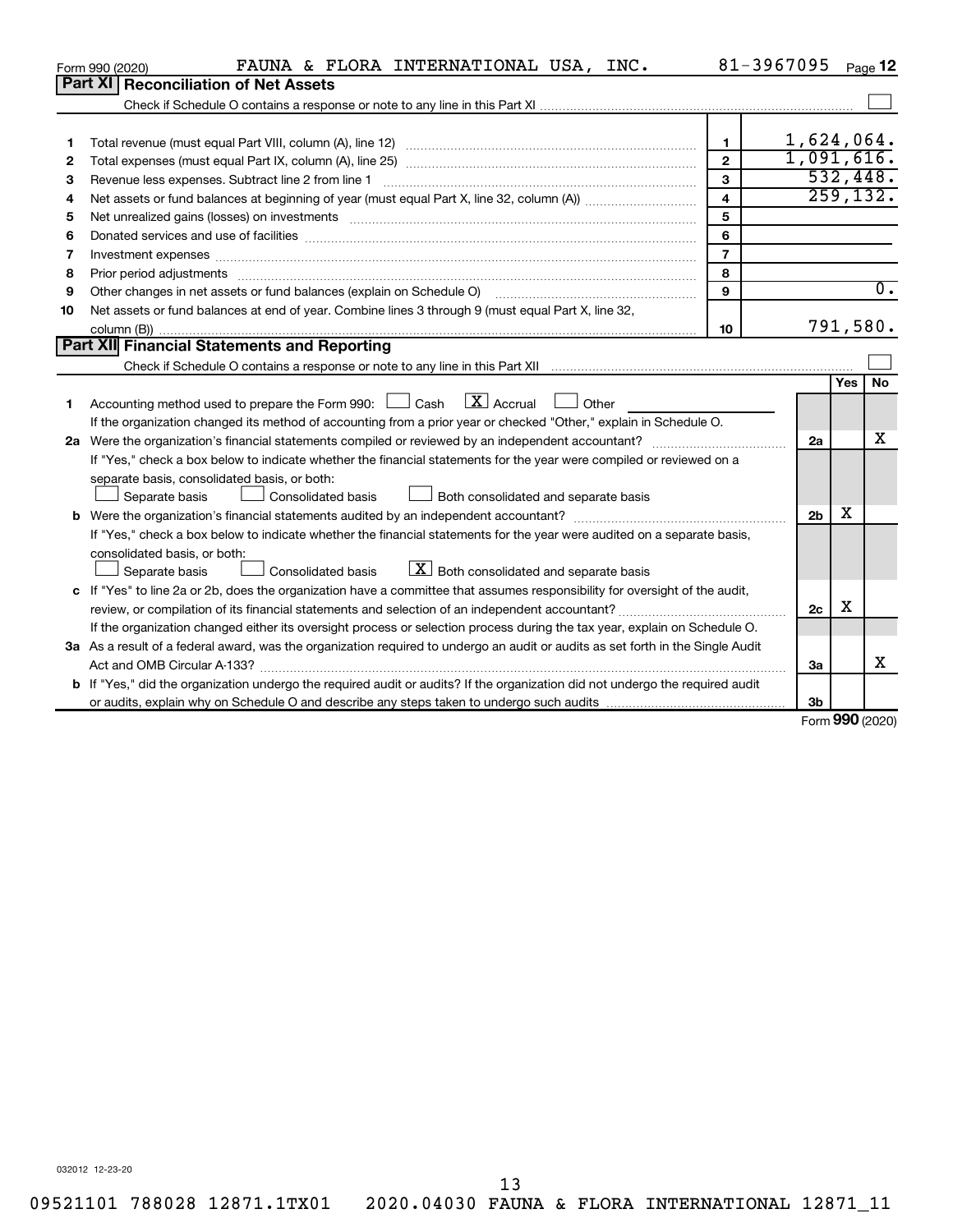**SCHEDULE A**

Department of the Treasury Internal Revenue Service

# Form 990 or 990-EZ) **Public Charity Status and Public Support**<br>
Complete if the organization is a section 501(c)(3) organization or a section<br> **2020**

**4947(a)(1) nonexempt charitable trust.**

**| Attach to Form 990 or Form 990-EZ.** 

**| Go to www.irs.gov/Form990 for instructions and the latest information.**

| OMB No. 1545-0047                   |
|-------------------------------------|
| 020                                 |
| <b>Open to Public</b><br>Inspection |
|                                     |

|                                       | Name of the organization                                                                                                                                                                                      |          |                                                        |     |                                                                |                            |  | <b>Employer identification number</b> |  |  |  |  |
|---------------------------------------|---------------------------------------------------------------------------------------------------------------------------------------------------------------------------------------------------------------|----------|--------------------------------------------------------|-----|----------------------------------------------------------------|----------------------------|--|---------------------------------------|--|--|--|--|
|                                       |                                                                                                                                                                                                               |          | FAUNA & FLORA INTERNATIONAL USA, INC.                  |     |                                                                |                            |  | 81-3967095                            |  |  |  |  |
| <b>Part I</b>                         | Reason for Public Charity Status. (All organizations must complete this part.) See instructions.                                                                                                              |          |                                                        |     |                                                                |                            |  |                                       |  |  |  |  |
|                                       | The organization is not a private foundation because it is: (For lines 1 through 12, check only one box.)                                                                                                     |          |                                                        |     |                                                                |                            |  |                                       |  |  |  |  |
| 1                                     | A church, convention of churches, or association of churches described in section 170(b)(1)(A)(i).                                                                                                            |          |                                                        |     |                                                                |                            |  |                                       |  |  |  |  |
| 2                                     | A school described in section 170(b)(1)(A)(ii). (Attach Schedule E (Form 990 or 990-EZ).)                                                                                                                     |          |                                                        |     |                                                                |                            |  |                                       |  |  |  |  |
| 3                                     | A hospital or a cooperative hospital service organization described in section 170(b)(1)(A)(iii).                                                                                                             |          |                                                        |     |                                                                |                            |  |                                       |  |  |  |  |
|                                       | A medical research organization operated in conjunction with a hospital described in section 170(b)(1)(A)(iii). Enter the hospital's name,<br>city, and state:                                                |          |                                                        |     |                                                                |                            |  |                                       |  |  |  |  |
| 5                                     | An organization operated for the benefit of a college or university owned or operated by a governmental unit described in                                                                                     |          |                                                        |     |                                                                |                            |  |                                       |  |  |  |  |
| 6                                     | section 170(b)(1)(A)(iv). (Complete Part II.)                                                                                                                                                                 |          |                                                        |     |                                                                |                            |  |                                       |  |  |  |  |
| $\lfloor x \rfloor$<br>$\overline{7}$ | A federal, state, or local government or governmental unit described in section 170(b)(1)(A)(v).                                                                                                              |          |                                                        |     |                                                                |                            |  |                                       |  |  |  |  |
|                                       | An organization that normally receives a substantial part of its support from a governmental unit or from the general public described in<br>section 170(b)(1)(A)(vi). (Complete Part II.)                    |          |                                                        |     |                                                                |                            |  |                                       |  |  |  |  |
|                                       |                                                                                                                                                                                                               |          |                                                        |     |                                                                |                            |  |                                       |  |  |  |  |
| 8                                     | A community trust described in section 170(b)(1)(A)(vi). (Complete Part II.)<br>An agricultural research organization described in section 170(b)(1)(A)(ix) operated in conjunction with a land-grant college |          |                                                        |     |                                                                |                            |  |                                       |  |  |  |  |
| 9                                     |                                                                                                                                                                                                               |          |                                                        |     |                                                                |                            |  |                                       |  |  |  |  |
|                                       | or university or a non-land-grant college of agriculture (see instructions). Enter the name, city, and state of the college or                                                                                |          |                                                        |     |                                                                |                            |  |                                       |  |  |  |  |
|                                       | university:                                                                                                                                                                                                   |          |                                                        |     |                                                                |                            |  |                                       |  |  |  |  |
| 10                                    | An organization that normally receives (1) more than 33 1/3% of its support from contributions, membership fees, and gross receipts from                                                                      |          |                                                        |     |                                                                |                            |  |                                       |  |  |  |  |
|                                       | activities related to its exempt functions, subject to certain exceptions; and (2) no more than 33 1/3% of its support from gross investment                                                                  |          |                                                        |     |                                                                |                            |  |                                       |  |  |  |  |
|                                       | income and unrelated business taxable income (less section 511 tax) from businesses acquired by the organization after June 30, 1975.                                                                         |          |                                                        |     |                                                                |                            |  |                                       |  |  |  |  |
|                                       | See section 509(a)(2). (Complete Part III.)                                                                                                                                                                   |          |                                                        |     |                                                                |                            |  |                                       |  |  |  |  |
| 11                                    | An organization organized and operated exclusively to test for public safety. See section 509(a)(4).                                                                                                          |          |                                                        |     |                                                                |                            |  |                                       |  |  |  |  |
| 12                                    | An organization organized and operated exclusively for the benefit of, to perform the functions of, or to carry out the purposes of one or                                                                    |          |                                                        |     |                                                                |                            |  |                                       |  |  |  |  |
|                                       | more publicly supported organizations described in section 509(a)(1) or section 509(a)(2). See section 509(a)(3). Check the box in                                                                            |          |                                                        |     |                                                                |                            |  |                                       |  |  |  |  |
|                                       | lines 12a through 12d that describes the type of supporting organization and complete lines 12e, 12f, and 12g.                                                                                                |          |                                                        |     |                                                                |                            |  |                                       |  |  |  |  |
| a                                     | Type I. A supporting organization operated, supervised, or controlled by its supported organization(s), typically by giving                                                                                   |          |                                                        |     |                                                                |                            |  |                                       |  |  |  |  |
|                                       | the supported organization(s) the power to regularly appoint or elect a majority of the directors or trustees of the supporting                                                                               |          |                                                        |     |                                                                |                            |  |                                       |  |  |  |  |
|                                       | organization. You must complete Part IV, Sections A and B.                                                                                                                                                    |          |                                                        |     |                                                                |                            |  |                                       |  |  |  |  |
| b                                     | Type II. A supporting organization supervised or controlled in connection with its supported organization(s), by having                                                                                       |          |                                                        |     |                                                                |                            |  |                                       |  |  |  |  |
|                                       | control or management of the supporting organization vested in the same persons that control or manage the supported                                                                                          |          |                                                        |     |                                                                |                            |  |                                       |  |  |  |  |
|                                       | organization(s). You must complete Part IV, Sections A and C.                                                                                                                                                 |          |                                                        |     |                                                                |                            |  |                                       |  |  |  |  |
| c                                     | Type III functionally integrated. A supporting organization operated in connection with, and functionally integrated with,                                                                                    |          |                                                        |     |                                                                |                            |  |                                       |  |  |  |  |
|                                       | its supported organization(s) (see instructions). You must complete Part IV, Sections A, D, and E.                                                                                                            |          |                                                        |     |                                                                |                            |  |                                       |  |  |  |  |
| d                                     | Type III non-functionally integrated. A supporting organization operated in connection with its supported organization(s)                                                                                     |          |                                                        |     |                                                                |                            |  |                                       |  |  |  |  |
|                                       | that is not functionally integrated. The organization generally must satisfy a distribution requirement and an attentiveness                                                                                  |          |                                                        |     |                                                                |                            |  |                                       |  |  |  |  |
|                                       | requirement (see instructions). You must complete Part IV, Sections A and D, and Part V.                                                                                                                      |          |                                                        |     |                                                                |                            |  |                                       |  |  |  |  |
| е                                     | Check this box if the organization received a written determination from the IRS that it is a Type I, Type II, Type III                                                                                       |          |                                                        |     |                                                                |                            |  |                                       |  |  |  |  |
|                                       | functionally integrated, or Type III non-functionally integrated supporting organization.                                                                                                                     |          |                                                        |     |                                                                |                            |  |                                       |  |  |  |  |
|                                       | f Enter the number of supported organizations                                                                                                                                                                 |          |                                                        |     |                                                                |                            |  |                                       |  |  |  |  |
|                                       | g Provide the following information about the supported organization(s).                                                                                                                                      |          |                                                        |     |                                                                |                            |  |                                       |  |  |  |  |
|                                       | (i) Name of supported                                                                                                                                                                                         | (ii) EIN | (iii) Type of organization<br>(described on lines 1-10 |     | (iv) Is the organization listed<br>in your governing document? | (v) Amount of monetary     |  | (vi) Amount of other                  |  |  |  |  |
|                                       | organization                                                                                                                                                                                                  |          | above (see instructions))                              | Yes | No                                                             | support (see instructions) |  | support (see instructions)            |  |  |  |  |
|                                       |                                                                                                                                                                                                               |          |                                                        |     |                                                                |                            |  |                                       |  |  |  |  |
|                                       |                                                                                                                                                                                                               |          |                                                        |     |                                                                |                            |  |                                       |  |  |  |  |
|                                       |                                                                                                                                                                                                               |          |                                                        |     |                                                                |                            |  |                                       |  |  |  |  |
|                                       |                                                                                                                                                                                                               |          |                                                        |     |                                                                |                            |  |                                       |  |  |  |  |
|                                       |                                                                                                                                                                                                               |          |                                                        |     |                                                                |                            |  |                                       |  |  |  |  |
|                                       |                                                                                                                                                                                                               |          |                                                        |     |                                                                |                            |  |                                       |  |  |  |  |
|                                       |                                                                                                                                                                                                               |          |                                                        |     |                                                                |                            |  |                                       |  |  |  |  |
|                                       |                                                                                                                                                                                                               |          |                                                        |     |                                                                |                            |  |                                       |  |  |  |  |
| Total                                 |                                                                                                                                                                                                               |          |                                                        |     |                                                                |                            |  |                                       |  |  |  |  |
|                                       | LHA For Paperwork Reduction Act Notice, see the Instructions for Form 990 or 990-EZ. 032021 01-25-21                                                                                                          |          |                                                        |     |                                                                |                            |  | Schedule A (Form 990 or 990-EZ) 2020  |  |  |  |  |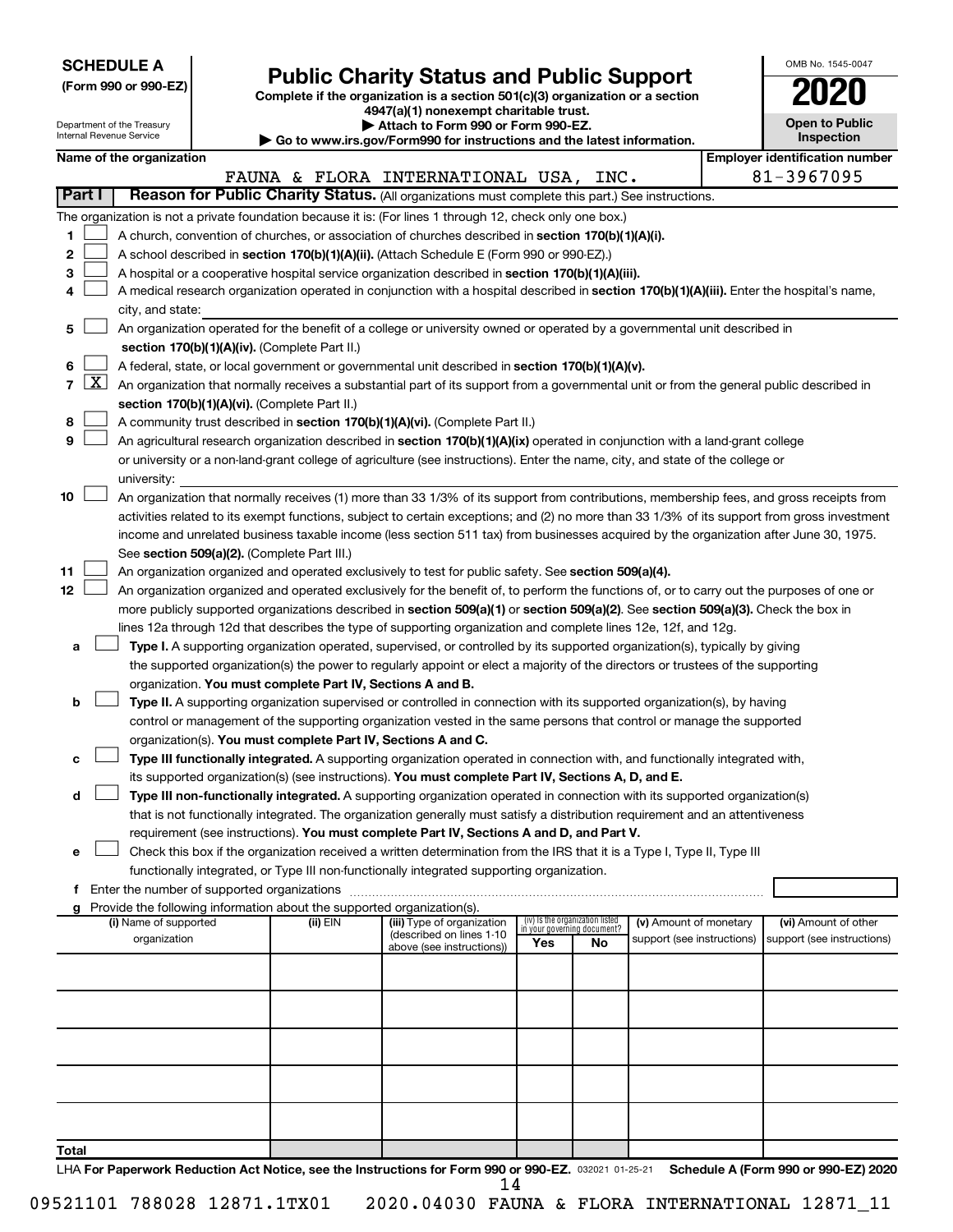#### 81-3967095 Page 2 Schedule A (Form 990 or 990-EZ) 2020  $\,$  FAUNA & FLORA INTERNATIONAL USA, INC.  $\,$  81-3967095  $\,$  Page

(Complete only if you checked the box on line 5, 7, or 8 of Part I or if the organization failed to qualify under Part III. If the organization fails to qualify under the tests listed below, please complete Part III.) **Part II Support Schedule for Organizations Described in Sections 170(b)(1)(A)(iv) and 170(b)(1)(A)(vi)**

| Calendar year (or fiscal year beginning in)<br>(a) 2016<br>(f) Total<br>(b) 2017<br>$(c)$ 2018<br>$(d)$ 2019<br>(e) 2020<br>1 Gifts, grants, contributions, and<br>membership fees received. (Do not<br>396, 315.<br>1141849.<br>3550273.<br>1624064.<br>6712501.<br>include any "unusual grants.")<br>2 Tax revenues levied for the organ-<br>ization's benefit and either paid to<br>or expended on its behalf<br>3 The value of services or facilities<br>furnished by a governmental unit to<br>the organization without charge<br>396, 315.<br>3550273.<br>1624064.<br>1141849.<br>6712501.<br>4 Total. Add lines 1 through 3<br>5 The portion of total contributions<br>by each person (other than a<br>governmental unit or publicly<br>supported organization) included<br>on line 1 that exceeds 2% of the<br>amount shown on line 11,<br>3969597.<br>column (f)<br>2742904.<br>6 Public support. Subtract line 5 from line 4.<br><b>Section B. Total Support</b><br>Calendar year (or fiscal year beginning in)<br>(a) 2016<br>$(d)$ 2019<br>(b) 2017<br>$(c)$ 2018<br>(e) 2020<br>(f) Total<br>1141849.<br>3550273.<br>$\overline{6712501}$ .<br>396,315.<br>1624064.<br>7 Amounts from line 4<br>8 Gross income from interest,<br>dividends, payments received on<br>securities loans, rents, royalties,<br>1.<br>and income from similar sources<br><b>9</b> Net income from unrelated business<br>activities, whether or not the<br>business is regularly carried on<br>10 Other income. Do not include gain<br>or loss from the sale of capital<br>assets (Explain in Part VI.)<br>6712502.<br>11 Total support. Add lines 7 through 10<br>12<br><b>12</b> Gross receipts from related activities, etc. (see instructions)<br>13 First 5 years. If the Form 990 is for the organization's first, second, third, fourth, or fifth tax year as a section 501(c)(3)<br>$\blacktriangleright$ $\boxed{\text{X}}$<br>organization, check this box and stop here <b>construction and construction</b> control and construction of the construction of the construction of the construction of the construction of the construction of the construction of<br><b>Section C. Computation of Public Support Percentage</b><br>14<br>15<br>16a 33 1/3% support test - 2020. If the organization did not check the box on line 13, and line 14 is 33 1/3% or more, check this box and |  | <b>Section A. Public Support</b> |  |  |  |  |  |    |  |  |  |
|-------------------------------------------------------------------------------------------------------------------------------------------------------------------------------------------------------------------------------------------------------------------------------------------------------------------------------------------------------------------------------------------------------------------------------------------------------------------------------------------------------------------------------------------------------------------------------------------------------------------------------------------------------------------------------------------------------------------------------------------------------------------------------------------------------------------------------------------------------------------------------------------------------------------------------------------------------------------------------------------------------------------------------------------------------------------------------------------------------------------------------------------------------------------------------------------------------------------------------------------------------------------------------------------------------------------------------------------------------------------------------------------------------------------------------------------------------------------------------------------------------------------------------------------------------------------------------------------------------------------------------------------------------------------------------------------------------------------------------------------------------------------------------------------------------------------------------------------------------------------------------------------------------------------------------------------------------------------------------------------------------------------------------------------------------------------------------------------------------------------------------------------------------------------------------------------------------------------------------------------------------------------------------------------------------------------------------------------------------------------------------------------|--|----------------------------------|--|--|--|--|--|----|--|--|--|
|                                                                                                                                                                                                                                                                                                                                                                                                                                                                                                                                                                                                                                                                                                                                                                                                                                                                                                                                                                                                                                                                                                                                                                                                                                                                                                                                                                                                                                                                                                                                                                                                                                                                                                                                                                                                                                                                                                                                                                                                                                                                                                                                                                                                                                                                                                                                                                                           |  |                                  |  |  |  |  |  |    |  |  |  |
|                                                                                                                                                                                                                                                                                                                                                                                                                                                                                                                                                                                                                                                                                                                                                                                                                                                                                                                                                                                                                                                                                                                                                                                                                                                                                                                                                                                                                                                                                                                                                                                                                                                                                                                                                                                                                                                                                                                                                                                                                                                                                                                                                                                                                                                                                                                                                                                           |  |                                  |  |  |  |  |  |    |  |  |  |
|                                                                                                                                                                                                                                                                                                                                                                                                                                                                                                                                                                                                                                                                                                                                                                                                                                                                                                                                                                                                                                                                                                                                                                                                                                                                                                                                                                                                                                                                                                                                                                                                                                                                                                                                                                                                                                                                                                                                                                                                                                                                                                                                                                                                                                                                                                                                                                                           |  |                                  |  |  |  |  |  |    |  |  |  |
|                                                                                                                                                                                                                                                                                                                                                                                                                                                                                                                                                                                                                                                                                                                                                                                                                                                                                                                                                                                                                                                                                                                                                                                                                                                                                                                                                                                                                                                                                                                                                                                                                                                                                                                                                                                                                                                                                                                                                                                                                                                                                                                                                                                                                                                                                                                                                                                           |  |                                  |  |  |  |  |  |    |  |  |  |
|                                                                                                                                                                                                                                                                                                                                                                                                                                                                                                                                                                                                                                                                                                                                                                                                                                                                                                                                                                                                                                                                                                                                                                                                                                                                                                                                                                                                                                                                                                                                                                                                                                                                                                                                                                                                                                                                                                                                                                                                                                                                                                                                                                                                                                                                                                                                                                                           |  |                                  |  |  |  |  |  |    |  |  |  |
|                                                                                                                                                                                                                                                                                                                                                                                                                                                                                                                                                                                                                                                                                                                                                                                                                                                                                                                                                                                                                                                                                                                                                                                                                                                                                                                                                                                                                                                                                                                                                                                                                                                                                                                                                                                                                                                                                                                                                                                                                                                                                                                                                                                                                                                                                                                                                                                           |  |                                  |  |  |  |  |  |    |  |  |  |
|                                                                                                                                                                                                                                                                                                                                                                                                                                                                                                                                                                                                                                                                                                                                                                                                                                                                                                                                                                                                                                                                                                                                                                                                                                                                                                                                                                                                                                                                                                                                                                                                                                                                                                                                                                                                                                                                                                                                                                                                                                                                                                                                                                                                                                                                                                                                                                                           |  |                                  |  |  |  |  |  |    |  |  |  |
|                                                                                                                                                                                                                                                                                                                                                                                                                                                                                                                                                                                                                                                                                                                                                                                                                                                                                                                                                                                                                                                                                                                                                                                                                                                                                                                                                                                                                                                                                                                                                                                                                                                                                                                                                                                                                                                                                                                                                                                                                                                                                                                                                                                                                                                                                                                                                                                           |  |                                  |  |  |  |  |  |    |  |  |  |
|                                                                                                                                                                                                                                                                                                                                                                                                                                                                                                                                                                                                                                                                                                                                                                                                                                                                                                                                                                                                                                                                                                                                                                                                                                                                                                                                                                                                                                                                                                                                                                                                                                                                                                                                                                                                                                                                                                                                                                                                                                                                                                                                                                                                                                                                                                                                                                                           |  |                                  |  |  |  |  |  |    |  |  |  |
|                                                                                                                                                                                                                                                                                                                                                                                                                                                                                                                                                                                                                                                                                                                                                                                                                                                                                                                                                                                                                                                                                                                                                                                                                                                                                                                                                                                                                                                                                                                                                                                                                                                                                                                                                                                                                                                                                                                                                                                                                                                                                                                                                                                                                                                                                                                                                                                           |  |                                  |  |  |  |  |  |    |  |  |  |
|                                                                                                                                                                                                                                                                                                                                                                                                                                                                                                                                                                                                                                                                                                                                                                                                                                                                                                                                                                                                                                                                                                                                                                                                                                                                                                                                                                                                                                                                                                                                                                                                                                                                                                                                                                                                                                                                                                                                                                                                                                                                                                                                                                                                                                                                                                                                                                                           |  |                                  |  |  |  |  |  |    |  |  |  |
|                                                                                                                                                                                                                                                                                                                                                                                                                                                                                                                                                                                                                                                                                                                                                                                                                                                                                                                                                                                                                                                                                                                                                                                                                                                                                                                                                                                                                                                                                                                                                                                                                                                                                                                                                                                                                                                                                                                                                                                                                                                                                                                                                                                                                                                                                                                                                                                           |  |                                  |  |  |  |  |  |    |  |  |  |
|                                                                                                                                                                                                                                                                                                                                                                                                                                                                                                                                                                                                                                                                                                                                                                                                                                                                                                                                                                                                                                                                                                                                                                                                                                                                                                                                                                                                                                                                                                                                                                                                                                                                                                                                                                                                                                                                                                                                                                                                                                                                                                                                                                                                                                                                                                                                                                                           |  |                                  |  |  |  |  |  |    |  |  |  |
|                                                                                                                                                                                                                                                                                                                                                                                                                                                                                                                                                                                                                                                                                                                                                                                                                                                                                                                                                                                                                                                                                                                                                                                                                                                                                                                                                                                                                                                                                                                                                                                                                                                                                                                                                                                                                                                                                                                                                                                                                                                                                                                                                                                                                                                                                                                                                                                           |  |                                  |  |  |  |  |  |    |  |  |  |
|                                                                                                                                                                                                                                                                                                                                                                                                                                                                                                                                                                                                                                                                                                                                                                                                                                                                                                                                                                                                                                                                                                                                                                                                                                                                                                                                                                                                                                                                                                                                                                                                                                                                                                                                                                                                                                                                                                                                                                                                                                                                                                                                                                                                                                                                                                                                                                                           |  |                                  |  |  |  |  |  |    |  |  |  |
|                                                                                                                                                                                                                                                                                                                                                                                                                                                                                                                                                                                                                                                                                                                                                                                                                                                                                                                                                                                                                                                                                                                                                                                                                                                                                                                                                                                                                                                                                                                                                                                                                                                                                                                                                                                                                                                                                                                                                                                                                                                                                                                                                                                                                                                                                                                                                                                           |  |                                  |  |  |  |  |  |    |  |  |  |
|                                                                                                                                                                                                                                                                                                                                                                                                                                                                                                                                                                                                                                                                                                                                                                                                                                                                                                                                                                                                                                                                                                                                                                                                                                                                                                                                                                                                                                                                                                                                                                                                                                                                                                                                                                                                                                                                                                                                                                                                                                                                                                                                                                                                                                                                                                                                                                                           |  |                                  |  |  |  |  |  |    |  |  |  |
|                                                                                                                                                                                                                                                                                                                                                                                                                                                                                                                                                                                                                                                                                                                                                                                                                                                                                                                                                                                                                                                                                                                                                                                                                                                                                                                                                                                                                                                                                                                                                                                                                                                                                                                                                                                                                                                                                                                                                                                                                                                                                                                                                                                                                                                                                                                                                                                           |  |                                  |  |  |  |  |  |    |  |  |  |
|                                                                                                                                                                                                                                                                                                                                                                                                                                                                                                                                                                                                                                                                                                                                                                                                                                                                                                                                                                                                                                                                                                                                                                                                                                                                                                                                                                                                                                                                                                                                                                                                                                                                                                                                                                                                                                                                                                                                                                                                                                                                                                                                                                                                                                                                                                                                                                                           |  |                                  |  |  |  |  |  |    |  |  |  |
|                                                                                                                                                                                                                                                                                                                                                                                                                                                                                                                                                                                                                                                                                                                                                                                                                                                                                                                                                                                                                                                                                                                                                                                                                                                                                                                                                                                                                                                                                                                                                                                                                                                                                                                                                                                                                                                                                                                                                                                                                                                                                                                                                                                                                                                                                                                                                                                           |  |                                  |  |  |  |  |  |    |  |  |  |
|                                                                                                                                                                                                                                                                                                                                                                                                                                                                                                                                                                                                                                                                                                                                                                                                                                                                                                                                                                                                                                                                                                                                                                                                                                                                                                                                                                                                                                                                                                                                                                                                                                                                                                                                                                                                                                                                                                                                                                                                                                                                                                                                                                                                                                                                                                                                                                                           |  |                                  |  |  |  |  |  |    |  |  |  |
|                                                                                                                                                                                                                                                                                                                                                                                                                                                                                                                                                                                                                                                                                                                                                                                                                                                                                                                                                                                                                                                                                                                                                                                                                                                                                                                                                                                                                                                                                                                                                                                                                                                                                                                                                                                                                                                                                                                                                                                                                                                                                                                                                                                                                                                                                                                                                                                           |  |                                  |  |  |  |  |  |    |  |  |  |
|                                                                                                                                                                                                                                                                                                                                                                                                                                                                                                                                                                                                                                                                                                                                                                                                                                                                                                                                                                                                                                                                                                                                                                                                                                                                                                                                                                                                                                                                                                                                                                                                                                                                                                                                                                                                                                                                                                                                                                                                                                                                                                                                                                                                                                                                                                                                                                                           |  |                                  |  |  |  |  |  |    |  |  |  |
|                                                                                                                                                                                                                                                                                                                                                                                                                                                                                                                                                                                                                                                                                                                                                                                                                                                                                                                                                                                                                                                                                                                                                                                                                                                                                                                                                                                                                                                                                                                                                                                                                                                                                                                                                                                                                                                                                                                                                                                                                                                                                                                                                                                                                                                                                                                                                                                           |  |                                  |  |  |  |  |  |    |  |  |  |
|                                                                                                                                                                                                                                                                                                                                                                                                                                                                                                                                                                                                                                                                                                                                                                                                                                                                                                                                                                                                                                                                                                                                                                                                                                                                                                                                                                                                                                                                                                                                                                                                                                                                                                                                                                                                                                                                                                                                                                                                                                                                                                                                                                                                                                                                                                                                                                                           |  |                                  |  |  |  |  |  |    |  |  |  |
|                                                                                                                                                                                                                                                                                                                                                                                                                                                                                                                                                                                                                                                                                                                                                                                                                                                                                                                                                                                                                                                                                                                                                                                                                                                                                                                                                                                                                                                                                                                                                                                                                                                                                                                                                                                                                                                                                                                                                                                                                                                                                                                                                                                                                                                                                                                                                                                           |  |                                  |  |  |  |  |  | 1. |  |  |  |
|                                                                                                                                                                                                                                                                                                                                                                                                                                                                                                                                                                                                                                                                                                                                                                                                                                                                                                                                                                                                                                                                                                                                                                                                                                                                                                                                                                                                                                                                                                                                                                                                                                                                                                                                                                                                                                                                                                                                                                                                                                                                                                                                                                                                                                                                                                                                                                                           |  |                                  |  |  |  |  |  |    |  |  |  |
|                                                                                                                                                                                                                                                                                                                                                                                                                                                                                                                                                                                                                                                                                                                                                                                                                                                                                                                                                                                                                                                                                                                                                                                                                                                                                                                                                                                                                                                                                                                                                                                                                                                                                                                                                                                                                                                                                                                                                                                                                                                                                                                                                                                                                                                                                                                                                                                           |  |                                  |  |  |  |  |  |    |  |  |  |
|                                                                                                                                                                                                                                                                                                                                                                                                                                                                                                                                                                                                                                                                                                                                                                                                                                                                                                                                                                                                                                                                                                                                                                                                                                                                                                                                                                                                                                                                                                                                                                                                                                                                                                                                                                                                                                                                                                                                                                                                                                                                                                                                                                                                                                                                                                                                                                                           |  |                                  |  |  |  |  |  |    |  |  |  |
|                                                                                                                                                                                                                                                                                                                                                                                                                                                                                                                                                                                                                                                                                                                                                                                                                                                                                                                                                                                                                                                                                                                                                                                                                                                                                                                                                                                                                                                                                                                                                                                                                                                                                                                                                                                                                                                                                                                                                                                                                                                                                                                                                                                                                                                                                                                                                                                           |  |                                  |  |  |  |  |  |    |  |  |  |
|                                                                                                                                                                                                                                                                                                                                                                                                                                                                                                                                                                                                                                                                                                                                                                                                                                                                                                                                                                                                                                                                                                                                                                                                                                                                                                                                                                                                                                                                                                                                                                                                                                                                                                                                                                                                                                                                                                                                                                                                                                                                                                                                                                                                                                                                                                                                                                                           |  |                                  |  |  |  |  |  |    |  |  |  |
|                                                                                                                                                                                                                                                                                                                                                                                                                                                                                                                                                                                                                                                                                                                                                                                                                                                                                                                                                                                                                                                                                                                                                                                                                                                                                                                                                                                                                                                                                                                                                                                                                                                                                                                                                                                                                                                                                                                                                                                                                                                                                                                                                                                                                                                                                                                                                                                           |  |                                  |  |  |  |  |  |    |  |  |  |
|                                                                                                                                                                                                                                                                                                                                                                                                                                                                                                                                                                                                                                                                                                                                                                                                                                                                                                                                                                                                                                                                                                                                                                                                                                                                                                                                                                                                                                                                                                                                                                                                                                                                                                                                                                                                                                                                                                                                                                                                                                                                                                                                                                                                                                                                                                                                                                                           |  |                                  |  |  |  |  |  |    |  |  |  |
|                                                                                                                                                                                                                                                                                                                                                                                                                                                                                                                                                                                                                                                                                                                                                                                                                                                                                                                                                                                                                                                                                                                                                                                                                                                                                                                                                                                                                                                                                                                                                                                                                                                                                                                                                                                                                                                                                                                                                                                                                                                                                                                                                                                                                                                                                                                                                                                           |  |                                  |  |  |  |  |  |    |  |  |  |
|                                                                                                                                                                                                                                                                                                                                                                                                                                                                                                                                                                                                                                                                                                                                                                                                                                                                                                                                                                                                                                                                                                                                                                                                                                                                                                                                                                                                                                                                                                                                                                                                                                                                                                                                                                                                                                                                                                                                                                                                                                                                                                                                                                                                                                                                                                                                                                                           |  |                                  |  |  |  |  |  |    |  |  |  |
|                                                                                                                                                                                                                                                                                                                                                                                                                                                                                                                                                                                                                                                                                                                                                                                                                                                                                                                                                                                                                                                                                                                                                                                                                                                                                                                                                                                                                                                                                                                                                                                                                                                                                                                                                                                                                                                                                                                                                                                                                                                                                                                                                                                                                                                                                                                                                                                           |  |                                  |  |  |  |  |  |    |  |  |  |
|                                                                                                                                                                                                                                                                                                                                                                                                                                                                                                                                                                                                                                                                                                                                                                                                                                                                                                                                                                                                                                                                                                                                                                                                                                                                                                                                                                                                                                                                                                                                                                                                                                                                                                                                                                                                                                                                                                                                                                                                                                                                                                                                                                                                                                                                                                                                                                                           |  |                                  |  |  |  |  |  |    |  |  |  |
|                                                                                                                                                                                                                                                                                                                                                                                                                                                                                                                                                                                                                                                                                                                                                                                                                                                                                                                                                                                                                                                                                                                                                                                                                                                                                                                                                                                                                                                                                                                                                                                                                                                                                                                                                                                                                                                                                                                                                                                                                                                                                                                                                                                                                                                                                                                                                                                           |  |                                  |  |  |  |  |  | %  |  |  |  |
|                                                                                                                                                                                                                                                                                                                                                                                                                                                                                                                                                                                                                                                                                                                                                                                                                                                                                                                                                                                                                                                                                                                                                                                                                                                                                                                                                                                                                                                                                                                                                                                                                                                                                                                                                                                                                                                                                                                                                                                                                                                                                                                                                                                                                                                                                                                                                                                           |  |                                  |  |  |  |  |  | %  |  |  |  |
|                                                                                                                                                                                                                                                                                                                                                                                                                                                                                                                                                                                                                                                                                                                                                                                                                                                                                                                                                                                                                                                                                                                                                                                                                                                                                                                                                                                                                                                                                                                                                                                                                                                                                                                                                                                                                                                                                                                                                                                                                                                                                                                                                                                                                                                                                                                                                                                           |  |                                  |  |  |  |  |  |    |  |  |  |
| stop here. The organization qualifies as a publicly supported organization manufactured content and the support of the state of the state of the state of the state of the state of the state of the state of the state of the                                                                                                                                                                                                                                                                                                                                                                                                                                                                                                                                                                                                                                                                                                                                                                                                                                                                                                                                                                                                                                                                                                                                                                                                                                                                                                                                                                                                                                                                                                                                                                                                                                                                                                                                                                                                                                                                                                                                                                                                                                                                                                                                                            |  |                                  |  |  |  |  |  |    |  |  |  |
| b 33 1/3% support test - 2019. If the organization did not check a box on line 13 or 16a, and line 15 is 33 1/3% or more, check this box                                                                                                                                                                                                                                                                                                                                                                                                                                                                                                                                                                                                                                                                                                                                                                                                                                                                                                                                                                                                                                                                                                                                                                                                                                                                                                                                                                                                                                                                                                                                                                                                                                                                                                                                                                                                                                                                                                                                                                                                                                                                                                                                                                                                                                                  |  |                                  |  |  |  |  |  |    |  |  |  |
|                                                                                                                                                                                                                                                                                                                                                                                                                                                                                                                                                                                                                                                                                                                                                                                                                                                                                                                                                                                                                                                                                                                                                                                                                                                                                                                                                                                                                                                                                                                                                                                                                                                                                                                                                                                                                                                                                                                                                                                                                                                                                                                                                                                                                                                                                                                                                                                           |  |                                  |  |  |  |  |  |    |  |  |  |
| 17a 10% -facts-and-circumstances test - 2020. If the organization did not check a box on line 13, 16a, or 16b, and line 14 is 10% or more,                                                                                                                                                                                                                                                                                                                                                                                                                                                                                                                                                                                                                                                                                                                                                                                                                                                                                                                                                                                                                                                                                                                                                                                                                                                                                                                                                                                                                                                                                                                                                                                                                                                                                                                                                                                                                                                                                                                                                                                                                                                                                                                                                                                                                                                |  |                                  |  |  |  |  |  |    |  |  |  |
| and if the organization meets the facts-and-circumstances test, check this box and stop here. Explain in Part VI how the organization                                                                                                                                                                                                                                                                                                                                                                                                                                                                                                                                                                                                                                                                                                                                                                                                                                                                                                                                                                                                                                                                                                                                                                                                                                                                                                                                                                                                                                                                                                                                                                                                                                                                                                                                                                                                                                                                                                                                                                                                                                                                                                                                                                                                                                                     |  |                                  |  |  |  |  |  |    |  |  |  |
| meets the facts-and-circumstances test. The organization qualifies as a publicly supported organization                                                                                                                                                                                                                                                                                                                                                                                                                                                                                                                                                                                                                                                                                                                                                                                                                                                                                                                                                                                                                                                                                                                                                                                                                                                                                                                                                                                                                                                                                                                                                                                                                                                                                                                                                                                                                                                                                                                                                                                                                                                                                                                                                                                                                                                                                   |  |                                  |  |  |  |  |  |    |  |  |  |
| <b>b 10%</b> -facts-and-circumstances test - 2019. If the organization did not check a box on line 13, 16a, 16b, or 17a, and line 15 is 10% or                                                                                                                                                                                                                                                                                                                                                                                                                                                                                                                                                                                                                                                                                                                                                                                                                                                                                                                                                                                                                                                                                                                                                                                                                                                                                                                                                                                                                                                                                                                                                                                                                                                                                                                                                                                                                                                                                                                                                                                                                                                                                                                                                                                                                                            |  |                                  |  |  |  |  |  |    |  |  |  |
| more, and if the organization meets the facts-and-circumstances test, check this box and stop here. Explain in Part VI how the                                                                                                                                                                                                                                                                                                                                                                                                                                                                                                                                                                                                                                                                                                                                                                                                                                                                                                                                                                                                                                                                                                                                                                                                                                                                                                                                                                                                                                                                                                                                                                                                                                                                                                                                                                                                                                                                                                                                                                                                                                                                                                                                                                                                                                                            |  |                                  |  |  |  |  |  |    |  |  |  |
| organization meets the facts-and-circumstances test. The organization qualifies as a publicly supported organization                                                                                                                                                                                                                                                                                                                                                                                                                                                                                                                                                                                                                                                                                                                                                                                                                                                                                                                                                                                                                                                                                                                                                                                                                                                                                                                                                                                                                                                                                                                                                                                                                                                                                                                                                                                                                                                                                                                                                                                                                                                                                                                                                                                                                                                                      |  |                                  |  |  |  |  |  |    |  |  |  |
| 18 Private foundation. If the organization did not check a box on line 13, 16a, 16b, 17a, or 17b, check this box and see instructions<br>Schedule A (Form 990 or 990-F7) 2020                                                                                                                                                                                                                                                                                                                                                                                                                                                                                                                                                                                                                                                                                                                                                                                                                                                                                                                                                                                                                                                                                                                                                                                                                                                                                                                                                                                                                                                                                                                                                                                                                                                                                                                                                                                                                                                                                                                                                                                                                                                                                                                                                                                                             |  |                                  |  |  |  |  |  |    |  |  |  |

**Schedule A (Form 990 or 990-EZ) 2020**

032022 01-25-21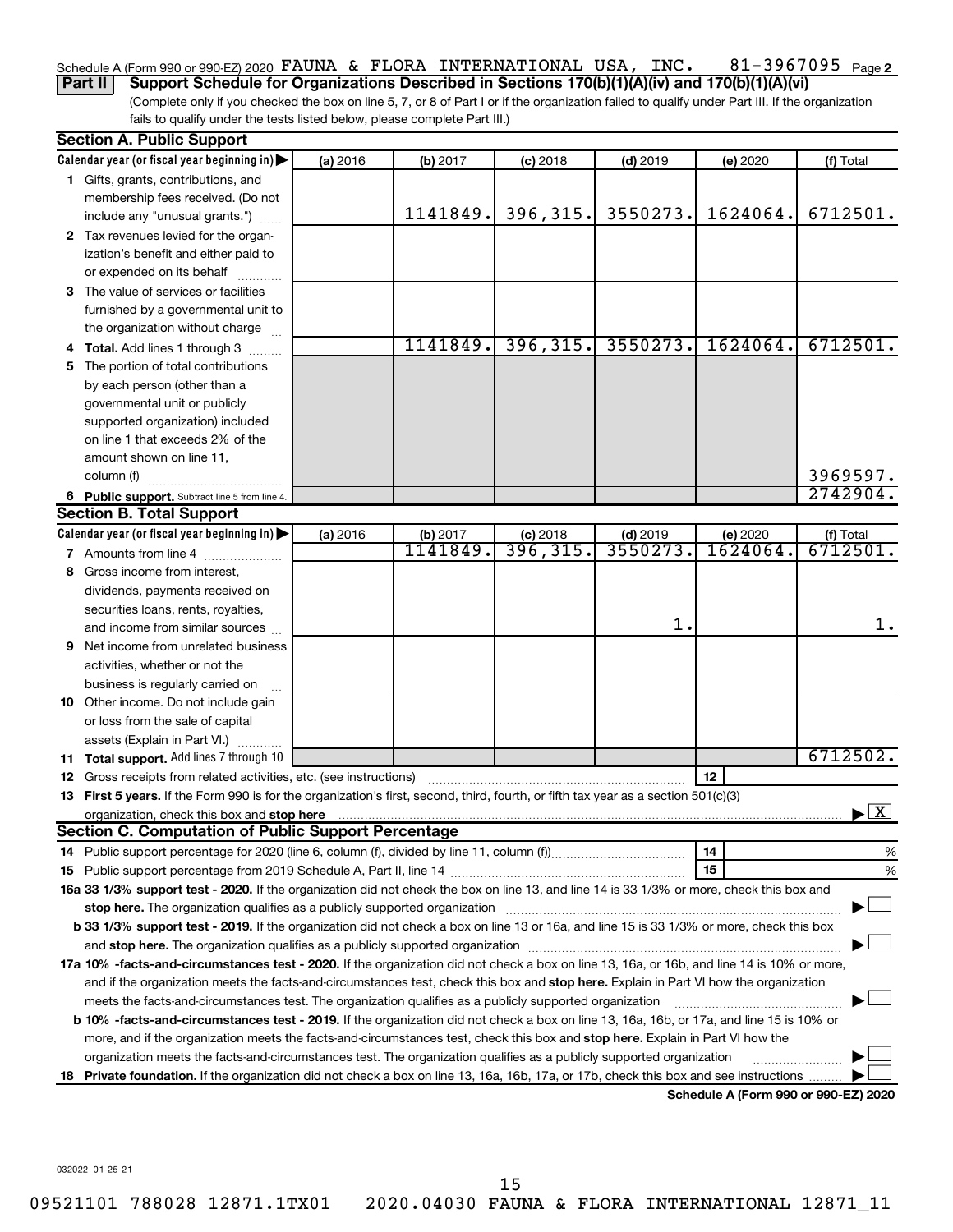#### 81-3967095 Page 3 Schedule A (Form 990 or 990-EZ) 2020  $\,$  FAUNA & FLORA INTERNATIONAL USA, INC.  $\,$  81-3967095  $\,$  Page **Part III Support Schedule for Organizations Described in Section 509(a)(2)**

(Complete only if you checked the box on line 10 of Part I or if the organization failed to qualify under Part II. If the organization fails to qualify under the tests listed below, please complete Part II.)

| <b>Section A. Public Support</b>                                                                                                                                                                                       |          |          |            |            |          |                                      |
|------------------------------------------------------------------------------------------------------------------------------------------------------------------------------------------------------------------------|----------|----------|------------|------------|----------|--------------------------------------|
| Calendar year (or fiscal year beginning in)                                                                                                                                                                            | (a) 2016 | (b) 2017 | $(c)$ 2018 | $(d)$ 2019 | (e) 2020 | (f) Total                            |
| 1 Gifts, grants, contributions, and                                                                                                                                                                                    |          |          |            |            |          |                                      |
| membership fees received. (Do not                                                                                                                                                                                      |          |          |            |            |          |                                      |
| include any "unusual grants.")                                                                                                                                                                                         |          |          |            |            |          |                                      |
| 2 Gross receipts from admissions,<br>merchandise sold or services per-<br>formed, or facilities furnished in<br>any activity that is related to the<br>organization's tax-exempt purpose                               |          |          |            |            |          |                                      |
| <b>3</b> Gross receipts from activities that                                                                                                                                                                           |          |          |            |            |          |                                      |
| are not an unrelated trade or bus-                                                                                                                                                                                     |          |          |            |            |          |                                      |
| iness under section 513                                                                                                                                                                                                |          |          |            |            |          |                                      |
| 4 Tax revenues levied for the organ-                                                                                                                                                                                   |          |          |            |            |          |                                      |
| ization's benefit and either paid to                                                                                                                                                                                   |          |          |            |            |          |                                      |
| or expended on its behalf                                                                                                                                                                                              |          |          |            |            |          |                                      |
| 5 The value of services or facilities                                                                                                                                                                                  |          |          |            |            |          |                                      |
| furnished by a governmental unit to                                                                                                                                                                                    |          |          |            |            |          |                                      |
| the organization without charge                                                                                                                                                                                        |          |          |            |            |          |                                      |
| <b>6 Total.</b> Add lines 1 through 5                                                                                                                                                                                  |          |          |            |            |          |                                      |
| 7a Amounts included on lines 1, 2, and                                                                                                                                                                                 |          |          |            |            |          |                                      |
| 3 received from disqualified persons                                                                                                                                                                                   |          |          |            |            |          |                                      |
| <b>b</b> Amounts included on lines 2 and 3 received<br>from other than disqualified persons that<br>exceed the greater of \$5,000 or 1% of the<br>amount on line 13 for the year                                       |          |          |            |            |          |                                      |
| c Add lines 7a and 7b                                                                                                                                                                                                  |          |          |            |            |          |                                      |
| 8 Public support. (Subtract line 7c from line 6.)                                                                                                                                                                      |          |          |            |            |          |                                      |
| <b>Section B. Total Support</b>                                                                                                                                                                                        |          |          |            |            |          |                                      |
| Calendar year (or fiscal year beginning in) $\blacktriangleright$                                                                                                                                                      | (a) 2016 | (b) 2017 | $(c)$ 2018 | $(d)$ 2019 | (e) 2020 | (f) Total                            |
| 9 Amounts from line 6                                                                                                                                                                                                  |          |          |            |            |          |                                      |
| <b>10a</b> Gross income from interest,<br>dividends, payments received on<br>securities loans, rents, royalties,<br>and income from similar sources                                                                    |          |          |            |            |          |                                      |
| <b>b</b> Unrelated business taxable income                                                                                                                                                                             |          |          |            |            |          |                                      |
| (less section 511 taxes) from businesses                                                                                                                                                                               |          |          |            |            |          |                                      |
| acquired after June 30, 1975<br>$\overline{\phantom{a}}$                                                                                                                                                               |          |          |            |            |          |                                      |
| c Add lines 10a and 10b                                                                                                                                                                                                |          |          |            |            |          |                                      |
| <b>11</b> Net income from unrelated business<br>activities not included in line 10b.<br>whether or not the business is<br>regularly carried on                                                                         |          |          |            |            |          |                                      |
| <b>12</b> Other income. Do not include gain<br>or loss from the sale of capital<br>assets (Explain in Part VI.)                                                                                                        |          |          |            |            |          |                                      |
| <b>13</b> Total support. (Add lines 9, 10c, 11, and 12.)                                                                                                                                                               |          |          |            |            |          |                                      |
| 14 First 5 years. If the Form 990 is for the organization's first, second, third, fourth, or fifth tax year as a section 501(c)(3) organization,                                                                       |          |          |            |            |          |                                      |
| check this box and stop here <b>contained and stop here contained and stop here contained and stop here contained and stop here contained and stop here contained and stop here contained and stop here contained </b> |          |          |            |            |          |                                      |
| <b>Section C. Computation of Public Support Percentage</b>                                                                                                                                                             |          |          |            |            |          |                                      |
| 15 Public support percentage for 2020 (line 8, column (f), divided by line 13, column (f) <i></i>                                                                                                                      |          |          |            |            | 15       | %                                    |
| 16 Public support percentage from 2019 Schedule A, Part III, line 15                                                                                                                                                   |          |          |            |            | 16       | %                                    |
| Section D. Computation of Investment Income Percentage                                                                                                                                                                 |          |          |            |            |          |                                      |
|                                                                                                                                                                                                                        |          |          |            |            | 17       | %                                    |
| 18 Investment income percentage from 2019 Schedule A, Part III, line 17                                                                                                                                                |          |          |            |            | 18       | %                                    |
| 19a 33 1/3% support tests - 2020. If the organization did not check the box on line 14, and line 15 is more than 33 1/3%, and line 17 is not                                                                           |          |          |            |            |          |                                      |
| more than 33 1/3%, check this box and stop here. The organization qualifies as a publicly supported organization                                                                                                       |          |          |            |            |          |                                      |
| b 33 1/3% support tests - 2019. If the organization did not check a box on line 14 or line 19a, and line 16 is more than 33 1/3%, and                                                                                  |          |          |            |            |          |                                      |
| line 18 is not more than 33 1/3%, check this box and stop here. The organization qualifies as a publicly supported organization                                                                                        |          |          |            |            |          |                                      |
|                                                                                                                                                                                                                        |          |          |            |            |          |                                      |
| 032023 01-25-21                                                                                                                                                                                                        |          |          | 16         |            |          | Schedule A (Form 990 or 990-EZ) 2020 |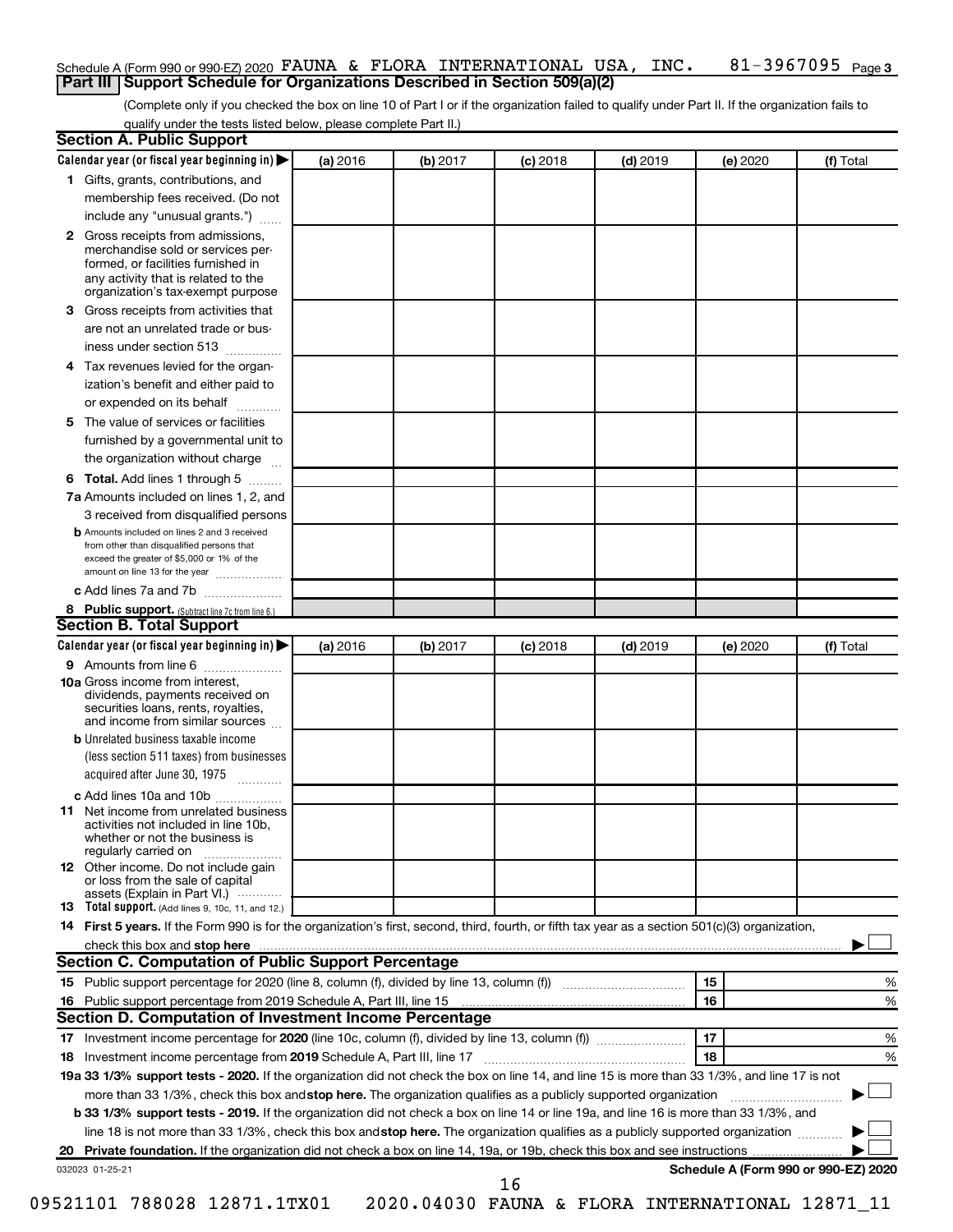| Schedule A (Form 990 or 990-EZ) 2020 FAUNA & FLORA INTERNATIONAL USA, |  |  |  |  |  | INC. | 81-3967095 <sub>Page 4</sub> |
|-----------------------------------------------------------------------|--|--|--|--|--|------|------------------------------|
|-----------------------------------------------------------------------|--|--|--|--|--|------|------------------------------|

#### **Part IV Supporting Organizations**

(Complete only if you checked a box in line 12 on Part I. If you checked box 12a, Part I, complete Sections A and B. If you checked box 12b, Part I, complete Sections A and C. If you checked box 12c, Part I, complete Sections A, D, and E. If you checked box 12d, Part I, complete Sections A and D, and complete Part V.)

### **Section A. All Supporting Organizations**

- **1** Are all of the organization's supported organizations listed by name in the organization's governing documents? If "No," describe in Part VI how the supported organizations are designated. If designated by *class or purpose, describe the designation. If historic and continuing relationship, explain.*
- **2** Did the organization have any supported organization that does not have an IRS determination of status under section 509(a)(1) or (2)? If "Yes," explain in Part **VI** how the organization determined that the supported *organization was described in section 509(a)(1) or (2).*
- **3a** Did the organization have a supported organization described in section 501(c)(4), (5), or (6)? If "Yes," answer *lines 3b and 3c below.*
- **b** Did the organization confirm that each supported organization qualified under section 501(c)(4), (5), or (6) and satisfied the public support tests under section 509(a)(2)? If "Yes," describe in Part VI when and how the *organization made the determination.*
- **c** Did the organization ensure that all support to such organizations was used exclusively for section 170(c)(2)(B) purposes? If "Yes," explain in Part VI what controls the organization put in place to ensure such use.
- **4 a** *If* Was any supported organization not organized in the United States ("foreign supported organization")? *"Yes," and if you checked box 12a or 12b in Part I, answer lines 4b and 4c below.*
- **b** Did the organization have ultimate control and discretion in deciding whether to make grants to the foreign supported organization? If "Yes," describe in Part VI how the organization had such control and discretion *despite being controlled or supervised by or in connection with its supported organizations.*
- **c** Did the organization support any foreign supported organization that does not have an IRS determination under sections 501(c)(3) and 509(a)(1) or (2)? If "Yes," explain in Part VI what controls the organization used *to ensure that all support to the foreign supported organization was used exclusively for section 170(c)(2)(B) purposes.*
- **5a** Did the organization add, substitute, or remove any supported organizations during the tax year? If "Yes," answer lines 5b and 5c below (if applicable). Also, provide detail in **Part VI,** including (i) the names and EIN *numbers of the supported organizations added, substituted, or removed; (ii) the reasons for each such action; (iii) the authority under the organization's organizing document authorizing such action; and (iv) how the action was accomplished (such as by amendment to the organizing document).*
- **b Type I or Type II only.** Was any added or substituted supported organization part of a class already designated in the organization's organizing document?
- **c Substitutions only.**  Was the substitution the result of an event beyond the organization's control?
- **6** Did the organization provide support (whether in the form of grants or the provision of services or facilities) to **Part VI.** support or benefit one or more of the filing organization's supported organizations? If "Yes," provide detail in anyone other than (i) its supported organizations, (ii) individuals that are part of the charitable class benefited by one or more of its supported organizations, or (iii) other supporting organizations that also
- **7** Did the organization provide a grant, loan, compensation, or other similar payment to a substantial contributor regard to a substantial contributor? If "Yes," complete Part I of Schedule L (Form 990 or 990-EZ). (as defined in section 4958(c)(3)(C)), a family member of a substantial contributor, or a 35% controlled entity with
- **8** Did the organization make a loan to a disqualified person (as defined in section 4958) not described in line 7? *If "Yes," complete Part I of Schedule L (Form 990 or 990-EZ).*
- **9 a** Was the organization controlled directly or indirectly at any time during the tax year by one or more in section 509(a)(1) or (2))? If "Yes," provide detail in **Part VI.** disqualified persons, as defined in section 4946 (other than foundation managers and organizations described
- **b** Did one or more disqualified persons (as defined in line 9a) hold a controlling interest in any entity in which the supporting organization had an interest? If "Yes," provide detail in Part VI.
- **c** Did a disqualified person (as defined in line 9a) have an ownership interest in, or derive any personal benefit from, assets in which the supporting organization also had an interest? If "Yes," provide detail in Part VI.
- **10 a** Was the organization subject to the excess business holdings rules of section 4943 because of section supporting organizations)? If "Yes," answer line 10b below. 4943(f) (regarding certain Type II supporting organizations, and all Type III non-functionally integrated
	- **b** Did the organization have any excess business holdings in the tax year? (Use Schedule C, Form 4720, to *determine whether the organization had excess business holdings.)*

032024 01-25-21

**Schedule A (Form 990 or 990-EZ) 2020**

**Yes No**

**1**

**2**

**3a**

**3b**

**3c**

**4a**

**4b**

**4c**

**5a**

**5b 5c**

**6**

**7**

**8**

**9a**

**9b**

**9c**

**10a**

**10b**

09521101 788028 12871.1TX01 2020.04030 FAUNA & FLORA INTERNATIONAL 12871\_11

17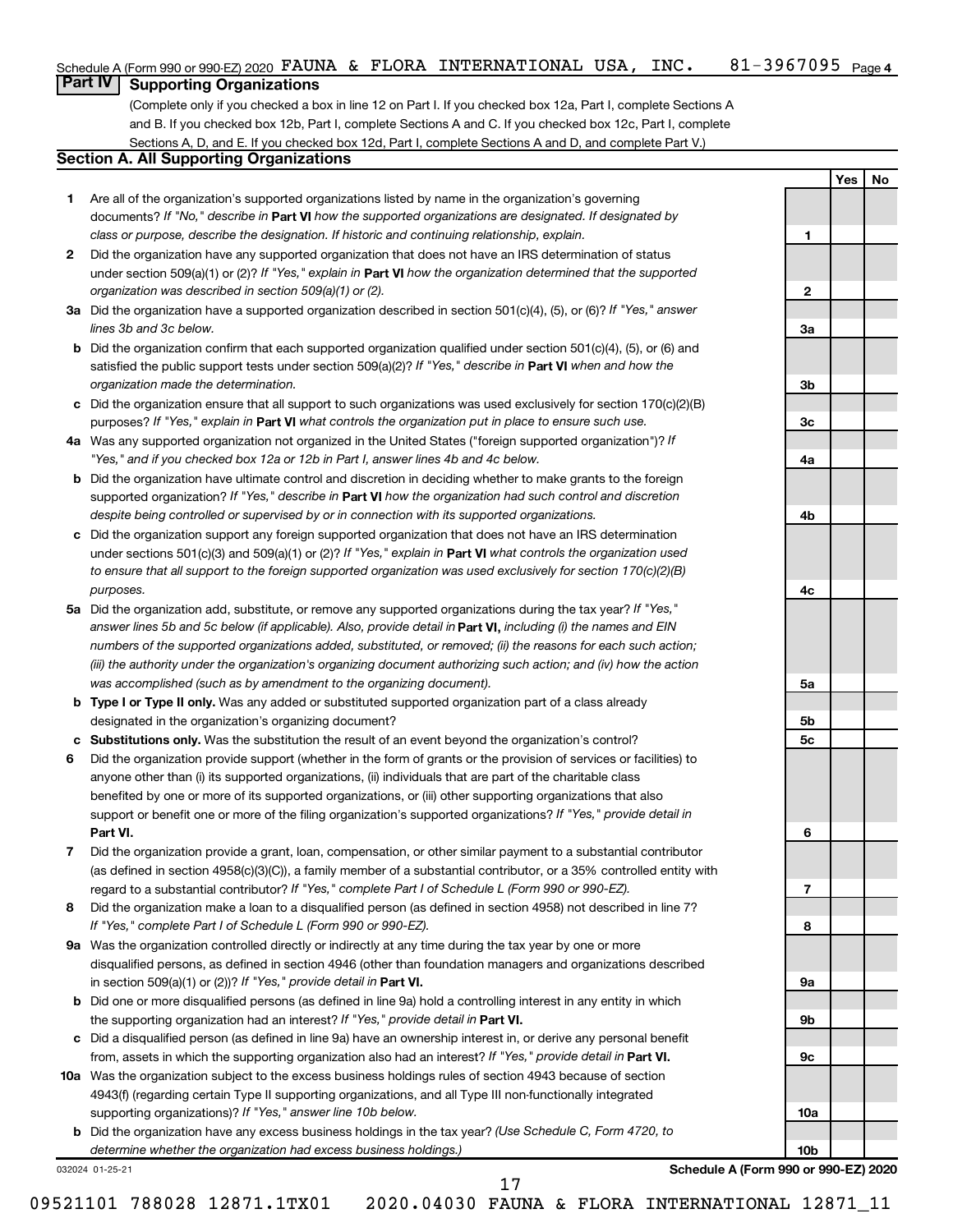## Schedule A (Form 990 or 990-EZ) 2020 FAUNA & FLORA INTERNATIONAL USA, INC. 81-3967095 <sub>Page 5</sub>

|    | <b>Part IV   Supporting Organizations (continued)</b>                                                                                                                                                                                                                                                                                                                                                                                                                                                                                                                                                                                                                                                                                                                    |                 |     |    |
|----|--------------------------------------------------------------------------------------------------------------------------------------------------------------------------------------------------------------------------------------------------------------------------------------------------------------------------------------------------------------------------------------------------------------------------------------------------------------------------------------------------------------------------------------------------------------------------------------------------------------------------------------------------------------------------------------------------------------------------------------------------------------------------|-----------------|-----|----|
|    |                                                                                                                                                                                                                                                                                                                                                                                                                                                                                                                                                                                                                                                                                                                                                                          |                 | Yes | No |
| 11 | Has the organization accepted a gift or contribution from any of the following persons?                                                                                                                                                                                                                                                                                                                                                                                                                                                                                                                                                                                                                                                                                  |                 |     |    |
|    | a A person who directly or indirectly controls, either alone or together with persons described in lines 11b and                                                                                                                                                                                                                                                                                                                                                                                                                                                                                                                                                                                                                                                         |                 |     |    |
|    | 11c below, the governing body of a supported organization?                                                                                                                                                                                                                                                                                                                                                                                                                                                                                                                                                                                                                                                                                                               | 11a             |     |    |
|    | <b>b</b> A family member of a person described in line 11a above?                                                                                                                                                                                                                                                                                                                                                                                                                                                                                                                                                                                                                                                                                                        | 11 <sub>b</sub> |     |    |
|    | c A 35% controlled entity of a person described in line 11a or 11b above?If "Yes" to line 11a, 11b, or 11c, provide                                                                                                                                                                                                                                                                                                                                                                                                                                                                                                                                                                                                                                                      |                 |     |    |
|    | detail in <b>Part VI.</b>                                                                                                                                                                                                                                                                                                                                                                                                                                                                                                                                                                                                                                                                                                                                                | 11c             |     |    |
|    | <b>Section B. Type I Supporting Organizations</b>                                                                                                                                                                                                                                                                                                                                                                                                                                                                                                                                                                                                                                                                                                                        |                 |     |    |
|    |                                                                                                                                                                                                                                                                                                                                                                                                                                                                                                                                                                                                                                                                                                                                                                          |                 | Yes | No |
| 1  | Did the governing body, members of the governing body, officers acting in their official capacity, or membership of one or<br>more supported organizations have the power to regularly appoint or elect at least a majority of the organization's officers,<br>directors, or trustees at all times during the tax year? If "No," describe in Part VI how the supported organization(s)<br>effectively operated, supervised, or controlled the organization's activities. If the organization had more than one supported<br>organization, describe how the powers to appoint and/or remove officers, directors, or trustees were allocated among the<br>supported organizations and what conditions or restrictions, if any, applied to such powers during the tax year. | 1               |     |    |
| 2  | Did the organization operate for the benefit of any supported organization other than the supported                                                                                                                                                                                                                                                                                                                                                                                                                                                                                                                                                                                                                                                                      |                 |     |    |
|    | organization(s) that operated, supervised, or controlled the supporting organization? If "Yes," explain in                                                                                                                                                                                                                                                                                                                                                                                                                                                                                                                                                                                                                                                               |                 |     |    |
|    | Part VI how providing such benefit carried out the purposes of the supported organization(s) that operated,                                                                                                                                                                                                                                                                                                                                                                                                                                                                                                                                                                                                                                                              |                 |     |    |
|    | supervised, or controlled the supporting organization.                                                                                                                                                                                                                                                                                                                                                                                                                                                                                                                                                                                                                                                                                                                   | 2               |     |    |
|    | <b>Section C. Type II Supporting Organizations</b>                                                                                                                                                                                                                                                                                                                                                                                                                                                                                                                                                                                                                                                                                                                       |                 |     |    |
|    |                                                                                                                                                                                                                                                                                                                                                                                                                                                                                                                                                                                                                                                                                                                                                                          |                 | Yes | No |
| 1. | Were a majority of the organization's directors or trustees during the tax year also a majority of the directors                                                                                                                                                                                                                                                                                                                                                                                                                                                                                                                                                                                                                                                         |                 |     |    |
|    | or trustees of each of the organization's supported organization(s)? If "No," describe in Part VI how control                                                                                                                                                                                                                                                                                                                                                                                                                                                                                                                                                                                                                                                            |                 |     |    |
|    | or management of the supporting organization was vested in the same persons that controlled or managed                                                                                                                                                                                                                                                                                                                                                                                                                                                                                                                                                                                                                                                                   |                 |     |    |
|    | the supported organization(s).                                                                                                                                                                                                                                                                                                                                                                                                                                                                                                                                                                                                                                                                                                                                           | 1               |     |    |
|    | <b>Section D. All Type III Supporting Organizations</b>                                                                                                                                                                                                                                                                                                                                                                                                                                                                                                                                                                                                                                                                                                                  |                 |     |    |
|    |                                                                                                                                                                                                                                                                                                                                                                                                                                                                                                                                                                                                                                                                                                                                                                          |                 | Yes | No |
| 1  | Did the organization provide to each of its supported organizations, by the last day of the fifth month of the                                                                                                                                                                                                                                                                                                                                                                                                                                                                                                                                                                                                                                                           |                 |     |    |
|    | organization's tax year, (i) a written notice describing the type and amount of support provided during the prior tax                                                                                                                                                                                                                                                                                                                                                                                                                                                                                                                                                                                                                                                    |                 |     |    |
|    | year, (ii) a copy of the Form 990 that was most recently filed as of the date of notification, and (iii) copies of the                                                                                                                                                                                                                                                                                                                                                                                                                                                                                                                                                                                                                                                   |                 |     |    |
|    | organization's governing documents in effect on the date of notification, to the extent not previously provided?                                                                                                                                                                                                                                                                                                                                                                                                                                                                                                                                                                                                                                                         | 1               |     |    |
| 2  | Were any of the organization's officers, directors, or trustees either (i) appointed or elected by the supported                                                                                                                                                                                                                                                                                                                                                                                                                                                                                                                                                                                                                                                         |                 |     |    |
|    | organization(s) or (ii) serving on the governing body of a supported organization? If "No," explain in Part VI how                                                                                                                                                                                                                                                                                                                                                                                                                                                                                                                                                                                                                                                       |                 |     |    |
|    | the organization maintained a close and continuous working relationship with the supported organization(s).                                                                                                                                                                                                                                                                                                                                                                                                                                                                                                                                                                                                                                                              | 2               |     |    |
| 3  | By reason of the relationship described in line 2, above, did the organization's supported organizations have a                                                                                                                                                                                                                                                                                                                                                                                                                                                                                                                                                                                                                                                          |                 |     |    |
|    | significant voice in the organization's investment policies and in directing the use of the organization's                                                                                                                                                                                                                                                                                                                                                                                                                                                                                                                                                                                                                                                               |                 |     |    |
|    | income or assets at all times during the tax year? If "Yes," describe in Part VI the role the organization's                                                                                                                                                                                                                                                                                                                                                                                                                                                                                                                                                                                                                                                             |                 |     |    |
|    | supported organizations played in this regard.                                                                                                                                                                                                                                                                                                                                                                                                                                                                                                                                                                                                                                                                                                                           | з               |     |    |
|    | Section E. Type III Functionally Integrated Supporting Organizations                                                                                                                                                                                                                                                                                                                                                                                                                                                                                                                                                                                                                                                                                                     |                 |     |    |
| 1  | Check the box next to the method that the organization used to satisfy the Integral Part Test during the yealsee instructions).                                                                                                                                                                                                                                                                                                                                                                                                                                                                                                                                                                                                                                          |                 |     |    |
| a  | The organization satisfied the Activities Test. Complete line 2 below.                                                                                                                                                                                                                                                                                                                                                                                                                                                                                                                                                                                                                                                                                                   |                 |     |    |
| b  | The organization is the parent of each of its supported organizations. Complete line 3 below.                                                                                                                                                                                                                                                                                                                                                                                                                                                                                                                                                                                                                                                                            |                 |     |    |
| c  | The organization supported a governmental entity. Describe in Part VI how you supported a governmental entity (see instructions).                                                                                                                                                                                                                                                                                                                                                                                                                                                                                                                                                                                                                                        |                 |     |    |
| 2  | Activities Test. Answer lines 2a and 2b below.                                                                                                                                                                                                                                                                                                                                                                                                                                                                                                                                                                                                                                                                                                                           |                 | Yes | No |
| а  | Did substantially all of the organization's activities during the tax year directly further the exempt purposes of                                                                                                                                                                                                                                                                                                                                                                                                                                                                                                                                                                                                                                                       |                 |     |    |
|    | the supported organization(s) to which the organization was responsive? If "Yes," then in Part VI identify                                                                                                                                                                                                                                                                                                                                                                                                                                                                                                                                                                                                                                                               |                 |     |    |
|    | those supported organizations and explain how these activities directly furthered their exempt purposes,                                                                                                                                                                                                                                                                                                                                                                                                                                                                                                                                                                                                                                                                 |                 |     |    |
|    | how the organization was responsive to those supported organizations, and how the organization determined                                                                                                                                                                                                                                                                                                                                                                                                                                                                                                                                                                                                                                                                |                 |     |    |
|    | that these activities constituted substantially all of its activities.                                                                                                                                                                                                                                                                                                                                                                                                                                                                                                                                                                                                                                                                                                   | 2a              |     |    |
|    | <b>b</b> Did the activities described in line 2a, above, constitute activities that but for the organization's involvement                                                                                                                                                                                                                                                                                                                                                                                                                                                                                                                                                                                                                                               |                 |     |    |

- **b Part VI**  *the reasons for the organization's position that its supported organization(s) would have engaged in* one or more of the organization's supported organization(s) would have been engaged in? If "Yes," explain in *these activities but for the organization's involvement.* Did the activities described in line 2a, above, constitute activities that, but for the organization's involvement,
- 3 Parent of Supported Organizations. Answer lines 3a and 3b below.
- **a** Did the organization have the power to regularly appoint or elect a majority of the officers, directors, or trustees of each of the supported organizations? If "Yes" or "No" provide details in Part VI.
- 032025 01-25-21 **b** Did the organization exercise a substantial degree of direction over the policies, programs, and activities of each of its supported organizations? If "Yes," describe in Part VI the role played by the organization in this regard.

**Schedule A (Form 990 or 990-EZ) 2020**

**2b**

**3a**

**3b**

18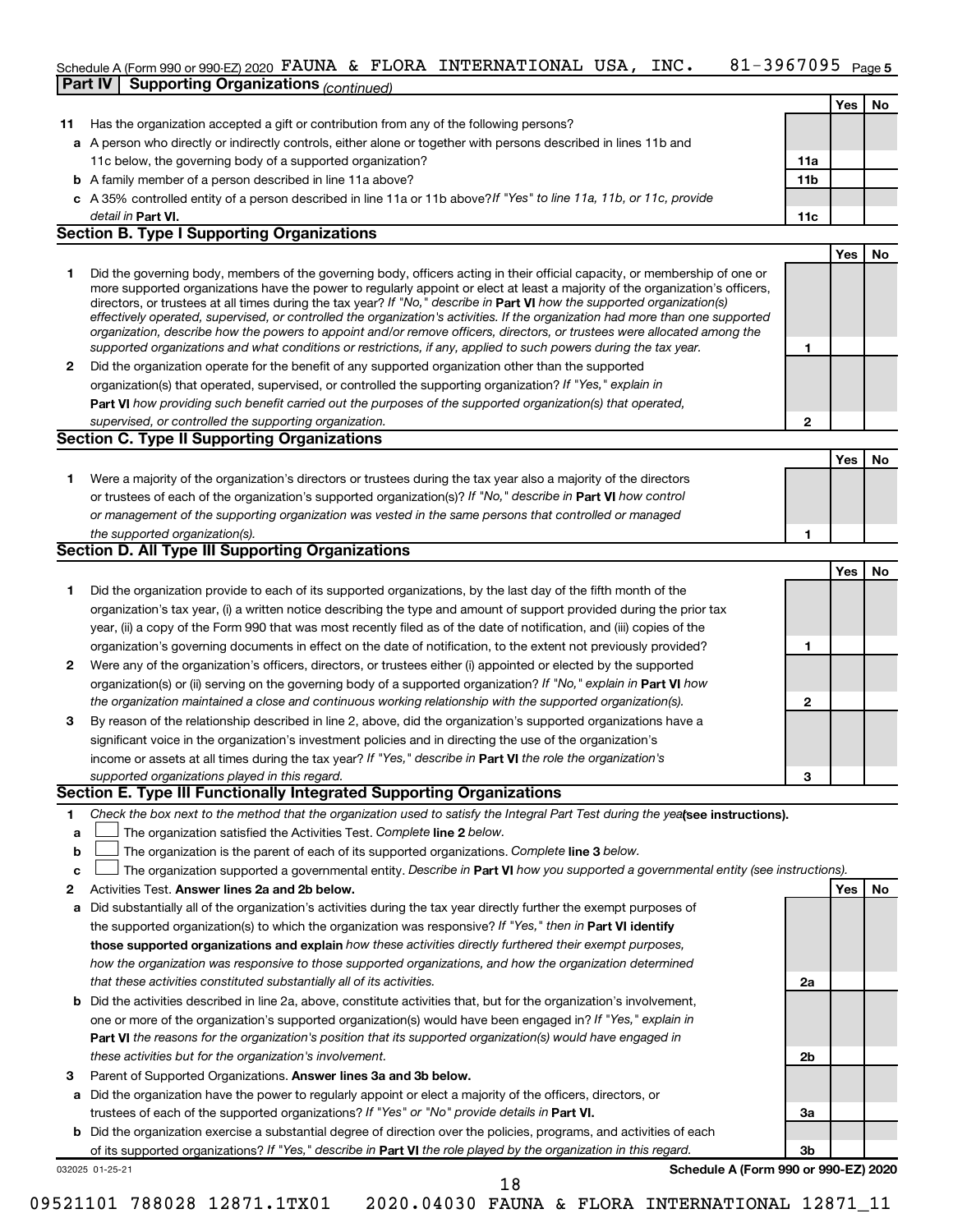|                | Schedule A (Form 990 or 990-EZ) 2020 FAUNA & FLORA INTERNATIONAL USA, INC.                                                                     |                |                | 81-3967095 $Page 6$            |
|----------------|------------------------------------------------------------------------------------------------------------------------------------------------|----------------|----------------|--------------------------------|
|                | Type III Non-Functionally Integrated 509(a)(3) Supporting Organizations<br>Part V                                                              |                |                |                                |
| 1              | Check here if the organization satisfied the Integral Part Test as a qualifying trust on Nov. 20, 1970 (explain in Part VI). See instructions. |                |                |                                |
|                | All other Type III non-functionally integrated supporting organizations must complete Sections A through E.                                    |                |                |                                |
|                | Section A - Adjusted Net Income                                                                                                                |                | (A) Prior Year | (B) Current Year<br>(optional) |
| 1              | Net short-term capital gain                                                                                                                    | 1              |                |                                |
| 2              | Recoveries of prior-year distributions                                                                                                         | $\mathbf{2}$   |                |                                |
| 3              | Other gross income (see instructions)                                                                                                          | 3              |                |                                |
| 4              | Add lines 1 through 3.                                                                                                                         | 4              |                |                                |
| 5              | Depreciation and depletion                                                                                                                     | 5              |                |                                |
| 6              | Portion of operating expenses paid or incurred for production or                                                                               |                |                |                                |
|                | collection of gross income or for management, conservation, or                                                                                 |                |                |                                |
|                | maintenance of property held for production of income (see instructions)                                                                       | 6              |                |                                |
| 7              | Other expenses (see instructions)                                                                                                              | 7              |                |                                |
| 8              | Adjusted Net Income (subtract lines 5, 6, and 7 from line 4)                                                                                   | 8              |                |                                |
|                | Section B - Minimum Asset Amount                                                                                                               |                | (A) Prior Year | (B) Current Year<br>(optional) |
| 1              | Aggregate fair market value of all non-exempt-use assets (see                                                                                  |                |                |                                |
|                | instructions for short tax year or assets held for part of year):                                                                              |                |                |                                |
|                | a Average monthly value of securities                                                                                                          | 1a             |                |                                |
|                | <b>b</b> Average monthly cash balances                                                                                                         | 1b             |                |                                |
|                | c Fair market value of other non-exempt-use assets                                                                                             | 1c             |                |                                |
|                | d Total (add lines 1a, 1b, and 1c)                                                                                                             | 1d             |                |                                |
|                | e Discount claimed for blockage or other factors                                                                                               |                |                |                                |
|                | (explain in detail in <b>Part VI</b> ):                                                                                                        |                |                |                                |
| 2              | Acquisition indebtedness applicable to non-exempt-use assets                                                                                   | $\mathbf{2}$   |                |                                |
| 3              | Subtract line 2 from line 1d.                                                                                                                  | 3              |                |                                |
| 4              | Cash deemed held for exempt use. Enter 0.015 of line 3 (for greater amount,                                                                    |                |                |                                |
|                | see instructions).                                                                                                                             | 4              |                |                                |
| 5              | Net value of non-exempt-use assets (subtract line 4 from line 3)                                                                               | 5              |                |                                |
| 6              | Multiply line 5 by 0.035.                                                                                                                      | 6              |                |                                |
| 7              | Recoveries of prior-year distributions                                                                                                         | $\overline{7}$ |                |                                |
| 8              | Minimum Asset Amount (add line 7 to line 6)                                                                                                    | 8              |                |                                |
|                | <b>Section C - Distributable Amount</b>                                                                                                        |                |                | <b>Current Year</b>            |
|                | Adjusted net income for prior year (from Section A, line 8, column A)                                                                          | 1              |                |                                |
| 2              | Enter 0.85 of line 1.                                                                                                                          | $\mathbf{2}$   |                |                                |
| 3              | Minimum asset amount for prior year (from Section B, line 8, column A)                                                                         | 3              |                |                                |
| 4              | Enter greater of line 2 or line 3.                                                                                                             | 4              |                |                                |
| 5              | Income tax imposed in prior year                                                                                                               | 5              |                |                                |
| 6              | Distributable Amount. Subtract line 5 from line 4, unless subject to                                                                           |                |                |                                |
|                | emergency temporary reduction (see instructions).                                                                                              | 6              |                |                                |
| $\overline{7}$ | Check here if the current year is the organization's first as a non-functionally integrated Type III supporting organization (see              |                |                |                                |

instructions).

**Schedule A (Form 990 or 990-EZ) 2020**

032026 01-25-21

19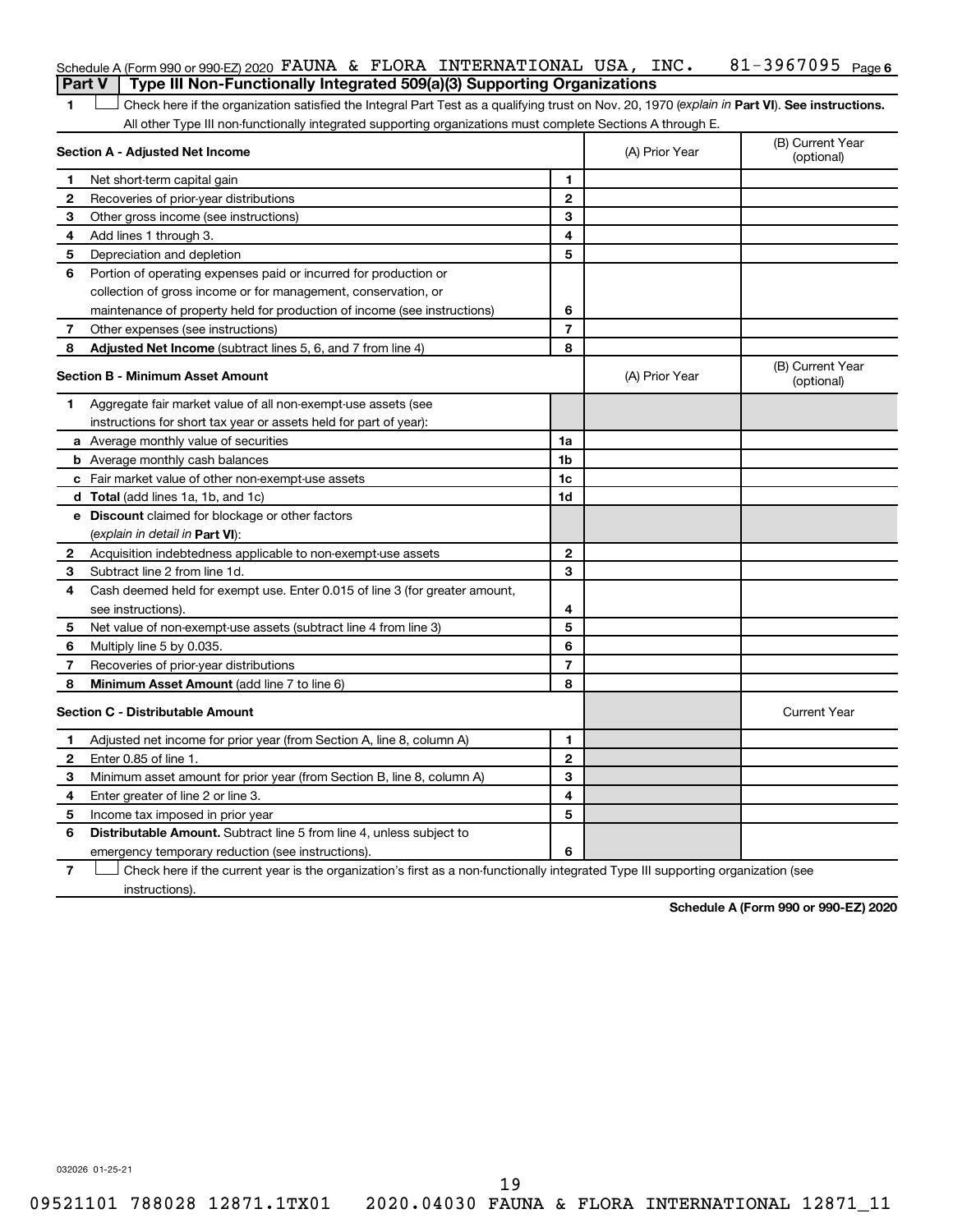#### 81-3967095 Page 7 Schedule A (Form 990 or 990-EZ) 2020  $\,$  FAUNA & FLORA INTERNATIONAL USA, INC.  $\,$  81-3967095  $\,$  Page

| <b>Part V</b> | Type III Non-Functionally Integrated 509(a)(3) Supporting Organizations (continued)        |                             |                                       |              |                                         |
|---------------|--------------------------------------------------------------------------------------------|-----------------------------|---------------------------------------|--------------|-----------------------------------------|
|               | <b>Section D - Distributions</b>                                                           |                             |                                       |              | <b>Current Year</b>                     |
| 1             | Amounts paid to supported organizations to accomplish exempt purposes                      |                             |                                       | 1            |                                         |
| 2             | Amounts paid to perform activity that directly furthers exempt purposes of supported       |                             |                                       |              |                                         |
|               | organizations, in excess of income from activity                                           |                             |                                       | $\mathbf{2}$ |                                         |
| 3             | Administrative expenses paid to accomplish exempt purposes of supported organizations      |                             |                                       | 3            |                                         |
| 4             | Amounts paid to acquire exempt-use assets                                                  |                             |                                       | 4            |                                         |
| 5             | Qualified set-aside amounts (prior IRS approval required - provide details in Part VI)     |                             |                                       | 5            |                                         |
| 6             | Other distributions ( <i>describe in Part VI</i> ). See instructions.                      |                             |                                       | 6            |                                         |
| 7             | Total annual distributions. Add lines 1 through 6.                                         |                             |                                       | 7            |                                         |
| 8             | Distributions to attentive supported organizations to which the organization is responsive |                             |                                       |              |                                         |
|               | ( <i>provide details in Part VI</i> ). See instructions.                                   |                             |                                       | 8            |                                         |
| 9             | Distributable amount for 2020 from Section C, line 6                                       |                             |                                       | 9            |                                         |
| 10            | Line 8 amount divided by line 9 amount                                                     |                             |                                       | 10           |                                         |
|               |                                                                                            | (i)                         | (iii)                                 |              | (iii)                                   |
|               | <b>Section E - Distribution Allocations (see instructions)</b>                             | <b>Excess Distributions</b> | <b>Underdistributions</b><br>Pre-2020 |              | <b>Distributable</b><br>Amount for 2020 |
| 1             | Distributable amount for 2020 from Section C, line 6                                       |                             |                                       |              |                                         |
| 2             | Underdistributions, if any, for years prior to 2020 (reason-                               |                             |                                       |              |                                         |
|               | able cause required - explain in Part VI). See instructions.                               |                             |                                       |              |                                         |
| 3             | Excess distributions carryover, if any, to 2020                                            |                             |                                       |              |                                         |
|               | a From 2015                                                                                |                             |                                       |              |                                         |
|               | <b>b</b> From 2016                                                                         |                             |                                       |              |                                         |
|               | c From 2017                                                                                |                             |                                       |              |                                         |
|               | d From 2018                                                                                |                             |                                       |              |                                         |
|               | e From 2019                                                                                |                             |                                       |              |                                         |
|               | f Total of lines 3a through 3e                                                             |                             |                                       |              |                                         |
|               | g Applied to underdistributions of prior years                                             |                             |                                       |              |                                         |
|               | h Applied to 2020 distributable amount                                                     |                             |                                       |              |                                         |
| Ť.            | Carryover from 2015 not applied (see instructions)                                         |                             |                                       |              |                                         |
|               | Remainder. Subtract lines 3g, 3h, and 3i from line 3f.                                     |                             |                                       |              |                                         |
| 4             | Distributions for 2020 from Section D,                                                     |                             |                                       |              |                                         |
|               | line $7:$                                                                                  |                             |                                       |              |                                         |
|               | a Applied to underdistributions of prior years                                             |                             |                                       |              |                                         |
|               | <b>b</b> Applied to 2020 distributable amount                                              |                             |                                       |              |                                         |
|               | c Remainder. Subtract lines 4a and 4b from line 4.                                         |                             |                                       |              |                                         |
| 5             | Remaining underdistributions for years prior to 2020, if                                   |                             |                                       |              |                                         |
|               | any. Subtract lines 3g and 4a from line 2. For result greater                              |                             |                                       |              |                                         |
|               | than zero, explain in Part VI. See instructions.                                           |                             |                                       |              |                                         |
| 6             | Remaining underdistributions for 2020. Subtract lines 3h                                   |                             |                                       |              |                                         |
|               | and 4b from line 1. For result greater than zero, explain in                               |                             |                                       |              |                                         |
|               | <b>Part VI.</b> See instructions.                                                          |                             |                                       |              |                                         |
| 7             | Excess distributions carryover to 2021. Add lines 3j                                       |                             |                                       |              |                                         |
|               | and 4c.                                                                                    |                             |                                       |              |                                         |
| 8             | Breakdown of line 7:                                                                       |                             |                                       |              |                                         |
|               | a Excess from 2016                                                                         |                             |                                       |              |                                         |
|               | <b>b</b> Excess from 2017                                                                  |                             |                                       |              |                                         |
|               | c Excess from 2018                                                                         |                             |                                       |              |                                         |
|               | d Excess from 2019                                                                         |                             |                                       |              |                                         |
|               | e Excess from 2020                                                                         |                             |                                       |              |                                         |

**Schedule A (Form 990 or 990-EZ) 2020**

032027 01-25-21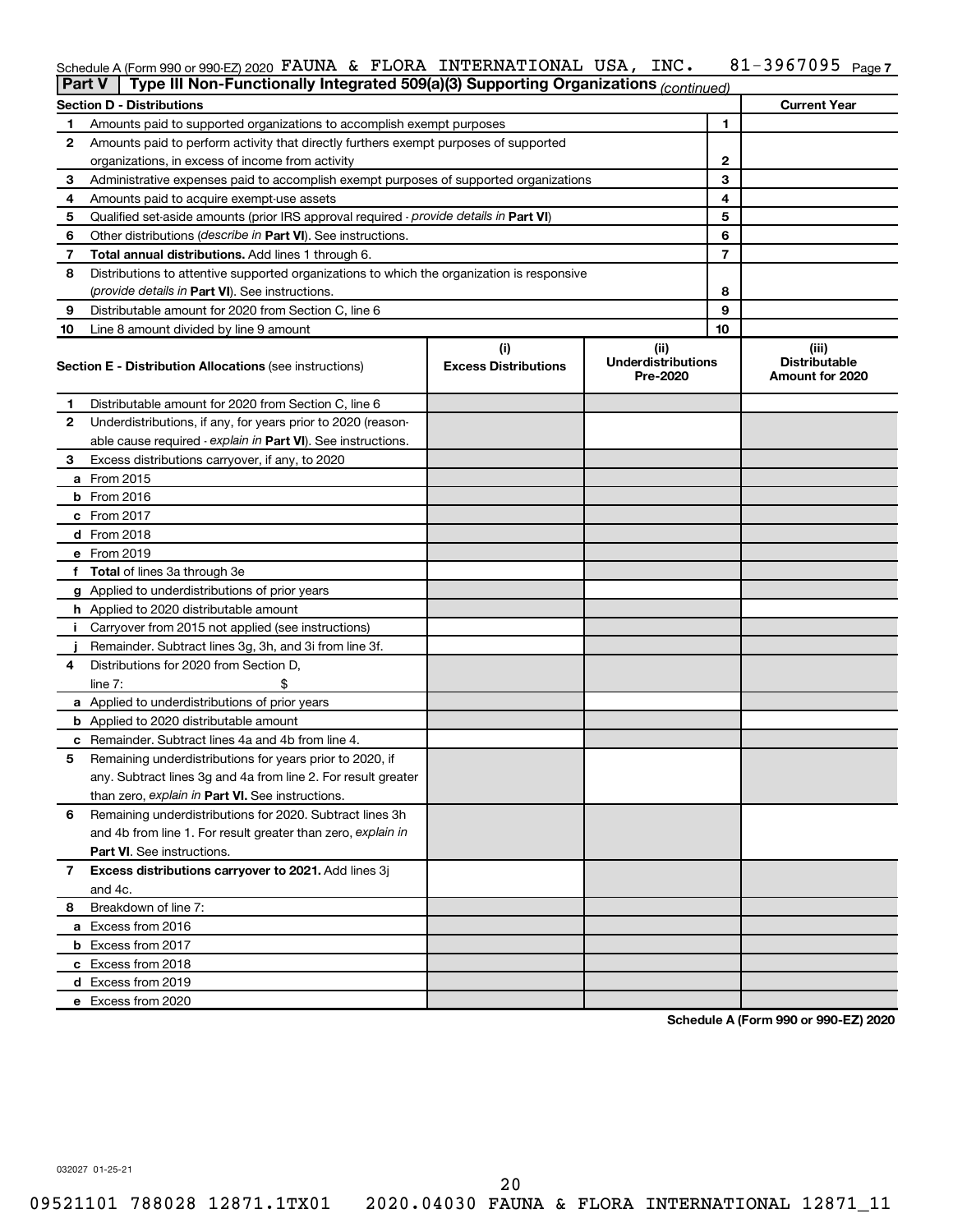| <b>Part VI</b> | Supplemental Information. Provide the explanations required by Part II, line 10; Part II, line 17a or 17b; Part III, line 12;<br>Section D, lines 5, 6, and 8; and Part V, Section E, lines 2, 5, and 6. Also complete this part for any additional information.<br>(See instructions.) |  |  |  |  | Part IV, Section A, lines 1, 2, 3b, 3c, 4b, 4c, 5a, 6, 9a, 9b, 9c, 11a, 11b, and 11c; Part IV, Section B, lines 1 and 2; Part IV, Section C,<br>line 1; Part IV, Section D, lines 2 and 3; Part IV, Section E, lines 1c, 2a, 2b, 3a, and 3b; Part V, line 1; Part V, Section B, line 1e; Part V, |
|----------------|-----------------------------------------------------------------------------------------------------------------------------------------------------------------------------------------------------------------------------------------------------------------------------------------|--|--|--|--|--------------------------------------------------------------------------------------------------------------------------------------------------------------------------------------------------------------------------------------------------------------------------------------------------|
|                | SCHEDULE A, PART III:                                                                                                                                                                                                                                                                   |  |  |  |  |                                                                                                                                                                                                                                                                                                  |
|                | THE 2016 COLUMN ON SCHEDULE A, PART III REPRESENTS THE SHORT TAX YEAR                                                                                                                                                                                                                   |  |  |  |  |                                                                                                                                                                                                                                                                                                  |
|                |                                                                                                                                                                                                                                                                                         |  |  |  |  |                                                                                                                                                                                                                                                                                                  |
|                | BEGINNING SEPTEMBER 1, 2016 AND ENDING DECEMBER 31, 2016.                                                                                                                                                                                                                               |  |  |  |  |                                                                                                                                                                                                                                                                                                  |
|                |                                                                                                                                                                                                                                                                                         |  |  |  |  |                                                                                                                                                                                                                                                                                                  |
|                |                                                                                                                                                                                                                                                                                         |  |  |  |  |                                                                                                                                                                                                                                                                                                  |
|                |                                                                                                                                                                                                                                                                                         |  |  |  |  |                                                                                                                                                                                                                                                                                                  |
|                |                                                                                                                                                                                                                                                                                         |  |  |  |  |                                                                                                                                                                                                                                                                                                  |
|                |                                                                                                                                                                                                                                                                                         |  |  |  |  |                                                                                                                                                                                                                                                                                                  |
|                |                                                                                                                                                                                                                                                                                         |  |  |  |  |                                                                                                                                                                                                                                                                                                  |
|                |                                                                                                                                                                                                                                                                                         |  |  |  |  |                                                                                                                                                                                                                                                                                                  |
|                |                                                                                                                                                                                                                                                                                         |  |  |  |  |                                                                                                                                                                                                                                                                                                  |
|                |                                                                                                                                                                                                                                                                                         |  |  |  |  |                                                                                                                                                                                                                                                                                                  |
|                |                                                                                                                                                                                                                                                                                         |  |  |  |  |                                                                                                                                                                                                                                                                                                  |
|                |                                                                                                                                                                                                                                                                                         |  |  |  |  |                                                                                                                                                                                                                                                                                                  |
|                |                                                                                                                                                                                                                                                                                         |  |  |  |  |                                                                                                                                                                                                                                                                                                  |
|                |                                                                                                                                                                                                                                                                                         |  |  |  |  |                                                                                                                                                                                                                                                                                                  |
|                |                                                                                                                                                                                                                                                                                         |  |  |  |  |                                                                                                                                                                                                                                                                                                  |
|                |                                                                                                                                                                                                                                                                                         |  |  |  |  |                                                                                                                                                                                                                                                                                                  |
|                |                                                                                                                                                                                                                                                                                         |  |  |  |  |                                                                                                                                                                                                                                                                                                  |
|                |                                                                                                                                                                                                                                                                                         |  |  |  |  |                                                                                                                                                                                                                                                                                                  |
|                |                                                                                                                                                                                                                                                                                         |  |  |  |  |                                                                                                                                                                                                                                                                                                  |
|                |                                                                                                                                                                                                                                                                                         |  |  |  |  |                                                                                                                                                                                                                                                                                                  |
|                |                                                                                                                                                                                                                                                                                         |  |  |  |  |                                                                                                                                                                                                                                                                                                  |
|                |                                                                                                                                                                                                                                                                                         |  |  |  |  |                                                                                                                                                                                                                                                                                                  |
|                |                                                                                                                                                                                                                                                                                         |  |  |  |  |                                                                                                                                                                                                                                                                                                  |
|                |                                                                                                                                                                                                                                                                                         |  |  |  |  |                                                                                                                                                                                                                                                                                                  |
|                |                                                                                                                                                                                                                                                                                         |  |  |  |  |                                                                                                                                                                                                                                                                                                  |
|                |                                                                                                                                                                                                                                                                                         |  |  |  |  |                                                                                                                                                                                                                                                                                                  |
|                |                                                                                                                                                                                                                                                                                         |  |  |  |  |                                                                                                                                                                                                                                                                                                  |
|                |                                                                                                                                                                                                                                                                                         |  |  |  |  |                                                                                                                                                                                                                                                                                                  |
|                |                                                                                                                                                                                                                                                                                         |  |  |  |  |                                                                                                                                                                                                                                                                                                  |
|                |                                                                                                                                                                                                                                                                                         |  |  |  |  |                                                                                                                                                                                                                                                                                                  |
|                |                                                                                                                                                                                                                                                                                         |  |  |  |  | Schedule A (Form 990 or 990-EZ) 2020                                                                                                                                                                                                                                                             |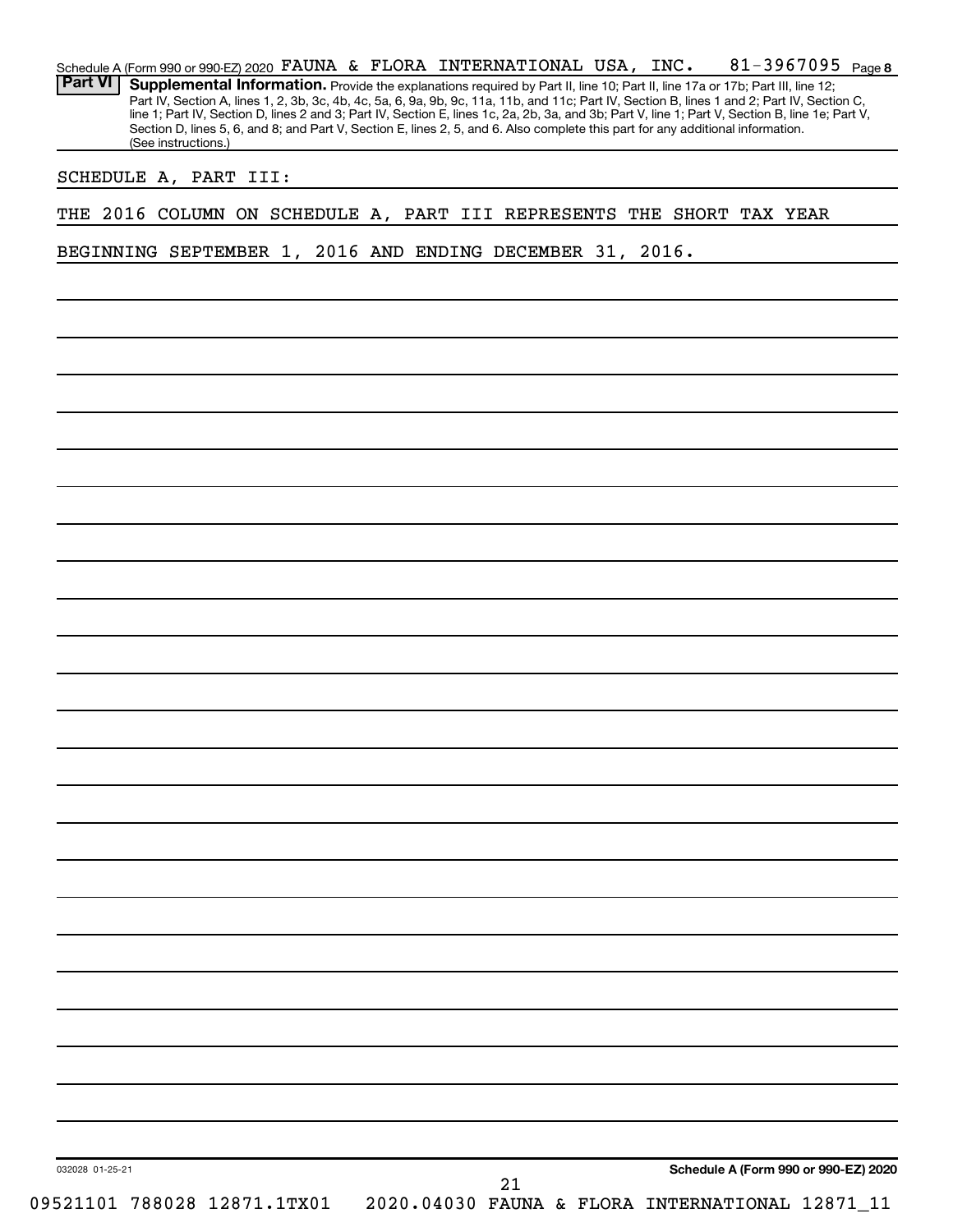**(Form 990, 990-EZ,**

Department of the Treasury Internal Revenue Service

Name of the organization

### \*\* PUBLIC DISCLOSURE COPY \*\*

## **Schedule B Schedule of Contributors**

**or 990-PF) | Attach to Form 990, Form 990-EZ, or Form 990-PF. | Go to www.irs.gov/Form990 for the latest information.** OMB No. 1545-0047

**2020**

**Employer identification number**

|                                       | & FLORA INTERNATIONAL USA,<br>INC.<br>FAUNA                                        | 81-3967095 |
|---------------------------------------|------------------------------------------------------------------------------------|------------|
| <b>Organization type (check one):</b> |                                                                                    |            |
| Filers of:                            | Section:                                                                           |            |
| Form 990 or 990-EZ                    | $\boxed{\mathbf{X}}$ 501(c)( 3) (enter number) organization                        |            |
|                                       | $4947(a)(1)$ nonexempt charitable trust <b>not</b> treated as a private foundation |            |
|                                       | 527 political organization                                                         |            |
| Form 990-PF                           | 501(c)(3) exempt private foundation                                                |            |

4947(a)(1) nonexempt charitable trust treated as a private foundation  $\Box$ 

501(c)(3) taxable private foundation  $\Box$ 

Check if your organization is covered by the General Rule or a Special Rule.

**Note:**  Only a section 501(c)(7), (8), or (10) organization can check boxes for both the General Rule and a Special Rule. See instructions.

#### **General Rule**

 $\Box$ 

 $\Box$ 

For an organization filing Form 990, 990-EZ, or 990-PF that received, during the year, contributions totaling \$5,000 or more (in money or property) from any one contributor. Complete Parts I and II. See instructions for determining a contributor's total contributions.

#### **Special Rules**

any one contributor, during the year, total contributions of the greater of (1) \$5,000; or (2) 2% of the amount on (i) Form 990, Part VIII, line 1h;  $\boxed{\text{X}}$  For an organization described in section 501(c)(3) filing Form 990 or 990-EZ that met the 33 1/3% support test of the regulations under sections 509(a)(1) and 170(b)(1)(A)(vi), that checked Schedule A (Form 990 or 990-EZ), Part II, line 13, 16a, or 16b, and that received from or (ii) Form 990-EZ, line 1. Complete Parts I and II.

For an organization described in section 501(c)(7), (8), or (10) filing Form 990 or 990-EZ that received from any one contributor, during the year, total contributions of more than \$1,000 exclusively for religious, charitable, scientific, literary, or educational purposes, or for the prevention of cruelty to children or animals. Complete Parts I (entering "N/A" in column (b) instead of the contributor name and address), II, and III.  $\Box$ 

purpose. Don't complete any of the parts unless the General Rule applies to this organization because it received nonexclusively year, contributions exclusively for religious, charitable, etc., purposes, but no such contributions totaled more than \$1,000. If this box is checked, enter here the total contributions that were received during the year for an exclusively religious, charitable, etc., For an organization described in section 501(c)(7), (8), or (10) filing Form 990 or 990-EZ that received from any one contributor, during the religious, charitable, etc., contributions totaling \$5,000 or more during the year  $~\ldots\ldots\ldots\ldots\ldots\ldots\ldots\ldots\blacktriangleright~$ \$

**Caution:**  An organization that isn't covered by the General Rule and/or the Special Rules doesn't file Schedule B (Form 990, 990-EZ, or 990-PF),  **must** but it answer "No" on Part IV, line 2, of its Form 990; or check the box on line H of its Form 990-EZ or on its Form 990-PF, Part I, line 2, to certify that it doesn't meet the filing requirements of Schedule B (Form 990, 990-EZ, or 990-PF).

**For Paperwork Reduction Act Notice, see the instructions for Form 990, 990-EZ, or 990-PF. Schedule B (Form 990, 990-EZ, or 990-PF) (2020)** LHA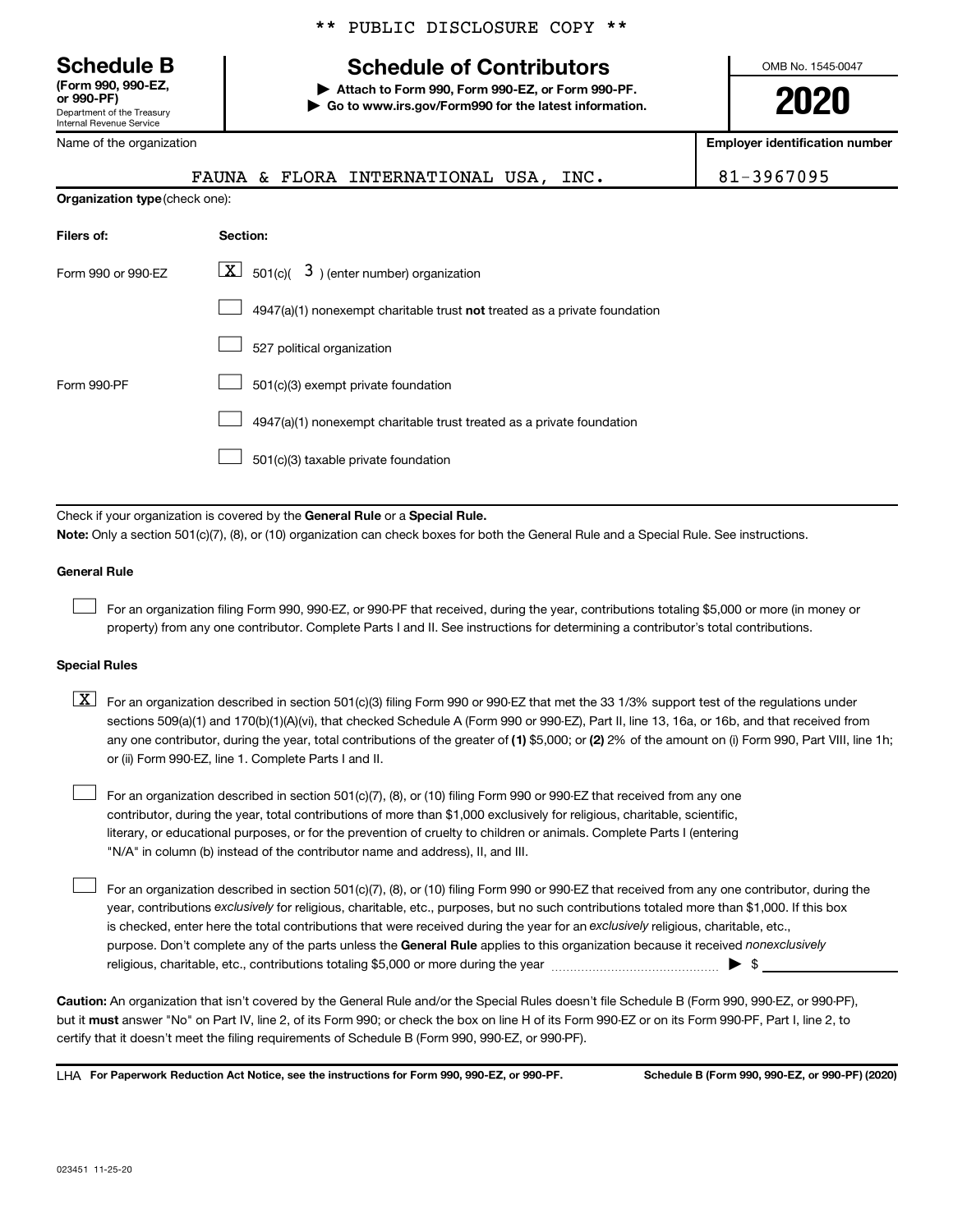| Schedule B (Form 990, 990-EZ, or 990-PF) (2020)<br>. The state of the state $\mathcal{L}$ is the state of the state of the state of the state of the state of the state of the state of the state of the state of the state of the state of the state of the state of the state of th | Page |
|---------------------------------------------------------------------------------------------------------------------------------------------------------------------------------------------------------------------------------------------------------------------------------------|------|
|---------------------------------------------------------------------------------------------------------------------------------------------------------------------------------------------------------------------------------------------------------------------------------------|------|

Name of organization

**Employer identification number**

## FAUNA & FLORA INTERNATIONAL USA, INC. 81-3967095

**Part I** Contributors (see instructions). Use duplicate copies of Part I if additional space is needed.

| (a)<br>No.           | (b)<br>Name, address, and ZIP + 4 | (c)<br><b>Total contributions</b> | (d)<br>Type of contribution                                                                                                                                 |
|----------------------|-----------------------------------|-----------------------------------|-------------------------------------------------------------------------------------------------------------------------------------------------------------|
| 1                    |                                   | 50,000.<br>\$                     | $\overline{\mathbf{x}}$<br>Person<br>Payroll<br>Noncash<br>(Complete Part II for<br>noncash contributions.)                                                 |
| (a)<br>No.           | (b)<br>Name, address, and ZIP + 4 | (c)<br><b>Total contributions</b> | (d)<br>Type of contribution                                                                                                                                 |
| 2                    |                                   | 100,000.<br>\$                    | $\overline{\mathbf{x}}$<br>Person<br>Payroll<br>Noncash<br>(Complete Part II for<br>noncash contributions.)                                                 |
| (a)<br>No.           | (b)<br>Name, address, and ZIP + 4 | (c)<br><b>Total contributions</b> | (d)<br>Type of contribution                                                                                                                                 |
| 3                    |                                   | 200,000.<br>\$                    | $\overline{\mathbf{X}}$<br>Person<br>Payroll<br><b>Noncash</b><br>(Complete Part II for<br>noncash contributions.)                                          |
| (a)<br>No.           | (b)<br>Name, address, and ZIP + 4 | (c)<br><b>Total contributions</b> | (d)<br>Type of contribution                                                                                                                                 |
| 4                    |                                   | 60,000.<br>\$                     | $\overline{\mathbf{X}}$<br>Person<br>Payroll<br>Noncash<br>(Complete Part II for<br>noncash contributions.)                                                 |
| (a)<br>No.           | (b)<br>Name, address, and ZIP + 4 | (c)<br><b>Total contributions</b> | (d)<br>Type of contribution                                                                                                                                 |
| 5                    |                                   | 103,054.<br>\$                    | $\boxed{\mathbf{X}}$<br>Person<br>Payroll<br>Noncash<br>(Complete Part II for<br>noncash contributions.)                                                    |
|                      | (b)                               | (c)                               | (d)<br>Type of contribution                                                                                                                                 |
| (a)<br>No.           | Name, address, and ZIP + 4        | <b>Total contributions</b>        |                                                                                                                                                             |
| 6<br>023452 11-25-20 | 23                                | 165,000.<br>\$                    | $\boxed{\mathbf{X}}$<br>Person<br>Payroll<br>Noncash<br>(Complete Part II for<br>noncash contributions.)<br>Schedule B (Form 990, 990-EZ, or 990-PF) (2020) |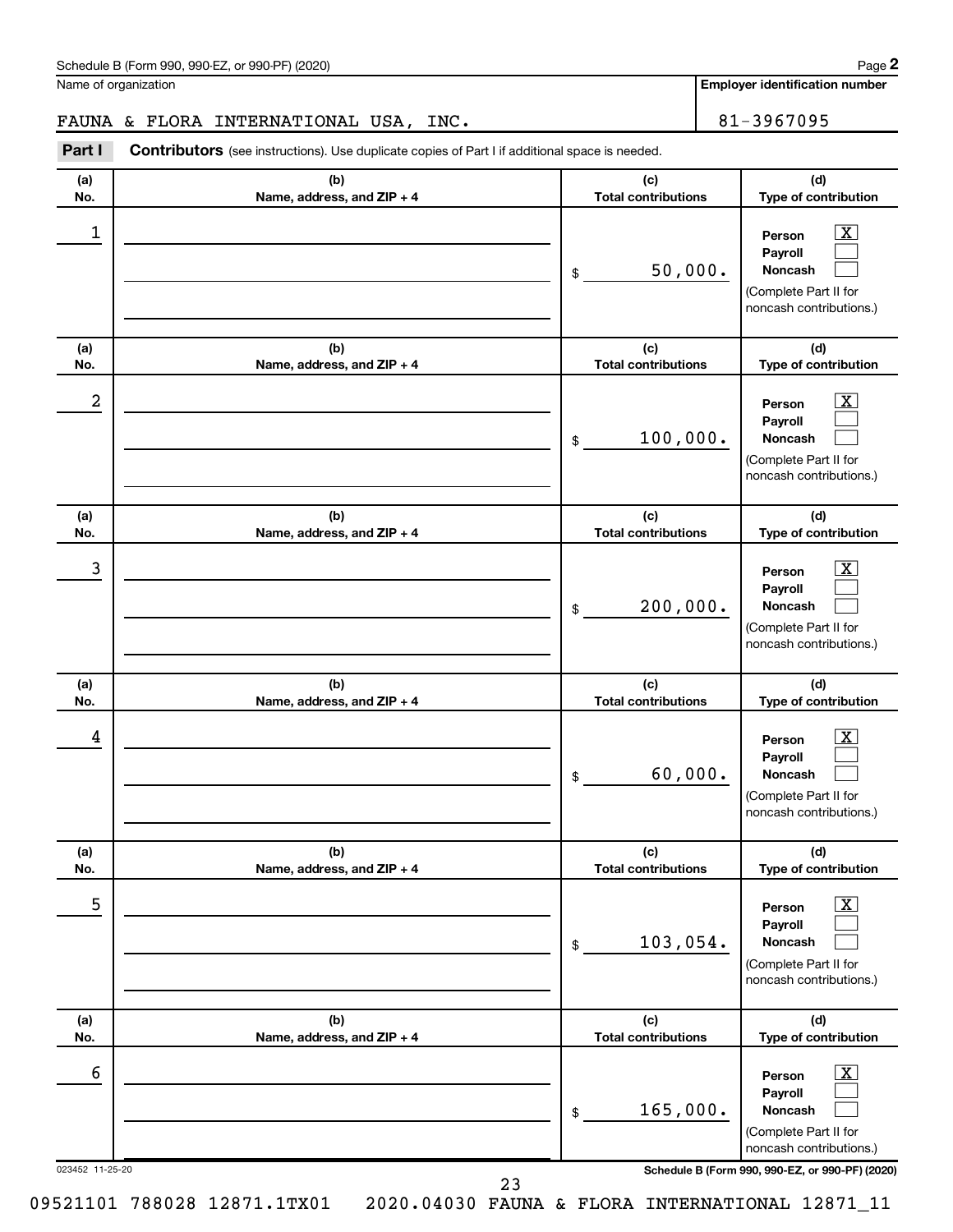| Schedule B (Form 990, 990-EZ, or 990-PF) (2020)<br>. The state of the state $\mathcal{L}$ is the state of the state of the state of the state of the state of the state of the state of the state of the state of the state of the state of the state of the state of the state of th | Page |
|---------------------------------------------------------------------------------------------------------------------------------------------------------------------------------------------------------------------------------------------------------------------------------------|------|
|---------------------------------------------------------------------------------------------------------------------------------------------------------------------------------------------------------------------------------------------------------------------------------------|------|

Name of organization

**Employer identification number**

## FAUNA & FLORA INTERNATIONAL USA, INC. 81-3967095

**Part I** Contributors (see instructions). Use duplicate copies of Part I if additional space is needed.

| (a)<br>No.      | (b)<br>Name, address, and ZIP + 4 | (c)<br><b>Total contributions</b> | (d)<br>Type of contribution                                                                                                         |
|-----------------|-----------------------------------|-----------------------------------|-------------------------------------------------------------------------------------------------------------------------------------|
| 7               |                                   | 40,000.<br>\$                     | $\overline{\textbf{X}}$<br>Person<br>Payroll<br><b>Noncash</b><br>(Complete Part II for<br>noncash contributions.)                  |
| (a)<br>No.      | (b)<br>Name, address, and ZIP + 4 | (c)<br><b>Total contributions</b> | (d)<br>Type of contribution                                                                                                         |
| 8               |                                   | 200,000.<br>\$                    | $\overline{\text{X}}$<br>Person<br>Payroll<br><b>Noncash</b><br>(Complete Part II for<br>noncash contributions.)                    |
| (a)<br>No.      | (b)<br>Name, address, and ZIP + 4 | (c)<br><b>Total contributions</b> | (d)<br>Type of contribution                                                                                                         |
| 9               |                                   | 175,000.<br>\$                    | $\overline{\text{X}}$<br>Person<br>Payroll<br><b>Noncash</b><br>(Complete Part II for<br>noncash contributions.)                    |
| (a)<br>No.      | (b)<br>Name, address, and ZIP + 4 | (c)<br><b>Total contributions</b> | (d)<br>Type of contribution                                                                                                         |
| 10              |                                   | 128,000.<br>\$                    | $\overline{\textbf{X}}$<br>Person<br>Payroll<br><b>Noncash</b><br>(Complete Part II for<br>noncash contributions.)                  |
| (a)<br>No.      | (b)<br>Name, address, and ZIP + 4 | (c)<br><b>Total contributions</b> | (d)<br>Type of contribution                                                                                                         |
| 11              |                                   | 50,000.<br>\$                     | $\overline{\textbf{X}}$<br>Person<br>Payroll<br>Noncash<br>(Complete Part II for<br>noncash contributions.)                         |
| (a)<br>No.      | (b)<br>Name, address, and ZIP + 4 | (c)<br><b>Total contributions</b> | (d)<br>Type of contribution                                                                                                         |
| 023452 11-25-20 |                                   | \$                                | Person<br>Payroll<br>Noncash<br>(Complete Part II for<br>noncash contributions.)<br>Schedule B (Form 990, 990-EZ, or 990-PF) (2020) |
|                 | 24                                |                                   |                                                                                                                                     |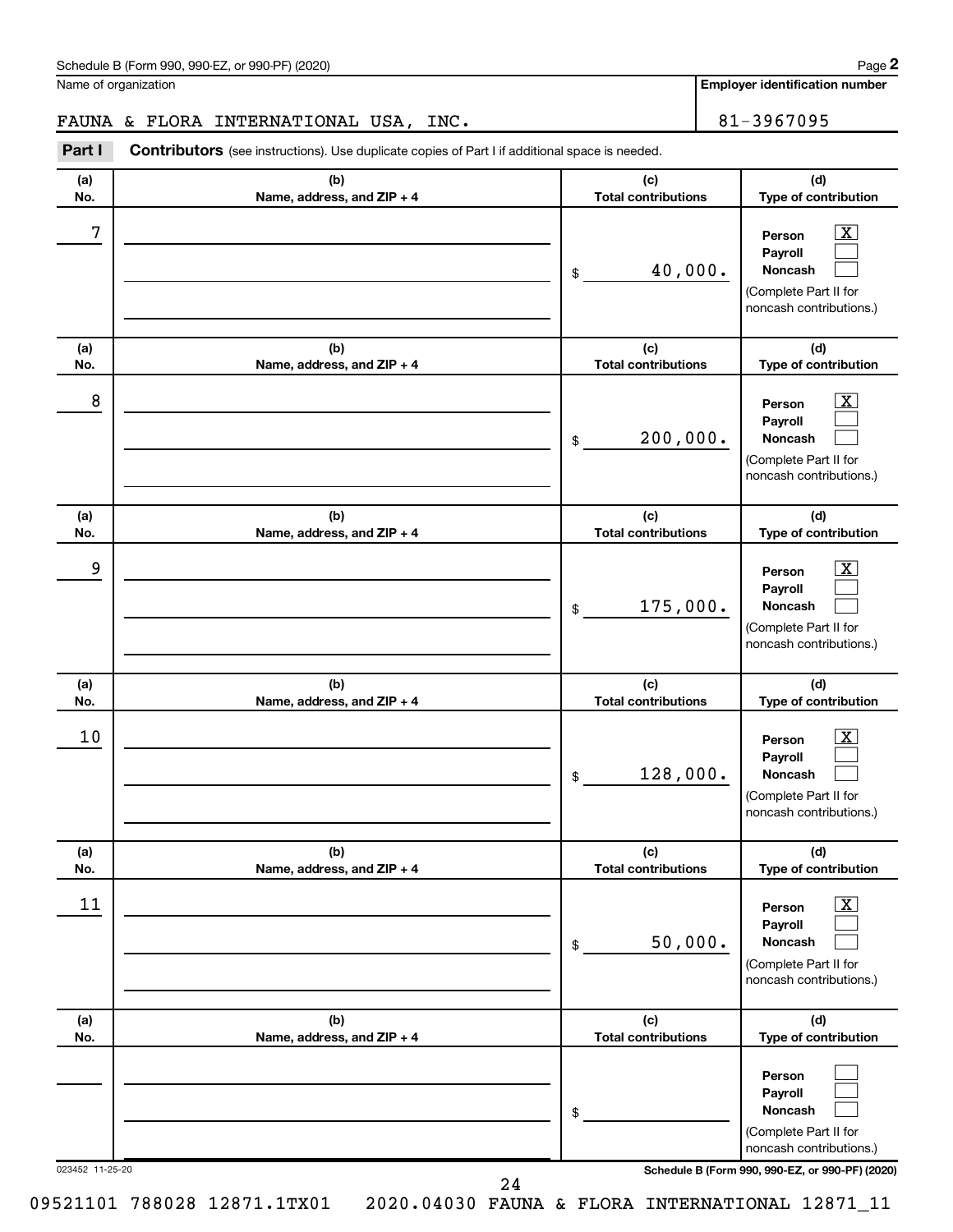Name of organization

**Employer identification number**

### FAUNA & FLORA INTERNATIONAL USA, INC. 81-3967095

Part II Noncash Property (see instructions). Use duplicate copies of Part II if additional space is needed.

| No.<br>from<br>Part I        | (b)<br>Description of noncash property given | (c)<br>FMV (or estimate)<br>(See instructions.) | (d)<br>Date received                            |
|------------------------------|----------------------------------------------|-------------------------------------------------|-------------------------------------------------|
|                              |                                              | \$                                              |                                                 |
| (a)<br>No.<br>from<br>Part I | (b)<br>Description of noncash property given | (c)<br>FMV (or estimate)<br>(See instructions.) | (d)<br>Date received                            |
|                              |                                              | \$                                              |                                                 |
| (a)<br>No.<br>from<br>Part I | (b)<br>Description of noncash property given | (c)<br>FMV (or estimate)<br>(See instructions.) | (d)<br>Date received                            |
|                              |                                              | \$                                              |                                                 |
| (a)<br>No.<br>from<br>Part I | (b)<br>Description of noncash property given | (c)<br>FMV (or estimate)<br>(See instructions.) | (d)<br>Date received                            |
|                              |                                              | \$                                              |                                                 |
| (a)<br>No.<br>from<br>Part I | (b)<br>Description of noncash property given | (c)<br>FMV (or estimate)<br>(See instructions.) | (d)<br>Date received                            |
|                              |                                              | \$                                              |                                                 |
| (a)<br>No.<br>from<br>Part I | (b)<br>Description of noncash property given | (c)<br>FMV (or estimate)<br>(See instructions.) | (d)<br>Date received                            |
|                              |                                              | \$                                              | Schedule B (Form 990, 990-EZ, or 990-PF) (2020) |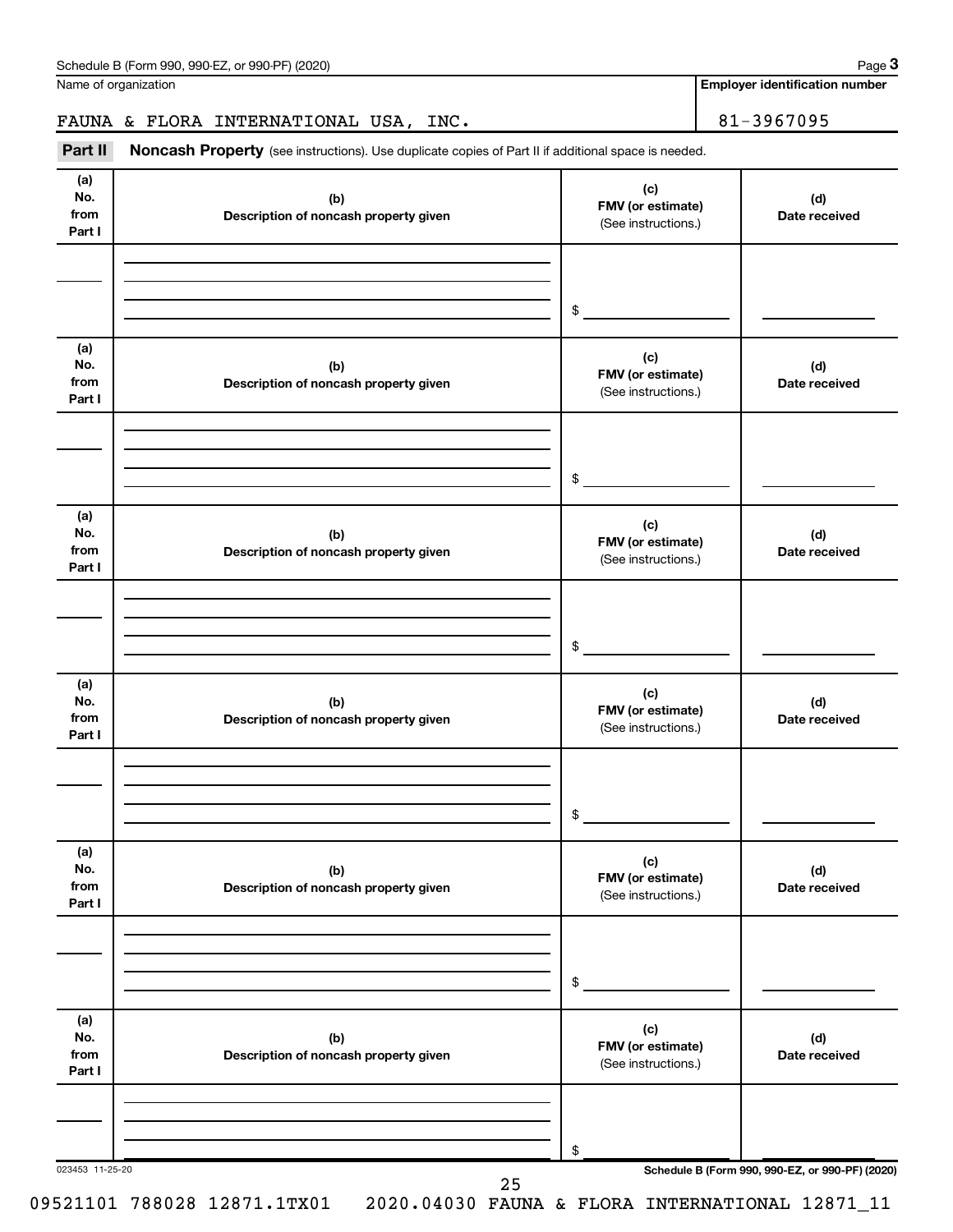| Name of organization      |                                                                                                                                                                                                                                                                                                                                                               |                      | <b>Employer identification number</b>                                                                                                                          |
|---------------------------|---------------------------------------------------------------------------------------------------------------------------------------------------------------------------------------------------------------------------------------------------------------------------------------------------------------------------------------------------------------|----------------------|----------------------------------------------------------------------------------------------------------------------------------------------------------------|
|                           | FAUNA & FLORA INTERNATIONAL USA, INC.                                                                                                                                                                                                                                                                                                                         |                      | 81-3967095                                                                                                                                                     |
| Part III                  | from any one contributor. Complete columns (a) through (e) and the following line entry. For organizations<br>completing Part III, enter the total of exclusively religious, charitable, etc., contributions of \$1,000 or less for the year. (Enter this info. once.) $\triangleright$ \$<br>Use duplicate copies of Part III if additional space is needed. |                      | Exclusively religious, charitable, etc., contributions to organizations described in section 501(c)(7), (8), or (10) that total more than \$1,000 for the year |
| (a) No.<br>from<br>Part I | (b) Purpose of gift                                                                                                                                                                                                                                                                                                                                           | (c) Use of gift      | (d) Description of how gift is held                                                                                                                            |
|                           |                                                                                                                                                                                                                                                                                                                                                               | (e) Transfer of gift |                                                                                                                                                                |
|                           | Transferee's name, address, and $ZIP + 4$                                                                                                                                                                                                                                                                                                                     |                      | Relationship of transferor to transferee                                                                                                                       |
| (a) No.<br>from<br>Part I | (b) Purpose of gift                                                                                                                                                                                                                                                                                                                                           | (c) Use of gift      | (d) Description of how gift is held                                                                                                                            |
|                           |                                                                                                                                                                                                                                                                                                                                                               |                      |                                                                                                                                                                |
|                           |                                                                                                                                                                                                                                                                                                                                                               | (e) Transfer of gift |                                                                                                                                                                |
|                           | Transferee's name, address, and $ZIP + 4$                                                                                                                                                                                                                                                                                                                     |                      | Relationship of transferor to transferee                                                                                                                       |
| (a) No.<br>from<br>Part I | (b) Purpose of gift                                                                                                                                                                                                                                                                                                                                           | (c) Use of gift      | (d) Description of how gift is held                                                                                                                            |
|                           |                                                                                                                                                                                                                                                                                                                                                               | (e) Transfer of gift |                                                                                                                                                                |
|                           | Transferee's name, address, and $ZIP + 4$                                                                                                                                                                                                                                                                                                                     |                      | Relationship of transferor to transferee                                                                                                                       |
| (a) No.<br>from           |                                                                                                                                                                                                                                                                                                                                                               |                      |                                                                                                                                                                |
| Part I                    | (b) Purpose of gift                                                                                                                                                                                                                                                                                                                                           | (c) Use of gift      | (d) Description of how gift is held                                                                                                                            |
|                           |                                                                                                                                                                                                                                                                                                                                                               | (e) Transfer of gift |                                                                                                                                                                |
|                           | Transferee's name, address, and ZIP + 4                                                                                                                                                                                                                                                                                                                       |                      | Relationship of transferor to transferee                                                                                                                       |
| 023454 11-25-20           |                                                                                                                                                                                                                                                                                                                                                               |                      | Schedule B (Form 990, 990-EZ, or 990-PF) (2020)                                                                                                                |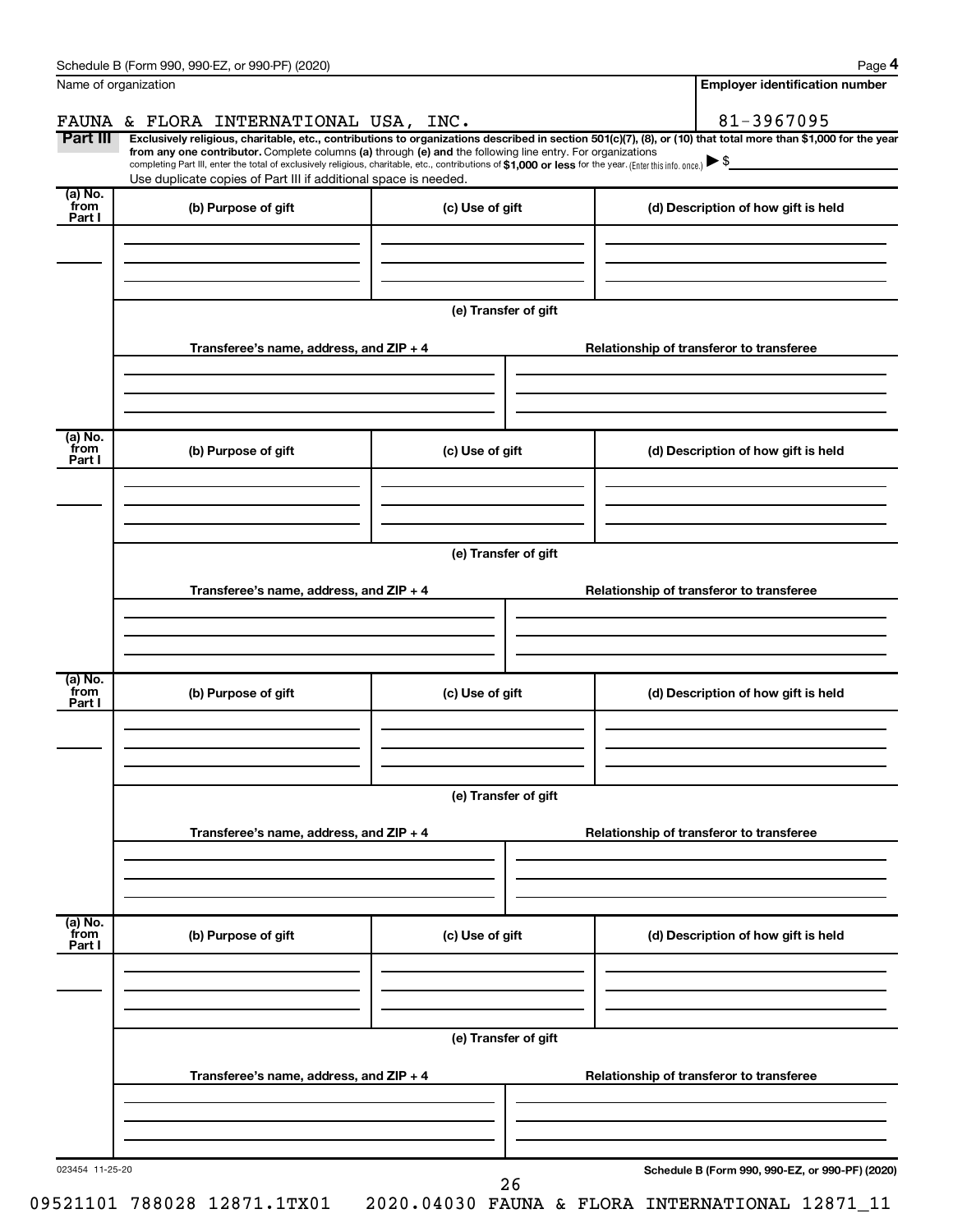| <b>SCHEDULE D</b> |  |
|-------------------|--|
|-------------------|--|

| (Form 990) |
|------------|
|            |

# **SCHEDULE D Supplemental Financial Statements**<br> **Form 990 2020**<br> **Part IV** line 6.7.8.9.10, 11a, 11b, 11d, 11d, 11d, 11d, 11d, 12a, 0r, 12b

**(Form 990) | Complete if the organization answered "Yes" on Form 990, Part IV, line 6, 7, 8, 9, 10, 11a, 11b, 11c, 11d, 11e, 11f, 12a, or 12b.**

**| Attach to Form 990. |Go to www.irs.gov/Form990 for instructions and the latest information.**



Department of the Treasury Internal Revenue Service

Name of the organization<br>**EMPLORE INTERNATIONAL USA, INC.** 81-3967095 FAUNA & FLORA INTERNATIONAL USA, INC.

| Part I  | Organizations Maintaining Donor Advised Funds or Other Similar Funds or Accounts. Complete if the<br>organization answered "Yes" on Form 990, Part IV, line 6. |                         |                                                    |
|---------|----------------------------------------------------------------------------------------------------------------------------------------------------------------|-------------------------|----------------------------------------------------|
|         |                                                                                                                                                                | (a) Donor advised funds | (b) Funds and other accounts                       |
| 1       |                                                                                                                                                                |                         |                                                    |
| 2       | Aggregate value of contributions to (during year)                                                                                                              |                         |                                                    |
| 3       | Aggregate value of grants from (during year)                                                                                                                   |                         |                                                    |
| 4       |                                                                                                                                                                |                         |                                                    |
| 5       | Did the organization inform all donors and donor advisors in writing that the assets held in donor advised funds                                               |                         |                                                    |
|         |                                                                                                                                                                |                         | Yes<br>No                                          |
| 6       | Did the organization inform all grantees, donors, and donor advisors in writing that grant funds can be used only                                              |                         |                                                    |
|         | for charitable purposes and not for the benefit of the donor or donor advisor, or for any other purpose conferring                                             |                         |                                                    |
|         |                                                                                                                                                                |                         | Yes<br>No                                          |
| Part II | Conservation Easements. Complete if the organization answered "Yes" on Form 990, Part IV, line 7.                                                              |                         |                                                    |
| 1       | Purpose(s) of conservation easements held by the organization (check all that apply).                                                                          |                         |                                                    |
|         | Preservation of land for public use (for example, recreation or education)                                                                                     |                         | Preservation of a historically important land area |
|         | Protection of natural habitat                                                                                                                                  |                         | Preservation of a certified historic structure     |
|         | Preservation of open space                                                                                                                                     |                         |                                                    |
| 2       | Complete lines 2a through 2d if the organization held a qualified conservation contribution in the form of a conservation easement on the last                 |                         |                                                    |
|         | day of the tax year.                                                                                                                                           |                         | Held at the End of the Tax Year                    |
| а       |                                                                                                                                                                |                         | 2a                                                 |
| b       |                                                                                                                                                                |                         | 2 <sub>b</sub>                                     |
|         |                                                                                                                                                                |                         | 2c                                                 |
|         | d Number of conservation easements included in (c) acquired after 7/25/06, and not on a historic structure                                                     |                         |                                                    |
|         |                                                                                                                                                                |                         | 2d                                                 |
| 3       | Number of conservation easements modified, transferred, released, extinguished, or terminated by the organization during the tax                               |                         |                                                    |
|         | $year \blacktriangleright$                                                                                                                                     |                         |                                                    |
| 4       | Number of states where property subject to conservation easement is located >                                                                                  |                         |                                                    |
| 5       | Does the organization have a written policy regarding the periodic monitoring, inspection, handling of                                                         |                         |                                                    |
|         | violations, and enforcement of the conservation easements it holds?                                                                                            |                         | Yes<br><b>No</b>                                   |
| 6       | Staff and volunteer hours devoted to monitoring, inspecting, handling of violations, and enforcing conservation easements during the year                      |                         |                                                    |
|         |                                                                                                                                                                |                         |                                                    |
| 7       | Amount of expenses incurred in monitoring, inspecting, handling of violations, and enforcing conservation easements during the year                            |                         |                                                    |
|         | $\blacktriangleright$ \$                                                                                                                                       |                         |                                                    |
| 8       | Does each conservation easement reported on line 2(d) above satisfy the requirements of section 170(h)(4)(B)(i)                                                |                         |                                                    |
|         |                                                                                                                                                                |                         | Yes<br>No                                          |
| 9       | In Part XIII, describe how the organization reports conservation easements in its revenue and expense statement and                                            |                         |                                                    |
|         | balance sheet, and include, if applicable, the text of the footnote to the organization's financial statements that describes the                              |                         |                                                    |
|         | organization's accounting for conservation easements.                                                                                                          |                         |                                                    |
|         | Organizations Maintaining Collections of Art, Historical Treasures, or Other Similar Assets.<br>Part III                                                       |                         |                                                    |
|         | Complete if the organization answered "Yes" on Form 990, Part IV, line 8.                                                                                      |                         |                                                    |
|         | 1a If the organization elected, as permitted under FASB ASC 958, not to report in its revenue statement and balance sheet works                                |                         |                                                    |
|         | of art, historical treasures, or other similar assets held for public exhibition, education, or research in furtherance of public                              |                         |                                                    |
|         | service, provide in Part XIII the text of the footnote to its financial statements that describes these items.                                                 |                         |                                                    |
|         | <b>b</b> If the organization elected, as permitted under FASB ASC 958, to report in its revenue statement and balance sheet works of                           |                         |                                                    |
|         | art, historical treasures, or other similar assets held for public exhibition, education, or research in furtherance of public service,                        |                         |                                                    |
|         | provide the following amounts relating to these items:                                                                                                         |                         |                                                    |
|         |                                                                                                                                                                |                         |                                                    |
|         | (ii) Assets included in Form 990, Part X                                                                                                                       |                         | $\blacktriangleright$ \$                           |
| 2       | If the organization received or held works of art, historical treasures, or other similar assets for financial gain, provide                                   |                         |                                                    |
|         | the following amounts required to be reported under FASB ASC 958 relating to these items:                                                                      |                         |                                                    |
|         |                                                                                                                                                                |                         | - \$                                               |
|         |                                                                                                                                                                |                         | $\blacktriangleright$ s                            |
|         | LHA For Paperwork Reduction Act Notice, see the Instructions for Form 990.                                                                                     |                         | Schedule D (Form 990) 2020                         |
|         | 032051 12-01-20                                                                                                                                                | 27                      |                                                    |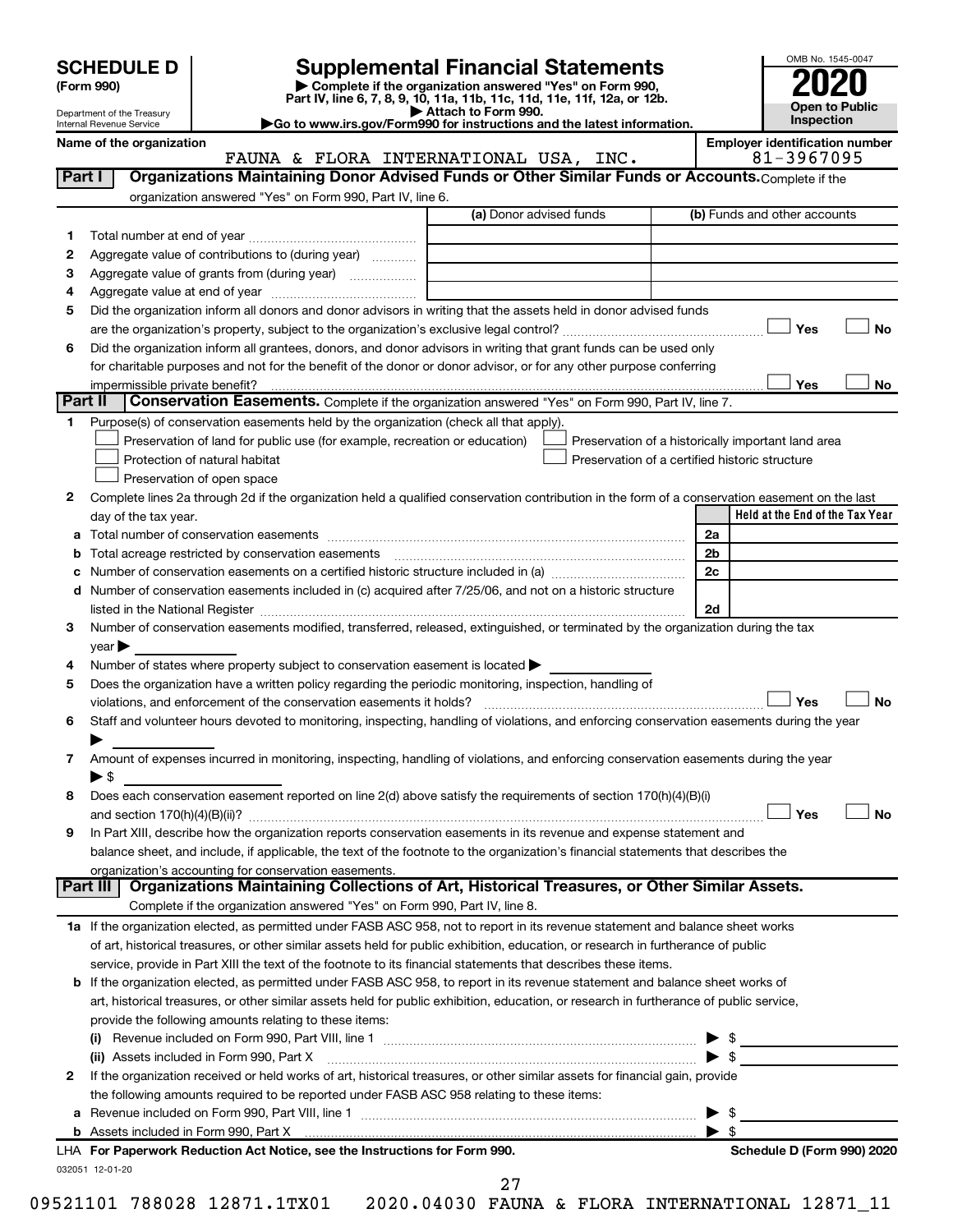|               | Schedule D (Form 990) 2020                                                                                                                                                                                                           | FAUNA & FLORA INTERNATIONAL USA, INC. |   |                |                                              |                 | 81-3967095 Page 2                                                           |                |     |     |
|---------------|--------------------------------------------------------------------------------------------------------------------------------------------------------------------------------------------------------------------------------------|---------------------------------------|---|----------------|----------------------------------------------|-----------------|-----------------------------------------------------------------------------|----------------|-----|-----|
|               | Part III<br>Organizations Maintaining Collections of Art, Historical Treasures, or Other Similar Assets (continued)                                                                                                                  |                                       |   |                |                                              |                 |                                                                             |                |     |     |
| 3             | Using the organization's acquisition, accession, and other records, check any of the following that make significant use of its                                                                                                      |                                       |   |                |                                              |                 |                                                                             |                |     |     |
|               | collection items (check all that apply):                                                                                                                                                                                             |                                       |   |                |                                              |                 |                                                                             |                |     |     |
| a             | Public exhibition                                                                                                                                                                                                                    |                                       |   |                | Loan or exchange program                     |                 |                                                                             |                |     |     |
| b             | Scholarly research                                                                                                                                                                                                                   |                                       |   |                | Other <u>the contract of the contract of</u> |                 |                                                                             |                |     |     |
| c             | Preservation for future generations                                                                                                                                                                                                  |                                       |   |                |                                              |                 |                                                                             |                |     |     |
| 4             | Provide a description of the organization's collections and explain how they further the organization's exempt purpose in Part XIII.                                                                                                 |                                       |   |                |                                              |                 |                                                                             |                |     |     |
| 5             | During the year, did the organization solicit or receive donations of art, historical treasures, or other similar assets                                                                                                             |                                       |   |                |                                              |                 |                                                                             |                |     |     |
|               |                                                                                                                                                                                                                                      |                                       |   |                |                                              |                 |                                                                             | Yes            |     | No  |
|               | Part IV I<br>Escrow and Custodial Arrangements. Complete if the organization answered "Yes" on Form 990, Part IV, line 9, or                                                                                                         |                                       |   |                |                                              |                 |                                                                             |                |     |     |
|               | reported an amount on Form 990, Part X, line 21.                                                                                                                                                                                     |                                       |   |                |                                              |                 |                                                                             |                |     |     |
|               | 1a Is the organization an agent, trustee, custodian or other intermediary for contributions or other assets not included                                                                                                             |                                       |   |                |                                              |                 |                                                                             |                |     |     |
|               | on Form 990, Part X? [11] matter continuum matter contract to the contract of the contract of the contract of t                                                                                                                      |                                       |   |                |                                              |                 |                                                                             | Yes            |     | No  |
|               | b If "Yes," explain the arrangement in Part XIII and complete the following table:                                                                                                                                                   |                                       |   |                |                                              |                 |                                                                             |                |     |     |
|               |                                                                                                                                                                                                                                      |                                       |   |                |                                              |                 |                                                                             | Amount         |     |     |
|               | c Beginning balance <b>contract to the contract of the contract of the contract of the contract of the contract of the contract of the contract of the contract of the contract of the contract of the contract of the contract </b> |                                       |   |                |                                              | 1c              |                                                                             |                |     |     |
|               |                                                                                                                                                                                                                                      |                                       |   |                |                                              | 1d              |                                                                             |                |     |     |
| е             | Distributions during the year manufactured and an account of the year manufactured and the year manufactured and the year manufactured and the year manufactured and the year manufactured and the year manufactured and the y       |                                       |   |                |                                              | 1e              |                                                                             |                |     |     |
| f.            | Ending balance measurements are all the contract of the contract of the contract of the contract of the contract of the contract of the contract of the contract of the contract of the contract of the contract of the contra       |                                       |   |                |                                              | 1f              |                                                                             |                |     |     |
|               | 2a Did the organization include an amount on Form 990, Part X, line 21, for escrow or custodial account liability?                                                                                                                   |                                       |   |                |                                              |                 |                                                                             | Yes            |     | No  |
|               | <b>b</b> If "Yes," explain the arrangement in Part XIII. Check here if the explanation has been provided on Part XIII                                                                                                                |                                       |   |                |                                              |                 |                                                                             |                |     |     |
| <b>Part V</b> | Endowment Funds. Complete if the organization answered "Yes" on Form 990, Part IV, line 10.                                                                                                                                          |                                       |   |                |                                              |                 |                                                                             |                |     |     |
|               |                                                                                                                                                                                                                                      | (a) Current year                      |   | (b) Prior year |                                              |                 | (c) Two years back $\vert$ (d) Three years back $\vert$ (e) Four years back |                |     |     |
|               | 1a Beginning of year balance                                                                                                                                                                                                         |                                       |   |                |                                              |                 |                                                                             |                |     |     |
| b             |                                                                                                                                                                                                                                      |                                       |   |                |                                              |                 |                                                                             |                |     |     |
| с             | Net investment earnings, gains, and losses                                                                                                                                                                                           |                                       |   |                |                                              |                 |                                                                             |                |     |     |
| d             |                                                                                                                                                                                                                                      |                                       |   |                |                                              |                 |                                                                             |                |     |     |
|               | e Other expenditures for facilities                                                                                                                                                                                                  |                                       |   |                |                                              |                 |                                                                             |                |     |     |
|               | and programs                                                                                                                                                                                                                         |                                       |   |                |                                              |                 |                                                                             |                |     |     |
|               | f Administrative expenses                                                                                                                                                                                                            |                                       |   |                |                                              |                 |                                                                             |                |     |     |
| g             |                                                                                                                                                                                                                                      |                                       |   |                |                                              |                 |                                                                             |                |     |     |
| 2             | Provide the estimated percentage of the current year end balance (line 1g, column (a)) held as:                                                                                                                                      |                                       |   |                |                                              |                 |                                                                             |                |     |     |
| а             | Board designated or quasi-endowment                                                                                                                                                                                                  |                                       | % |                |                                              |                 |                                                                             |                |     |     |
| b             | Permanent endowment                                                                                                                                                                                                                  | %                                     |   |                |                                              |                 |                                                                             |                |     |     |
| с             | Term endowment $\blacktriangleright$                                                                                                                                                                                                 | $\frac{0}{0}$                         |   |                |                                              |                 |                                                                             |                |     |     |
|               | The percentages on lines 2a, 2b, and 2c should equal 100%.                                                                                                                                                                           |                                       |   |                |                                              |                 |                                                                             |                |     |     |
|               | 3a Are there endowment funds not in the possession of the organization that are held and administered for the organization                                                                                                           |                                       |   |                |                                              |                 |                                                                             |                |     |     |
|               | by:                                                                                                                                                                                                                                  |                                       |   |                |                                              |                 |                                                                             |                | Yes | No. |
|               | (i)                                                                                                                                                                                                                                  |                                       |   |                |                                              |                 |                                                                             | 3a(i)          |     |     |
|               |                                                                                                                                                                                                                                      |                                       |   |                |                                              |                 |                                                                             | 3a(ii)         |     |     |
|               |                                                                                                                                                                                                                                      |                                       |   |                |                                              |                 |                                                                             | 3b             |     |     |
| 4             | Describe in Part XIII the intended uses of the organization's endowment funds.                                                                                                                                                       |                                       |   |                |                                              |                 |                                                                             |                |     |     |
|               | Part VI<br>  Land, Buildings, and Equipment.                                                                                                                                                                                         |                                       |   |                |                                              |                 |                                                                             |                |     |     |
|               | Complete if the organization answered "Yes" on Form 990, Part IV, line 11a. See Form 990, Part X, line 10.                                                                                                                           |                                       |   |                |                                              |                 |                                                                             |                |     |     |
|               | Description of property                                                                                                                                                                                                              | (a) Cost or other                     |   |                | (b) Cost or other                            | (c) Accumulated |                                                                             | (d) Book value |     |     |
|               |                                                                                                                                                                                                                                      | basis (investment)                    |   |                | basis (other)                                | depreciation    |                                                                             |                |     |     |
|               |                                                                                                                                                                                                                                      |                                       |   |                |                                              |                 |                                                                             |                |     |     |
| b             |                                                                                                                                                                                                                                      |                                       |   |                |                                              |                 |                                                                             |                |     |     |
| с             | Leasehold improvements                                                                                                                                                                                                               |                                       |   |                |                                              |                 |                                                                             |                |     |     |
| d             |                                                                                                                                                                                                                                      |                                       |   |                |                                              |                 |                                                                             |                |     |     |
|               |                                                                                                                                                                                                                                      |                                       |   |                |                                              |                 |                                                                             |                |     |     |
|               | Total. Add lines 1a through 1e. (Column (d) must equal Form 990, Part X, column (B), line 10c.)                                                                                                                                      |                                       |   |                |                                              |                 |                                                                             |                |     | ο.  |
|               |                                                                                                                                                                                                                                      |                                       |   |                |                                              |                 | Schedule D (Form 990) 2020                                                  |                |     |     |

032052 12-01-20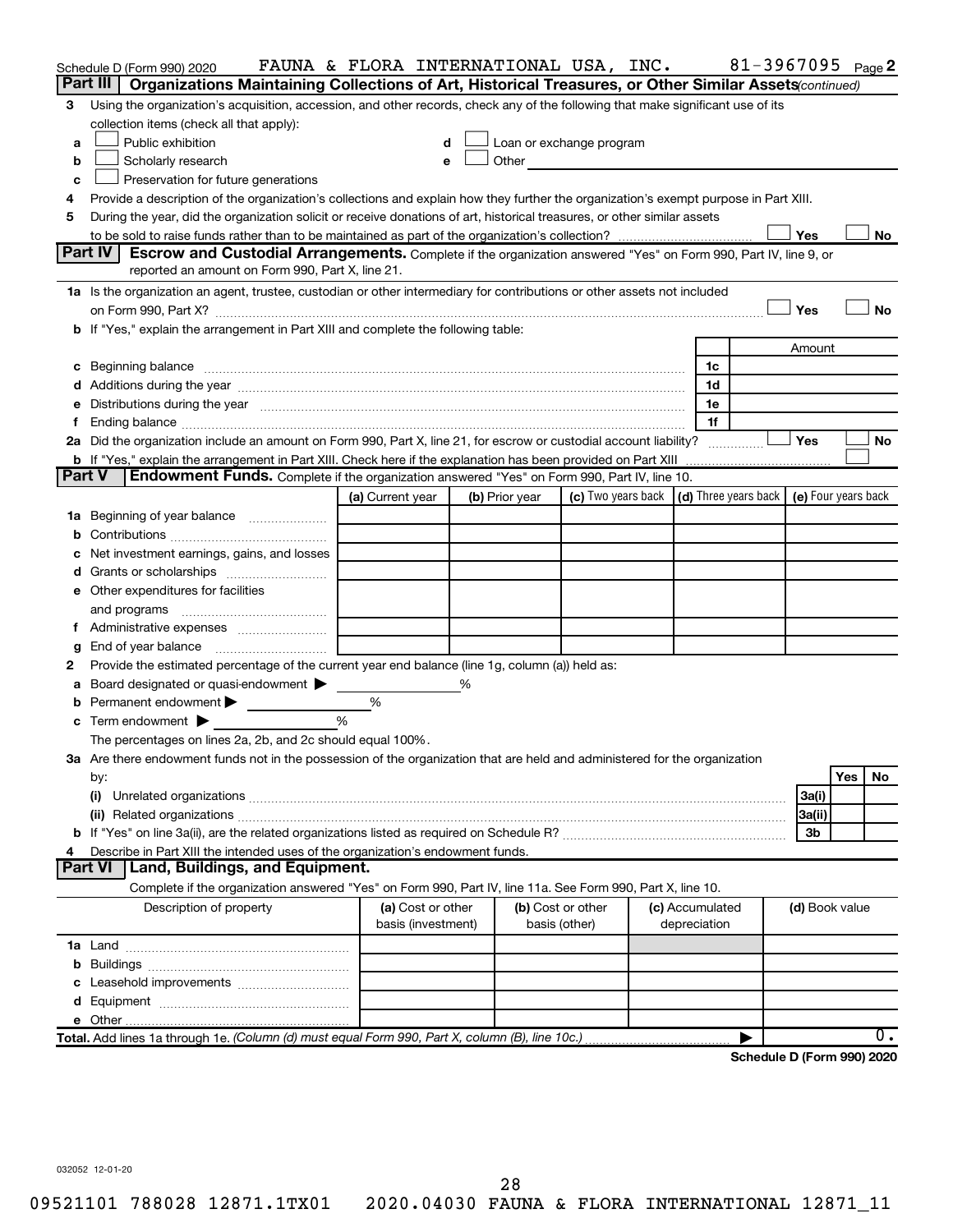|                  | Schedule D (Form 990) 2020    |                                                                                                                                                                                                                                                                                                         | FAUNA & FLORA INTERNATIONAL USA, INC. |  |                                                           | 81-3967095 $_{Page}$ 3 |  |
|------------------|-------------------------------|---------------------------------------------------------------------------------------------------------------------------------------------------------------------------------------------------------------------------------------------------------------------------------------------------------|---------------------------------------|--|-----------------------------------------------------------|------------------------|--|
| <b>Part VIII</b> |                               | <b>Investments - Other Securities.</b>                                                                                                                                                                                                                                                                  |                                       |  |                                                           |                        |  |
|                  |                               | Complete if the organization answered "Yes" on Form 990, Part IV, line 11b. See Form 990, Part X, line 12.                                                                                                                                                                                              |                                       |  |                                                           |                        |  |
|                  |                               | (a) Description of security or category (including name of security)                                                                                                                                                                                                                                    | (b) Book value                        |  | (c) Method of valuation: Cost or end-of-year market value |                        |  |
|                  | (1) Financial derivatives     |                                                                                                                                                                                                                                                                                                         |                                       |  |                                                           |                        |  |
|                  |                               |                                                                                                                                                                                                                                                                                                         |                                       |  |                                                           |                        |  |
| $(3)$ Other      |                               |                                                                                                                                                                                                                                                                                                         |                                       |  |                                                           |                        |  |
| (A)              |                               |                                                                                                                                                                                                                                                                                                         |                                       |  |                                                           |                        |  |
| (B)              |                               |                                                                                                                                                                                                                                                                                                         |                                       |  |                                                           |                        |  |
| (C)              |                               |                                                                                                                                                                                                                                                                                                         |                                       |  |                                                           |                        |  |
| (D)              |                               |                                                                                                                                                                                                                                                                                                         |                                       |  |                                                           |                        |  |
| (E)              |                               |                                                                                                                                                                                                                                                                                                         |                                       |  |                                                           |                        |  |
| (F)              |                               |                                                                                                                                                                                                                                                                                                         |                                       |  |                                                           |                        |  |
| (G)              |                               |                                                                                                                                                                                                                                                                                                         |                                       |  |                                                           |                        |  |
| (H)              |                               |                                                                                                                                                                                                                                                                                                         |                                       |  |                                                           |                        |  |
|                  |                               | Total. (Col. (b) must equal Form 990, Part X, col. (B) line 12.)                                                                                                                                                                                                                                        |                                       |  |                                                           |                        |  |
|                  |                               | Part VIII Investments - Program Related.                                                                                                                                                                                                                                                                |                                       |  |                                                           |                        |  |
|                  |                               | Complete if the organization answered "Yes" on Form 990, Part IV, line 11c. See Form 990, Part X, line 13.                                                                                                                                                                                              |                                       |  |                                                           |                        |  |
|                  | (a) Description of investment |                                                                                                                                                                                                                                                                                                         | (b) Book value                        |  | (c) Method of valuation: Cost or end-of-year market value |                        |  |
| (1)              |                               |                                                                                                                                                                                                                                                                                                         |                                       |  |                                                           |                        |  |
| (2)              |                               |                                                                                                                                                                                                                                                                                                         |                                       |  |                                                           |                        |  |
| (3)              |                               |                                                                                                                                                                                                                                                                                                         |                                       |  |                                                           |                        |  |
| (4)              |                               |                                                                                                                                                                                                                                                                                                         |                                       |  |                                                           |                        |  |
| (5)              |                               |                                                                                                                                                                                                                                                                                                         |                                       |  |                                                           |                        |  |
| (6)              |                               |                                                                                                                                                                                                                                                                                                         |                                       |  |                                                           |                        |  |
| (7)              |                               |                                                                                                                                                                                                                                                                                                         |                                       |  |                                                           |                        |  |
| (8)              |                               |                                                                                                                                                                                                                                                                                                         |                                       |  |                                                           |                        |  |
| (9)              |                               |                                                                                                                                                                                                                                                                                                         |                                       |  |                                                           |                        |  |
|                  |                               | Total. (Col. (b) must equal Form 990, Part X, col. (B) line 13.) $\blacktriangleright$                                                                                                                                                                                                                  |                                       |  |                                                           |                        |  |
| Part IX          | <b>Other Assets.</b>          |                                                                                                                                                                                                                                                                                                         |                                       |  |                                                           |                        |  |
|                  |                               | Complete if the organization answered "Yes" on Form 990, Part IV, line 11d. See Form 990, Part X, line 15.                                                                                                                                                                                              |                                       |  |                                                           |                        |  |
|                  |                               |                                                                                                                                                                                                                                                                                                         | (a) Description                       |  |                                                           | (b) Book value         |  |
| (1)              |                               |                                                                                                                                                                                                                                                                                                         |                                       |  |                                                           |                        |  |
| (2)              |                               |                                                                                                                                                                                                                                                                                                         |                                       |  |                                                           |                        |  |
| (3)              |                               |                                                                                                                                                                                                                                                                                                         |                                       |  |                                                           |                        |  |
| (4)              |                               |                                                                                                                                                                                                                                                                                                         |                                       |  |                                                           |                        |  |
| (5)              |                               |                                                                                                                                                                                                                                                                                                         |                                       |  |                                                           |                        |  |
| (6)              |                               |                                                                                                                                                                                                                                                                                                         |                                       |  |                                                           |                        |  |
| (7)              |                               |                                                                                                                                                                                                                                                                                                         |                                       |  |                                                           |                        |  |
| (8)              |                               |                                                                                                                                                                                                                                                                                                         |                                       |  |                                                           |                        |  |
| (9)              |                               |                                                                                                                                                                                                                                                                                                         |                                       |  |                                                           |                        |  |
|                  | <b>Other Liabilities.</b>     | Total. (Column (b) must equal Form 990, Part X, col. (B) line 15.)                                                                                                                                                                                                                                      |                                       |  |                                                           |                        |  |
| Part X           |                               |                                                                                                                                                                                                                                                                                                         |                                       |  |                                                           |                        |  |
|                  |                               | Complete if the organization answered "Yes" on Form 990, Part IV, line 11e or 11f. See Form 990, Part X, line 25.<br>(a) Description of liability                                                                                                                                                       |                                       |  |                                                           | (b) Book value         |  |
| 1.               |                               |                                                                                                                                                                                                                                                                                                         |                                       |  |                                                           |                        |  |
| (1)              | Federal income taxes          |                                                                                                                                                                                                                                                                                                         |                                       |  |                                                           |                        |  |
| (2)              |                               |                                                                                                                                                                                                                                                                                                         |                                       |  |                                                           |                        |  |
| (3)              |                               |                                                                                                                                                                                                                                                                                                         |                                       |  |                                                           |                        |  |
| (4)              |                               |                                                                                                                                                                                                                                                                                                         |                                       |  |                                                           |                        |  |
| (5)              |                               |                                                                                                                                                                                                                                                                                                         |                                       |  |                                                           |                        |  |
| (6)              |                               |                                                                                                                                                                                                                                                                                                         |                                       |  |                                                           |                        |  |
| (7)              |                               |                                                                                                                                                                                                                                                                                                         |                                       |  |                                                           |                        |  |
| (8)              |                               |                                                                                                                                                                                                                                                                                                         |                                       |  |                                                           |                        |  |
| (9)              |                               |                                                                                                                                                                                                                                                                                                         |                                       |  |                                                           |                        |  |
|                  |                               |                                                                                                                                                                                                                                                                                                         |                                       |  |                                                           |                        |  |
|                  |                               | 2. Liability for uncertain tax positions. In Part XIII, provide the text of the footnote to the organization's financial statements that reports the<br>organization's liability for uncertain tax positions under FASB ASC 740. Check here if the text of the footnote has been provided in Part XIII. |                                       |  |                                                           |                        |  |

**Schedule D (Form 990) 2020**

032053 12-01-20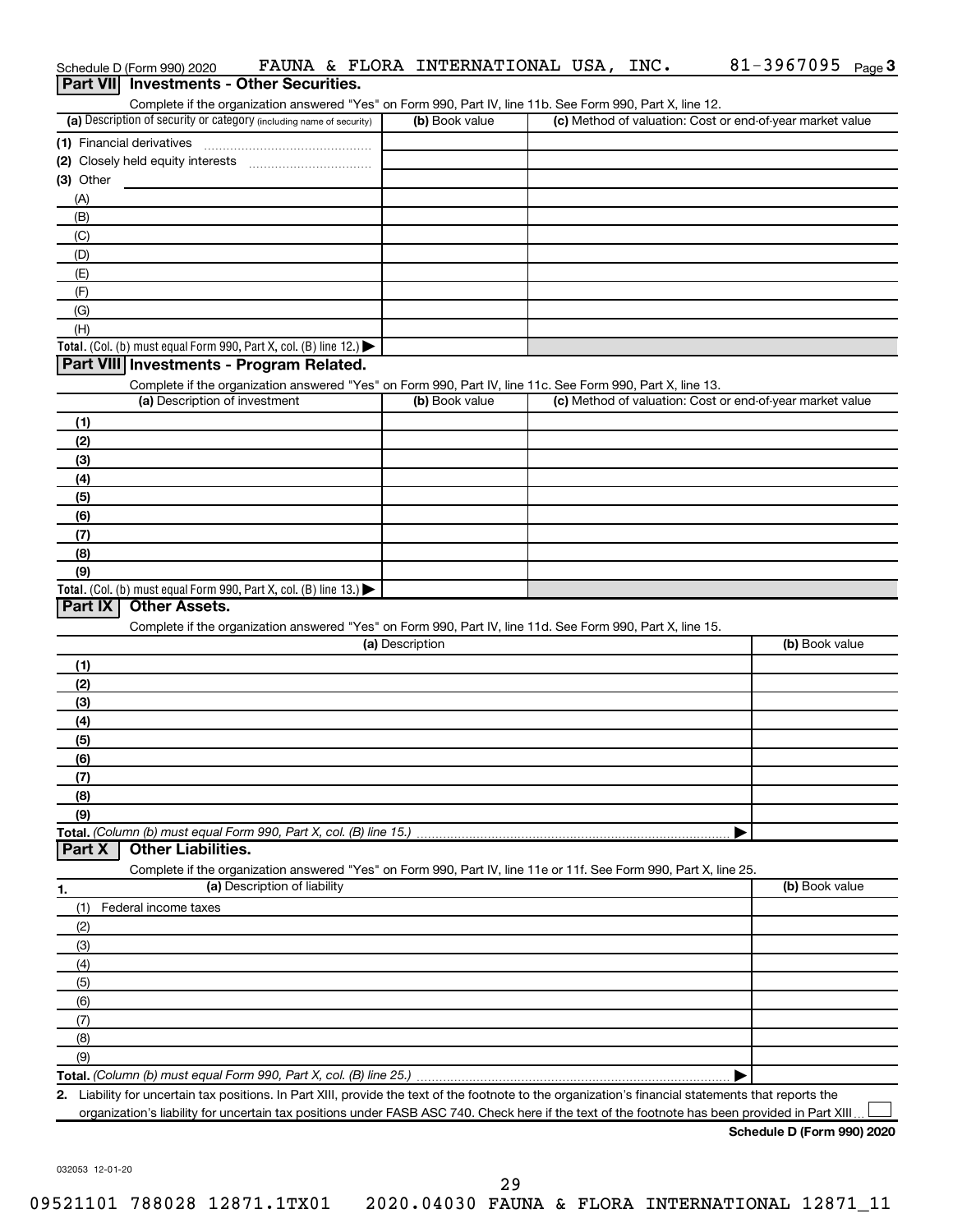| FAUNA & FLORA INTERNATIONAL USA, INC.<br>Schedule D (Form 990) 2020                              |                | 81-3967095 $_{Page 4}$ |
|--------------------------------------------------------------------------------------------------|----------------|------------------------|
| Reconciliation of Revenue per Audited Financial Statements With Revenue per Return.<br>Part XI   |                |                        |
| Complete if the organization answered "Yes" on Form 990, Part IV, line 12a.                      |                |                        |
| Total revenue, gains, and other support per audited financial statements<br>1                    | $\blacksquare$ | 1,624,064.             |
| Amounts included on line 1 but not on Form 990, Part VIII, line 12:<br>2                         |                |                        |
| 2a<br>a                                                                                          |                |                        |
| 2 <sub>b</sub><br>b                                                                              |                |                        |
| 2c<br>c                                                                                          |                |                        |
| 2d<br>d                                                                                          |                |                        |
| Add lines 2a through 2d<br>е                                                                     | <b>2e</b>      | υ.                     |
| З                                                                                                | 3              | 1,624,064.             |
| Amounts included on Form 990, Part VIII, line 12, but not on line 1:<br>4                        |                |                        |
| 4a<br>a                                                                                          |                |                        |
| 4 <sub>b</sub>                                                                                   |                |                        |
| Add lines 4a and 4b<br>C.                                                                        | 4c             | $0$ .                  |
| 5                                                                                                | 5              | 1,624,064.             |
|                                                                                                  |                |                        |
| Part XII   Reconciliation of Expenses per Audited Financial Statements With Expenses per Return. |                |                        |
| Complete if the organization answered "Yes" on Form 990, Part IV, line 12a.                      |                |                        |
| 1                                                                                                | $\blacksquare$ | 1,091,616.             |
| Amounts included on line 1 but not on Form 990, Part IX, line 25:<br>2                           |                |                        |
| 2a<br>a                                                                                          |                |                        |
| 2 <sub>b</sub><br>b                                                                              |                |                        |
| 2c<br>Other losses<br>c                                                                          |                |                        |
| 2d<br>d                                                                                          |                |                        |
| e                                                                                                | 2e             | 0.                     |
| з                                                                                                | $\mathbf{a}$   | 1,091,616.             |
| Amounts included on Form 990, Part IX, line 25, but not on line 1:<br>4                          |                |                        |
| 4a<br>a                                                                                          |                |                        |
| 4 <sub>b</sub><br>Other (Describe in Part XIII.)<br>b                                            |                |                        |
| Add lines 4a and 4b                                                                              | 4c             | 0.                     |
| 5.<br>Part XIII Supplemental Information.                                                        | 5              | 1,091,616.             |

Provide the descriptions required for Part II, lines 3, 5, and 9; Part III, lines 1a and 4; Part IV, lines 1b and 2b; Part V, line 4; Part X, line 2; Part XI, lines 2d and 4b; and Part XII, lines 2d and 4b. Also complete this part to provide any additional information.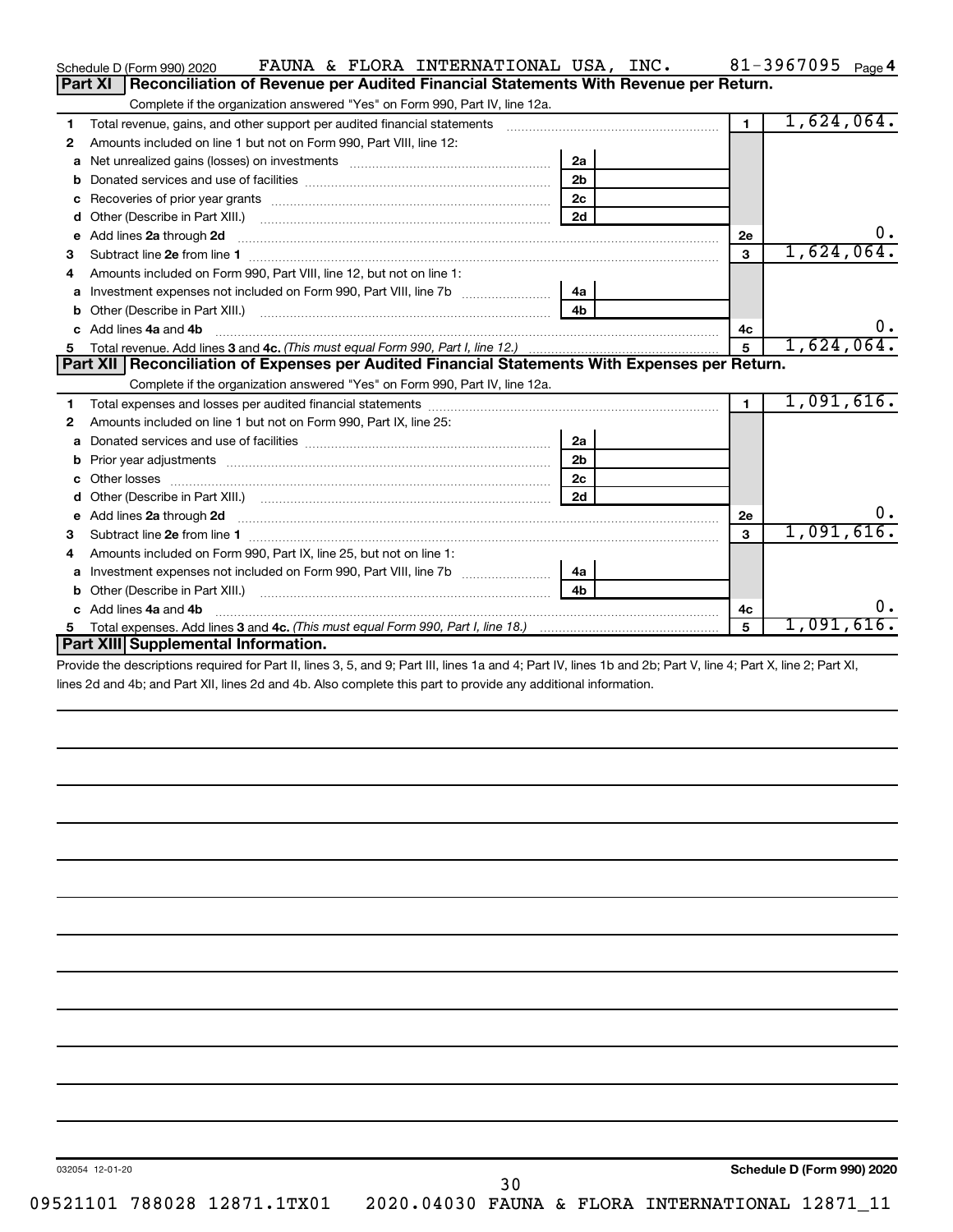| FAUNA & FLORA INTERNATIONAL USA, INC.                                      |                          |                              |                                                                                                                                                                                                                                                                       |                    | 81-3967095                                             |                              |
|----------------------------------------------------------------------------|--------------------------|------------------------------|-----------------------------------------------------------------------------------------------------------------------------------------------------------------------------------------------------------------------------------------------------------------------|--------------------|--------------------------------------------------------|------------------------------|
| Part I                                                                     |                          |                              | General Information on Activities Outside the United States. Complete if the organization answered "Yes" on                                                                                                                                                           |                    |                                                        |                              |
| Form 990, Part IV, line 14b.                                               |                          |                              |                                                                                                                                                                                                                                                                       |                    |                                                        |                              |
| 1.                                                                         |                          |                              | For grantmakers. Does the organization maintain records to substantiate the amount of its grants and other assistance,<br>the grantees' eligibility for the grants or assistance, and the selection criteria used to award the grants or assistance? $\ldots$ $X$ Yes |                    |                                                        | <b>No</b>                    |
|                                                                            |                          |                              |                                                                                                                                                                                                                                                                       |                    |                                                        |                              |
| $\mathbf{2}$                                                               |                          |                              | For grantmakers. Describe in Part V the organization's procedures for monitoring the use of its grants and other assistance outside the                                                                                                                               |                    |                                                        |                              |
| United States.                                                             |                          |                              |                                                                                                                                                                                                                                                                       |                    |                                                        |                              |
| 3                                                                          |                          |                              | Activities per Region. (The following Part I, line 3 table can be duplicated if additional space is needed.)                                                                                                                                                          |                    |                                                        |                              |
| (a) Region                                                                 | (b) Number of<br>offices | (c) Number of<br>employees,  | (d) Activities conducted in the region<br>(by type) (such as, fundraising, pro-                                                                                                                                                                                       |                    | (e) If activity listed in (d)<br>is a program service, | (f) Total<br>expenditures    |
|                                                                            | in the region            | agents, and<br>independent   | gram services, investments, grants to                                                                                                                                                                                                                                 |                    | describe specific type                                 | for and                      |
|                                                                            |                          | contractors<br>in the region | recipients located in the region)                                                                                                                                                                                                                                     |                    | of service(s) in the region                            | investments<br>in the region |
| EUROPE (INCLUDING                                                          |                          |                              | GRANTS TO RECIPIENTS                                                                                                                                                                                                                                                  |                    |                                                        |                              |
| ICELAND & GREENLAND)                                                       |                          |                              | LOCATED IN REGION, GENERAL                                                                                                                                                                                                                                            |                    |                                                        |                              |
| - ALBANIA, ANDORRA,                                                        |                          |                              | OPERATIONS CARRIED OUT IN                                                                                                                                                                                                                                             |                    |                                                        |                              |
| AUSTRIA, BELGIUM                                                           | 0                        | 0                            | REGION.                                                                                                                                                                                                                                                               | <b>GRANTMAKING</b> |                                                        | 903,055.                     |
|                                                                            |                          |                              |                                                                                                                                                                                                                                                                       |                    |                                                        |                              |
|                                                                            |                          |                              |                                                                                                                                                                                                                                                                       |                    |                                                        |                              |
|                                                                            |                          |                              |                                                                                                                                                                                                                                                                       |                    |                                                        |                              |
|                                                                            |                          |                              |                                                                                                                                                                                                                                                                       |                    |                                                        |                              |
|                                                                            |                          |                              |                                                                                                                                                                                                                                                                       |                    |                                                        |                              |
|                                                                            |                          |                              |                                                                                                                                                                                                                                                                       |                    |                                                        |                              |
|                                                                            |                          |                              |                                                                                                                                                                                                                                                                       |                    |                                                        |                              |
|                                                                            |                          |                              |                                                                                                                                                                                                                                                                       |                    |                                                        |                              |
|                                                                            |                          |                              |                                                                                                                                                                                                                                                                       |                    |                                                        |                              |
|                                                                            |                          |                              |                                                                                                                                                                                                                                                                       |                    |                                                        |                              |
|                                                                            |                          |                              |                                                                                                                                                                                                                                                                       |                    |                                                        |                              |
|                                                                            |                          |                              |                                                                                                                                                                                                                                                                       |                    |                                                        |                              |
|                                                                            |                          |                              |                                                                                                                                                                                                                                                                       |                    |                                                        |                              |
|                                                                            |                          |                              |                                                                                                                                                                                                                                                                       |                    |                                                        |                              |
|                                                                            |                          |                              |                                                                                                                                                                                                                                                                       |                    |                                                        |                              |
|                                                                            |                          |                              |                                                                                                                                                                                                                                                                       |                    |                                                        |                              |
|                                                                            |                          |                              |                                                                                                                                                                                                                                                                       |                    |                                                        |                              |
|                                                                            |                          |                              |                                                                                                                                                                                                                                                                       |                    |                                                        |                              |
|                                                                            |                          |                              |                                                                                                                                                                                                                                                                       |                    |                                                        |                              |
|                                                                            |                          |                              |                                                                                                                                                                                                                                                                       |                    |                                                        |                              |
|                                                                            |                          |                              |                                                                                                                                                                                                                                                                       |                    |                                                        |                              |
|                                                                            |                          |                              |                                                                                                                                                                                                                                                                       |                    |                                                        |                              |
|                                                                            |                          |                              |                                                                                                                                                                                                                                                                       |                    |                                                        |                              |
|                                                                            |                          |                              |                                                                                                                                                                                                                                                                       |                    |                                                        |                              |
|                                                                            |                          |                              |                                                                                                                                                                                                                                                                       |                    |                                                        |                              |
| 3 a Subtotal                                                               | 0                        | $\mathbf 0$                  |                                                                                                                                                                                                                                                                       |                    |                                                        | 903,055.                     |
| <b>b</b> Total from continuation                                           |                          |                              |                                                                                                                                                                                                                                                                       |                    |                                                        |                              |
| sheets to Part I                                                           | 0                        | 0                            |                                                                                                                                                                                                                                                                       |                    |                                                        | 0.                           |
| c Totals (add lines 3a                                                     |                          |                              |                                                                                                                                                                                                                                                                       |                    |                                                        |                              |
| and 3b)                                                                    | 0                        | 0                            |                                                                                                                                                                                                                                                                       |                    |                                                        | 903,055.                     |
| LHA For Paperwork Reduction Act Notice, see the Instructions for Form 990. |                          |                              |                                                                                                                                                                                                                                                                       |                    |                                                        | Schedule F (Form 990) 2020   |

Department of the Treasury Internal Revenue Service Name of the organization

**(Form 990)**

# **SCHEDULE F** Statement of Activities Outside the United States  $\begin{bmatrix} 2008 & 1545-06 \\ \text{Term} & 990 \end{bmatrix}$

**| Complete if the organization answered "Yes" on Form 990, Part IV, line 14b, 15, or 16. | Attach to Form 990.**

**| Go to www.irs.gov/Form990 for instructions and the latest information. Open to Public** 

032071 12-03-20

09521101 788028 12871.1TX01 2020.04030 FAUNA & FLORA INTERNATIONAL 12871\_11





**Employer identification number**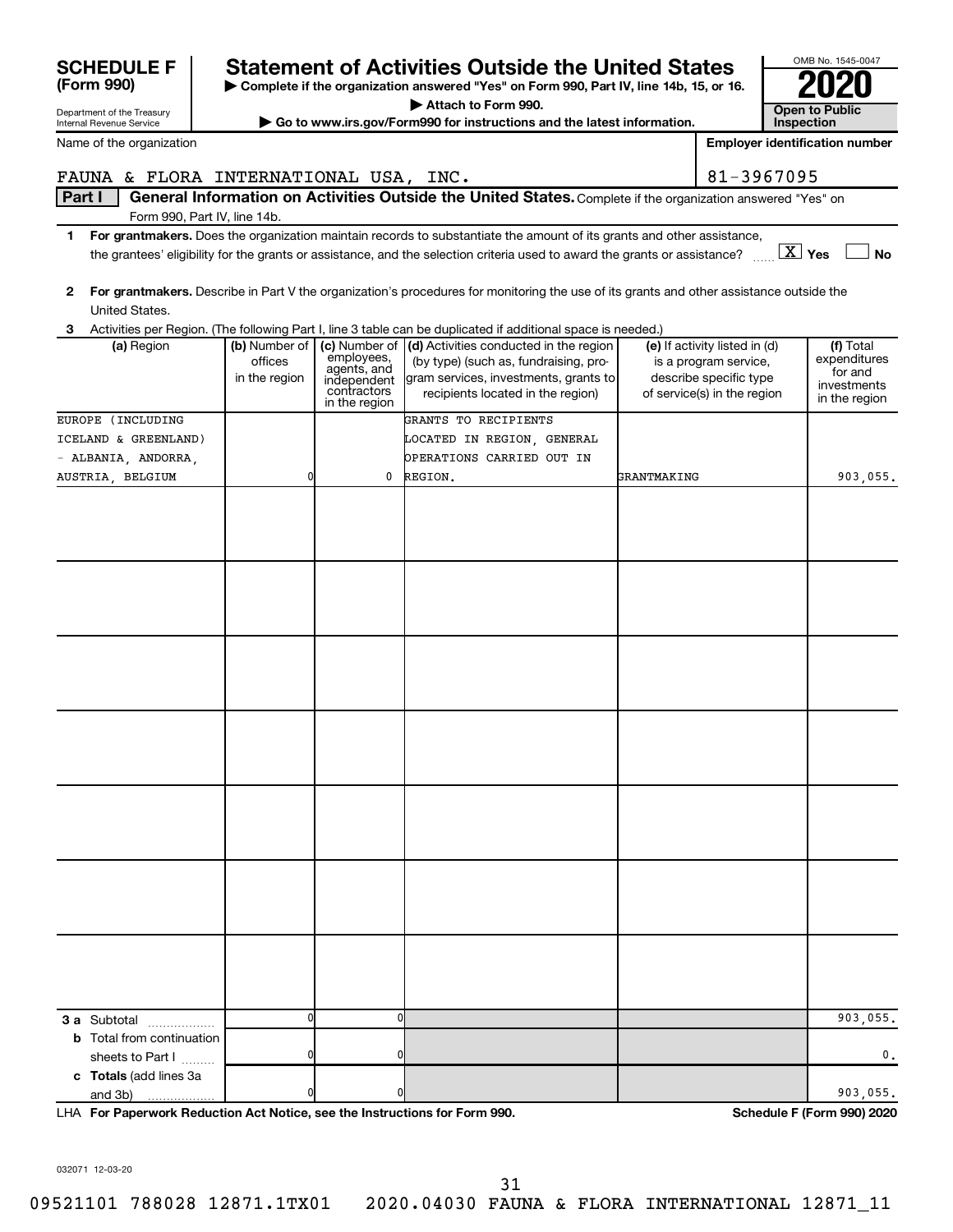Part II | Grants and Other Assistance to Organizations or Entities Outside the United States. Complete if the organization answered "Yes" on Form 990, Part IV, line 15, for any recipient who received more than \$5,000. Part II can be duplicated if additional space is needed.

| 1<br>(a) Name of organization                              | (b) IRS code section<br>and EIN (if applicable) | (c) Region        | (d) Purpose of<br>grant                                                                                                                 | (e) Amount<br>of cash grant | (f) Manner of<br>cash disbursement | (g) Amount of<br>noncash<br>assistance | (h) Description<br>of noncash<br>assistance | (i) Method of<br>valuation (book, FMV,<br>appraisal, other) |
|------------------------------------------------------------|-------------------------------------------------|-------------------|-----------------------------------------------------------------------------------------------------------------------------------------|-----------------------------|------------------------------------|----------------------------------------|---------------------------------------------|-------------------------------------------------------------|
|                                                            |                                                 | EUROPE (INCLUDING |                                                                                                                                         |                             |                                    |                                        |                                             |                                                             |
|                                                            |                                                 | ICELAND &         |                                                                                                                                         |                             |                                    |                                        |                                             |                                                             |
|                                                            |                                                 | GREENLAND) -      |                                                                                                                                         |                             |                                    |                                        |                                             |                                                             |
|                                                            |                                                 | ALBANIA, ANDORRA, | GENERAL SUPPORT                                                                                                                         |                             | 903,055. WIRE TRANSFER             | $\mathbf{0}$                           |                                             |                                                             |
|                                                            |                                                 |                   |                                                                                                                                         |                             |                                    |                                        |                                             |                                                             |
|                                                            |                                                 |                   |                                                                                                                                         |                             |                                    |                                        |                                             |                                                             |
|                                                            |                                                 |                   |                                                                                                                                         |                             |                                    |                                        |                                             |                                                             |
|                                                            |                                                 |                   |                                                                                                                                         |                             |                                    |                                        |                                             |                                                             |
|                                                            |                                                 |                   |                                                                                                                                         |                             |                                    |                                        |                                             |                                                             |
|                                                            |                                                 |                   |                                                                                                                                         |                             |                                    |                                        |                                             |                                                             |
|                                                            |                                                 |                   |                                                                                                                                         |                             |                                    |                                        |                                             |                                                             |
|                                                            |                                                 |                   |                                                                                                                                         |                             |                                    |                                        |                                             |                                                             |
|                                                            |                                                 |                   |                                                                                                                                         |                             |                                    |                                        |                                             |                                                             |
|                                                            |                                                 |                   |                                                                                                                                         |                             |                                    |                                        |                                             |                                                             |
|                                                            |                                                 |                   |                                                                                                                                         |                             |                                    |                                        |                                             |                                                             |
|                                                            |                                                 |                   |                                                                                                                                         |                             |                                    |                                        |                                             |                                                             |
|                                                            |                                                 |                   |                                                                                                                                         |                             |                                    |                                        |                                             |                                                             |
|                                                            |                                                 |                   |                                                                                                                                         |                             |                                    |                                        |                                             |                                                             |
|                                                            |                                                 |                   |                                                                                                                                         |                             |                                    |                                        |                                             |                                                             |
|                                                            |                                                 |                   |                                                                                                                                         |                             |                                    |                                        |                                             |                                                             |
|                                                            |                                                 |                   |                                                                                                                                         |                             |                                    |                                        |                                             |                                                             |
|                                                            |                                                 |                   |                                                                                                                                         |                             |                                    |                                        |                                             |                                                             |
|                                                            |                                                 |                   |                                                                                                                                         |                             |                                    |                                        |                                             |                                                             |
|                                                            |                                                 |                   |                                                                                                                                         |                             |                                    |                                        |                                             |                                                             |
|                                                            |                                                 |                   |                                                                                                                                         |                             |                                    |                                        |                                             |                                                             |
|                                                            |                                                 |                   |                                                                                                                                         |                             |                                    |                                        |                                             |                                                             |
|                                                            |                                                 |                   |                                                                                                                                         |                             |                                    |                                        |                                             |                                                             |
| $\mathbf{2}$                                               |                                                 |                   | Enter total number of recipient organizations listed above that are recognized as charities by the foreign country, recognized as a tax |                             |                                    |                                        |                                             | $\mathbf{1}$                                                |
| Enter total number of other organizations or entities<br>3 |                                                 |                   |                                                                                                                                         |                             |                                    |                                        |                                             |                                                             |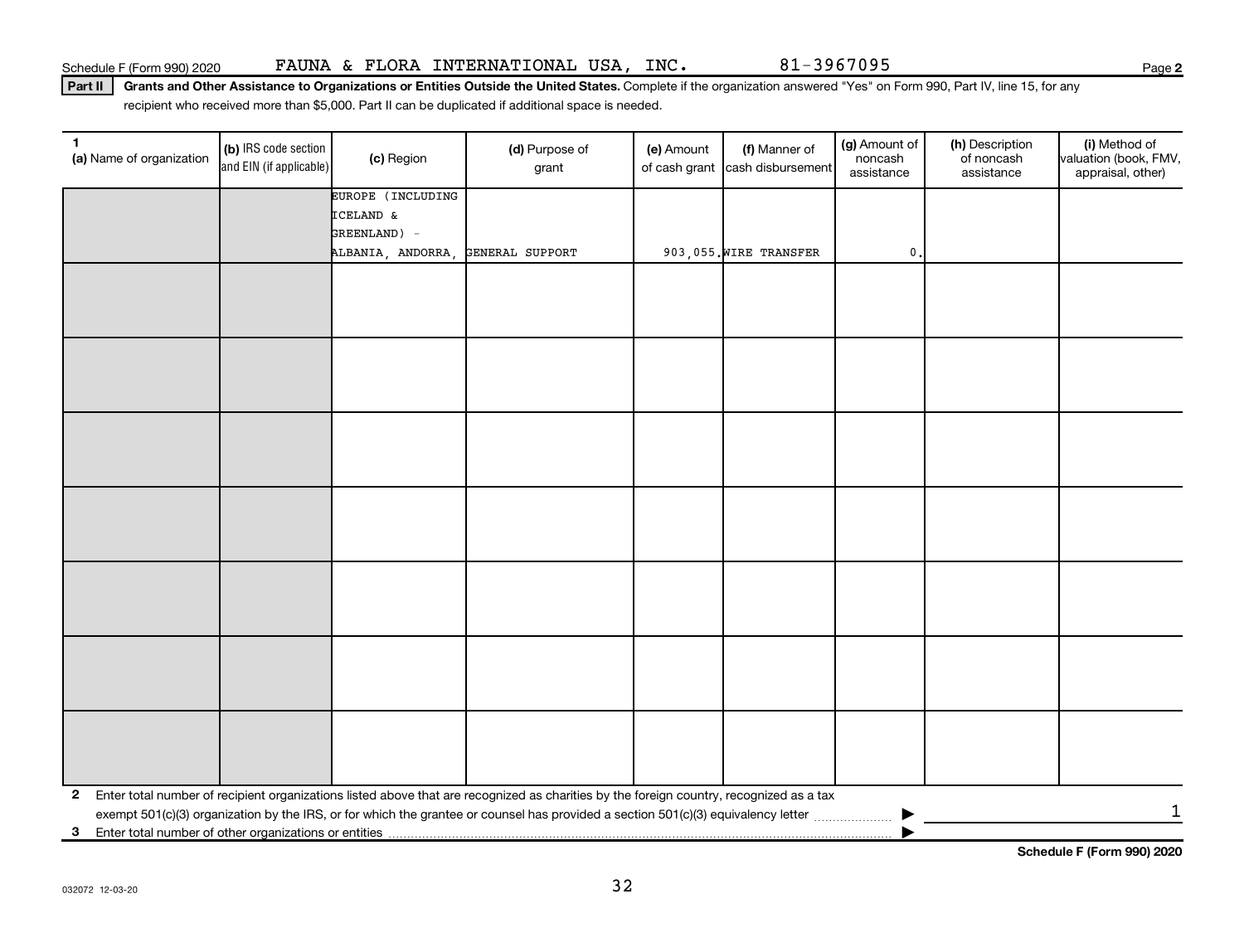| Schedule F (Form 990) 2020 |  | FAUNA & FLORA INTERNATIONAL USA, INC. |  |  |
|----------------------------|--|---------------------------------------|--|--|
|----------------------------|--|---------------------------------------|--|--|

81-3967095

**3**

Part III Grants and Other Assistance to Individuals Outside the United States. Complete if the organization answered "Yes" on Form 990, Part IV, line 16. Part III can be duplicated if additional space is needed.

| (a) Type of grant or assistance | (b) Region | (c) Number of (d) Amount of<br>recipients cash grant | (e) Manner of<br>cash disbursement | (f) Amount of<br>noncash<br>assistance | (g) Description of<br>noncash assistance | (h) Method of<br>valuation<br>(book, FMV,<br>appraisal, other) |
|---------------------------------|------------|------------------------------------------------------|------------------------------------|----------------------------------------|------------------------------------------|----------------------------------------------------------------|
|                                 |            |                                                      |                                    |                                        |                                          |                                                                |
|                                 |            |                                                      |                                    |                                        |                                          |                                                                |
|                                 |            |                                                      |                                    |                                        |                                          |                                                                |
|                                 |            |                                                      |                                    |                                        |                                          |                                                                |
|                                 |            |                                                      |                                    |                                        |                                          |                                                                |
|                                 |            |                                                      |                                    |                                        |                                          |                                                                |
|                                 |            |                                                      |                                    |                                        |                                          |                                                                |
|                                 |            |                                                      |                                    |                                        |                                          |                                                                |
|                                 |            |                                                      |                                    |                                        |                                          |                                                                |

**Schedule F (Form 990) 2020**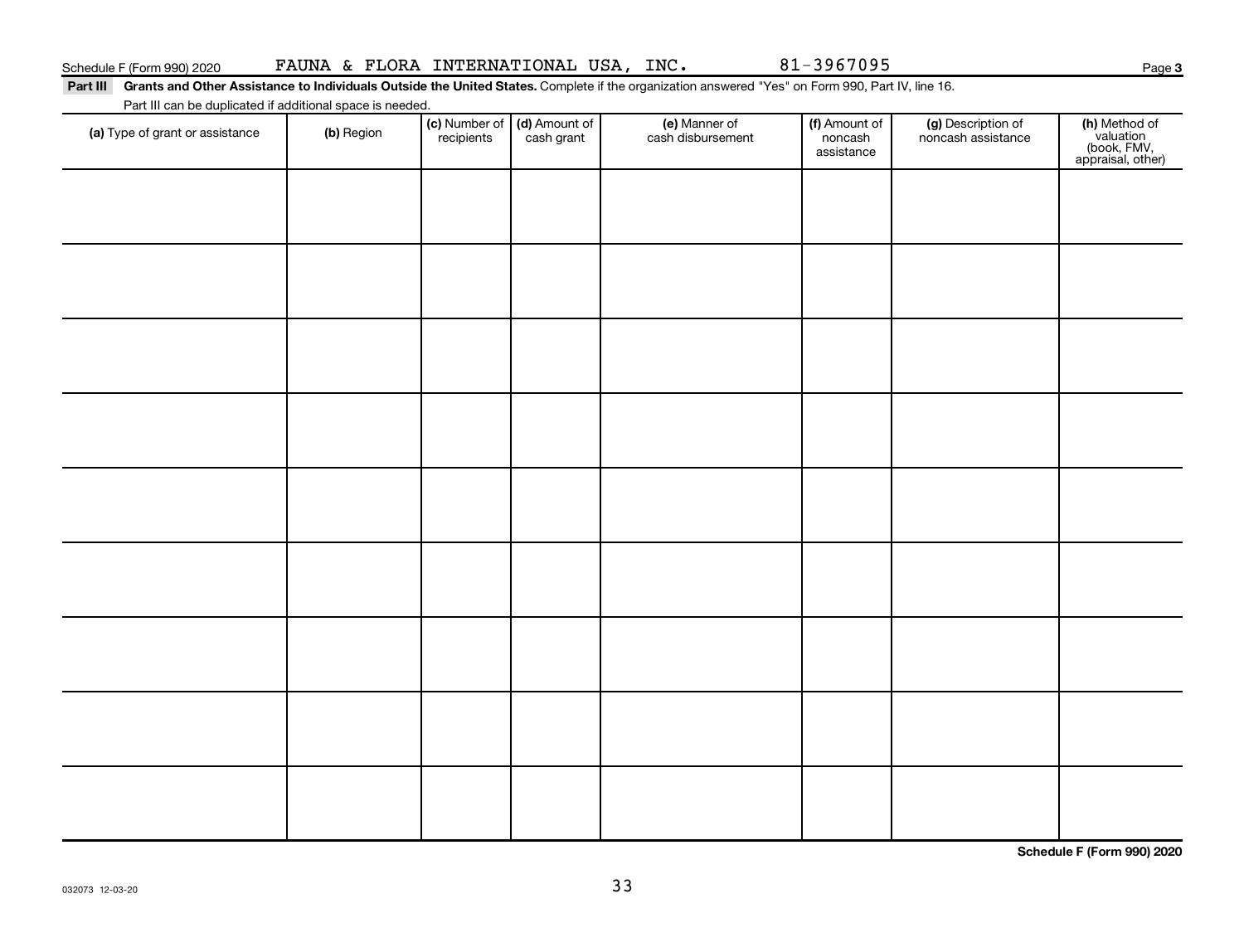|                                |  | Schedule F (Form 990) 2020 FAUNA & FLORA INTERNATIONAL USA, INC. |  | 81-3967095 <sub>Page 4</sub> |  |
|--------------------------------|--|------------------------------------------------------------------|--|------------------------------|--|
| <b>Part IV   Foreign Forms</b> |  |                                                                  |  |                              |  |

| 1              | Was the organization a U.S. transferor of property to a foreign corporation during the tax year? If "Yes,"<br>the organization may be required to file Form 926, Return by a U.S. Transferor of Property to a Foreign<br>Corporation (see Instructions for Form 926) [11] matter continuum matter of the Instruction (see Instructions for Form 926) | Yes | $\overline{X}$ No     |
|----------------|------------------------------------------------------------------------------------------------------------------------------------------------------------------------------------------------------------------------------------------------------------------------------------------------------------------------------------------------------|-----|-----------------------|
| $\overline{2}$ | Did the organization have an interest in a foreign trust during the tax year? If "Yes," the organization may<br>be required to separately file Form 3520, Annual Return To Report Transactions With Foreign Trusts and<br>Receipt of Certain Foreign Gifts, and/or Form 3520-A, Annual Information Return of Foreign Trust With a                    | Yes | $\overline{X}$ No     |
| 3              | Did the organization have an ownership interest in a foreign corporation during the tax year? If "Yes,"<br>the organization may be required to file Form 5471, Information Return of U.S. Persons With Respect to                                                                                                                                    | Yes | $X_{\text{No}}$       |
| 4              | Was the organization a direct or indirect shareholder of a passive foreign investment company or a<br>qualified electing fund during the tax year? If "Yes," the organization may be required to file Form 8621,<br>Information Return by a Shareholder of a Passive Foreign Investment Company or Qualified Electing                                | Yes | $\overline{X}$ No     |
| 5              | Did the organization have an ownership interest in a foreign partnership during the tax year? If "Yes,"<br>the organization may be required to file Form 8865, Return of U.S. Persons With Respect to Certain<br>Foreign Partnerships (see Instructions for Form 8865)                                                                               | Yes | $\boxed{\text{X}}$ No |
| 6              | Did the organization have any operations in or related to any boycotting countries during the tax year? If<br>"Yes," the organization may be required to separately file Form 5713, International Boycott Report (see                                                                                                                                | Yes |                       |

**Schedule F (Form 990) 2020**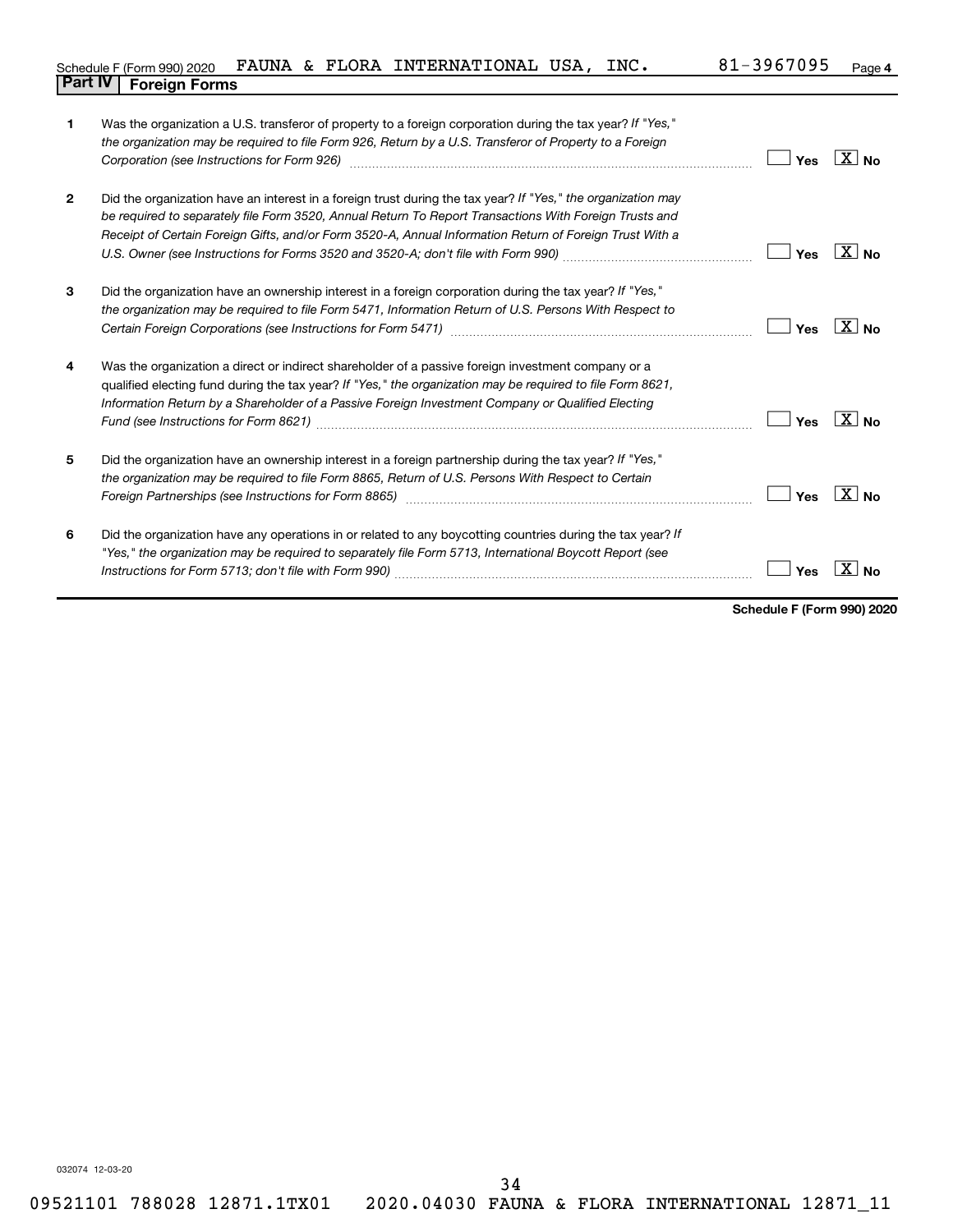|               | Schedule F (Form 990) 2020      |  | FAUNA & FLORA INTERNATIONAL USA, INC. |  | 81-3967095                                                                                                                            | Page 5 |
|---------------|---------------------------------|--|---------------------------------------|--|---------------------------------------------------------------------------------------------------------------------------------------|--------|
| <b>Part V</b> | <b>Supplemental Information</b> |  |                                       |  |                                                                                                                                       |        |
|               |                                 |  |                                       |  | Provide the information required by Part I, line 2 (monitoring of funds); Part I, line 3, column (f) (accounting method; amounts of   |        |
|               |                                 |  |                                       |  | investments vs. expenditures per region); Part II, line 1 (accounting method); Part III (accounting method); and Part III, column (c) |        |
|               |                                 |  |                                       |  | (estimated number of recipients), as applicable. Also complete this part to provide any additional information. See instructions.     |        |
|               |                                 |  |                                       |  |                                                                                                                                       |        |

PART I, LINE 2:

THE MEMBERS OF THE ORGANIZATION'S GOVERNING BODY VOTE TO APPROVE THE

RECIPIENTS OF GRANT FUNDS. DOCUMENTATION OF WHAT GRANT FUNDS ARE USED FOR

IS MAINTAINED BY THE ORGANIZATION.

PART I, LINE 3:

THE ORGANIZATION ACCOUNTS FOR EXPENDITURES IN THE LISTED REGION USING THE

ACCRUAL METHOD OF ACCOUNTING.

032075 12-03-20

35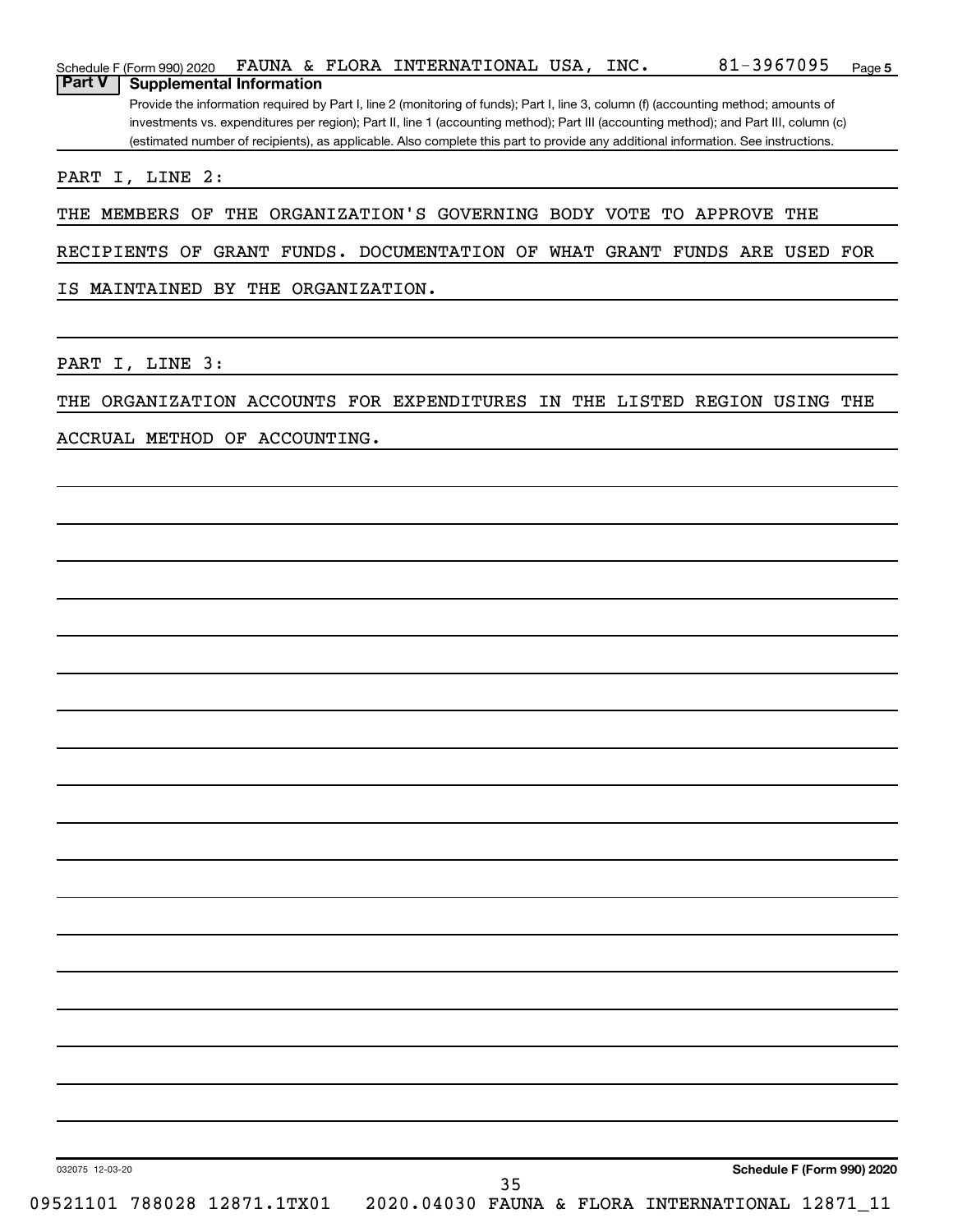| <b>SCHEDULE G</b>                                                                                                                                                                                                                                                                                                                                                                          |                                  | <b>Supplemental Information Regarding Fundraising or Gaming Activities</b>                                                                                             |                                                           |               |                                                                                                   |                                                                            | OMB No. 1545-0047                                       |
|--------------------------------------------------------------------------------------------------------------------------------------------------------------------------------------------------------------------------------------------------------------------------------------------------------------------------------------------------------------------------------------------|----------------------------------|------------------------------------------------------------------------------------------------------------------------------------------------------------------------|-----------------------------------------------------------|---------------|---------------------------------------------------------------------------------------------------|----------------------------------------------------------------------------|---------------------------------------------------------|
| (Form 990 or 990-EZ)                                                                                                                                                                                                                                                                                                                                                                       |                                  | Complete if the organization answered "Yes" on Form 990, Part IV, line 17, 18, or 19, or if the<br>organization entered more than \$15,000 on Form 990-EZ, line 6a.    |                                                           |               |                                                                                                   |                                                                            |                                                         |
| Department of the Treasury<br>Internal Revenue Service                                                                                                                                                                                                                                                                                                                                     |                                  | Attach to Form 990 or Form 990-EZ.<br>▶ Go to www.irs.gov/Form990 for instructions and the latest information.                                                         |                                                           |               |                                                                                                   |                                                                            | <b>Open to Public</b><br>Inspection                     |
| Name of the organization                                                                                                                                                                                                                                                                                                                                                                   |                                  |                                                                                                                                                                        |                                                           |               |                                                                                                   | 81-3967095                                                                 | <b>Employer identification number</b>                   |
| Part I                                                                                                                                                                                                                                                                                                                                                                                     |                                  | FAUNA & FLORA INTERNATIONAL USA, INC.<br>Fundraising Activities. Complete if the organization answered "Yes" on Form 990, Part IV, line 17. Form 990-EZ filers are not |                                                           |               |                                                                                                   |                                                                            |                                                         |
|                                                                                                                                                                                                                                                                                                                                                                                            | required to complete this part.  |                                                                                                                                                                        |                                                           |               |                                                                                                   |                                                                            |                                                         |
| 1 Indicate whether the organization raised funds through any of the following activities. Check all that apply.<br>Mail solicitations<br>a<br><u>x</u><br>b<br>$\mathbf{X}$<br>Phone solicitations<br>C<br>$\boxed{\textbf{X}}$ In-person solicitations<br>d<br>2 a Did the organization have a written or oral agreement with any individual (including officers, directors, trustees, or | Internet and email solicitations | f<br>Special fundraising events<br>a<br>key employees listed in Form 990, Part VII) or entity in connection with professional fundraising services?                    |                                                           |               | $e$ $\boxed{\text{X}}$ Solicitation of non-government grants<br>Solicitation of government grants | $\boxed{\text{X}}$ Yes                                                     | <b>No</b>                                               |
| compensated at least \$5,000 by the organization.                                                                                                                                                                                                                                                                                                                                          |                                  | b If "Yes," list the 10 highest paid individuals or entities (fundraisers) pursuant to agreements under which the fundraiser is to be                                  |                                                           |               |                                                                                                   |                                                                            |                                                         |
| (i) Name and address of individual<br>or entity (fundraiser)                                                                                                                                                                                                                                                                                                                               |                                  | (ii) Activity                                                                                                                                                          | (iii) Did<br>fundraiser<br>have custody<br>contributions? | or control of | (iv) Gross receipts<br>from activity                                                              | (v) Amount paid<br>to (or retained by)<br>fundraiser<br>listed in col. (i) | (vi) Amount paid<br>to (or retained by)<br>organization |
| PHOENIX STRATEGIC SOLUTIONS -                                                                                                                                                                                                                                                                                                                                                              |                                  |                                                                                                                                                                        | Yes                                                       | No            |                                                                                                   |                                                                            |                                                         |
| 420 ARGYLE TERRACE, NW,                                                                                                                                                                                                                                                                                                                                                                    |                                  | FUNDRAISING CONSULTANT                                                                                                                                                 |                                                           | х             | 0                                                                                                 | 93,479.                                                                    | $-93,479.$                                              |
|                                                                                                                                                                                                                                                                                                                                                                                            |                                  |                                                                                                                                                                        |                                                           |               |                                                                                                   |                                                                            |                                                         |
|                                                                                                                                                                                                                                                                                                                                                                                            |                                  |                                                                                                                                                                        |                                                           |               |                                                                                                   |                                                                            |                                                         |
|                                                                                                                                                                                                                                                                                                                                                                                            |                                  |                                                                                                                                                                        |                                                           |               |                                                                                                   |                                                                            |                                                         |
|                                                                                                                                                                                                                                                                                                                                                                                            |                                  |                                                                                                                                                                        |                                                           |               |                                                                                                   |                                                                            |                                                         |
|                                                                                                                                                                                                                                                                                                                                                                                            |                                  |                                                                                                                                                                        |                                                           |               |                                                                                                   |                                                                            |                                                         |
|                                                                                                                                                                                                                                                                                                                                                                                            |                                  |                                                                                                                                                                        |                                                           |               |                                                                                                   |                                                                            |                                                         |
|                                                                                                                                                                                                                                                                                                                                                                                            |                                  |                                                                                                                                                                        |                                                           |               |                                                                                                   |                                                                            |                                                         |
|                                                                                                                                                                                                                                                                                                                                                                                            |                                  |                                                                                                                                                                        |                                                           |               |                                                                                                   |                                                                            |                                                         |
|                                                                                                                                                                                                                                                                                                                                                                                            |                                  |                                                                                                                                                                        |                                                           |               |                                                                                                   |                                                                            |                                                         |
|                                                                                                                                                                                                                                                                                                                                                                                            |                                  |                                                                                                                                                                        |                                                           |               |                                                                                                   |                                                                            |                                                         |
|                                                                                                                                                                                                                                                                                                                                                                                            |                                  |                                                                                                                                                                        |                                                           |               |                                                                                                   |                                                                            |                                                         |
|                                                                                                                                                                                                                                                                                                                                                                                            |                                  |                                                                                                                                                                        |                                                           |               |                                                                                                   |                                                                            |                                                         |
| Total                                                                                                                                                                                                                                                                                                                                                                                      |                                  |                                                                                                                                                                        |                                                           |               |                                                                                                   | 93,479.                                                                    | $-93,479.$                                              |
| 3 List all states in which the organization is registered or licensed to solicit contributions or has been notified it is exempt from registration<br>or licensing.                                                                                                                                                                                                                        |                                  |                                                                                                                                                                        |                                                           |               |                                                                                                   |                                                                            |                                                         |
|                                                                                                                                                                                                                                                                                                                                                                                            |                                  |                                                                                                                                                                        |                                                           |               |                                                                                                   |                                                                            |                                                         |
|                                                                                                                                                                                                                                                                                                                                                                                            |                                  |                                                                                                                                                                        |                                                           |               |                                                                                                   |                                                                            |                                                         |
|                                                                                                                                                                                                                                                                                                                                                                                            |                                  |                                                                                                                                                                        |                                                           |               |                                                                                                   |                                                                            |                                                         |
|                                                                                                                                                                                                                                                                                                                                                                                            |                                  |                                                                                                                                                                        |                                                           |               |                                                                                                   |                                                                            |                                                         |
|                                                                                                                                                                                                                                                                                                                                                                                            |                                  |                                                                                                                                                                        |                                                           |               |                                                                                                   |                                                                            |                                                         |
|                                                                                                                                                                                                                                                                                                                                                                                            |                                  |                                                                                                                                                                        |                                                           |               |                                                                                                   |                                                                            |                                                         |
|                                                                                                                                                                                                                                                                                                                                                                                            |                                  |                                                                                                                                                                        |                                                           |               |                                                                                                   |                                                                            |                                                         |
| LHA For Paperwork Reduction Act Notice, see the Instructions for Form 990 or 990-EZ.                                                                                                                                                                                                                                                                                                       |                                  | SEE PART IV FOR CONTINUATIONS                                                                                                                                          |                                                           |               |                                                                                                   |                                                                            | Schedule G (Form 990 or 990-EZ) 2020                    |
| 032081 11-25-20                                                                                                                                                                                                                                                                                                                                                                            |                                  |                                                                                                                                                                        | 36                                                        |               |                                                                                                   |                                                                            |                                                         |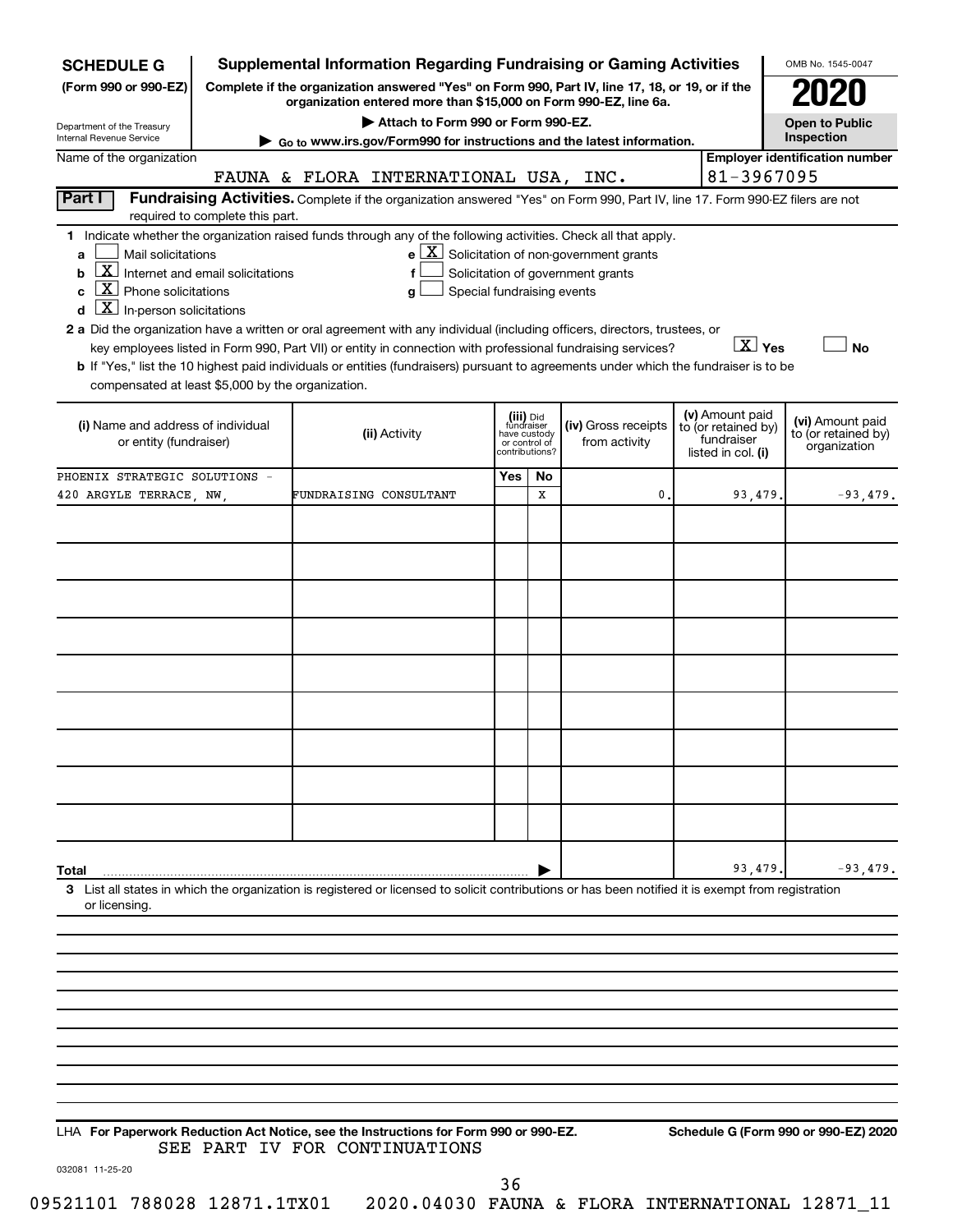|                                                                                                                                                                                                                                      |  |  |  |  |  | Schedule G (Form 990 or 990-EZ) 2020 FAUNA & FLORA INTERNATIONAL USA, | INC. | 3967095 | Page 2 |
|--------------------------------------------------------------------------------------------------------------------------------------------------------------------------------------------------------------------------------------|--|--|--|--|--|-----------------------------------------------------------------------|------|---------|--------|
| <b>The Company's Company's Company's Company's Company's Company's Company's Company's Company's Company's Company's Company's Company's Company's Company's Company's Company's Company's Company's Company's Company's Company</b> |  |  |  |  |  |                                                                       |      |         |        |

Part II | Fundraising Events. Complete if the organization answered "Yes" on Form 990, Part IV, line 18, or reported more than \$15,000 of fundraising event contributions and gross income on Form 990-EZ, lines 1 and 6b. List events with gross receipts greater than \$5,000.

|                 |              |                                                                                                                                                                                                                                | (a) Event #1<br>(event type) | (b) Event #2<br>(event type)                            | (c) Other events<br>(total number) | (d) Total events<br>(add col. (a) through<br>col. (c) |
|-----------------|--------------|--------------------------------------------------------------------------------------------------------------------------------------------------------------------------------------------------------------------------------|------------------------------|---------------------------------------------------------|------------------------------------|-------------------------------------------------------|
|                 |              |                                                                                                                                                                                                                                |                              |                                                         |                                    |                                                       |
| Revenue         | 1.           |                                                                                                                                                                                                                                |                              |                                                         |                                    |                                                       |
|                 | 2            |                                                                                                                                                                                                                                |                              |                                                         |                                    |                                                       |
|                 | 3            | Gross income (line 1 minus line 2)                                                                                                                                                                                             |                              |                                                         |                                    |                                                       |
|                 |              |                                                                                                                                                                                                                                |                              |                                                         |                                    |                                                       |
|                 | 5            |                                                                                                                                                                                                                                |                              |                                                         |                                    |                                                       |
|                 | 6            |                                                                                                                                                                                                                                |                              |                                                         |                                    |                                                       |
| Direct Expenses | $\mathbf{7}$ |                                                                                                                                                                                                                                |                              |                                                         |                                    |                                                       |
|                 | 8            |                                                                                                                                                                                                                                |                              |                                                         |                                    |                                                       |
|                 | 9            | Other direct expenses of the state of the state of the state of the state of the state of the state of the state of the state of the state of the state of the state of the state of the state of the state of the state of th |                              |                                                         |                                    |                                                       |
|                 |              |                                                                                                                                                                                                                                |                              |                                                         |                                    |                                                       |
|                 |              |                                                                                                                                                                                                                                |                              |                                                         |                                    |                                                       |
| <b>Part III</b> |              | Gaming. Complete if the organization answered "Yes" on Form 990, Part IV, line 19, or reported more than<br>\$15,000 on Form 990-EZ, line 6a.                                                                                  |                              |                                                         |                                    |                                                       |
|                 |              |                                                                                                                                                                                                                                |                              | (b) Pull tabs/instant                                   |                                    | (d) Total gaming (add                                 |
| Revenue         |              |                                                                                                                                                                                                                                | (a) Bingo                    | bingo/progressive bingo                                 | (c) Other gaming                   | col. (a) through col. (c))                            |
|                 |              |                                                                                                                                                                                                                                |                              |                                                         |                                    |                                                       |
|                 | 1.           |                                                                                                                                                                                                                                |                              |                                                         |                                    |                                                       |
|                 |              |                                                                                                                                                                                                                                |                              |                                                         |                                    |                                                       |
|                 | 3            |                                                                                                                                                                                                                                |                              |                                                         |                                    |                                                       |
| Direct Expenses | 4            |                                                                                                                                                                                                                                |                              |                                                         |                                    |                                                       |
|                 | 5.           |                                                                                                                                                                                                                                |                              |                                                         |                                    |                                                       |
|                 |              |                                                                                                                                                                                                                                | %<br>Yes                     | %<br>Yes                                                | Yes<br>%<br>No                     |                                                       |
|                 |              |                                                                                                                                                                                                                                | No                           | No.                                                     |                                    |                                                       |
|                 |              | 7 Direct expense summary. Add lines 2 through 5 in column (d) [11] matter contracts are summary. Add lines 2 through 5 in column (d)                                                                                           |                              |                                                         | ▶                                  |                                                       |
|                 |              |                                                                                                                                                                                                                                |                              |                                                         |                                    |                                                       |
|                 |              |                                                                                                                                                                                                                                |                              |                                                         |                                    |                                                       |
|                 |              | 9 Enter the state(s) in which the organization conducts gaming activities:                                                                                                                                                     |                              | <u> 1989 - Andrea Stadt, fransk politiker (d. 1989)</u> |                                    | Yes<br><b>No</b>                                      |
|                 |              |                                                                                                                                                                                                                                |                              |                                                         |                                    |                                                       |
|                 |              |                                                                                                                                                                                                                                |                              |                                                         |                                    |                                                       |
|                 |              |                                                                                                                                                                                                                                |                              |                                                         |                                    |                                                       |
|                 |              |                                                                                                                                                                                                                                |                              |                                                         |                                    | Yes<br><b>No</b>                                      |
|                 |              |                                                                                                                                                                                                                                |                              |                                                         |                                    |                                                       |
|                 |              | 032082 11-25-20                                                                                                                                                                                                                |                              |                                                         |                                    | Schedule G (Form 990 or 990-EZ) 2020                  |
|                 |              |                                                                                                                                                                                                                                |                              |                                                         |                                    |                                                       |
|                 |              |                                                                                                                                                                                                                                |                              |                                                         |                                    |                                                       |
|                 |              |                                                                                                                                                                                                                                |                              | 37                                                      |                                    |                                                       |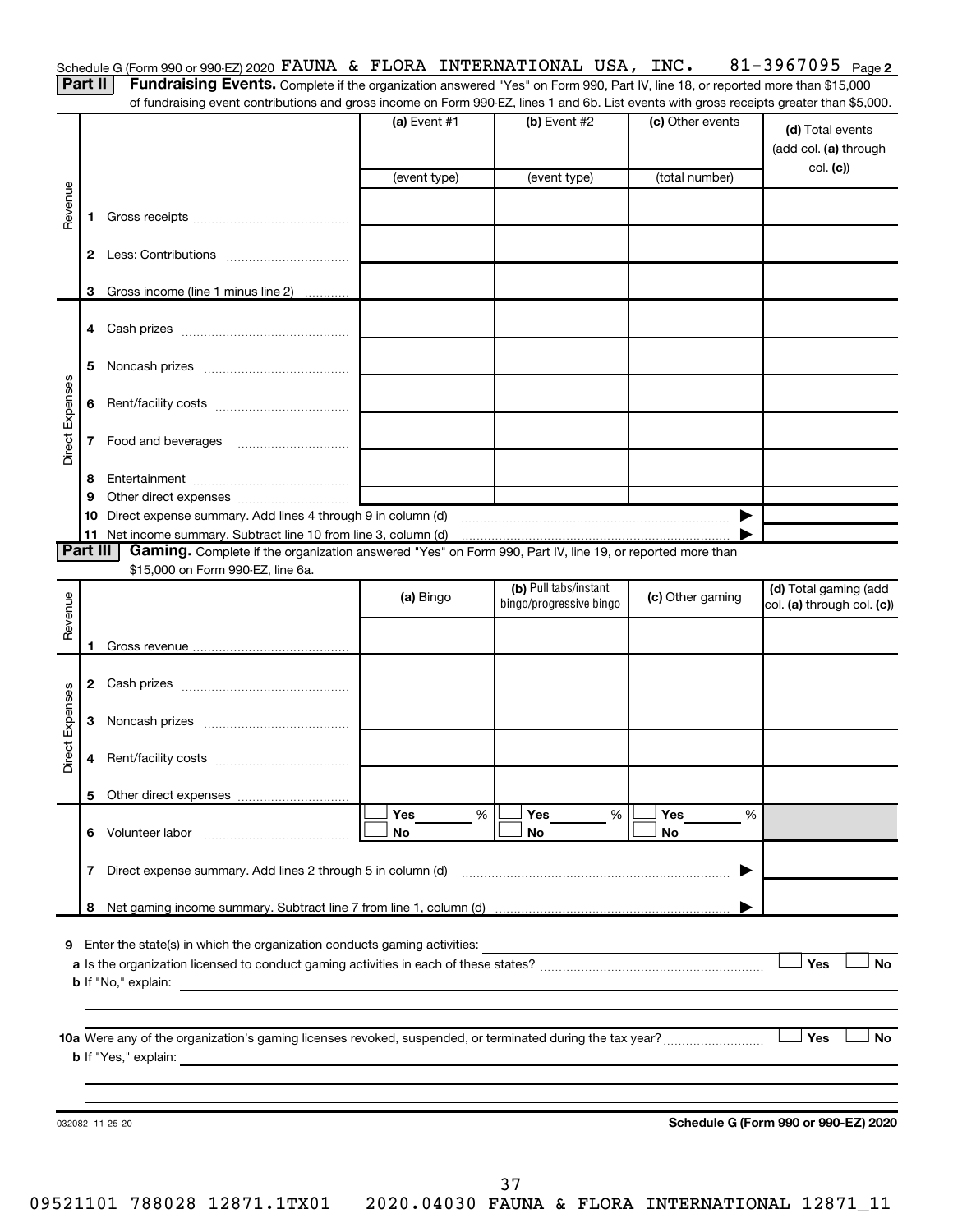|       | Schedule G (Form 990 or 990-EZ) 2020 FAUNA & FLORA INTERNATIONAL USA, INC. $81-3967095$                                                                                                                                            |                      | Page 3    |
|-------|------------------------------------------------------------------------------------------------------------------------------------------------------------------------------------------------------------------------------------|----------------------|-----------|
|       |                                                                                                                                                                                                                                    | Yes                  | No        |
|       | 12 Is the organization a grantor, beneficiary or trustee of a trust, or a member of a partnership or other entity formed                                                                                                           | Yes                  | <b>No</b> |
|       | 13 Indicate the percentage of gaming activity conducted in:                                                                                                                                                                        |                      |           |
|       |                                                                                                                                                                                                                                    | 13а                  | %         |
|       |                                                                                                                                                                                                                                    | 13 <sub>b</sub>      | %         |
|       | 14 Enter the name and address of the person who prepares the organization's gaming/special events books and records:                                                                                                               |                      |           |
|       | Name $\blacktriangleright$<br><u> 1989 - Johann Barbara, martin a bhaile ann an t-</u>                                                                                                                                             |                      |           |
|       |                                                                                                                                                                                                                                    |                      |           |
|       |                                                                                                                                                                                                                                    | Yes                  | No        |
|       |                                                                                                                                                                                                                                    |                      |           |
|       | of gaming revenue retained by the third party $\triangleright$ \$                                                                                                                                                                  |                      |           |
|       | c If "Yes," enter name and address of the third party:                                                                                                                                                                             |                      |           |
|       | Name $\blacktriangleright$<br><u> 1989 - Johann Barbara, martin amerikan basal dan berasal dan berasal dalam basal dan berasal dalam berasal da</u>                                                                                |                      |           |
|       |                                                                                                                                                                                                                                    |                      |           |
| 16    | Gaming manager information:                                                                                                                                                                                                        |                      |           |
|       | Name $\blacktriangleright$                                                                                                                                                                                                         |                      |           |
|       | Gaming manager compensation > \$                                                                                                                                                                                                   |                      |           |
|       |                                                                                                                                                                                                                                    |                      |           |
|       |                                                                                                                                                                                                                                    |                      |           |
|       |                                                                                                                                                                                                                                    |                      |           |
|       | Director/officer<br>Employee<br>Independent contractor                                                                                                                                                                             |                      |           |
|       | <b>17</b> Mandatory distributions:                                                                                                                                                                                                 |                      |           |
|       | <b>a</b> Is the organization required under state law to make charitable distributions from the gaming proceeds to                                                                                                                 |                      |           |
|       |                                                                                                                                                                                                                                    | $\Box$ Yes $\Box$ No |           |
|       | <b>b</b> Enter the amount of distributions required under state law to be distributed to other exempt organizations or spent in the                                                                                                |                      |           |
|       | organization's own exempt activities during the tax year $\triangleright$ \$<br> Part IV<br>Supplemental Information. Provide the explanations required by Part I, line 2b, columns (iii) and (v); and Part III, lines 9, 9b, 10b, |                      |           |
|       | 15b, 15c, 16, and 17b, as applicable. Also provide any additional information. See instructions.                                                                                                                                   |                      |           |
|       | SCHEDULE G, PART I, LINE 2B, LIST OF TEN HIGHEST PAID FUNDRAISERS:                                                                                                                                                                 |                      |           |
|       |                                                                                                                                                                                                                                    |                      |           |
| ( I ) | NAME OF FUNDRAISER: PHOENIX STRATEGIC SOLUTIONS                                                                                                                                                                                    |                      |           |
|       |                                                                                                                                                                                                                                    |                      |           |
| ( I ) | ADDRESS OF FUNDRAISER: 420 ARGYLE TERRACE, NW, WASHINGTON, DC                                                                                                                                                                      | 20011                |           |
|       |                                                                                                                                                                                                                                    |                      |           |
|       |                                                                                                                                                                                                                                    |                      |           |
|       |                                                                                                                                                                                                                                    |                      |           |
|       |                                                                                                                                                                                                                                    |                      |           |
|       |                                                                                                                                                                                                                                    |                      |           |

032083 11-25-20

38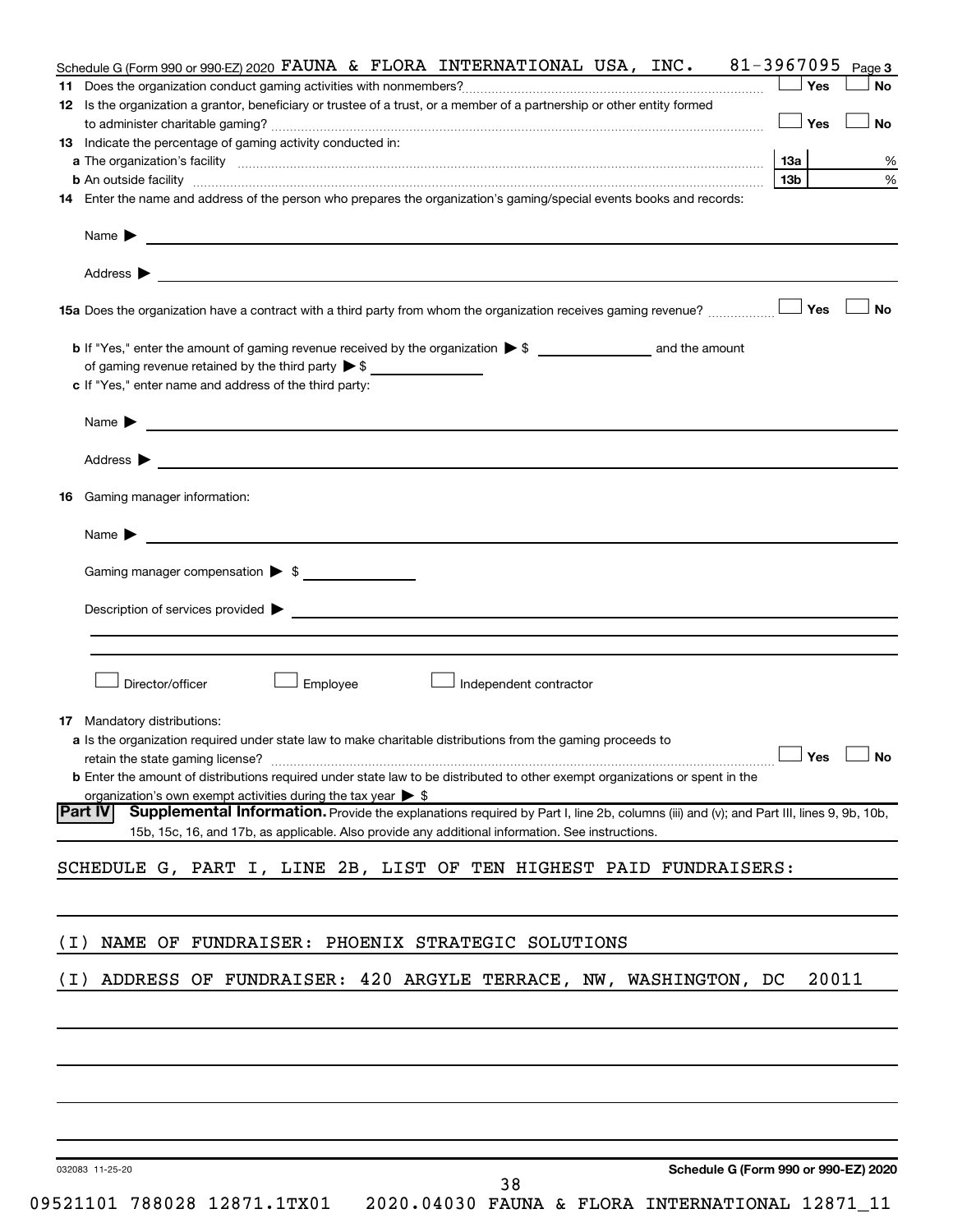| Schedule G (Form 990 or 990-EZ) FAUNA & FL<br><b>Part IV</b> Supplemental Information (continued) |  | FAUNA & FLORA INTERNATIONAL USA, INC. |  | 81-3967095 Page 4               |  |
|---------------------------------------------------------------------------------------------------|--|---------------------------------------|--|---------------------------------|--|
|                                                                                                   |  |                                       |  |                                 |  |
|                                                                                                   |  |                                       |  |                                 |  |
|                                                                                                   |  |                                       |  |                                 |  |
|                                                                                                   |  |                                       |  |                                 |  |
|                                                                                                   |  |                                       |  |                                 |  |
|                                                                                                   |  |                                       |  |                                 |  |
|                                                                                                   |  |                                       |  |                                 |  |
|                                                                                                   |  |                                       |  |                                 |  |
|                                                                                                   |  |                                       |  |                                 |  |
|                                                                                                   |  |                                       |  |                                 |  |
|                                                                                                   |  |                                       |  |                                 |  |
|                                                                                                   |  |                                       |  |                                 |  |
|                                                                                                   |  |                                       |  |                                 |  |
|                                                                                                   |  |                                       |  |                                 |  |
|                                                                                                   |  |                                       |  |                                 |  |
|                                                                                                   |  |                                       |  |                                 |  |
|                                                                                                   |  |                                       |  |                                 |  |
|                                                                                                   |  |                                       |  |                                 |  |
|                                                                                                   |  |                                       |  |                                 |  |
|                                                                                                   |  |                                       |  |                                 |  |
|                                                                                                   |  |                                       |  |                                 |  |
|                                                                                                   |  |                                       |  |                                 |  |
|                                                                                                   |  |                                       |  |                                 |  |
|                                                                                                   |  |                                       |  |                                 |  |
|                                                                                                   |  |                                       |  |                                 |  |
|                                                                                                   |  |                                       |  |                                 |  |
|                                                                                                   |  |                                       |  |                                 |  |
|                                                                                                   |  |                                       |  |                                 |  |
|                                                                                                   |  |                                       |  |                                 |  |
|                                                                                                   |  |                                       |  |                                 |  |
|                                                                                                   |  |                                       |  |                                 |  |
|                                                                                                   |  |                                       |  |                                 |  |
|                                                                                                   |  |                                       |  |                                 |  |
|                                                                                                   |  |                                       |  |                                 |  |
|                                                                                                   |  |                                       |  |                                 |  |
|                                                                                                   |  |                                       |  |                                 |  |
|                                                                                                   |  |                                       |  |                                 |  |
|                                                                                                   |  |                                       |  |                                 |  |
|                                                                                                   |  |                                       |  |                                 |  |
|                                                                                                   |  |                                       |  |                                 |  |
|                                                                                                   |  |                                       |  |                                 |  |
|                                                                                                   |  |                                       |  | Schedule G (Form 990 or 990-EZ) |  |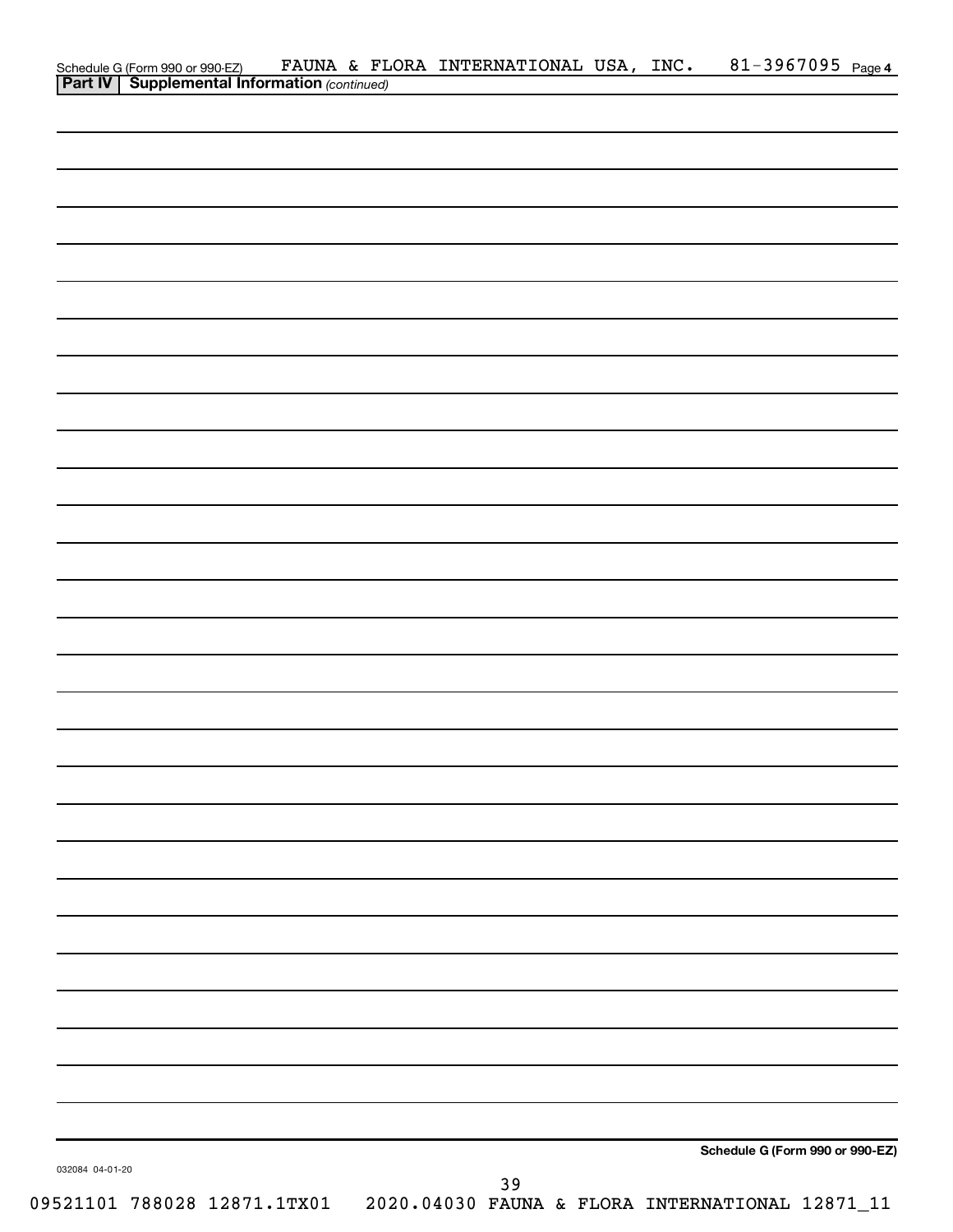**(Form 990 or 990-EZ)**

**Complete to provide information for responses to specific questions on Form 990 or 990-EZ or to provide any additional information. | Attach to Form 990 or 990-EZ. | Go to www.irs.gov/Form990 for the latest information. SCHEDULE O Supplemental Information to Form 990 or 990-EZ 2020**<br>(Form 990 or 990-EZ) **2020** 

OMB No. 1545-0047 **Open to Public Inspection Employer identification number**

Department of the Treasury Internal Revenue Service Name of the organization

FAUNA & FLORA INTERNATIONAL USA, INC. 81-3967095

FORM 990, PART I, LINE 1, DESCRIPTION OF ORGANIZATION MISSION:

SOLUTIONS THAT ARE SUSTAINABLE, BASED ON SOUND SCIENCE AND TAKE INTO

ACCOUNT HUMAN NEEDS.

FORM 990, PART III, LINE 4A, PROGRAM SERVICE ACCOMPLISHMENTS:

SUPPORTING CHUILEXI CONSERVANCY IN THE NIASSA RESERVE IN MOZAMBIQUE,

WHICH IS ONE OF THE LAST GREAT WILDERNESSES OF AFRICA AND A CRITICAL

AREA FOR WILDLIFE, WITH CONTINENTALLY IMPORTANT POPULATIONS OF LION,

WILD DOG AND ELEPHANT.

FORM 990, PART VI, SECTION A, LINE 6:

FFI USA IS INCORPORATED AS A NON-STOCK CORPORATION. THE CEO OF FAUNA & FLORA INTERNATIONAL IS THE SOLE MEMBER OF FFI USA, AND HAS THE RIGHT TO PARTICIPATE IN THE ORGANIZATION'S GOVERNANCE PURSUANT TO A PROVISION OF THE ORGANIZATION'S GOVERNING DOCUMENT TO ELECT DIRECTORS AT THE ANNUAL MEETING OF THE MEMBERS.

FORM 990, PART VI, SECTION A, LINE 7A:

MEMBERS HAVE THE ABILITY TO ELECT DIRECTORS AT THE ANNUAL MEETING OF

MEMBERS.

FORM 990, PART VI, SECTION B, LINE 11B:

THE FORM 990 IS REVIEWED BY THE ORGANIZATION'S BOARD OF DIRECTORS PRIOR TO

FILING WITH THE IRS.

FORM 990, PART VI, SECTION B, LINE 12C:

032211 11-20-20 **For Paperwork Reduction Act Notice, see the Instructions for Form 990 or 990-EZ. Schedule O (Form 990 or 990-EZ) 2020** LHA 40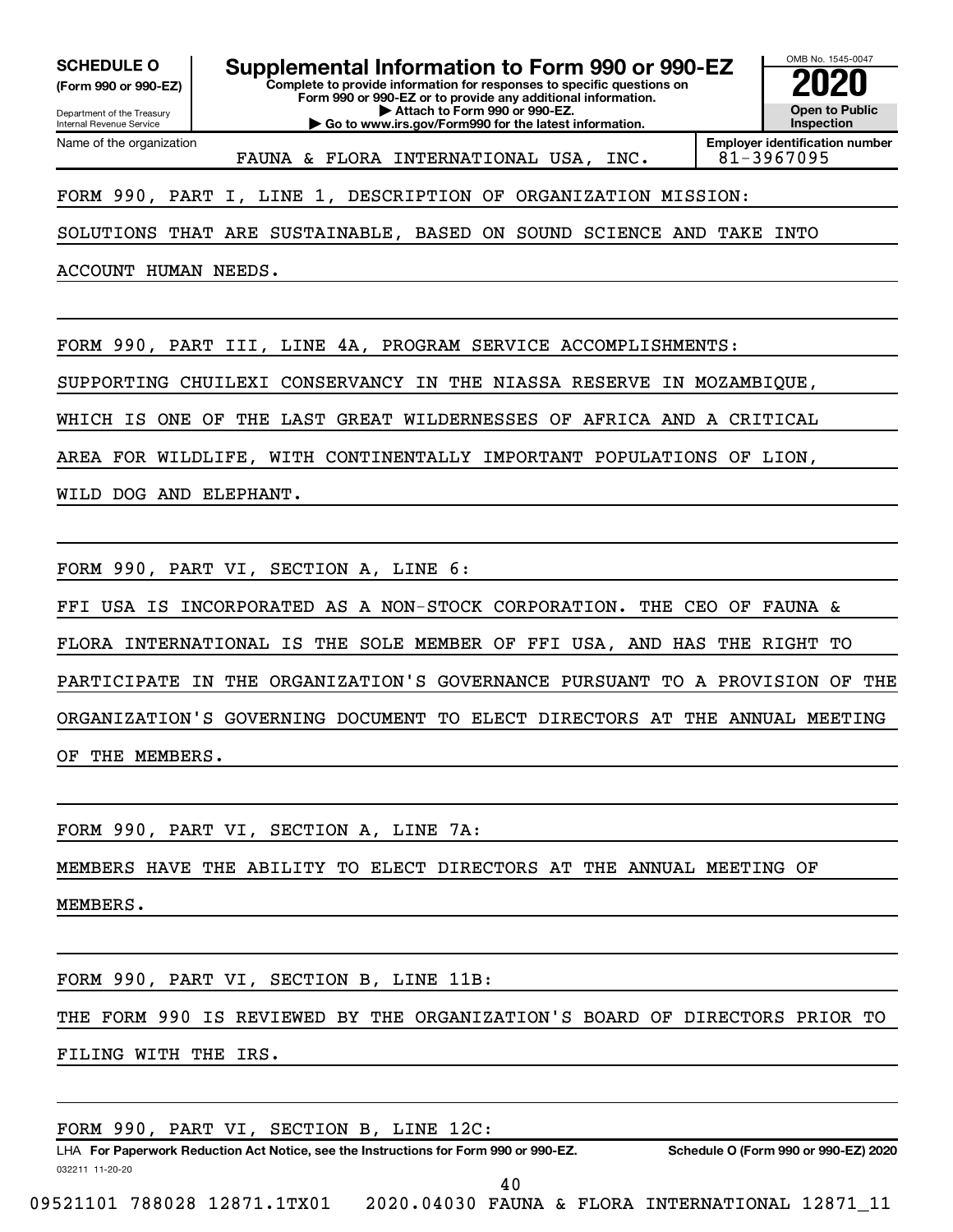| Schedule O (Form 990 or 990-EZ) 2020                                                            | Page 2                                              |
|-------------------------------------------------------------------------------------------------|-----------------------------------------------------|
| Name of the organization<br>FAUNA & FLORA INTERNATIONAL USA, INC.                               | <b>Employer identification number</b><br>81-3967095 |
| WITH ANY ACTUAL OR POSSIBLE CONFLICT<br>OF<br>CONNECTION<br>ΤN                                  | INTEREST,<br>AN                                     |
| MUST DISCLOSE<br><b>EXISTENCE</b><br>OF<br>INTERESTED<br>PERSON<br>THE<br>THE                   | FINANCIAL<br>INTEREST<br>AND                        |
| DISCLOSE ALL MATERIAL<br>THE<br><b>FACTS</b><br>GIVEN<br>OPPORTUNITY TO<br>TO.<br>BE.           | THE<br>DIRECTORS                                    |
| WITH GOVERNING<br>BOARD DELEGATED<br>MEMBERS<br>COMMITTEES<br>AND<br>OF                         | POWERS<br>CONSIDERING                               |
| TRANSACTION<br>OR ARRANGEMENT.<br>AFTER DISCLOSURE<br>PROPOSED<br>THE                           | OF<br>THE<br>FINANCIAL                              |
| ALL MATERIAL FACTS, AND AFTER ANY DISCUSSION<br>AND<br>INTEREST                                 | WITH<br>THE                                         |
| PERSON, HE/SHE SHALL LEAVE<br>THE<br>GOVERNING<br>BOARD<br>INTERESTED                           | COMMITTEE<br>OR.                                    |
| <b>DETERMINATION</b><br>CONFLICT<br>OF<br><b>INTEREST</b><br>MEETING<br>WHILE<br>THE<br>OF<br>A | <b>DISCUSSED</b><br>AND<br>IS                       |
| BOARD<br>UPON.<br>OR<br>COMMITTEE<br>MEMBERS<br>SHALL<br><b>VOTED</b><br>THE<br>REMAINING       | DECIDE<br>ΙF<br>A                                   |
| CONFLICT<br>INTEREST<br>ΟF<br>EXISTS.                                                           |                                                     |

TO ADDRESS A CONFLICT OF INTEREST, THE ORGANIZATION UNDERGOES THE FOLLOWING PROCEDURES:

032212 11-20-20 **Schedule O (Form 990 or 990-EZ) 2020** A) AN INTERESTED PERSON MAY MAKE A PRESENTATION AT THE GOVERNING BOARD OR COMMITTEE MEETING, BUT AFTER THE PRESENTATION, HE/SHE SHALL LEAVE THE MEETING DURING THE DISCUSSION OF, AND THE VOTE ON, THE TRANSACTION OR ARRANGEMENT INVOLVING THE POSSIBLE CONFLICT OF INTEREST. B) THE CHAIRPERSON OF THE GOVERNING BOARD OR COMMITTEE SHALL, IF APPROPRIATE, APPOINT A DISINTERESTED PERSON OR COMMITTEE TO INVESTIGATE ALTERNATIVES TO THE PROPOSED TRANSACTION OR ARRANGEMENT. C) AFTER EXERCISING DUE DILIGENCE, THE GOVERNING BOARD OR COMMITTEE SHALL DETERMINE WHETHER THE CORPORATION CAN OBTAIN WITH REASONABLE EFFORTS A MORE ADVANTAGEOUS TRANSACTION OR ARRANGEMENT FROM A PERSON OR ENTITY THAT WOULD NOT GIVE RISE TO A CONFLICT OF INTEREST. D) IF A MORE ADVANTAGEOUS TRANSACTION OR ARRANGEMENT IS NOT REASONABLY POSSIBLE UNDER CIRCUMSTANCES NOT PRODUCING A CONFLICT OF INTEREST, THE GOVERNING BOARD OR COMMITTEE SHALL DETERMINE BY A MAJORITY VOTE OF THE 41

<sup>09521101 788028 12871.1</sup>TX01 2020.04030 FAUNA & FLORA INTERNATIONAL 12871\_11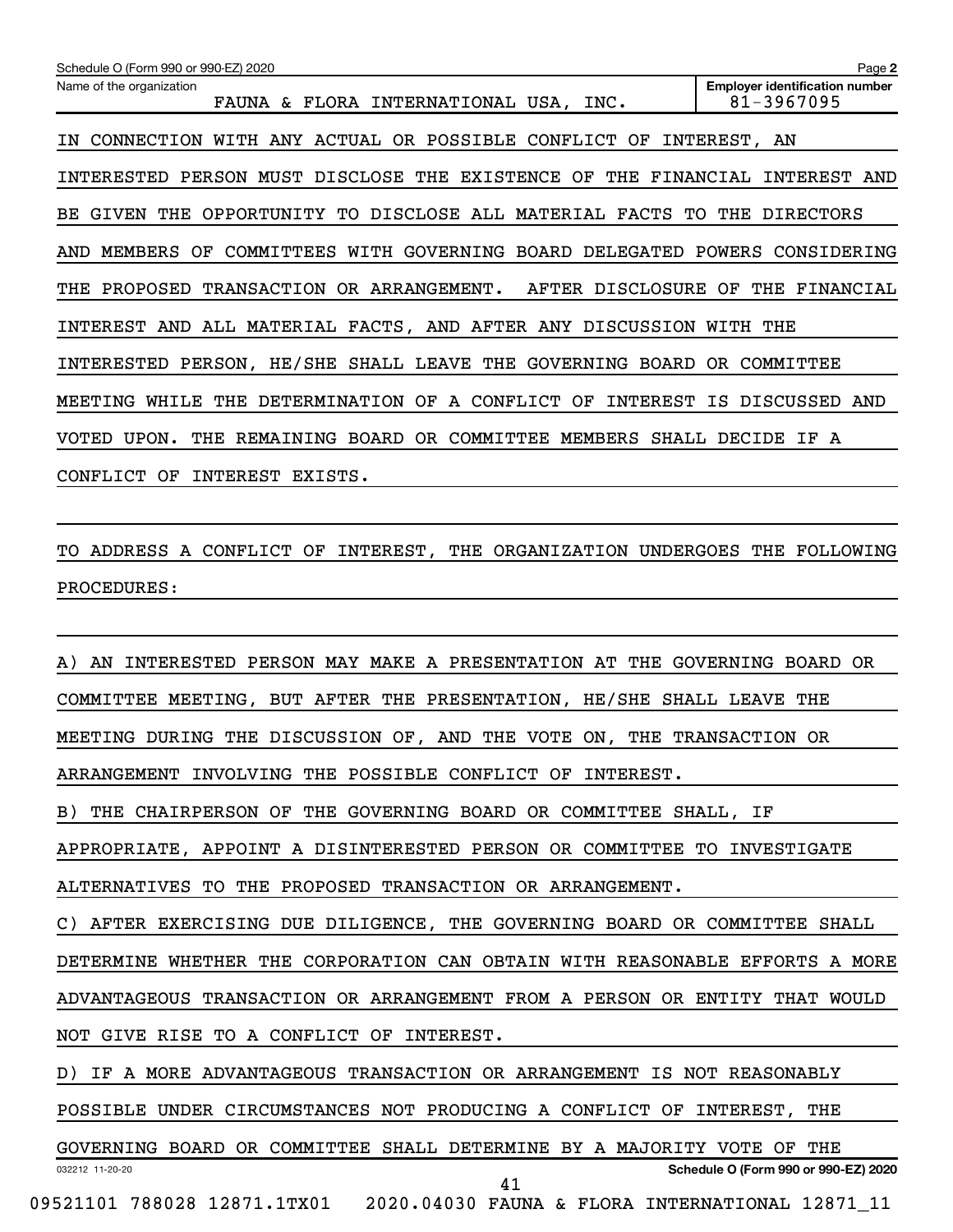| Name of the organization                                                 | <b>Employer identification number</b><br>81-3967095 |
|--------------------------------------------------------------------------|-----------------------------------------------------|
| FAUNA & FLORA INTERNATIONAL USA, INC.                                    |                                                     |
| DISINTERESTED DIRECTORS WHETHER THE TRANSACTION OR ARRANGEMENT IS IN THE |                                                     |
| CORPORATION'S BEST INTEREST, FOR ITS OWN BENEFIT, AND WHETHER IT IS FAIR |                                                     |
| AND REASONABLE. IN CONFORMITY WITH THE ABOVE DETERMINATION IT SHALL MAKE |                                                     |
| ITS DECISION AS TO WHETHER TO ENTER INTO THE TRANSACTION OR ARRANGEMENT. |                                                     |
|                                                                          |                                                     |
| FORM 990, PART VI, SECTION C, LINE 19:                                   |                                                     |
| THE ORGANIZATION MAKES ITS GOVERNING DOCUMENTS, CONFLICT OF INTEREST     |                                                     |
| POLICY, AND FINANCIAL STATEMENTS AVAILABLE TO THE PUBLIC UPON REQUEST.   |                                                     |
|                                                                          |                                                     |
|                                                                          |                                                     |
|                                                                          |                                                     |
|                                                                          |                                                     |
|                                                                          |                                                     |
|                                                                          |                                                     |
|                                                                          |                                                     |
|                                                                          |                                                     |
|                                                                          |                                                     |
|                                                                          |                                                     |
|                                                                          |                                                     |
|                                                                          |                                                     |
|                                                                          |                                                     |
|                                                                          |                                                     |
|                                                                          |                                                     |
|                                                                          |                                                     |
|                                                                          |                                                     |
|                                                                          |                                                     |
|                                                                          |                                                     |
|                                                                          |                                                     |
|                                                                          |                                                     |
|                                                                          |                                                     |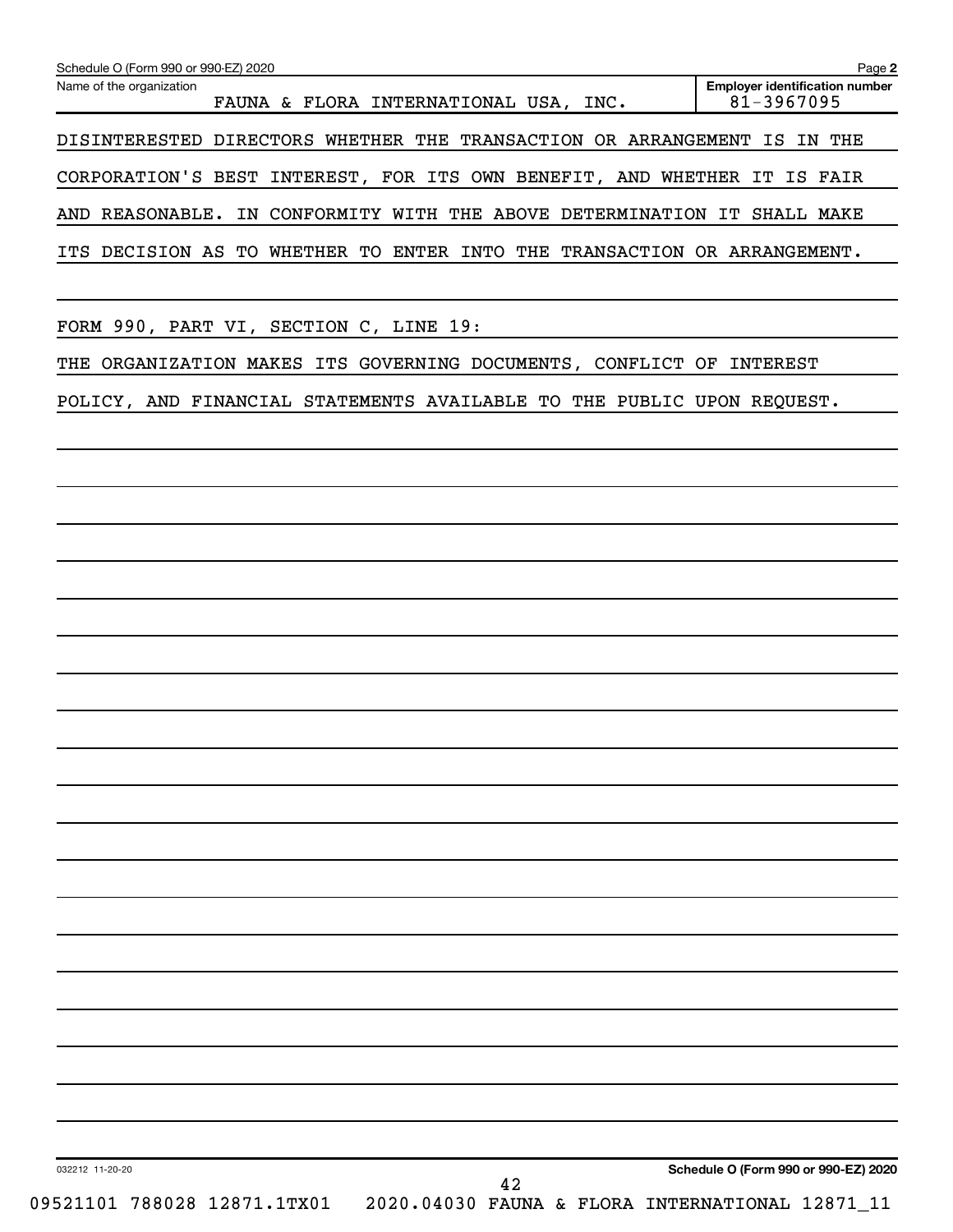| <b>SCHEDULE R</b> |
|-------------------|
|                   |

## Department of the Treasury

Internal Revenue Service

## **Related Organizations and Unrelated Partnerships**

**(Form 990) Complete if the organization answered "Yes" on Form 990, Part IV, line 33, 34, 35b, 36, or 37.** |

■ Attach to Form 990. **Dependent of Attach to Form 990.** Open to Public

**| Go to www.irs.gov/Form990 for instructions and the latest information. Inspection**

**Employer identification number**

OMB No. 1545-0047

**2020**<br>Open to Public

Name of the organization

FAUNA & FLORA INTERNATIONAL USA, INC.

Part I ldentification of Disregarded Entities. Complete if the organization answered "Yes" on Form 990, Part IV, line 33.

| (a)<br>Name, address, and EIN (if applicable)<br>of disregarded entity | (b)<br>Primary activity | (c)<br>Legal domicile (state or<br>foreign country) | (d)<br>Total income | (e)<br>End-of-year assets | (f)<br>Direct controlling<br>entity |
|------------------------------------------------------------------------|-------------------------|-----------------------------------------------------|---------------------|---------------------------|-------------------------------------|
|                                                                        |                         |                                                     |                     |                           |                                     |
|                                                                        |                         |                                                     |                     |                           |                                     |
|                                                                        |                         |                                                     |                     |                           |                                     |
|                                                                        |                         |                                                     |                     |                           |                                     |

#### **Part II** Identification of Related Tax-Exempt Organizations. Complete if the organization answered "Yes" on Form 990, Part IV, line 34, because it had one or more related tax-exempt<br>Part II acconizations during the tax ye organizations during the tax year.

| (a)<br>Name, address, and EIN<br>of related organization | (b)<br>Primary activity | (c)<br>Legal domicile (state or<br>foreign country) | (d)<br><b>Exempt Code</b><br>section | (e)<br>Public charity<br>status (if section | (f)<br>Direct controlling<br>entity |     | $(g)$<br>Section 512(b)(13)<br>controlled<br>entity? |
|----------------------------------------------------------|-------------------------|-----------------------------------------------------|--------------------------------------|---------------------------------------------|-------------------------------------|-----|------------------------------------------------------|
|                                                          |                         |                                                     |                                      | 501(c)(3))                                  |                                     | Yes | No                                                   |
| FAUNA & FLORA INTERNATIONAL                              |                         |                                                     |                                      |                                             |                                     |     |                                                      |
| THE DAVID ATTENBOROUGH BUILDING, PEMBROKE ST             |                         |                                                     |                                      |                                             |                                     |     |                                                      |
| CAMBRIDGE, UNITED KINGDOM CB2 3QZ                        | PHILANTHROY             | UNITED KINGDOM                                      | 501(C)(3)                            | LINE 7                                      | N/A                                 |     | X                                                    |
|                                                          |                         |                                                     |                                      |                                             |                                     |     |                                                      |
|                                                          |                         |                                                     |                                      |                                             |                                     |     |                                                      |
|                                                          |                         |                                                     |                                      |                                             |                                     |     |                                                      |
|                                                          |                         |                                                     |                                      |                                             |                                     |     |                                                      |
|                                                          |                         |                                                     |                                      |                                             |                                     |     |                                                      |
|                                                          |                         |                                                     |                                      |                                             |                                     |     |                                                      |
|                                                          |                         |                                                     |                                      |                                             |                                     |     |                                                      |
|                                                          |                         |                                                     |                                      |                                             |                                     |     |                                                      |
|                                                          |                         |                                                     |                                      |                                             |                                     |     |                                                      |

**For Paperwork Reduction Act Notice, see the Instructions for Form 990. Schedule R (Form 990) 2020**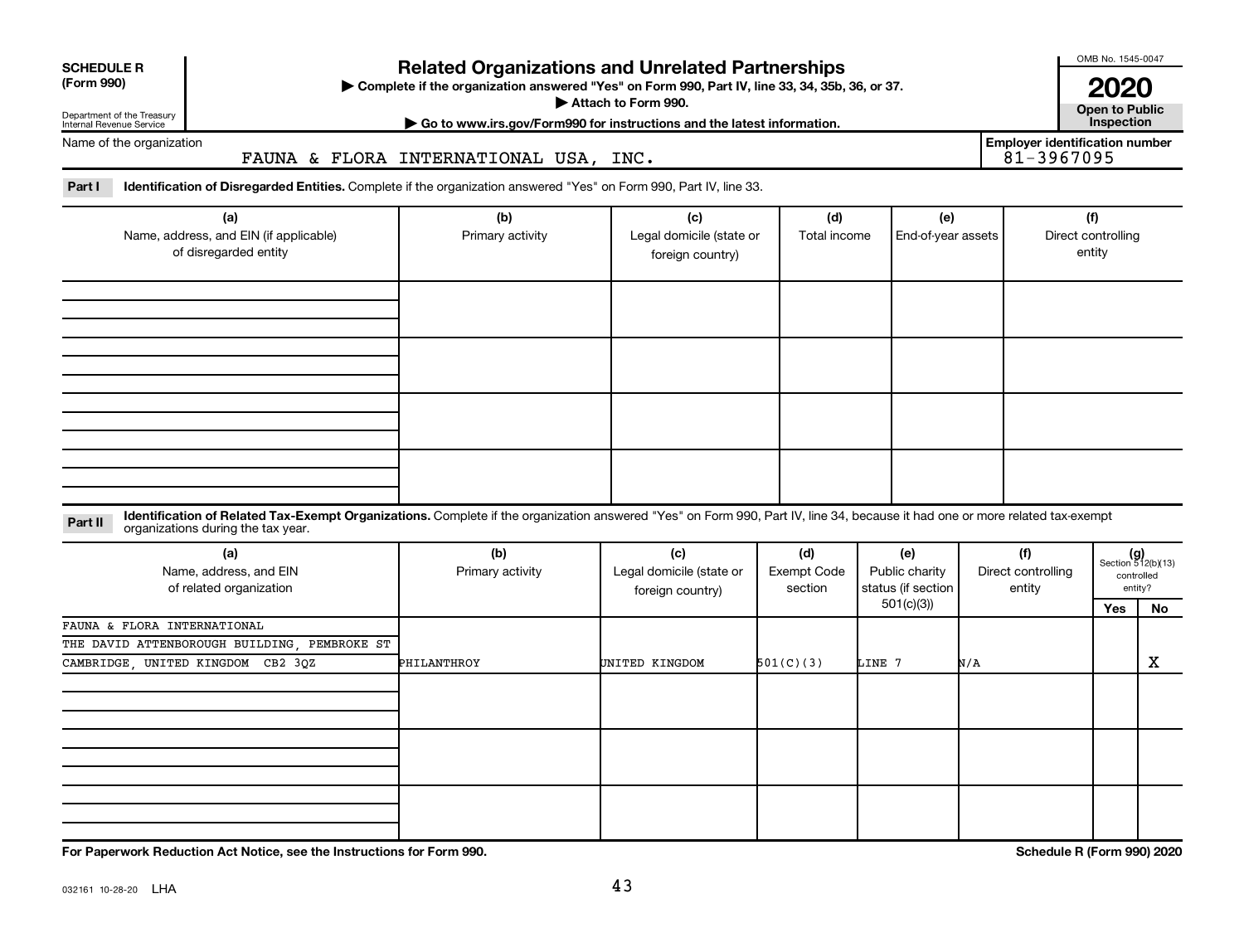**2**

Part III Identification of Related Organizations Taxable as a Partnership. Complete if the organization answered "Yes" on Form 990, Part IV, line 34, because it had one or more related<br>Read to the organizations tracted as organizations treated as a partnership during the tax year.

| (a)                                                                                                                                                                                                                                                                         | (b)              | (c)                 | (d)                |                     | (e)                                                                                        | (f)              | (g)            | (h)              |           | (i)                             | (j)        | (k)                                                     |  |
|-----------------------------------------------------------------------------------------------------------------------------------------------------------------------------------------------------------------------------------------------------------------------------|------------------|---------------------|--------------------|---------------------|--------------------------------------------------------------------------------------------|------------------|----------------|------------------|-----------|---------------------------------|------------|---------------------------------------------------------|--|
| Name, address, and EIN                                                                                                                                                                                                                                                      | Primary activity | Legal<br>domicile   | Direct controlling |                     | Predominant income<br>(related, unrelated,<br>excluded from tax under<br>sections 512-514) | Share of total   | Share of       | Disproportionate |           | Code V-UBI                      |            | General or Percentage                                   |  |
| of related organization                                                                                                                                                                                                                                                     |                  | (state or           | entity             |                     |                                                                                            | income           | end-of-year    | allocations?     |           | amount in box<br>20 of Schedule |            | managing ownership                                      |  |
|                                                                                                                                                                                                                                                                             |                  | foreign<br>country) |                    |                     |                                                                                            |                  | assets         | Yes              | <b>No</b> | K 1 (Form 1065) Yes No          |            |                                                         |  |
|                                                                                                                                                                                                                                                                             |                  |                     |                    |                     |                                                                                            |                  |                |                  |           |                                 |            |                                                         |  |
|                                                                                                                                                                                                                                                                             |                  |                     |                    |                     |                                                                                            |                  |                |                  |           |                                 |            |                                                         |  |
|                                                                                                                                                                                                                                                                             |                  |                     |                    |                     |                                                                                            |                  |                |                  |           |                                 |            |                                                         |  |
|                                                                                                                                                                                                                                                                             |                  |                     |                    |                     |                                                                                            |                  |                |                  |           |                                 |            |                                                         |  |
|                                                                                                                                                                                                                                                                             |                  |                     |                    |                     |                                                                                            |                  |                |                  |           |                                 |            |                                                         |  |
|                                                                                                                                                                                                                                                                             |                  |                     |                    |                     |                                                                                            |                  |                |                  |           |                                 |            |                                                         |  |
|                                                                                                                                                                                                                                                                             |                  |                     |                    |                     |                                                                                            |                  |                |                  |           |                                 |            |                                                         |  |
|                                                                                                                                                                                                                                                                             |                  |                     |                    |                     |                                                                                            |                  |                |                  |           |                                 |            |                                                         |  |
|                                                                                                                                                                                                                                                                             |                  |                     |                    |                     |                                                                                            |                  |                |                  |           |                                 |            |                                                         |  |
|                                                                                                                                                                                                                                                                             |                  |                     |                    |                     |                                                                                            |                  |                |                  |           |                                 |            |                                                         |  |
|                                                                                                                                                                                                                                                                             |                  |                     |                    |                     |                                                                                            |                  |                |                  |           |                                 |            |                                                         |  |
|                                                                                                                                                                                                                                                                             |                  |                     |                    |                     |                                                                                            |                  |                |                  |           |                                 |            |                                                         |  |
|                                                                                                                                                                                                                                                                             |                  |                     |                    |                     |                                                                                            |                  |                |                  |           |                                 |            |                                                         |  |
|                                                                                                                                                                                                                                                                             |                  |                     |                    |                     |                                                                                            |                  |                |                  |           |                                 |            |                                                         |  |
|                                                                                                                                                                                                                                                                             |                  |                     |                    |                     |                                                                                            |                  |                |                  |           |                                 |            |                                                         |  |
|                                                                                                                                                                                                                                                                             |                  |                     |                    |                     |                                                                                            |                  |                |                  |           |                                 |            |                                                         |  |
|                                                                                                                                                                                                                                                                             |                  |                     |                    |                     |                                                                                            |                  |                |                  |           |                                 |            |                                                         |  |
| Identification of Related Organizations Taxable as a Corporation or Trust. Complete if the organization answered "Yes" on Form 990, Part IV, line 34, because it had one or more related<br>Part IV<br>organizations treated as a corporation or trust during the tax year. |                  |                     |                    |                     |                                                                                            |                  |                |                  |           |                                 |            |                                                         |  |
| (a)                                                                                                                                                                                                                                                                         |                  |                     |                    |                     |                                                                                            |                  |                |                  |           |                                 |            |                                                         |  |
|                                                                                                                                                                                                                                                                             |                  |                     | (b)                | (c)                 | (d)                                                                                        | (e)              | (f)            |                  |           | (g)                             | (h)        |                                                         |  |
| Name, address, and EIN                                                                                                                                                                                                                                                      |                  |                     | Primary activity   | Legal domicile      | Direct controlling                                                                         | Type of entity   | Share of total |                  |           | Share of                        | Percentage |                                                         |  |
| of related organization                                                                                                                                                                                                                                                     |                  |                     |                    | state or<br>foreign | entity                                                                                     | (C corp, S corp, | income         |                  |           | end-of-year                     | ownership  | $(i)$<br>Section<br>512(b)(13)<br>controlled<br>entity? |  |
|                                                                                                                                                                                                                                                                             |                  |                     |                    | country)            |                                                                                            | or trust)        |                |                  |           | assets                          |            | Yes   No                                                |  |
|                                                                                                                                                                                                                                                                             |                  |                     |                    |                     |                                                                                            |                  |                |                  |           |                                 |            |                                                         |  |
|                                                                                                                                                                                                                                                                             |                  |                     |                    |                     |                                                                                            |                  |                |                  |           |                                 |            |                                                         |  |
|                                                                                                                                                                                                                                                                             |                  |                     |                    |                     |                                                                                            |                  |                |                  |           |                                 |            |                                                         |  |
|                                                                                                                                                                                                                                                                             |                  |                     |                    |                     |                                                                                            |                  |                |                  |           |                                 |            |                                                         |  |
|                                                                                                                                                                                                                                                                             |                  |                     |                    |                     |                                                                                            |                  |                |                  |           |                                 |            |                                                         |  |
|                                                                                                                                                                                                                                                                             |                  |                     |                    |                     |                                                                                            |                  |                |                  |           |                                 |            |                                                         |  |
|                                                                                                                                                                                                                                                                             |                  |                     |                    |                     |                                                                                            |                  |                |                  |           |                                 |            |                                                         |  |
|                                                                                                                                                                                                                                                                             |                  |                     |                    |                     |                                                                                            |                  |                |                  |           |                                 |            |                                                         |  |
|                                                                                                                                                                                                                                                                             |                  |                     |                    |                     |                                                                                            |                  |                |                  |           |                                 |            |                                                         |  |
|                                                                                                                                                                                                                                                                             |                  |                     |                    |                     |                                                                                            |                  |                |                  |           |                                 |            |                                                         |  |
|                                                                                                                                                                                                                                                                             |                  |                     |                    |                     |                                                                                            |                  |                |                  |           |                                 |            |                                                         |  |
|                                                                                                                                                                                                                                                                             |                  |                     |                    |                     |                                                                                            |                  |                |                  |           |                                 |            |                                                         |  |
|                                                                                                                                                                                                                                                                             |                  |                     |                    |                     |                                                                                            |                  |                |                  |           |                                 |            |                                                         |  |
|                                                                                                                                                                                                                                                                             |                  |                     |                    |                     |                                                                                            |                  |                |                  |           |                                 |            |                                                         |  |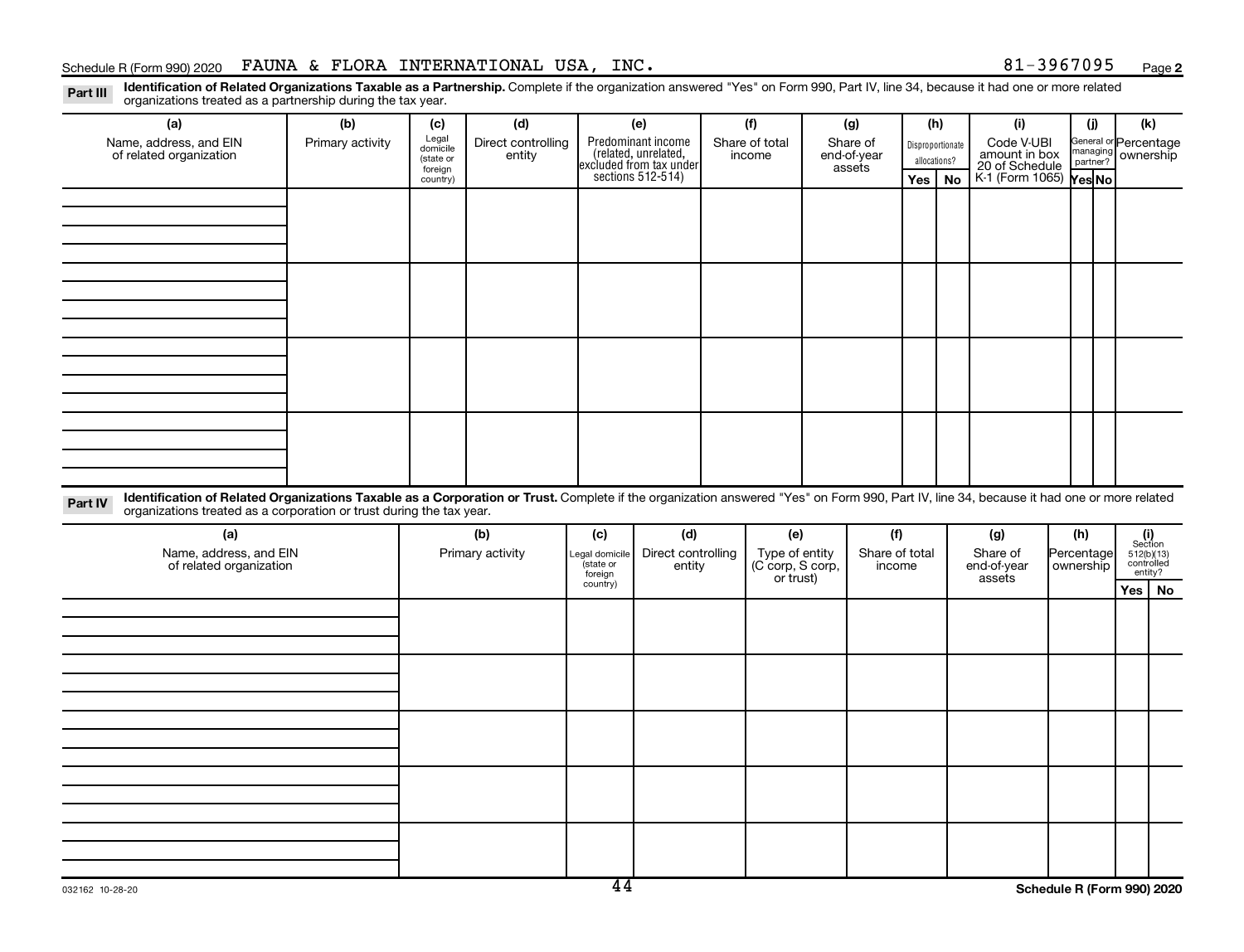#### Schedule R (Form 990) 2020 FAUNA & FLORA INTERNATIONAL USA, INC.  $81-3967095$  Page

| Note: Complete line 1 if any entity is listed in Parts II, III, or IV of this schedule. |                                                                                                                                                                                                                                |  |  |  |                |   |                         |  |  |
|-----------------------------------------------------------------------------------------|--------------------------------------------------------------------------------------------------------------------------------------------------------------------------------------------------------------------------------|--|--|--|----------------|---|-------------------------|--|--|
|                                                                                         | During the tax year, did the organization engage in any of the following transactions with one or more related organizations listed in Parts II-IV?                                                                            |  |  |  |                |   |                         |  |  |
|                                                                                         |                                                                                                                                                                                                                                |  |  |  |                |   |                         |  |  |
|                                                                                         | b Gift, grant, or capital contribution to related organization(s) manufaction contracts and contribution to related organization(s) manufaction contribution to related organization(s)                                        |  |  |  |                |   |                         |  |  |
|                                                                                         |                                                                                                                                                                                                                                |  |  |  | 1 <sub>c</sub> |   | $\overline{\mathbf{x}}$ |  |  |
|                                                                                         |                                                                                                                                                                                                                                |  |  |  |                |   |                         |  |  |
|                                                                                         |                                                                                                                                                                                                                                |  |  |  |                |   |                         |  |  |
|                                                                                         |                                                                                                                                                                                                                                |  |  |  |                |   |                         |  |  |
|                                                                                         | Dividends from related organization(s) machinesis and contract and contract and contract and contract and contract and contract and contract and contract and contract and contract and contract and contract and contract and |  |  |  | 1f             |   | $\overline{\mathbf{X}}$ |  |  |
| a                                                                                       | Sale of assets to related organization(s) material content and content and content and content and content and content and content and content and content and content and content and content and content and content and con |  |  |  | 1g             |   | $\overline{\texttt{x}}$ |  |  |
|                                                                                         | h Purchase of assets from related organization(s) www.assettion.com/www.assettion.com/www.assettion.com/www.assettion.com/www.assettion.com/www.assettion.com/www.assettion.com/www.assettion.com/www.assettion.com/www.assett |  |  |  |                |   |                         |  |  |
|                                                                                         | Exchange of assets with related organization(s) www.walescommunity.com/walescommunity/walescommunity/walescommunity/walescommunity/walescommunity/walescommunity/walescommunity/walescommunity/walescommunity/walescommunity/w |  |  |  |                |   |                         |  |  |
|                                                                                         |                                                                                                                                                                                                                                |  |  |  |                |   |                         |  |  |
|                                                                                         |                                                                                                                                                                                                                                |  |  |  |                |   |                         |  |  |
|                                                                                         |                                                                                                                                                                                                                                |  |  |  |                |   |                         |  |  |
|                                                                                         |                                                                                                                                                                                                                                |  |  |  |                |   |                         |  |  |
|                                                                                         |                                                                                                                                                                                                                                |  |  |  |                |   |                         |  |  |
|                                                                                         |                                                                                                                                                                                                                                |  |  |  |                |   |                         |  |  |
|                                                                                         | o Sharing of paid employees with related organization(s) manufactured and content to the content of the content of the content of the content of the content of the content of the content of the content of the content of th |  |  |  |                |   |                         |  |  |
|                                                                                         |                                                                                                                                                                                                                                |  |  |  |                |   |                         |  |  |
| D                                                                                       |                                                                                                                                                                                                                                |  |  |  | 1p             | x |                         |  |  |
|                                                                                         |                                                                                                                                                                                                                                |  |  |  | 1q             |   | X                       |  |  |
|                                                                                         |                                                                                                                                                                                                                                |  |  |  |                |   | $\overline{\mathbf{X}}$ |  |  |
|                                                                                         | Other transfer of cash or property to related organization(s) enconverse content to consume and content transfer of cash or property to related organization(s)                                                                |  |  |  |                |   |                         |  |  |
|                                                                                         |                                                                                                                                                                                                                                |  |  |  |                |   |                         |  |  |
|                                                                                         | If the answer to any of the above is "Yes," see the instructions for information on who must complete this line, including covered relationships and transaction thresholds.                                                   |  |  |  |                |   |                         |  |  |
|                                                                                         | (d)<br>(b)<br>(c)<br>(a)<br>Name of related organization<br>Transaction<br>Amount involved<br>Method of determining amount involved<br>type (a-s)                                                                              |  |  |  |                |   |                         |  |  |
|                                                                                         |                                                                                                                                                                                                                                |  |  |  |                |   |                         |  |  |

| (1)        |  |  |
|------------|--|--|
| (2)        |  |  |
| (3)        |  |  |
| (4)        |  |  |
|            |  |  |
| (5)<br>(6) |  |  |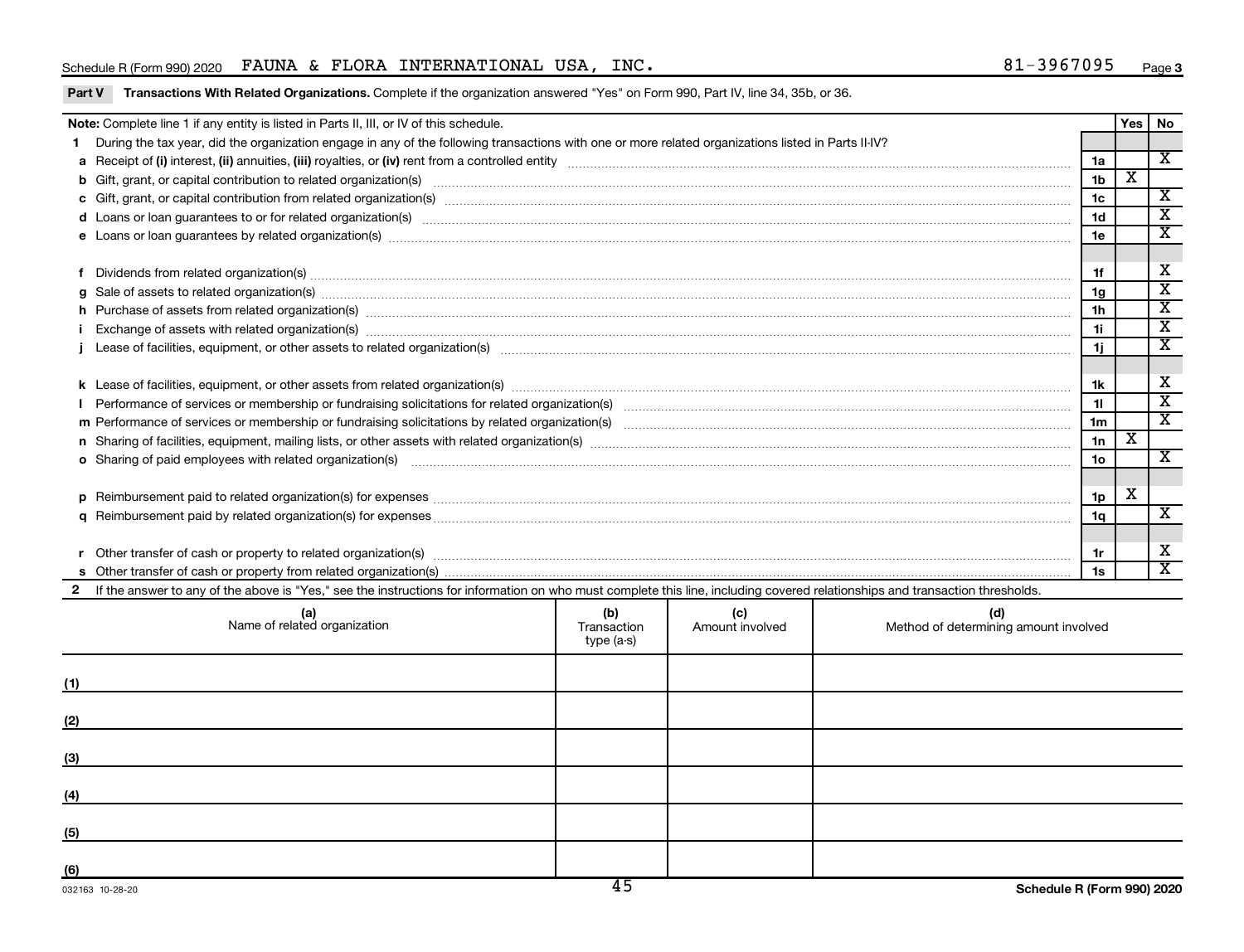#### Schedule R (Form 990) 2020 FAUNA & FLORA INTERNATIONAL USA, INC.  $81-3967095$  Page

#### Part VI Unrelated Organizations Taxable as a Partnership. Complete if the organization answered "Yes" on Form 990, Part IV, line 37.

Provide the following information for each entity taxed as a partnership through which the organization conducted more than five percent of its activities (measured by total assets or gross revenue) that was not a related organization. See instructions regarding exclusion for certain investment partnerships.

| <br>(a)                | (b)              | (c)               | . <b>. .</b><br><br>(d)                                                                    |                                                          | (f)      | (g)         | (h)                                   |  | (i)                                                                                              | (i)    |  | (k) |
|------------------------|------------------|-------------------|--------------------------------------------------------------------------------------------|----------------------------------------------------------|----------|-------------|---------------------------------------|--|--------------------------------------------------------------------------------------------------|--------|--|-----|
| Name, address, and EIN | Primary activity | Legal domicile    |                                                                                            | (e)<br>Are all<br>partners sec.<br>$501(c)(3)$<br>orgs.? | Share of | Share of    |                                       |  |                                                                                                  |        |  |     |
| of entity              |                  | (state or foreign |                                                                                            |                                                          | total    | end-of-year | Dispropor-<br>tionate<br>allocations? |  |                                                                                                  |        |  |     |
|                        |                  | country)          | Predominant income<br>(related, unrelated,<br>excluded from tax under<br>sections 512-514) | Yes No                                                   | income   | assets      | Yes No                                |  | Code V-UBI<br>amount in box 20 managing<br>of Schedule K-1<br>(Form 1065)<br>$\overline{Yes}$ No | Yes NO |  |     |
|                        |                  |                   |                                                                                            |                                                          |          |             |                                       |  |                                                                                                  |        |  |     |
|                        |                  |                   |                                                                                            |                                                          |          |             |                                       |  |                                                                                                  |        |  |     |
|                        |                  |                   |                                                                                            |                                                          |          |             |                                       |  |                                                                                                  |        |  |     |
|                        |                  |                   |                                                                                            |                                                          |          |             |                                       |  |                                                                                                  |        |  |     |
|                        |                  |                   |                                                                                            |                                                          |          |             |                                       |  |                                                                                                  |        |  |     |
|                        |                  |                   |                                                                                            |                                                          |          |             |                                       |  |                                                                                                  |        |  |     |
|                        |                  |                   |                                                                                            |                                                          |          |             |                                       |  |                                                                                                  |        |  |     |
|                        |                  |                   |                                                                                            |                                                          |          |             |                                       |  |                                                                                                  |        |  |     |
|                        |                  |                   |                                                                                            |                                                          |          |             |                                       |  |                                                                                                  |        |  |     |
|                        |                  |                   |                                                                                            |                                                          |          |             |                                       |  |                                                                                                  |        |  |     |
|                        |                  |                   |                                                                                            |                                                          |          |             |                                       |  |                                                                                                  |        |  |     |
|                        |                  |                   |                                                                                            |                                                          |          |             |                                       |  |                                                                                                  |        |  |     |
|                        |                  |                   |                                                                                            |                                                          |          |             |                                       |  |                                                                                                  |        |  |     |
|                        |                  |                   |                                                                                            |                                                          |          |             |                                       |  |                                                                                                  |        |  |     |
|                        |                  |                   |                                                                                            |                                                          |          |             |                                       |  |                                                                                                  |        |  |     |
|                        |                  |                   |                                                                                            |                                                          |          |             |                                       |  |                                                                                                  |        |  |     |
|                        |                  |                   |                                                                                            |                                                          |          |             |                                       |  |                                                                                                  |        |  |     |
|                        |                  |                   |                                                                                            |                                                          |          |             |                                       |  |                                                                                                  |        |  |     |
|                        |                  |                   |                                                                                            |                                                          |          |             |                                       |  |                                                                                                  |        |  |     |
|                        |                  |                   |                                                                                            |                                                          |          |             |                                       |  |                                                                                                  |        |  |     |
|                        |                  |                   |                                                                                            |                                                          |          |             |                                       |  |                                                                                                  |        |  |     |
|                        |                  |                   |                                                                                            |                                                          |          |             |                                       |  |                                                                                                  |        |  |     |
|                        |                  |                   |                                                                                            |                                                          |          |             |                                       |  |                                                                                                  |        |  |     |
|                        |                  |                   |                                                                                            |                                                          |          |             |                                       |  |                                                                                                  |        |  |     |
|                        |                  |                   |                                                                                            |                                                          |          |             |                                       |  |                                                                                                  |        |  |     |
|                        |                  |                   |                                                                                            |                                                          |          |             |                                       |  |                                                                                                  |        |  |     |
|                        |                  |                   |                                                                                            |                                                          |          |             |                                       |  |                                                                                                  |        |  |     |
|                        |                  |                   |                                                                                            |                                                          |          |             |                                       |  |                                                                                                  |        |  |     |
|                        |                  |                   |                                                                                            |                                                          |          |             |                                       |  |                                                                                                  |        |  |     |
|                        |                  |                   |                                                                                            |                                                          |          |             |                                       |  |                                                                                                  |        |  |     |
|                        |                  |                   |                                                                                            |                                                          |          |             |                                       |  |                                                                                                  |        |  |     |
|                        |                  |                   |                                                                                            |                                                          |          |             |                                       |  |                                                                                                  |        |  |     |
|                        |                  |                   |                                                                                            |                                                          |          |             |                                       |  |                                                                                                  |        |  |     |
|                        |                  |                   |                                                                                            |                                                          |          |             |                                       |  |                                                                                                  |        |  |     |
|                        |                  |                   |                                                                                            |                                                          |          |             |                                       |  |                                                                                                  |        |  |     |

**Schedule R (Form 990) 2020**